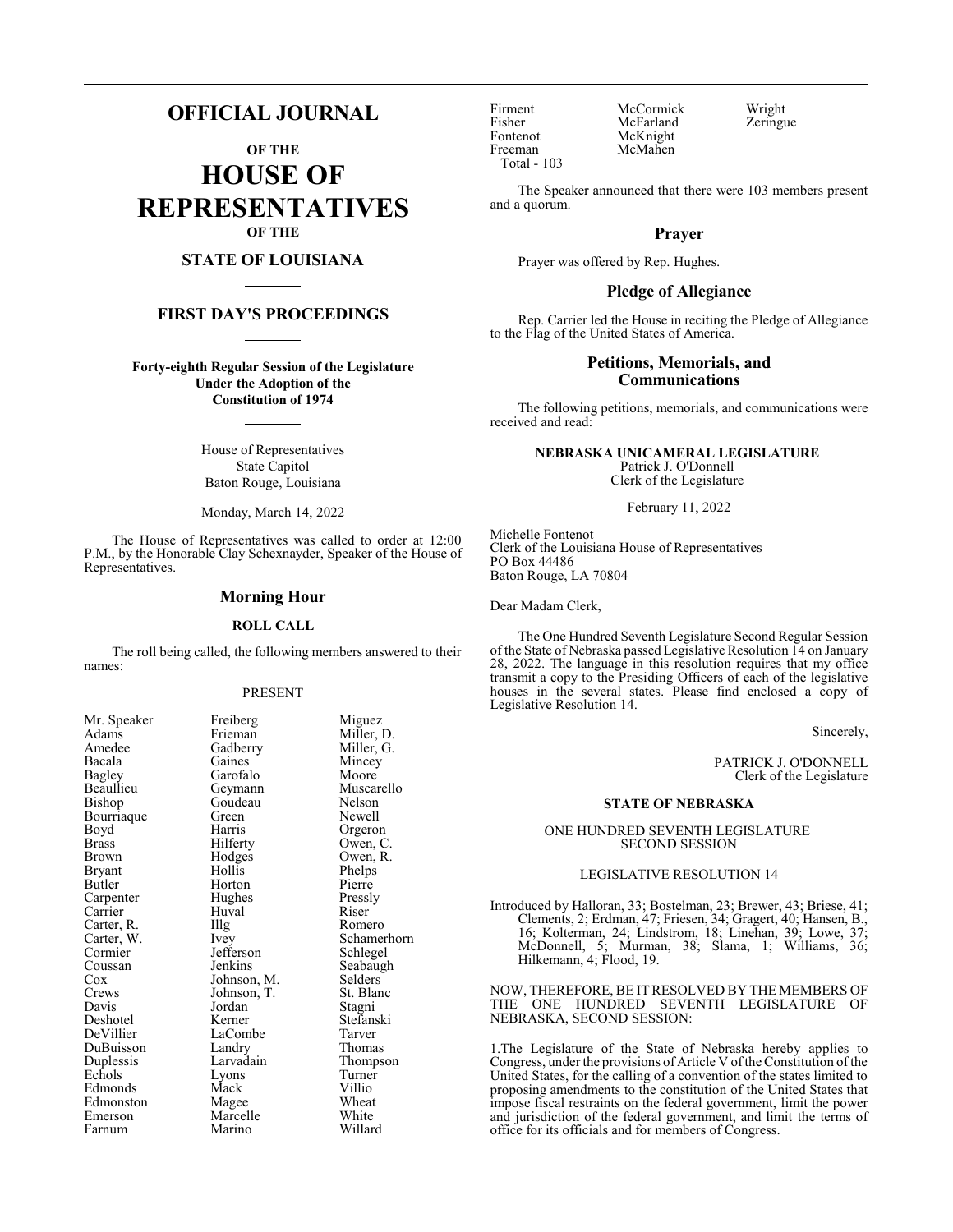# Page 2 HOUSE

1st Day's Proceedings - March 14, 2022

Session Week Committees - Date

Week 1 Convene @ Noon on Mon. 3/14

Afternoon - Thurs. 3/17

Morning – Tues. 3/15 and Wed. 3/16

| 2. The Clerk of the Legislature shall transmit copies of this application<br>to the President and Secretary of the United States Senate, to the<br>Speaker and Clerk of the United States House of Representatives, to<br>the members of the Senate and House of Representatives from this | Week 2                                                                                                                                                                                                                                                                                                                                                            | Morning – Mon. $3/21$ and Tues. $3/22$<br>Afternoon – Wed. 3/23 and Thurs.<br>3/24          |
|--------------------------------------------------------------------------------------------------------------------------------------------------------------------------------------------------------------------------------------------------------------------------------------------|-------------------------------------------------------------------------------------------------------------------------------------------------------------------------------------------------------------------------------------------------------------------------------------------------------------------------------------------------------------------|---------------------------------------------------------------------------------------------|
| state, and to the presiding officers of each of the legislative houses in<br>the several states, requesting their cooperation.                                                                                                                                                             | Week 3                                                                                                                                                                                                                                                                                                                                                            | Morning – Mon. $3/28$ and Tues. $3/29$<br>Afternoon – Wed. $3/30$<br>Weekly – Thurs. $3/31$ |
| 3. This application constitutes a continuing application in accordance<br>with Article V of the Constitution of the United States until the<br>legislatures of at least two-thirds of the several states have made<br>applications on the same subject.                                    | Week 4                                                                                                                                                                                                                                                                                                                                                            | Morning – Mon. $4/4$ and Tues. $4/5$<br>Afternoon – Wed. 4/6 and Thurs. 4/7                 |
| 4. This application will be rescinded as of February 1, 2027.                                                                                                                                                                                                                              | Week 5                                                                                                                                                                                                                                                                                                                                                            | Morning – Mon. $4/11$<br>Afternoon – Tues. 4/12 and Wed.                                    |
| LIEUTENANT GOVERNOR MIKE FOLEY<br>President of the Legislature                                                                                                                                                                                                                             |                                                                                                                                                                                                                                                                                                                                                                   | 4/13<br>Weekly – Thurs. $4/14$                                                              |
| PATRICK J. O'DONNELL<br>Clerk of the Legislature                                                                                                                                                                                                                                           | Week 6                                                                                                                                                                                                                                                                                                                                                            | Morning - Mon. $4/18$<br>Afternoon $-$ Tues. 4/19 and Wed.<br>4/20                          |
| Signed on this 28th Day of January, 2022                                                                                                                                                                                                                                                   |                                                                                                                                                                                                                                                                                                                                                                   | Weekly – Thurs. $4/21$                                                                      |
| <b>Motion</b><br>On motion of Rep. Magee, the Speaker appointed the following                                                                                                                                                                                                              | Week 7                                                                                                                                                                                                                                                                                                                                                            | Morning – Mon. $4/25$ and Tues. $4/26$<br>Afternoon – Wed. $4/27$<br>Weekly - Thurs. 4/28   |
| special committee to notify the Governor that the House is convened<br>and prepared to transact business: Reps. Boyd, Marcelle, McCormick<br>and Miguez.                                                                                                                                   | Week 8                                                                                                                                                                                                                                                                                                                                                            | Morning - Mon. 5/2<br>Afternoon – Tues. 5/3 and Wed. 5/4                                    |
| <b>Motion</b>                                                                                                                                                                                                                                                                              |                                                                                                                                                                                                                                                                                                                                                                   | Weekly $-$ Thurs. $5/5$                                                                     |
| On motion of Rep. Magee, the Speaker appointed the following<br>special committee to notify the Senate that the House is convened and<br>prepared to transact business: Reps. Beaullieu, Davis, Firment,<br>McKnight and Dustin Miller.                                                    | Week 9                                                                                                                                                                                                                                                                                                                                                            | Morning - Mon. 5/9<br>Afternoon - Tues. 5/10 and Wed.<br>5/11<br>Weekly - Thurs. 5/12       |
| <b>Reports of Special Committees</b>                                                                                                                                                                                                                                                       | Week 10                                                                                                                                                                                                                                                                                                                                                           | Morning - Mon. $5/16$<br>Afternoon - Tues. 5/17 and Wed.                                    |
| The special committee appointed to notify the Governor that the<br>House had convened and was prepared to transact business reported                                                                                                                                                       |                                                                                                                                                                                                                                                                                                                                                                   | 5/18<br>Weekly - Thurs. 5/19                                                                |
| that it had performed that duty.<br>The special committee appointed to notify the Senate that the                                                                                                                                                                                          | Week 11                                                                                                                                                                                                                                                                                                                                                           | Morning - Mon. 5/23<br>Afternoon - Tues. 5/24<br>Weekly - Wed. 5/25                         |
| House had convened and was prepared to transact business reported<br>that it had performed that duty.                                                                                                                                                                                      | Week 12                                                                                                                                                                                                                                                                                                                                                           | No committee meetings scheduled                                                             |
| The Speaker thanked and discharged the committees.                                                                                                                                                                                                                                         | Committees shall convene on their designated day at a time<br>certain between the hours of 9:00 am, and 10:00 am.                                                                                                                                                                                                                                                 |                                                                                             |
| <b>Committee from the Senate</b>                                                                                                                                                                                                                                                           |                                                                                                                                                                                                                                                                                                                                                                   |                                                                                             |
| A special committee from the Senate notified the House that the<br>Senate has convened and is prepared to transact business.                                                                                                                                                               | <b>Introduction of Resolutions,</b><br><b>House and House Concurrent</b>                                                                                                                                                                                                                                                                                          |                                                                                             |
| The Speaker thanked and dismissed the committee.                                                                                                                                                                                                                                           | The following members introduced the following entitled House<br>and House Concurrent Resolutions, which were read the first time by<br>their titles and placed upon the calendar for their second reading:<br><b>HOUSE RESOLUTION NO. 1-</b><br>BY REPRESENTATIVE SCHEXNAYDER<br>A RESOLUTION<br>To amend and readopt House Rule 6.1(B) of the Rules of Order of |                                                                                             |
| STANDING COMMITTEE MEETING SCHEDULE<br>2022 REGULAR SESSION                                                                                                                                                                                                                                |                                                                                                                                                                                                                                                                                                                                                                   |                                                                                             |
| Pursuant to House Rule 14.20, the Speaker proposes the<br>following uniform schedule of committee meetings, to be adopted by<br>the House of Representatives:                                                                                                                              |                                                                                                                                                                                                                                                                                                                                                                   |                                                                                             |

To amend and readopt House Rule 6.1(B) of the Rules of Order of the House of Representatives to provide for select committees and the powers, functions, and duties of select committees.

Read by title.

Lies over under the rules.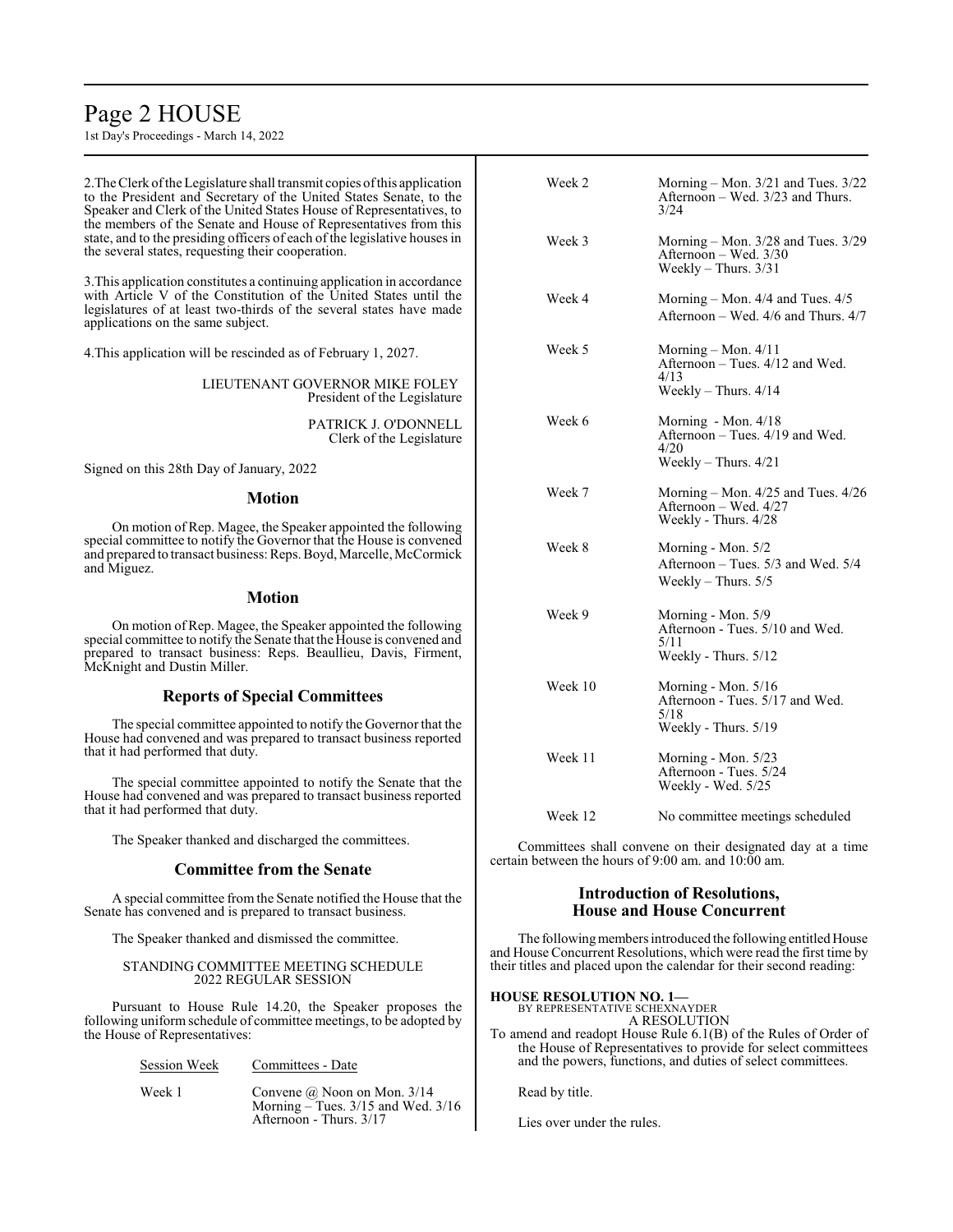Page 3 HOUSE

1st Day's Proceedings - March 14, 2022

#### **HOUSE RESOLUTION NO. 2—** BY REPRESENTATIVE TURNER

A RESOLUTION

To commend Boys and Girls Clubs in Louisiana for their outstanding commitment to children, teens, and families and to recognize the week beginning March 14, 2022, as Boys and Girls Clubs in Louisiana Week.

Read by title.

On motion of Rep. Turner, and under a suspension of the rules, the resolution was adopted.

### **HOUSE RESOLUTION NO. 3—**

BY REPRESENTATIVE BOURRIAQUE A RESOLUTION

To commend the Gueydan Duck Festival on being named the 2021 Festival of the Year by the Louisiana Association of Fairs and Festivals.

Read by title.

On motion of Rep. Bourriaque, and under a suspension of the rules, the resolution was adopted.

#### **HOUSE RESOLUTION NO. 4—** BY REPRESENTATIVE PRESSLY

A RESOLUTION

To commend Geaux 4 Kids, Inc., and its work with children in foster care.

Read by title.

On motion of Rep. Pressly, and under a suspension of the rules, the resolution was adopted.

### **HOUSE RESOLUTION NO. 5—**

BY REPRESENTATIVE ECHOLS A RESOLUTION

To commend Andrew Whitworth on being named the National Football League 2021 Walter Payton Man on the Year.

Read by title.

On motion of Rep. Echols, and under a suspension of the rules, the resolution was adopted.

# **HOUSE RESOLUTION NO. 6—** BY REPRESENTATIVE SCHEXNAYDER

A RESOLUTION

To express the condolences of the House of Representatives upon the death of former state representative Stephen Pugh.

Read by title.

On motion of Rep. Magee, and under a suspension of the rules, the resolution was adopted.

### **HOUSE RESOLUTION NO. 7—**

BY REPRESENTATIVE EDMONDS A RESOLUTION To commend the Louisiana Legislative Spousal Auxiliary.

Read by title.

On motion of Rep. Edmonds, and under a suspension of the rules, the resolution was adopted.

## **Introduction of Resolutions, House and House Concurrent**

The following members introduced the following entitled House and House Concurrent Resolutions, which were read the first time by their titles and, pursuant to House Rule No. 7.2(E), referred to committee:

#### **HOUSE CONCURRENT RESOLUTION NO. 1—** BY REPRESENTATIVE IVEY A CONCURRENT RESOLUTION

To suspend until sixty days after final adjournment of the 2023 Regular Session of the Legislature of Louisiana the provisions ofR.S. 17:170(F), relative to immunizations of persons entering certain educational institutions during an outbreak of a communicable disease.

Read by title.

Under the rules, the above resolution was referred to the Committee on Education.

# **HOUSE CONCURRENT RESOLUTION NO. 2—** BY REPRESENTATIVE MCCORMICK

A CONCURRENT RESOLUTION

To suspend until sixty days after final adjournment of the 2023 Regular Session of the Legislature of Louisiana criminal penalties and restrictions related to the free exercise of religion, including but not limited to R.S. 14:329.6(A)(3), R.S. 29:724(E) and  $727\bar{G}$ ), and any other criminal penalty or restriction that could be imposed on religious assembly provided for in Title 14, Title 29, or any other Title or Code of the Louisiana Revised Statutes of 1950 that provides a criminal penalty for violations of any COVID-19 proclamation or declaration of emergency order or any other order declared by any state or local official that is related to the free exercise of religion guaranteed by the Constitution of Louisiana and the Constitution of the United States of America.

Read by title.

Under the rules, the above resolution was referred to the Committee on Administration of Criminal Justice.

## **HOUSE CONCURRENT RESOLUTION NO. 3—**

BY REPRESENTATIVE BAGLEY A CONCURRENT RESOLUTION

To repeal the Louisiana Department of Health rule, LAC  $51:II.701(A)(7)$  and (E), which adds COVID vaccines to the state immunization schedule, requires schools to prohibit inperson school attendance by certain students, and imposes on schools record-keeping requirements relating to student vaccination status; and to direct the office of the state register to print the notice of the repeal in the Louisiana Administrative Code.

Read by title.

Under the rules, the above resolution was referred to the Committee on Health and Welfare.

#### **HOUSE CONCURRENT RESOLUTION NO. 4—** BY REPRESENTATIVE BUTLER

A CONCURRENT RESOLUTION

To amend the Louisiana Department of Health rule, LAC 50:VII.32913(A) and (C), which provides for Medicaid reimbursement to non-state intermediate care facilities for persons with intellectual and developmental disabilities for resident leave of absence days, and to direct the office of the state register to print the amendments in the Louisiana Administrative Code.

Read by title.

Under the rules, the above resolution was referred to the Committee on Health and Welfare.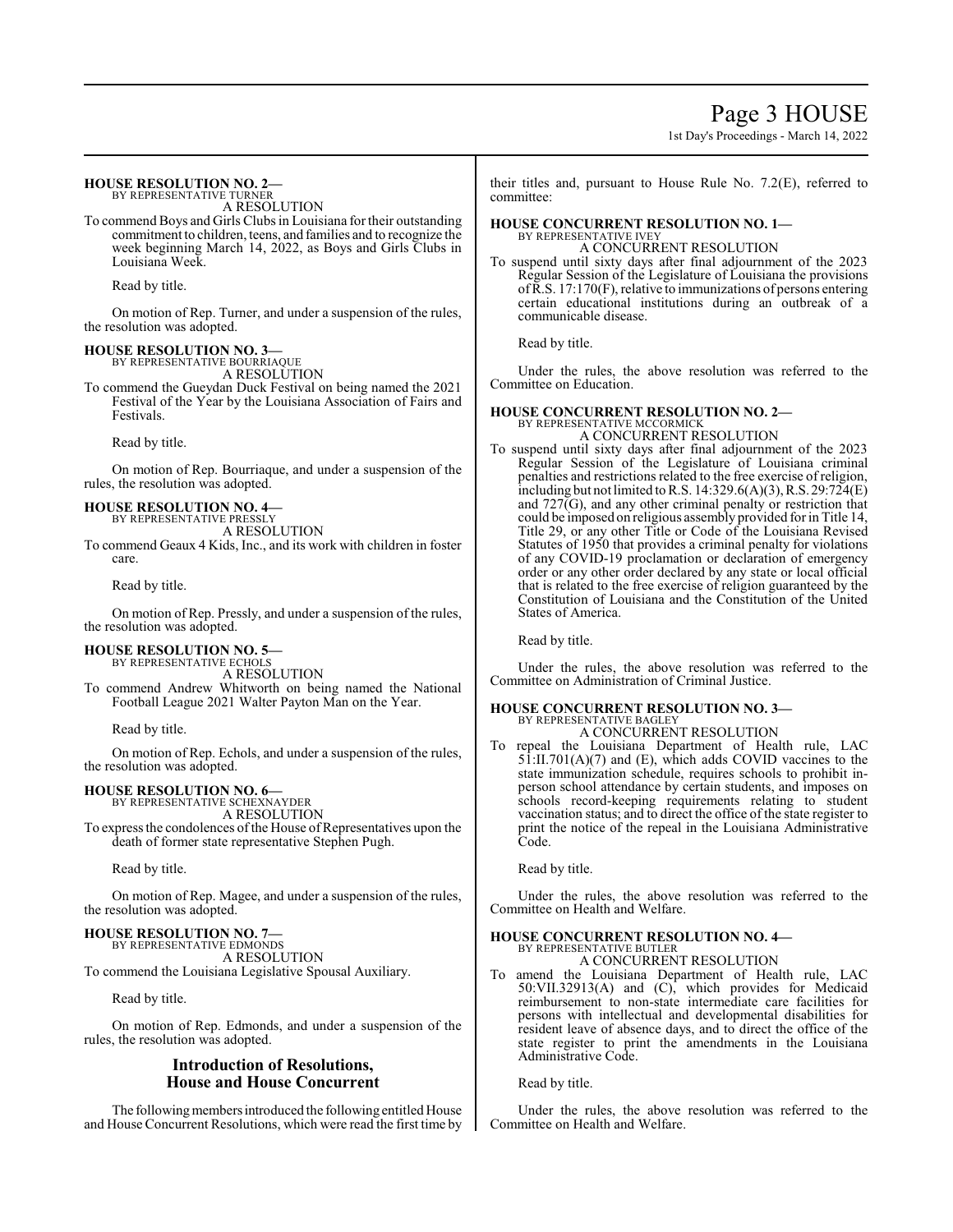# Page 4 HOUSE

1st Day's Proceedings - March 14, 2022

### **HOUSE CONCURRENT RESOLUTION NO. 5—**

BY REPRESENTATIVE ZERINGUE A CONCURRENT RESOLUTION

To suspend until sixty days after final adjournment of the 2023 Regular Session of the Legislature of Louisiana R.S. 23:1474(C), (G)(3), and (H) providing for the determination of the unemployment insurance taxable wage base, maximum weekly benefit amount, and formula for the calculation of benefits for the 2023 calendar year.

Read by title.

Under the rules, the above resolution was referred to the Committee on Labor and Industrial Relations.

### **HOUSE CONCURRENT RESOLUTION NO. 6—**

BY REPRESENTATIVE MCCORMICK A CONCURRENT RESOLUTION

To amend the Louisiana Economic Development rule LAC 13:I.502, which provides for definitions for purposes of the ad valorem industrial tax exemption program; to provide for related matters; and to direct the Office of the State Register to print the amendments in the Louisiana Administrative Code.

Read by title.

Under the rules, the above resolution was referred to the Committee on Ways and Means.

# **HOUSE CONCURRENT RESOLUTION NO. 7—** BY REPRESENTATIVE ZERINGUE

A CONCURRENT RESOLUTION

To urge and request the supreme court to provide information concerning the caseload data and the number of judges of each appellate court and district court in Louisiana, the determination of the changes necessary to the existing structure of the judiciary, the most efficient use of judicial resources, and to report its findings and recommendations to the Louisiana Legislature no later than February 1, 2023.

Read by title.

Under the rules, the above resolution was referred to the Committee on Judiciary.

# **HOUSE CONCURRENT RESOLUTION NO. 8—** BY REPRESENTATIVE SCHEXNAYDER

A CONCURRENT RESOLUTION

To provide for a hospital stabilization formula pursuant to Article VII, Section 10.13 ofthe Constitution of Louisiana; to establish the level and basis of hospital assessments; to establish certain reimbursement enhancements for inpatient and outpatient hospital services; to establish certain criteria for the implementation of the formula; and to provide for related matters.

Read by title.

Under the rules, the above resolution was referred to the Committee on Appropriations.

# **HOUSE CONCURRENT RESOLUTION NO. 9—**

BY REPRESENTATIVE LYONS A CONCURRENT RESOLUTION

To amend the Louisiana Department of Environmental Quality rule LAC 33:III.2108(A), which provides for requirements for vapor collection systems for marine loading operations; to provide relative to application in certain parishes; to direct the office of the state register to print the amendments in the Louisiana Administrative Code; and to provide for related matters.

Read by title.

Under the rules, the above resolution was referred to the Committee on Natural Resources and Environment.

## **Introduction of Resolutions, House and House Concurrent**

The following members introduced the following entitled House and House Concurrent Resolutions, which were read the first time by their titles and placed upon the calendar for their second reading:

### **HOUSE CONCURRENT RESOLUTION NO. 10—**

BY REPRESENTATIVE BRYANT A CONCURRENT RESOLUTION

To urge and request the State of Louisiana, represented by the Department of Justice, and the Louisiana State Police to expedite legal proceedings regarding the incident involving Louisiana State Police officers that ultimately led to the death of Ronald Greene.

Read by title.

Lies over under the rules.

### **HOUSE CONCURRENT RESOLUTION NO. 11—**

BY REPRESENTATIVE MIKE JOHNSON A CONCURRENT RESOLUTION

To urge and request the legislatures of each state of the United States to pass similar concurrent resolutions calling upon the Congress of the United States of America to support legislation and to take such actions as a necessary to review and eliminate all provisions of federal law that reduce Social Security benefits for those receiving pension benefits from federal, state, or local government retirement or pension systems, plans, or funds.

Read by title.

Lies over under the rules.

# **HOUSE CONCURRENT RESOLUTION NO. 12—** BY REPRESENTATIVE CHARLES OWEN

A CONCURRENT RESOLUTION

To urge and request the Congress of the United States of America to significantly reduce funding of the Department of Homeland Security and any other department that is undertaking efforts to identify and threaten or silence individuals or groups who criticize the department or proffer theories not approved by the department.

Read by title.

Lies over under the rules.

#### **HOUSE CONCURRENT RESOLUTION NO. 13—** BY REPRESENTATIVE CHARLES OWEN A CONCURRENT RESOLUTION

To encourage the Congress of the United States and the President of the United States to take proactive measures to stand firmly against the totalitarian efforts of the world Marxist/communist movement and to protect the citizens of our great state and this nation from the leviathan and evil that is the Chinese

Read by title.

Communist Party.

Lies over under the rules.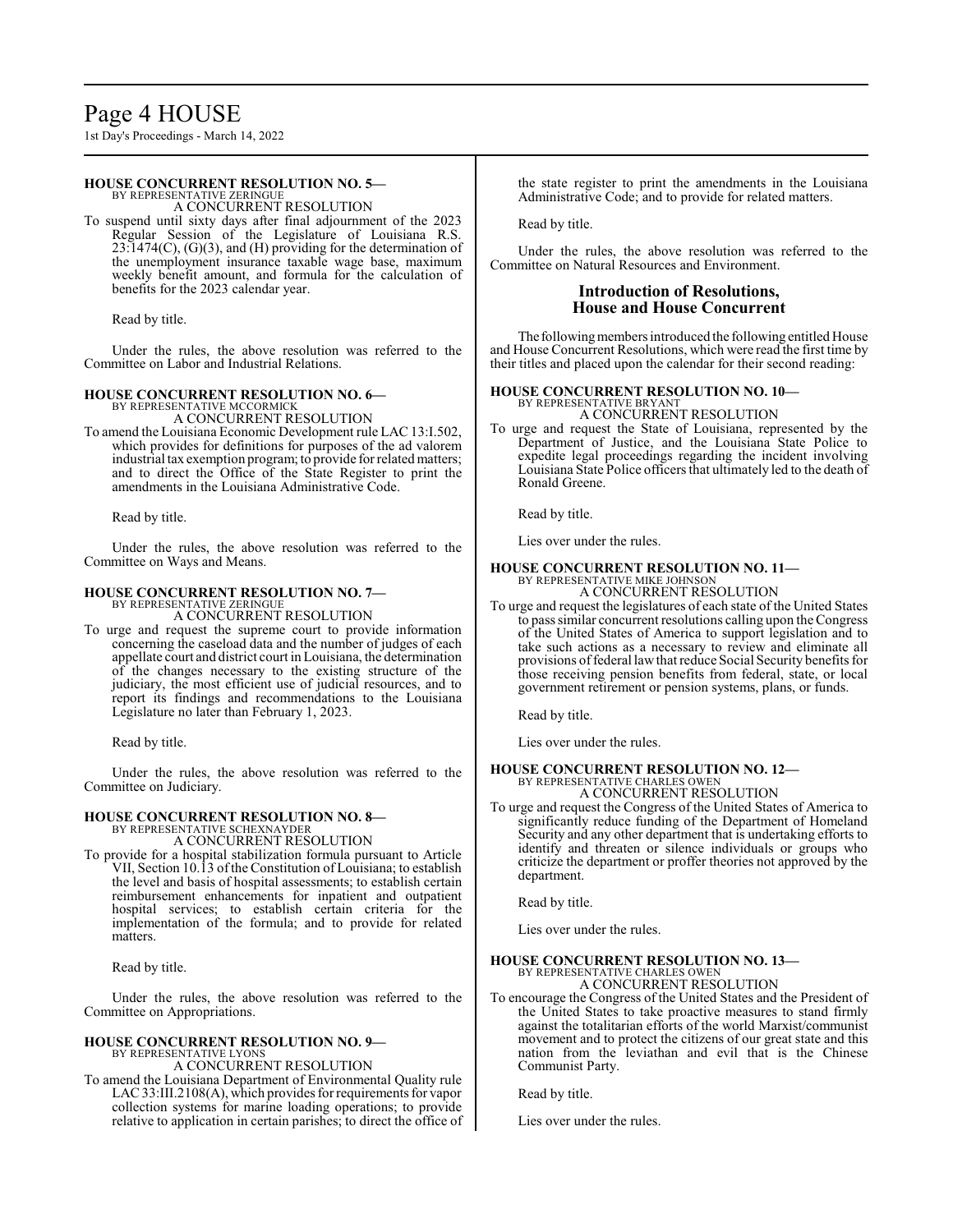# Page 5 HOUSE 1st Day's Proceedings - March 14, 2022

## **HOUSE CONCURRENT RESOLUTION NO. 14—**

BY REPRESENTATIVE WILLARD A CONCURRENT RESOLUTION

To create a task force to study the voting rights of persons with disabilities and the procedures available to assist voters with disabilities to cast their votes and to report its findings to the Legislature of Louisiana prior to February 1, 2023.

Read by title.

Lies over under the rules.

#### **HOUSE CONCURRENT RESOLUTION NO. 15—** BY REPRESENTATIVE CORMIER

A CONCURRENT RESOLUTION

To urge and request the Board of Regents to purchase chest compression devices for certain public universities throughout the state.

Read by title.

Lies over under the rules.

## **Introduction of House Bills and Joint Resolutions**

The following named members introduced the following House Bills and Joint Resolutions, which were read the first time by their titles and, pursuant to House Rule 7.2(E), referred to committee:

# **HOUSE BILL NO. 1—** BY REPRESENTATIVE ZERINGUE

AN ACT

Making annual appropriations for Fiscal Year 2022-2023 for the ordinary expenses of the executive branch of state government, pensions, public schools, public roads, public charities, and state institutions and providing with respect to the expenditure of said appropriations.

Read by title.

Under the rules, the above resolution was referred to the Committee on Appropriations.

### **HOUSE BILL NO. 4—**

BY REPRESENTATIVE TARVER A JOINT RESOLUTION

Proposing to amend Article VIII, Section 3(B) and (C) of the Constitution ofLouisiana, to provide relative to the membership of the State Board of Elementary and Secondary Education; to eliminate the gubernatorial appointment of three members; to reduce the membership fromeleven members to eight members; to provide for submission of the proposed amendment to the electors; and to provide for related matters.

Read by title.

Under the rules, the above resolution was referred to the Committee on Education.

### **HOUSE BILL NO. 5—**

BY REPRESENTATIVE BACALA AN ACT

To enact R.S. 13:783(F)(11), relative to group insurance expenses of the clerk of court's office; to provide for the payment of group insurance premiums for certain retirees of the Ascension Parish Clerk of Court; and to provide for related matters.

Read by title.

Under the rules, the above resolution was referred to the Committee on Judiciary.

### **HOUSE BILL NO. 6—**

BY REPRESENTATIVE ECHOLS

AN ACT To enact R.S. 13:5554.8, relative to the payment of group insurance premiums for retired sheriffs and deputy sheriffs in Ouachita Parish; to create a permanent fund; to require the depositing of certain monies into the fund; to provide for investment of monies in the fund; to authorize the withdrawal of earnings; to provide for limitations on appropriations from the fund; to provide for audits of the fund; to provide for the membership and election on the investment advisory board; and to provide for related matters.

Read by title.

Under the rules, the above resolution was referred to the Committee on Judiciary.

**HOUSE BILL NO. 7—** BY REPRESENTATIVE EDMONSTON AN ACT

To amend and reenact R.S. 14:35.3(B)(3)(introductory paragraph), relative to domestic abuse; to provide relative to definitions; to provide relative to court-monitored domestic abuse intervention programs; and to provide for related matters.

Read by title.

Under the rules, the above resolution was referred to the Committee on Administration of Criminal Justice.

# **HOUSE BILL NO. 8—** BY REPRESENTATIVE FONTENOT

AN ACT

To amend and reenact R.S. 14:95(H)(1), relative to carrying of weapons; to provide relative to the crime of illegal carrying of weapons; to provide for exceptions; and to provide for related matters.

Read by title.

Under the rules, the above resolution was referred to the Committee on Administration of Criminal Justice.

# **HOUSE BILL NO. 9—**

BY REPRESENTATIVE HOLLIS

AN ACT To amend and reenact R.S. 9:1141.8, relative to homeowners associations; to provide for the protection of the constitutional rights of persons whose property is subject to certain restrictions; to provide for limitations on community documents; and to provide for related matters.

Read by title.

Under the rules, the above resolution was referred to the Committee on Civil Law and Procedure.

### **HOUSE BILL NO. 10—**

BY REPRESENTATIVE MCFARLAND AN ACT

To amend and reenact R.S. 13:5554(J), relative to the Winn Parish Sheriff's Office; to provide for insurance premium payments for sheriff and deputy sheriff retirees; to provide for applicability; and to provide for related matters.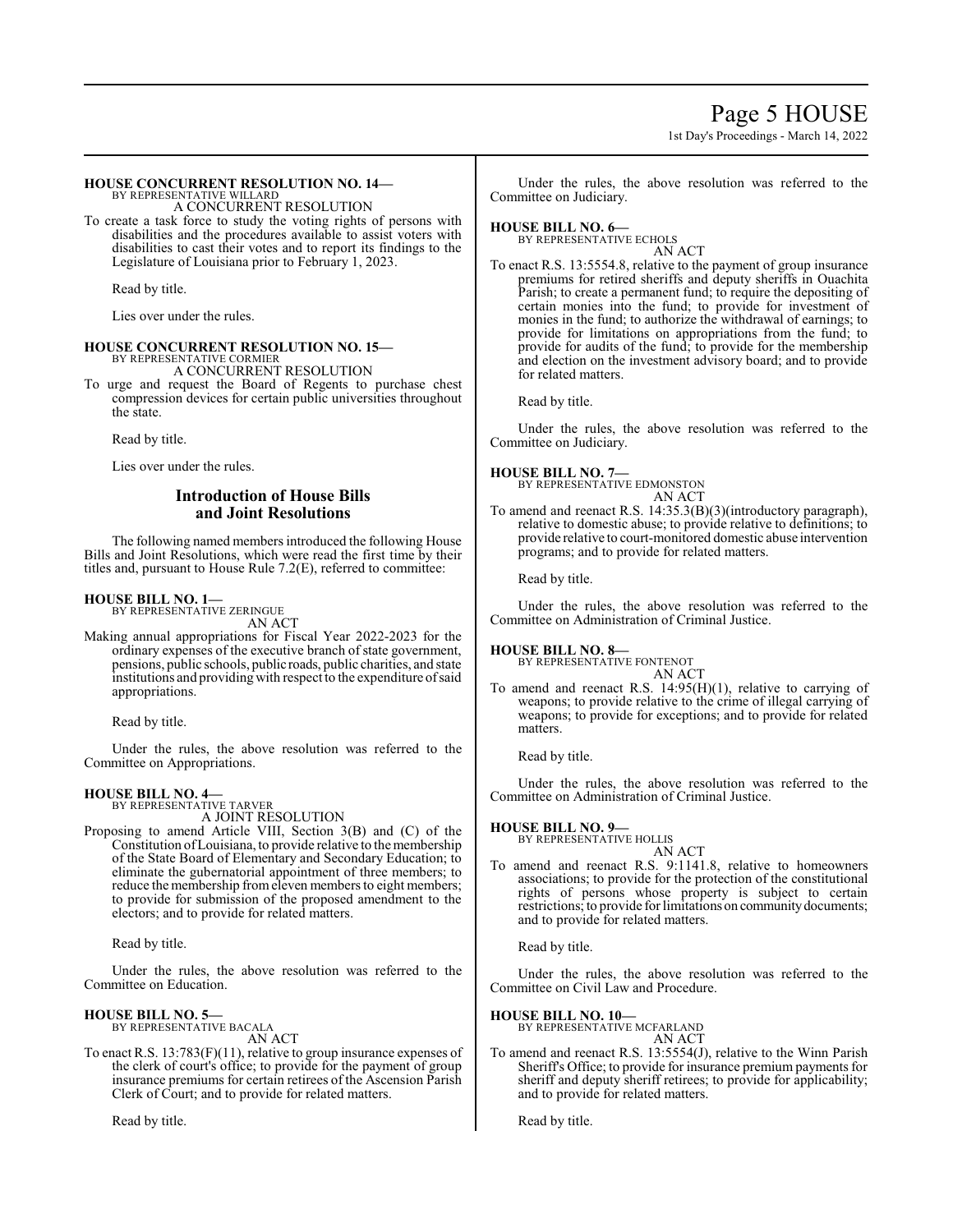# Page 6 HOUSE

1st Day's Proceedings - March 14, 2022

Under the rules, the above resolution was referred to the Committee on Judiciary.

### **HOUSE BILL NO. 11—**

Withdrawn from the files of the House prior to introduction.

### **HOUSE BILL NO. 12—**

BY REPRESENTATIVE FRIEMAN AN ACT

To amend and reenact R.S. 29:724(B)(2) and 768(B), relative to emergency declarations; to provide for legislative termination of all or part of an emergency declaration; to provide procedures for terminations; to provide for an effective date; and to provide for related matters.

Read by title.

Under the rules, the above resolution was referred to the Committee on House and Governmental Affairs.

### **HOUSE BILL NO. 13—**

BY REPRESENTATIVE NELSON AN ACT

To enact Civil Code Article 3493.11, relative to prescription; to extend the prescriptive period for certain delictual actions; to provide for a prescriptive period for delictual actions for damages arising from the operation of a vehicle; to provide for definitions; to provide for effectiveness; and to provide for related matters.

Read by title.

Under the rules, the above resolution was referred to the Committee on Civil Law and Procedure.

### **HOUSE BILL NO. 14—**

Withdrawn from the files of the House prior to introduction.

### **HOUSE BILL NO. 15—**

BY REPRESENTATIVE BAGLEY AN ACT

To enact R.S.  $13:3049(B)(1)(e)(viii)$  and R.S.  $15:255(X)$ , relative to costs of court; to authorize the transfer of surplus monies in the Forty-Second Judicial District; to provide for the transfer procedures of funds; and to provide for related matters.

Read by title.

Under the rules, the above resolution was referred to the Committee on Judiciary.

# **HOUSE BILL NO. 16—** BY REPRESENTATIVE HODGES

AN ACT

To enact R.S. 17:280.1 and 3996(B)(67), relative to required instruction in public schools; to require public school governing authorities to provide instruction relative to World War II and the Holocaust to each student in grades nine through twelve; to provide for the incorporation of the instruction into an existing required course; to specify requirements relative to the content ofthe instruction; to require training for certain teachers relative to such instruction; to provide for an effective date; and to provide for related matters.

Read by title.

Under the rules, the above resolution was referred to the Committee on Education.

#### **HOUSE BILL NO. 17—**

BY REPRESENTATIVE DEVILLIER

AN ACT To enact R.S. 11:1145.5, relative to the Louisiana School Employees' Retirement System; to provide for a benefit increase; to provide for eligibility and funding; to provide for payment and timing of the benefit increase; and to provide for related matters.

Read by title.

Under the rules, the above resolution was referred to the Committee on Retirement.

# **HOUSE BILL NO. 18—**

BY REPRESENTATIVE BACALA AN ACT

To amend and reenact R.S. 11:2220(J)(1) and enact R.S. 11:2220(J)(4), relative to the Municipal Police Employees' Retirement System; to provide relative to reemployment of retirees in the system; to provide for the payment of retirement benefits during reemployment; to provide for compensation and contributions during reemployment; and to provide for related matters.

Read by title.

Under the rules, the above resolution was referred to the Committee on Retirement.

### **HOUSE BILL NO. 19—**

BY REPRESENTATIVE DEVILLIER AN ACT

To enact R.S. 11:612(2)(n), relative to the Louisiana State Employees' Retirement System; to provide for membership in the Hazardous Duty Services Plan; and to provide for related matters.

Read by title.

Under the rules, the above resolution was referred to the Committee on Retirement.

### **HOUSE BILL NO. 20—**

BY REPRESENTATIVE ILLG AN ACT

To amend and reenact R.S. 11:1631(F)(2) and 1651(B)(introductory paragraph) and (3) and (D), relative to the District Attorneys' Retirement System; to provide for reemployment of retirees; to provide for benefits of reemployed retirees; to provide for membership on the board of trustees and their per diem; and to provide for related matters.

Read by title.

Under the rules, the above resolution was referred to the Committee on Retirement.

### **HOUSE BILL NO. 21—**

BY REPRESENTATIVE BACALA AN ACT

To enact R.S. 11:2225.5, relative to the Municipal Police Employees' Retirement System; to establish a funding deposit account; to provide for source of funding therefor; to authorize the board of trustees to adjust employer contribution rates; to provide for cost-of-living adjustments; to provide for funding, eligibility, and payment of cost-of-living adjustments; to provide for payment of system liabilities; and to provide for related matters.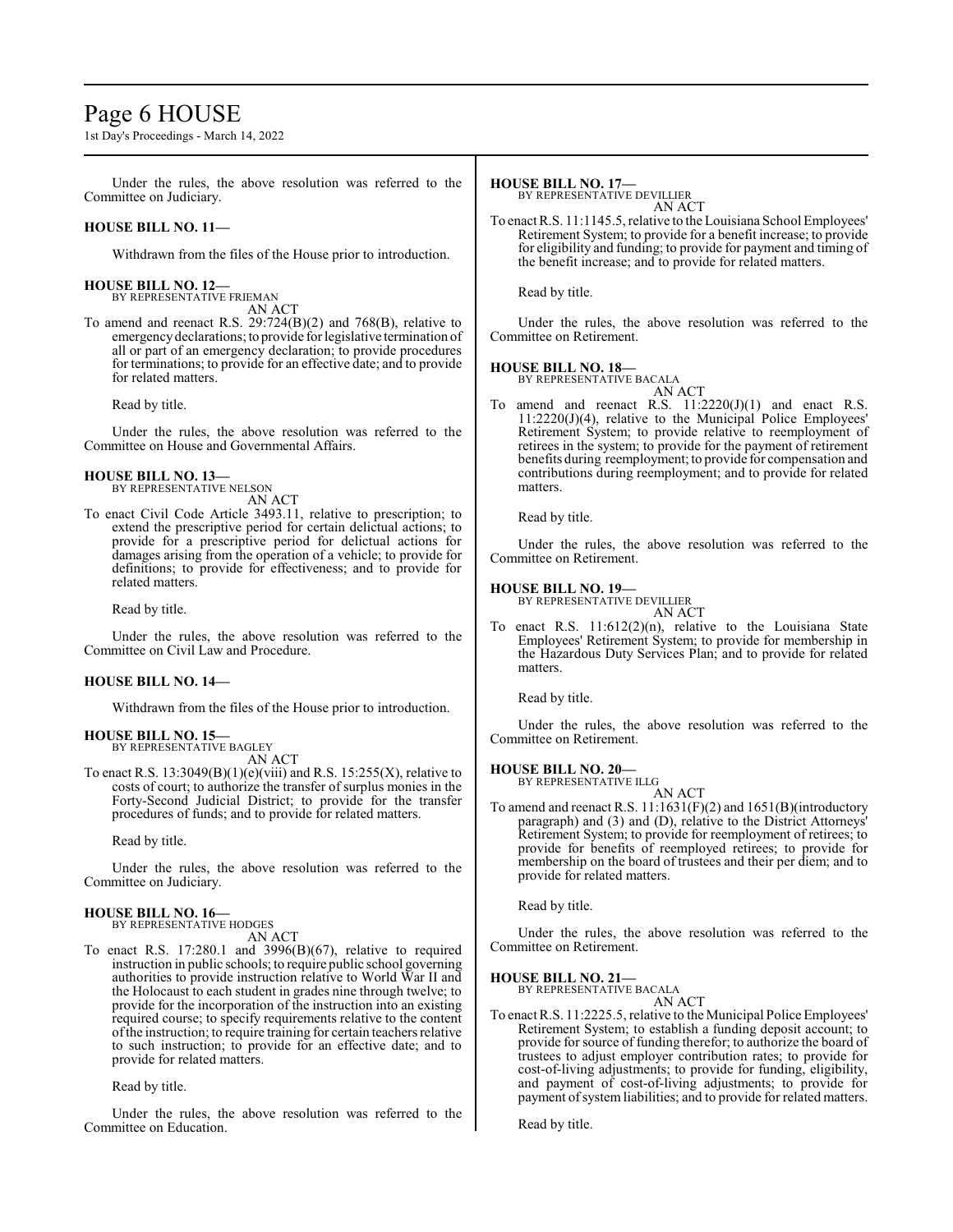Under the rules, the above resolution was referred to the Committee on Retirement.

**HOUSE BILL NO. 22—** BY REPRESENTATIVE EDMONDS

AN ACT To enact R.S. 11:710.1(A)(1)(d) and to repeal R.S. 11:710.1(A)(1)(d), relative to the Teachers' Retirement System of Louisiana; to provide for reemployment of retired teachers; to provide for compensation during reemployment; to provide for costs; to provide for an effective date; and to provide for related matters.

Read by title.

Under the rules, the above resolution was referred to the Committee on Retirement.

**HOUSE BILL NO. 23—** BY REPRESENTATIVE HARRIS

AN ACT

To repeal R.S. 11:2220(J), relative to the Municipal Police Employees' Retirement System; to remove limitations on payment of benefits to retirees who are reemployed by a thirdparty contractor.

Read by title.

Under the rules, the above resolution was referred to the Committee on Retirement.

#### **HOUSE BILL NO. 24—** BY REPRESENTATIVE ILLG

AN ACT

To amend and reenact R.S. 11:1644(C)(8) and to enact R.S. 11:1615, relative to the District Attorneys'Retirement System; to provide for the transfer of service credit and the accrual rate applicable to such service; to provide for Back-Deferred Retirement Option Plan; and to provide for related matters.

Read by title.

Under the rules, the above resolution was referred to the Committee on Retirement.

### **HOUSE BILL NO. 25—**

BY REPRESENTATIVE MCCORMICK AN ACT

To enact Subpart P of Part II of Chapter 4 of Title 11 of the Louisiana Revised Statutes of 1950, to be comprised of R.S. 11:331, relative to investments made by state and statewide retirement systems; to prohibit retirement systems from investing in companies that do not do business with or enter contracts with energy companies; to provide for costs; and to provide for related matters.

Read by title.

Under the rules, the above resolution was referred to the Committee on Retirement.

#### **HOUSE BILL NO. 26—** BY REPRESENTATIVE ROMERO

AN ACT

To amend and reenact R.S. 11:710.1(A)(1)(a) and (c), relative to the Teachers' Retirement System of Louisiana; to provide for reemployment of retired teachers; to provide for compensation during reemployment; and to provide for related matters.

Read by title.

Under the rules, the above resolution was referred to the Committee on Retirement.

### **HOUSE BILL NO. 27—**

Withdrawn from the files of the House prior to introduction.

# **HOUSE BILL NO. 28—** BY REPRESENTATIVE MUSCARELLO

AN ACT

To amend and reenact Code of Civil Procedure Article 4844, relative to the City Court of Hammond; to provide for the jurisdictional amount in certain eviction proceedings; and to provide for related matters.

Read by title.

Under the rules, the above resolution was referred to the Committee on Judiciary.

# **HOUSE BILL NO. 29—**

BY REPRESENTATIVE NELSON A JOINT RESOLUTION

Proposing to amend Article VII, Section 10(D)(2)(b)(ii) and (iii) of the Constitution of Louisiana, to provide relative to payment of certain state retirement system unfunded accrued liability; to provide for the amount of nonrecurring state revenue that must be appropriated to such debt; to repeal provisions relative to the amount and distribution of such payments required in prior fiscal years; to provide for submission of the proposed amendment to the electors; and to provide for related matters.

Read by title.

Under the rules, the above resolution was referred to the Committee on Appropriations.

# **HOUSE BILL NO. 30—**

BY REPRESENTATIVE FRIEMAN AN ACT

To amend and reenact R.S. 11:710.1(A)(introductory paragraph), to enact R.S. 11:710.2, and to repeal R.S. 11:710 and 710.1(B), relative to the reemployment of certain teachers in the Teachers' Retirement System of Louisiana; to authorize such reemployment without a suspension or reduction of benefits; to provide for an effective date; and to provide for related matters.

Read by title.

Under the rules, the above resolution was referred to the Committee on Retirement.

## **HOUSE BILL NO. 31—**

BY REPRESENTATIVE TARVER A JOINT RESOLUTION

Proposing to add Article VII, Section  $10(D)(2)(g)$  of the Constitution of Louisiana, to require the use of nonrecurring revenue to make supplemental benefit payments to retirees, beneficiaries, or survivors of state retirement systems; to provide for the amount of such lump sum payments; to provide for submission of the proposed amendment to the electors; and to provide for related matters.

Read by title.

Under the rules, the above resolution was referred to the Committee on Appropriations.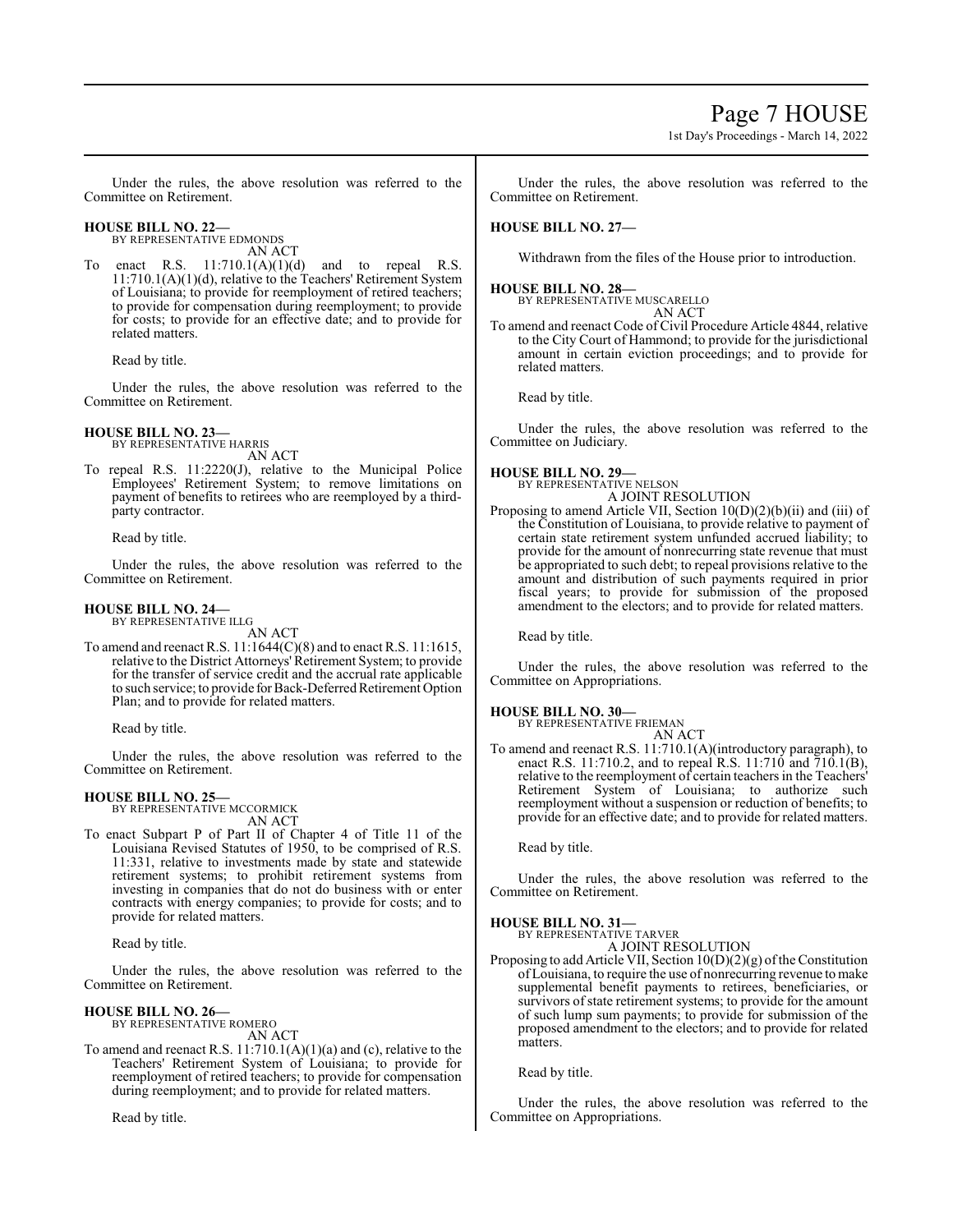# Page 8 HOUSE

1st Day's Proceedings - March 14, 2022

### **HOUSE BILL NO. 32—**

BY REPRESENTATIVE TARVER AN ACT

To amend and reenact R.S. 11:127(B), relative to the duties of the Public Retirement Systems' Actuarial Committee; to require the committee to provide information to the legislature regarding those eligible for a supplemental retirement benefit; to provide for effectiveness; and to provide for related matters.

Read by title.

Under the rules, the above resolution was referred to the Committee on Retirement.

### **HOUSE BILL NO. 33—**

BY REPRESENTATIVES DEVILLIER AND ROMERO AN ACT

To enact Chapter 43-C of Title 17 of the Louisiana Revised Statutes of 1950, to be comprised of R.S. 17:4037.1 through 4037.8, relative to elementary and secondary education; to create and provide for the administration of a program to provide state funding for the education of students not enrolled in public school; to provide relative to the eligibility of students, schools, and service providers participating in the program; to provide relative to program funds; to provide relative to the testing of students participating in the program; to require the state Department of Education to submit annual reports to the legislature relative to the program; to provide relative to rules; to provide relative to definitions; to provide for an effective date; and to provide for related matters.

Read by title.

Under the rules, the above resolution was referred to the Committee on Education.

#### **HOUSE BILL NO. 34—**

Withdrawn from the files of the House prior to introduction.

### **HOUSE BILL NO. 35—**

BY REPRESENTATIVE FARNUM AN ACT

To amend and reenact R.S. 18:196(A)(1) and (D) and to enact R.S. 18:192.1, relative to the annual canvass of persons registered to vote; to provide for a supplemental annual canvass of persons registered to vote; to provide relative to an inactive list of voters; to provide for updating voter registration information; to provide for an effective date; and to provide for related matters.

Read by title.

Under the rules, the above resolution was referred to the Committee on House and Governmental Affairs.

# **HOUSE BILL NO. 36—** BY REPRESENTATIVE MAGEE

AN ACT

To amend and reenact Code of Civil Procedure Article 4843(D) and (F), relative to city court jurisdiction; to provide relative to the amount in dispute when the civil jurisdiction is concurrent with the district court; to provide for the jurisdictional amount in dispute for the City Court of Houma; and to provide for related matters.

Read by title.

Under the rules, the above resolution was referred to the Committee on Judiciary.

#### **HOUSE BILL NO. 37—**

BY REPRESENTATIVE MCCORMICK AN ACT

To amend and reenact R.S. 40:1379.3(B) and to enact R.S. 14:95(M), relative to the illegal carrying of weapons; to exempt certain persons from the crime of illegal carrying of weapons; to provide relative to concealed handgun permits; to provide relative to the authority of a person to carry a concealed handgun without a permit; and to provide for related matters.

Read by title.

Under the rules, the above resolution was referred to the Committee on Administration of Criminal Justice.

#### **HOUSE BILL NO. 38—**

BY REPRESENTATIVE THOMPSON AN ACT

To amend and reenact R.S. 13:5554(R)(2) and (3) and to enact R.S. 13:5554(R)(4) and 5554.8, relative to the payment of group insurance premium costs for persons retired from the Richland Parish Sheriff's Office; to provide for eligibility for payment of such costs for retired sheriffs and retired deputy sheriffs of the Richland Parish Sheriff's Office; to provide for effective dates; to create a permanent fund; to require the depositing of certain monies into the fund; to provide for investment of monies in the fund; to authorize the withdrawal of earnings; to provide for limitations on appropriations from the fund; to provide for audits of the fund; to provide for the membership and election on the investment advisory board; and to provide for related matters.

Read by title.

Under the rules, the above resolution was referred to the Committee on Judiciary.

### **HOUSE BILL NO. 39—**

BY REPRESENTATIVE CHARLES OWEN AN ACT

To enact R.S. 35:418, relative to ex officio notaries public for the Beauregard Parish School Board; to authorize the superintendent of the Beauregard Parish School Board to designate ex officio notaries public; to provide for duties and functions of the ex officio notaries public; to provide for limitations and termination of the ex officio notaries public; and to provide for related matters.

Read by title.

Under the rules, the above resolution was referred to the Committee on Civil Law and Procedure.

#### **HOUSE BILL NO. 40—**

BY REPRESENTATIVE CORMIER AN ACT

To enact Code of Evidence Article 1105, relative to the admissibility of evidence; to provide for the admissibility of evidence obtained in an investigation; to provide for a definition; to provide for an exception; and to provide for related matters.

Read by title.

Under the rules, the above resolution was referred to the Committee on Administration of Criminal Justice.

### **HOUSE BILL NO. 41—**

BY REPRESENTATIVE NEWELL AN ACT

To amend and reenact R.S. 17:111(A) and to enact R.S. 23:332(I) and R.S.  $51:2232(11)$  and  $2603(13)$ , relative to discrimination; to provide relative to discrimination based on race and national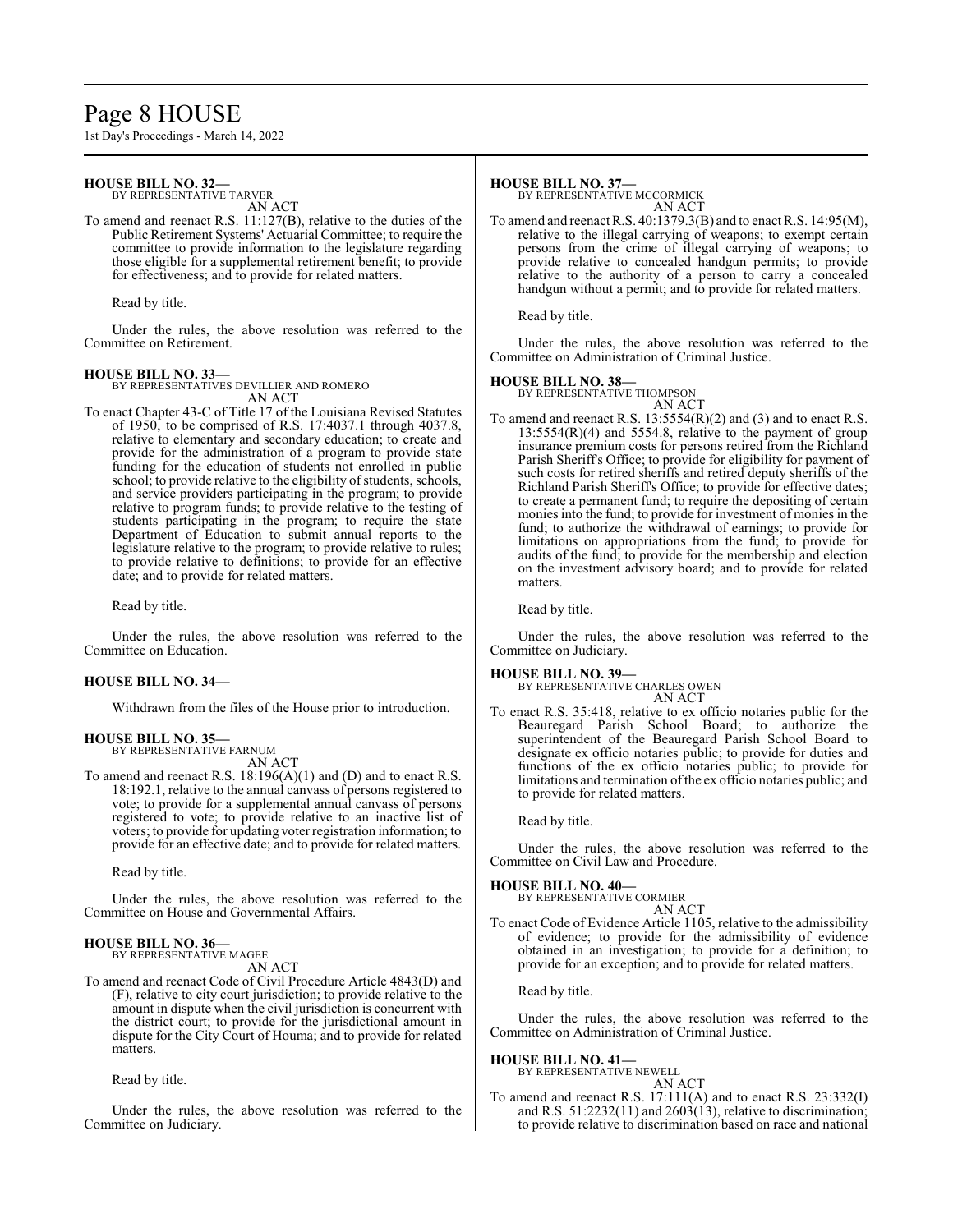# Page 9 HOUSE

1st Day's Proceedings - March 14, 2022

origin; to provide relative to discrimination in education, employment, public accommodations, and housing opportunities; to provide for definitions; and to provide for related matters.

Read by title.

Under the rules, the above resolution was referred to the Committee on Civil Law and Procedure.

#### **HOUSE BILL NO. 42—** BY REPRESENTATIVE FRIEMAN

AN ACT

To amend and reenact R.S. 14:95(K), relative to carrying of weapons; to provide relative to the crime of illegal carrying of weapons; to provide for exceptions; and to provide for related matters.

Read by title.

Under the rules, the above resolution was referred to the Committee on Administration of Criminal Justice.

#### **HOUSE BILL NO. 43—** BY REPRESENTATIVE FRIEMAN

AN ACT

To enact Part V of Chapter 9 of Title 40 of the Louisiana Revised Statutes of 1950, to be comprised of R.S. 40:1813 through 1817, relative to enforcement of federal firearm laws; to provide relative to infringements on a citizen's right to keep and bear arms; to enact the Louisiana Firearm Protection Act; to prohibit enforcement of federal firearm laws; to provide for definitions; to provide relative to application; to provide relative to a right of action; to provide for an effective date; and to provide for related matters.

Read by title.

Under the rules, the above resolution was referred to the Committee on Administration of Criminal Justice.

### **HOUSE BILL NO. 44—**

BY REPRESENTATIVE GREGORY MILLER AN ACT

To amend and reenact R.S. 49:193(B)(10) and to enact R.S. 49:193(B)(11), relative to the sunset law; to add certain reports and related information to the list of required information to be provided to the legislative committees; and to provide for related matters.

Read by title.

Under the rules, the above resolution was referred to the Committee on House and Governmental Affairs.

#### **HOUSE BILL NO. 45—** BY REPRESENTATIVE STEFANSKI

AN ACT

To amend and reenact R.S. 49:191(1) and to repeal R.S. 49:191(10)(k), relative to the Department of State, including provisions to provide for the re-creation of the Department of State and the statutory entities made a part of the department by law; to provide for the effective termination date for all statutory authority for the existence of such statutory entities; and to provide for related matters.

Read by title.

Under the rules, the above resolution was referred to the Committee on House and Governmental Affairs.

#### **HOUSE BILL NO. 46—**

BY REPRESENTATIVE STEFANSKI

- AN ACT
- To amend and reenact R.S. 49:191(1) and to repeal R.S. 49:191(10)(j), relative to the Department of State Civil Service, including provisions to provide for the re-creation of the Department of State Civil Service and the statutory entities made a part of the department by law; to provide for the effective termination date for all statutory authority for the existence of such statutory entities; and to provide for related matters.

Read by title.

Under the rules, the above resolution was referred to the Committee on House and Governmental Affairs.

### **HOUSE BILL NO. 47—**

BY REPRESENTATIVE EDMONSTON AN ACT

To amend and reenact R.S. 17:170(E), relative to student immunization requirements; to require that any communication issued to students or parents relative to immunization requirements include information relative to exemption from such requirements and an exemption form; and to provide for related matters.

Read by title.

Under the rules, the above resolution was referred to the Committee on Education.

### **HOUSE BILL NO. 48—**

BY REPRESENTATIVE EDMONSTON AN ACT

To enact R.S. 17:170(G) and 3996(B)(67), relative to the administration of vaccines; to prohibit the administration of vaccines on school property and at school-sponsored events; and to provide for related matters.

Read by title.

Under the rules, the above resolution was referred to the Committee on Education.

# **HOUSE BILL NO. 49—** BY REPRESENTATIVE HUVAL

AN ACT

To enact R.S. 47:338.223, relative to the town of Henderson; to authorize the town to levy a hotel occupancy tax; to provide for the use of tax revenues; and to provide for related matters.

Read by title.

Under the rules, the above resolution was referred to the Committee on Municipal, Parochial and Cultural Affairs.

### **HOUSE BILL NO. 50—**

BY REPRESENTATIVE FRIEMAN AN ACT

To enact Code of Civil Procedure Article 1913.1, relative to orders of the court; to provide for notice of the signing of an order; to provide for delivery; to provide for duties of the clerk; and to provide for related matters.

Read by title.

Under the rules, the above resolution was referred to the Committee on Civil Law and Procedure.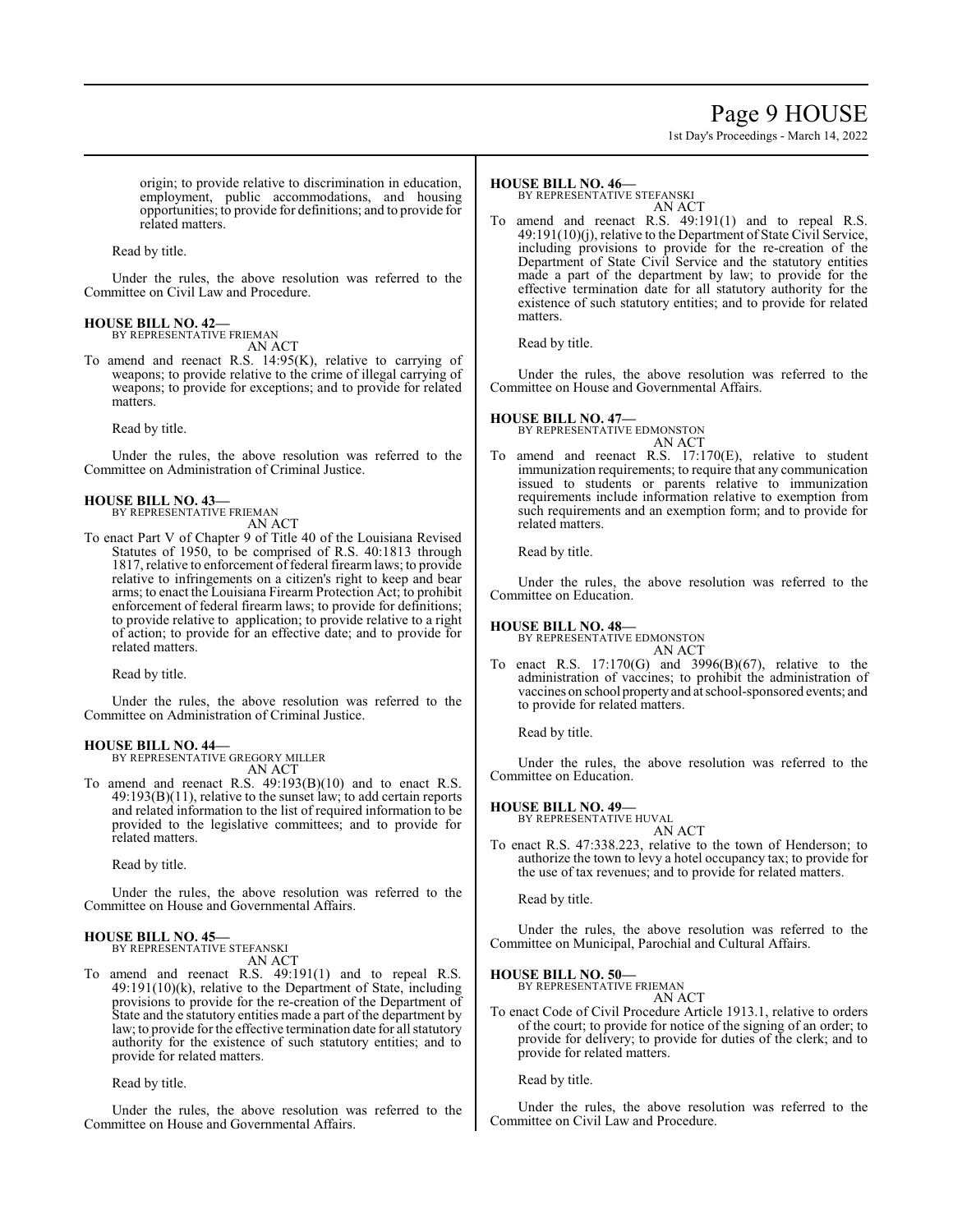# Page 10 HOUSE

1st Day's Proceedings - March 14, 2022

### **HOUSE BILL NO. 51—**

BY REPRESENTATIVES GOUDEAU AND MIKE JOHNSON AN ACT

To enact R.S. 14:32.1(E), relative to operating a vehicle while intoxicated; to provide relative to the crime of vehicular homicide; to provide relative to penalties of the crime of vehicular homicide; to require certain payments for the support of the minor child of the victim; and to provide for related matters.

Read by title.

Under the rules, the above bill was referred to the Committee on Administration of Criminal Justice.

#### **HOUSE BILL NO. 52—** BY REPRESENTATIVE HOLLIS

AN ACT

To enact R.S. 14:283.4, relative to video surveillance; to create the crime of unwarranted video surveillance ofresidential property; to provide for criminal penalties; and to provide for related matters.

Read by title.

Under the rules, the above bill was referred to the Committee on Administration of Criminal Justice.

### **HOUSE BILL NO. 53—**

BY REPRESENTATIVE FRIEMAN A JOINT RESOLUTION

Proposing to add Article I, Section 28 of the Constitution of Louisiana, relative to autonomy in healthcare decision-making; to provide that Louisiana citizens have the right to accept or reject any form of health care; to provide for submission of the proposed amendment to the electors; and to provide for related matters.

Read by title.

Under the rules, the above bill was referred to the Committee on Civil Law and Procedure.

**HOUSE BILL NO. 54—** BY REPRESENTATIVES BAGLEY AND FRIEMAN AN ACT

To enact R.S. 14:101.3, relative to discrimination; to create the crime of discrimination based on vaccination status; to provide for criminal penalties; and to provide for related matters.

Read by title.

Under the rules, the above bill was referred to the Committee on Administration of Criminal Justice.

#### **HOUSE BILL NO. 55—** BY REPRESENTATIVE BUTLER

AN ACT

To amend and reenact R.S. 40:1250.31(A)(1), relative to the medical assistance program of this state known as Medicaid; to provide for Medicaid coverage of dental care for certain persons with developmental or intellectual disabilities; to extend Medicaid coverage for dental care to certain Medicaid enrollees who reside in intermediate care facilities for people with developmental disabilities; and to provide for related matters.

Read by title.

Under the rules, the above bill was referred to the Committee on Health and Welfare.

#### **HOUSE BILL NO. 56—**

BY REPRESENTATIVE FRIEMAN

AN ACT To repeal R.S. 23:1294 and R.S. 36:309(B)(2), relative to the Workers' Compensation Advisory Council; to repeal the Workers' Compensation Advisory Council.

Read by title.

Under the rules, the above bill was referred to the Committee on Labor and Industrial Relations.

### **HOUSE BILL NO. 57—**

BY REPRESENTATIVE HOLLIS AN ACT

To amend and reenact R.S. 9:1145 and 1147, relative to homeowners associations; to provide relative to privileges; to provide for notice to certain owners; to provide for time periods; to provide for procedures for cancellation of certain privileges; to provide for attorney fees; and to provide for related matters.

Read by title.

Under the rules, the above bill was referred to the Committee on Civil Law and Procedure.

### **HOUSE BILL NO. 58—**

BY REPRESENTATIVE GREGORY MILLER AN ACT

To amend and reenact Code of Civil Procedure Article 4566(D), relative to management of affairs of the interdict; to provide relative to individuals with permanent disabilities; to provide for irrevocable trusts; to provide for termination; and to provide for related matters.

Read by title.

Under the rules, the above bill was referred to the Committee on Civil Law and Procedure.

### **HOUSE BILL NO. 59—**

BY REPRESENTATIVE GREGORY MILLER AN ACT

To repeal R.S. 13:3671, relative to fees and mileage rates for witnesses; to repeal certain fees and mileage rates for witnesses residing or employed within a certain distance of the courthouse; and to provide for related matters.

Read by title.

Under the rules, the above bill was referred to the Committee on Judiciary.

**HOUSE BILL NO. 60—** BY REPRESENTATIVES ZERINGUE AND HUGHES AN ACT

To amend and reenact R.S. 13:1595(C), relative to Orleans Parish Juvenile Court; to abolish specific judgeships upon vacancy in the Orleans Parish Juvenile Court; and to provide for related matters.

Read by title.

Under the rules, the above bill was referred to the Committee on Judiciary.

### **HOUSE BILL NO. 61—**

BY REPRESENTATIVE KERNER AN ACT

To amend and reenact R.S. 56:700.2(A)(4) and 700.6, relative to the Fishermen's Gear Compensation Fund; to extend the existence of such fund; to extend payments into the Underwater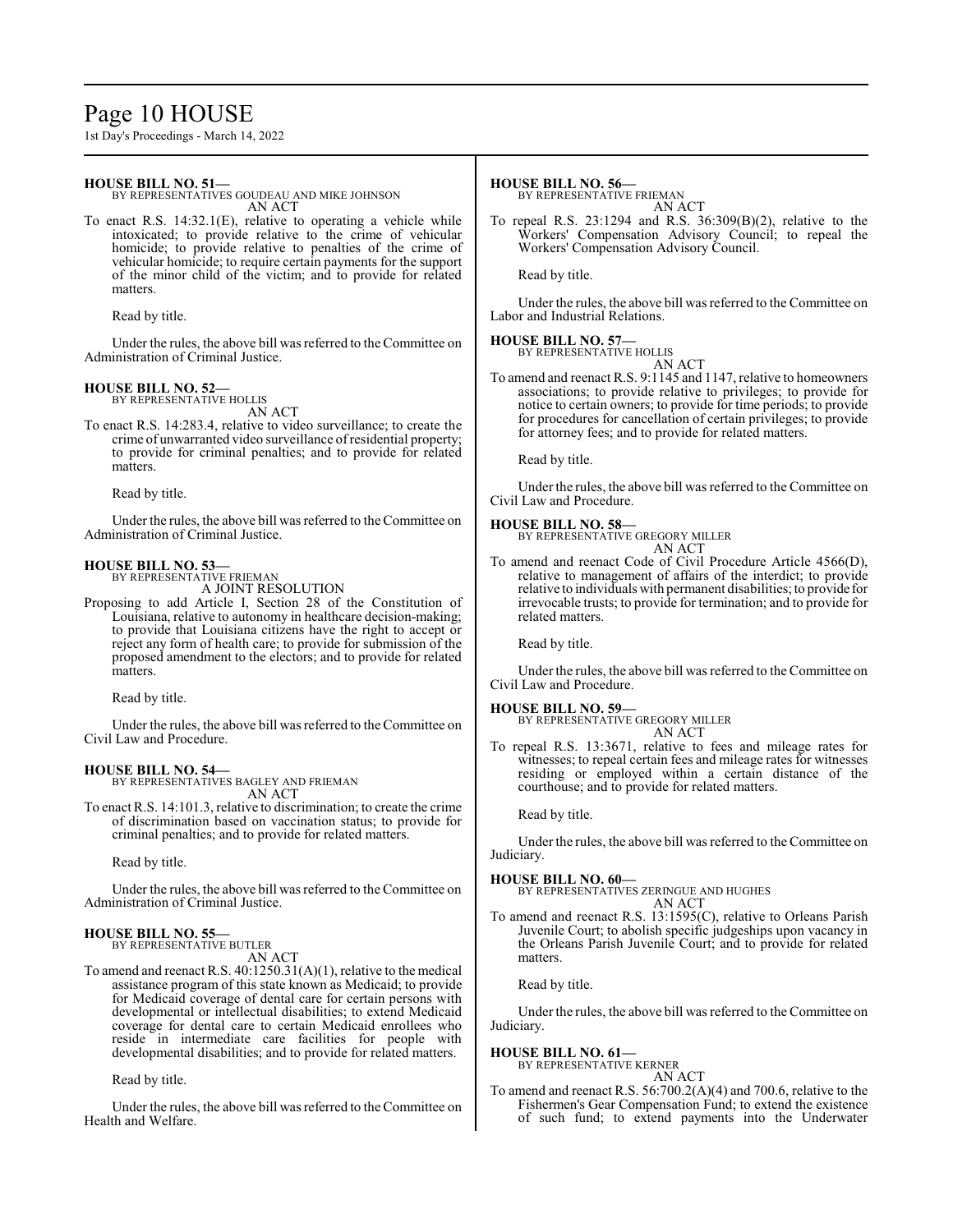1st Day's Proceedings - March 14, 2022

Obstruction Removal Fund; to provide for an effective date; and to provide for related matters.

Read by title.

Under the rules, the above bill was referred to the Committee on Natural Resources and Environment.

# **HOUSE BILL NO. 62—** BY REPRESENTATIVE BAGLEY

AN ACT

To amend and reenact R.S. 32:387.14, relative to the fee and gross vehicle weight limits and axle weight limits for certain special permits; to provide for the increase of special permits; to provide relative to the issuance of special permit fees; to increase the amount of the permit fees; to provide for the application requirements for special permits; and to provide for related matters.

Read by title.

Under the rules, the above bill was referred to the Committee on Transportation, Highways and Public Works.

## **HOUSE BILL NO. 63—**

BY REPRESENTATIVE FREEMAN AN ACT

amend and reenact R.S.  $39:51.1(B)(1)$ , relative to nongovernmental entity funding request forms; to exempt certain entities from providing certain information on the request form; and to provide for related matters.

Read by title.

Under the rules, the above bill was referred to theCommittee on Appropriations.

# **HOUSE BILL NO. 64—** BY REPRESENTATIVE LANDRY

AN ACT To amend and reenact Children's Code Articles 323(2)(a), 324(B), and 1103(3), Code of Criminal Procedure Article 571.1, and R.S.  $15:440.2(C)(1)$ , relative to the definition of a child; to provide in certain contexts that a child is a person under the age of eighteen years; to provide for definitions; to provide for the videotaping of statements; to provide for time limitations for certain sex offenses; and to provide for related matters.

Read by title.

Under the rules, the above bill was referred to the Committee on Administration of Criminal Justice.

### **HOUSE BILL NO. 65—**

BY REPRESENTATIVE ZERINGUE AN ACT

To enact R.S. 13:82.1, relative to judicial budget reports; to provide for a uniform budget document; to provide for an annual report; to provide for a submission deadline; to provide for the publication of an annual report; and to provide for related matters.

Read by title.

Under the rules, the above bill was referred to the Committee on Appropriations.

#### **HOUSE BILL NO. 66—** BY REPRESENTATIVE MAGEE

AN ACT

To amend and reenact R.S. 17:158(A)(2), relative to the transportation of public school students; to provide relative to public school governing authorities; and to provide for related matters.

Read by title.

Under the rules, the above bill was referred to the Committee on Education.

## **HOUSE BILL NO. 67—**

Withdrawn from the files of the House prior to introduction.

### **HOUSE BILL NO. 68—**

BY REPRESENTATIVE CARPENTER AN ACT

To enact R.S.  $14:30(A)(13)$ , relative to the crime of first degree murder; to add minor children of the offender to the list of specific victims of the crime of first degree murder; and to provide for related matters.

Read by title.

Under the rules, the above bill was referred to the Committee on Administration of Criminal Justice.

### **HOUSE BILL NO. 69—**

BY REPRESENTATIVE DEVILLIER AN ACT

To amend and reenact R.S. 30:2531(D)(1) and 2531.1(B)(1), relative to photographic evidence of littering from a vehicle; to provide for an inference of guilt for the registered owner of the vehicle from which the littering occurred; and to provide for related matters.

Read by title.

Under the rules, the above bill was referred to the Committee on Natural Resources and Environment.

### **HOUSE BILL NO. 70—**

BY REPRESENTATIVE MCMAHEN AN ACT

To designate Exit 44 on Interstate Highway 20 in Webster Parish as the "Vietnam Veterans Memorial Interchange"; and to provide for related matters.

Read by title.

Under the rules, the above bill was referred to the Committee on Transportation, Highways and Public Works.

## **HOUSE BILL NO. 71—**

```
BY REPRESENTATIVE MCMAHEN
                   AN ACT
```
To designate a portion of Louisiana Highway 371 as the "John David Crow Memorial Highway"; and to provide for related matters.

Read by title.

Under the rules, the above bill was referred to the Committee on Transportation, Highways and Public Works.

#### **HOUSE BILL NO. 72—** BY REPRESENTATIVE MAGEE

AN ACT

To amend and reenact R.S. 40:1496(F), relative to Terrebonne Parish Fire Protection District Number Six; to provide for membership of its board of commissioners; to provide for an effective date; and to provide for related matters.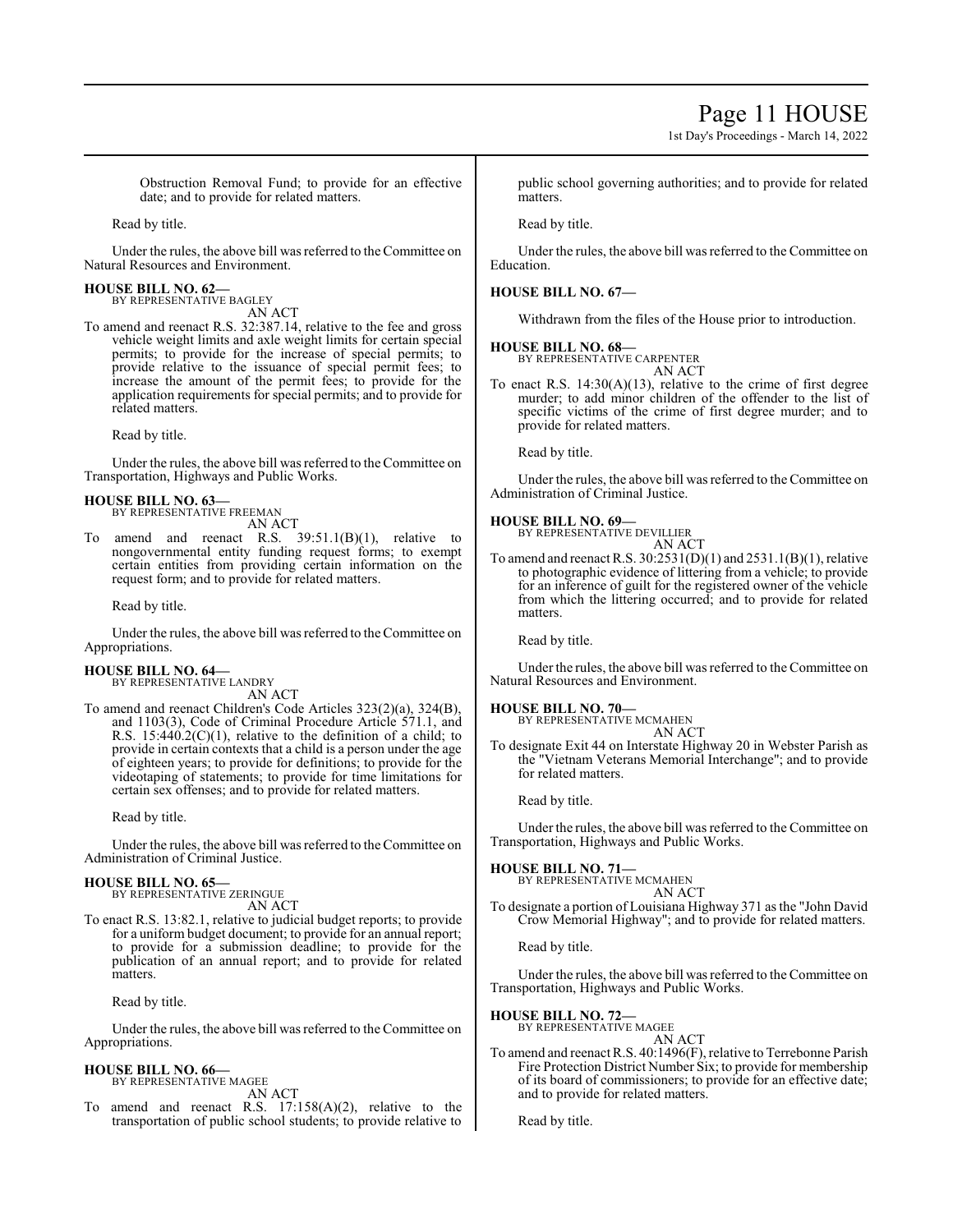# Page 12 HOUSE

1st Day's Proceedings - March 14, 2022

Under the rules, the above bill was referred to the Committee on Municipal, Parochial and Cultural Affairs.

### **HOUSE BILL NO. 73—**

BY REPRESENTATIVE THOMPSON AN ACT

To enact R.S. 3:3252(A)(22), relative to the Poverty Point Reservoir; to regulate the transporting of pesticide by commercial aerial applicators; to prohibit the transporting of any pesticide by aircraft when flying over the Poverty Point Reservoir; to extend the prohibition five hundred feet from the Reservoir shoreline; and to provide for related matters.

Read by title.

Under the rules, the above bill was referred to theCommittee on Agriculture, Forestry, Aquaculture, and Rural Development.

#### **HOUSE BILL NO. 74—** BY REPRESENTATIVE DESHOTEL

AN ACT

To amend and reenact R.S. 40:1667.1(F)(2), relative to supplemental pay for tribal officers of the Tunica-Biloxi Tribe of Louisiana; to increase the number of tribal officers eligible for supplemental pay; and to provide for related matters.

Read by title.

Under the rules, the above bill was referred to the Committee on Appropriations.

#### **HOUSE BILL NO. 75—** BY REPRESENTATIVE HARRIS

AN ACT

To enact R.S. 17:354, relative to elementary and secondary education; to require each public school governing authority to post on its website certain information pertaining to instructional materials and activities; to provide for annual posting, updates, and parental notification; to specify the content of the information to be included; to provide for an effective date; and to provide for related matters.

Read by title.

Under the rules, the above bill was referred to the Committee on Education.

# **HOUSE BILL NO. 76—** BY REPRESENTATIVE HUVAL

AN ACT

To enact R.S. 47:463.214, relative to motor vehicle special prestige license plates; to establish the "Electric Line Worker" specialty license plate; to provide for the creation, issuance, design, fees, implementation, distribution, and rule promulgation applicable to such license plate; to provide a special effective date; and to provide for related matters.

Read by title.

Under the rules, the above bill was referred to the Committee on Transportation, Highways and Public Works.

# **HOUSE BILL NO. 77—** BY REPRESENTATIVE MIKE JOHNSON

AN ACT

To appropriate monies out of the state general fund for Fiscal Year 2021-2022 to be used to pay the consent judgment captioned "Jason Schwab and Brantley Grundmann versus Louisiana Department of Transportation and Development, Board of Commissioners of the Port of New Orleans, and Board of Levee Commissioners of the Orleans Levee District" between the state

of Louisiana, through the Department of Transportation and Development, and State Farm Mutual Automobile Insurance Company; to provide for an effective date; and to provide for related matters.

Read by title.

Under the rules, the above bill was referred to the Committee on Appropriations.

## **HOUSE BILL NO. 78—**

BY REPRESENTATIVE ZERINGUE

AN ACT To amend and reenact R.S.  $24:513(A)(2)$  and  $(3)$  and R.S.  $39:75(A)(3)$ ,  $80(A)$  and  $(B)(1)(introductory$  paragraph), 1302(3)(i), and 1538(E), relative to certain annual state financial reports; to provide definitions; to provide requirements; to provide for resolution in the event of conflict with other provisions of law; to provide an effective date; and to provide for related matters.

Read by title.

Under the rules, the above bill was referred to the Committee on Appropriations.

#### **HOUSE BILL NO. 79—**

BY REPRESENTATIVE ECHOLS AN ACT

To amend and reenact R.S. 22:550.14(A), relative to meetings of the board of directors of certain captive insurers; to provide for the minimum number of meetings that must be held annually; and to provide for related matters.

Read by title.

Under the rules, the above bill was referred to the Committee on Insurance.

**HOUSE BILL NO. 80—**

BY REPRESENTATIVE EDMONDS

AN ACT To enact R.S.  $39:34(F)$  and  $54(E)$ , relative to the expenditure of state funds; to limit recommended appropriations from state general fund revenue-direct in the executive budget; to limit appropriations from state general fund revenue-direct by the legislature; and to provide for related matters.

Read by title.

Under the rules, the above bill was referred to the Committee on Appropriations.

### **HOUSE BILL NO. 81—**

BY REPRESENTATIVE EMERSON AN ACT

To amend and reenact R.S. 37:45(A)(1) and (B), relative to the Occupational LicensingReview Commission; to add additional members to the commission; to make technical changes; and to provide for related matters.

Read by title.

Under the rules, the above bill was referred to the Committee on Commerce.

### **HOUSE BILL NO. 82—**

BY REPRESENTATIVE ILLG AN ACT

To repeal R.S. 22:821(C), relative to the authority of the commissioner of insurance to retain funds collected from fees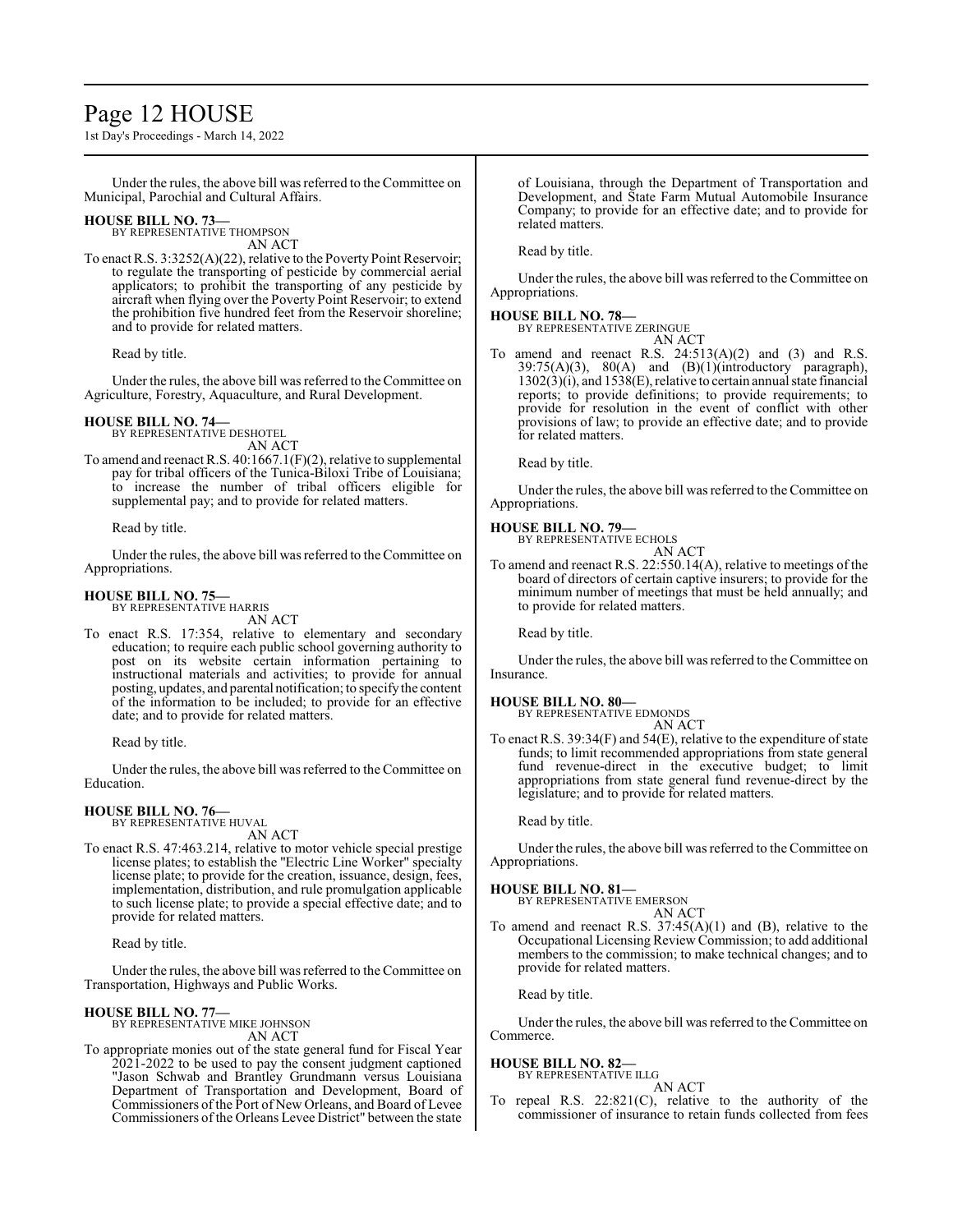# Page 13 HOUSE

1st Day's Proceedings - March 14, 2022

charged for the issuance of a duplicate insurance producer license card; to repeal such fees.

Read by title.

Under the rules, the above bill was referred to the Committee on Insurance.

#### **HOUSE BILL NO. 83—** BY REPRESENTATIVE SCHLEGEL

AN ACT

To enact R.S. 22:1338, relative to homeowner's insurance policies; to provide certain means by which a policy requirement for loss of use benefits is satisfied; and to provide for related matters.

Read by title.

Under the rules, the above bill was referred to the Committee on Insurance.

#### **HOUSE BILL NO. 84—** BY REPRESENTATIVE TARVER

AN ACT

To amend and reenact R.S. 17:1 and 3(C), relative to the membership of the State Board of Elementary and Secondary Education; to eliminate the gubernatorial appointment of three members; to reduce the membership from eleven members to eight members; to reduce the number of members constituting a quorum; and to provide for related matters.

Read by title.

Under the rules, the above bill was referred to theCommittee on Education.

## **HOUSE BILL NO. 85—**

BY REPRESENTATIVE HOLLIS A JOINT RESOLUTION

Proposing to add Article VI, Section 10.1 of the Constitution of Louisiana, to prohibit the governing authority of a parish and local municipality from enacting any ordinance related to the installation and utilization of automated speed enforcement devices to regulate traffic on any local or parish road, or local, parish, or state highway; to provide for a definition; to provide for submission of the proposed amendment to the electors; to provide for a special effective date; and to provide for related matters.

Read by title.

Under the rules, the above bill was referred to the Committee on Municipal, Parochial and Cultural Affairs.

#### **HOUSE BILL NO. 86—** BY REPRESENTATIVE COUSSAN

AN ACT

To appropriate monies out of the state general fund for Fiscal Year 2022-2023 to be used to pay the consent judgment captioned "Alexandra Broussard vs. the State of Louisiana, through the Department of Transportation and Development, et al" between the state of Louisiana, through the Department of Transportation and Development, and Alexandra Broussard; to provide for an effective date; and to provide for related matters.

Read by title.

Under the rules, the above bill was referred to theCommittee on Appropriations.

### **HOUSE BILL NO. 87—**

BY REPRESENTATIVE FIRMENT

AN ACT To amend and reenact R.S. 22:1318(A), relative to policy valuation clauses in fire insurance policies; to provide for the inclusion of movable property in the total loss computation under policy valuation clauses in fire insurance policies; and to provide for related matters.

Read by title.

Under the rules, the above bill was referred to the Committee on Insurance.

### **HOUSE BILL NO. 88—**

BY REPRESENTATIVE HARRIS AN ACT

To enact R.S. 17:2119, relative to curricula; to require instruction in public schools on certain civics and history topics during a week each year designated as Celebrate Freedom Week; and to provide for related matters.

Read by title.

Under the rules, the above bill was referred to the Committee on Education.

### **HOUSE BILL NO. 89—**

BY REPRESENTATIVE MIKE JOHNSON

- AN ACT
- To appropriate monies out of the state general fund for Fiscal Year 2021-2022 to be used to pay the consent judgment captioned "State Farm Mutual Automobile Insurance Company and Alvin McMillian versus the City of NewOrleans, Sewerage and Water Board of New Orleans, and the State of Louisiana through the Department of Transportation and Development" between the state of Louisiana, through the Department of Transportation and Development, and State Farm Mutual Automobile Insurance Company as subrogree of Alvin McMillian; to provide for an effective date; and to provide for related matters.

Read by title.

Under the rules, the above bill was referred to the Committee on Appropriations.

### **HOUSE BILL NO. 90—**

BY REPRESENTATIVE MARCELLE

AN ACT To amend and reenact R.S. 36:251(C)(1) and to enact R.S. 36:258(E) and Part I-B of Chapter 11 of Title 40 of the Louisiana Revised Statutes of 1950, to be comprised of R.S. 40:2031 and 2032, relative to the composition of the Louisiana Department of Health; to create within the department an office on women's health; to provide for the purposes, duties, and functions of the office; and to provide for related matters.

Read by title.

Under the rules, the above bill was referred to the Committee on Health and Welfare.

### **HOUSE BILL NO. 91—**

BY REPRESENTATIVE MUSCARELLO AN ACT

To amend and reenact Code of Civil Procedure Article 1633.1, relative to live trial testimony by audio-visual means; to authorize the presentation of witness testimony by any audiovisual means; to provide for the authority of the court; to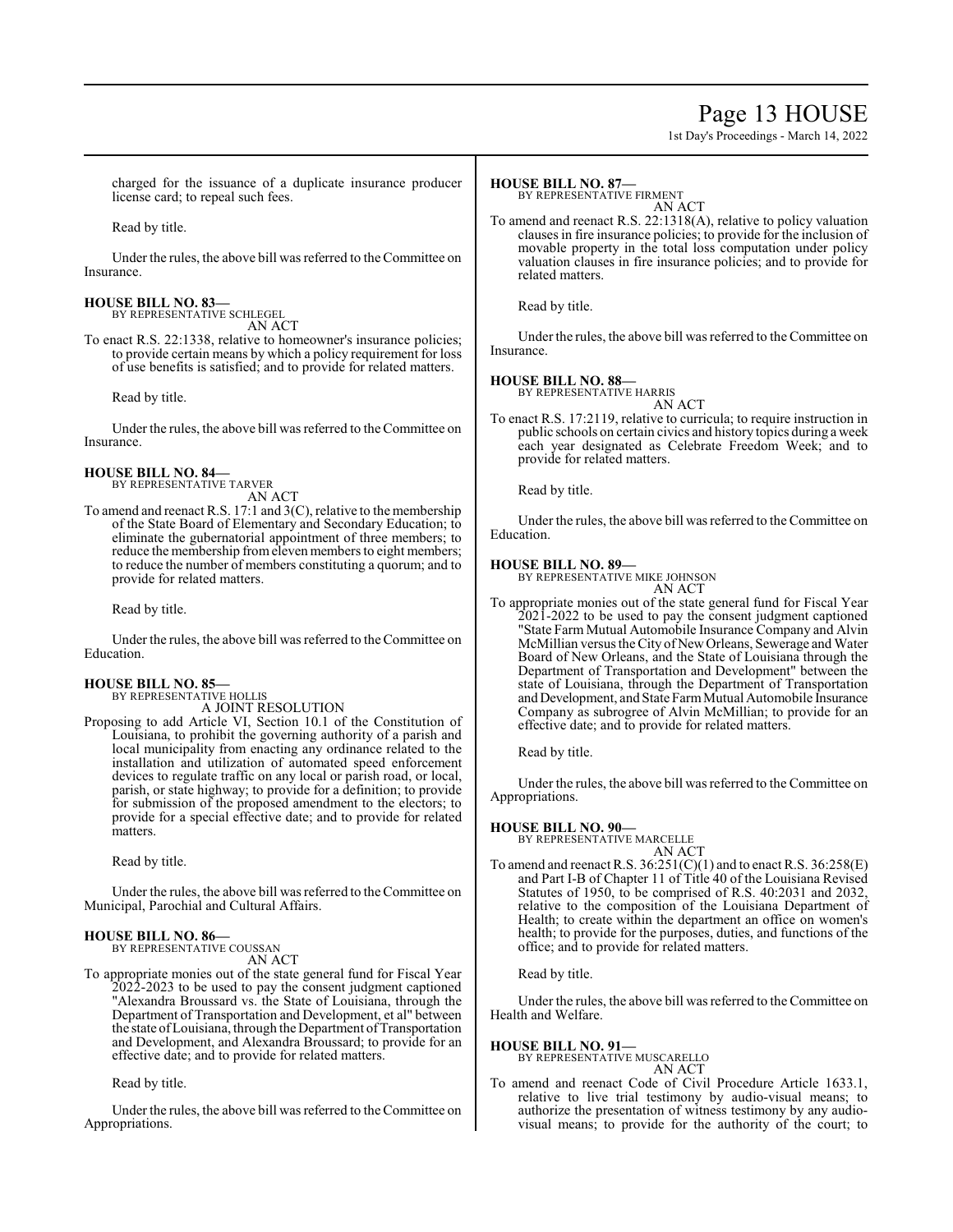# Page 14 HOUSE

1st Day's Proceedings - March 14, 2022

provide for the use of any audio-visual means; and to provide for related matters.

Read by title.

Under the rules, the above bill was referred to the Committee on Civil Law and Procedure.

## **HOUSE BILL NO. 92—**

BY REPRESENTATIVE ECHOLS AN ACT

To enact R.S. 47:463.214, relative to motor vehicle special prestige license plates; to provide for the "Laissez les ARTS Rouler" special prestige license plate; to provide for the creation, issuance, design, implementation, fees, distribution, and rule promulgation applicable to such license plate; and to provide for related matters.

Read by title.

Under the rules, the above bill was referred to the Committee on Transportation, Highways and Public Works.

#### **HOUSE BILL NO. 93—** BY REPRESENTATIVE FRIEMAN

AN ACT

To enact R.S. 23:1310.5.1, relative to workers' compensation; to provide for continuances in mediations, hearings and trials; to require the granting of continuances under certain circumstances; and to provide for related matters.

Read by title.

Under the rules, the above bill was referred to the Committee on Labor and Industrial Relations.

### **HOUSE BILL NO. 94—**

BY REPRESENTATIVE FRIEMAN

AN ACT To enact R.S. 23:1034.2(G), relative to workers' compensation; to provide for surgical procedures for implants; to provide for a reimbursement schedule; to provide for reimbursement costs; to provide for definitions; and to provide for related matters.

Read by title.

Under the rules, the above bill was referred to the Committee on Labor and Industrial Relations.

### **HOUSE BILL NO. 95—**

BY REPRESENTATIVE GAROFALO AN ACT

To appropriate monies out of the state general fund for Fiscal Year 2021-2022 to be used to pay the consent judgment captioned "Adrienne Lezina versus the State of Louisiana through the Department ofTransportation and Development and State Farm Mutual Automobile Insurance Company as the Uninsured/Underinsured Insurance Carrier of Adrienne Lezina and State Farm Fire & Casualty Company as the Business Insurer of Adrienne Lezina d/b/a Hair Gallery" between the state of Louisiana, through the Department of Transportation and Development, and Adrienne Lezina; to provide for an effective date; and to provide for related matters.

Read by title.

Under the rules, the above bill was referred to theCommittee on Appropriations.

### **HOUSE BILL NO. 96—**

BY REPRESENTATIVE BRASS

AN ACT To enact R.S. 47:463.214 and 463.215, relative to motor vehicle special prestige license plates; to establish the "United Most Worshipful St. John's Grand Lodge of Ancient, Free and Accepted Scottish Rite Masons for the state of Louisiana" and the "Daughters of Universal Grand Chapter Order of Eastern Star" specialty license plates; to provide for the creation, issuance, design, fees, implementation, distribution, and rule promulgation applicable to such license plates; and to provide for related matters.

Read by title.

Under the rules, the above bill was referred to the Committee on Transportation, Highways and Public Works.

### **HOUSE BILL NO. 97—**

BY REPRESENTATIVE MAGEE AN ACT

To amend and reenact R.S. 38:2212(C)(3), relative to the termination date applicable to provisions governing certain work not publicly bid; to remove the termination date for the restoration or rehabilitation of a levee not maintained with federal funds and not publicly bid; and to provide for related matters.

Read by title.

Under the rules, the above bill was referred to the Committee on Transportation, Highways and Public Works.

# **HOUSE BILL NO. 98—** BY REPRESENTATIVE MAGEE

AN ACT

To enact R.S. 17:4023.1, relative to the Student Scholarships for Educational Excellence Program; to provide relative to the accountability system for the program; to provide relative to the assignment of a performance score based on the state assessment results of students participating in the program; and to provide for related matters.

Read by title.

Under the rules, the above bill was referred to the Committee on Education.

### **HOUSE BILL NO. 99—**

BY REPRESENTATIVE MCMAHEN AN ACT

To enact R.S. 14:2(B)(40), relative to crimes of violence; to add resisting a police officer with force or violence to the list of crimes of violence; and to provide for related matters.

Read by title.

Under the rules, the above bill was referred to the Committee on Administration of Criminal Justice.

# **HOUSE BILL NO. 100—** BY REPRESENTATIVE DESHOTEL

AN ACT

To amend and reenact R.S. 33:3005, relative to the Avoyelles Parish Local Government Gaming Mitigation Fund; to provide relative to deposits into the fund; to change requirements for payment from the fund; and to provide for related matters.

Read by title.

Under the rules, the above bill was referred to the Committee on Appropriations.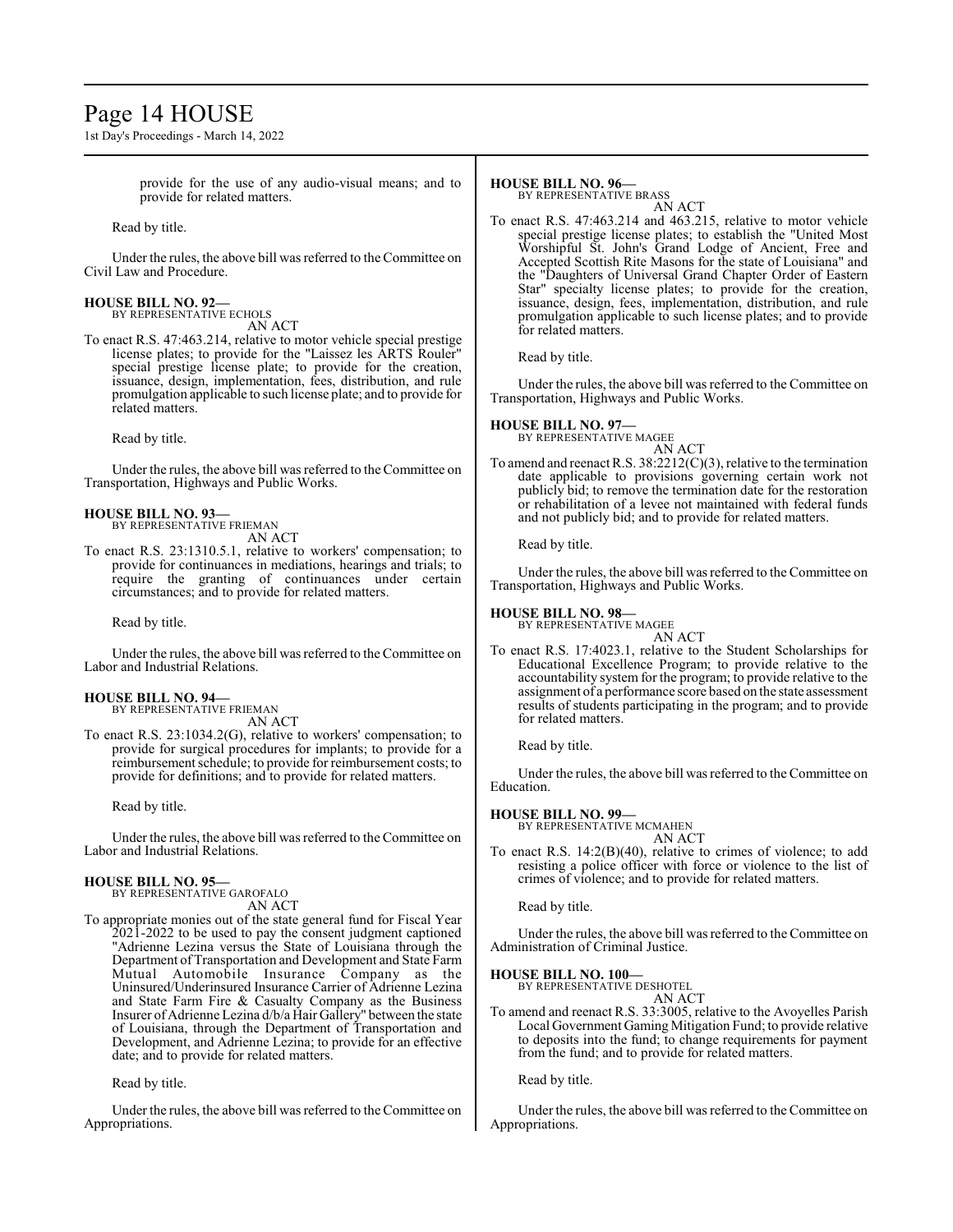# Page 15 HOUSE

1st Day's Proceedings - March 14, 2022

#### **HOUSE BILL NO. 101—**

BY REPRESENTATIVE MCCORMICK AN ACT

To enact R.S. 14:20(A)(5), relative to defenses to prosecution; to provide relative to the defense of justifiable homicide; to provide that a homicide is justified when committed to prevent imminent destruction of property or imminent threat of tumultuous and violent conduct during a riot; and to provide for related matters.

Read by title.

Under the rules, the above bill was referred to the Committee on Administration of Criminal Justice.

### **HOUSE BILL NO. 102—**

BY REPRESENTATIVE MUSCARELLO AN ACT

To amend and reenact R.S. 15:574.4.1(A)(1), relative to parole consideration and hearings; to provide relative to the time period for parole rehearings for certain prisoners; and to provide for related matters.

Read by title.

Under the rules, the above bill was referred to theCommittee on Administration of Criminal Justice.

# **HOUSE BILL NO. 103—** BY REPRESENTATIVE THOMAS

AN ACT

To enact Chapter 3-G of Title 15 of the Louisiana Revised Statutes of 1950, to be comprised of R.S. 15:563 through 563.5, relative to reporting requirements of persons convicted of production or manufacturing of methamphetamine; to provide for purposes and notification; to provide for definitions; to provide relative to the duty of offenders to notify law enforcement; to provide relative to the failure to register; to provide relative to the duration of registration requirements; and to provide for related matters.

Read by title.

Under the rules, the above bill was referred to the Committee on Administration of Criminal Justice.

#### **HOUSE BILL NO. 104—** BY REPRESENTATIVE BAGLEY

AN ACT

To appropriate monies out of the state general fund for Fiscal Year 2021-2022 to be used to pay the consent judgment captioned "Elizabeth M. Scott, Willard M. Scott, Eddie T. Scott and Susan M. (Scott) Fisher, individually and on behalf of their deceased husband and father, Willard Scott, Jr. versus Taylor Contracting and Supply Company, Inc. formerly known as Taylor-Seidenbach Co., Inc., et al" between the state of Louisiana, through the Board of Supervisors for the University of Louisiana System and Elizabeth M. Scott, Willard M. Scott, Eddie T. Scott, and Susan M. (Scott) Fisher; to provide for an effective date; and to provide for related matters.

Read by title.

Under the rules, the above bill was referred to the Committee on Appropriations.

### **HOUSE BILL NO. 105—**

BY REPRESENTATIVE BOURRIAQUE AN ACT

To enact R.S. 13:5554.8, relative to the payment of group insurance premiums for retired sheriffs and deputy sheriffs in Cameron Parish; to create a permanent fund; to require the depositing of certain monies into the fund; to provide for investment of monies in the fund; to authorize the withdrawal of earnings; to provide for limitations on appropriations from the fund; to provide for audits of the fund; to provide for the membership and election on the investment advisory board; and to provide for related matters.

Read by title.

Under the rules, the above bill was referred to the Committee on Judiciary.

### **HOUSE BILL NO. 106—**

BY REPRESENTATIVE GREEN AN ACT

To amend and reenact R.S. 14:30(C), 42(D), and 113(C), relative to offenses punishable by death; to eliminate the death penalty as punishment for the crimes of first degree murder, first degree rape, and treason; to provide for the penalty of life imprisonment without benefit of parole, probation, or suspension of sentence for the crime of treason; to provide for prospective application; to provide for an effective date; and to provide for related matters.

Read by title.

Under the rules, the above bill was referred to the Committee on Administration of Criminal Justice.

#### **HOUSE BILL NO. 107—**

BY REPRESENTATIVE LANDRY

AN ACT To appropriate monies out of the state general fund for Fiscal Year 2021-2022 to be used to pay the consent judgment captioned "Karen Soulet versus Lou-Con, Inc., et al" between the state of Louisiana, through the Board of Supervisors of the Louisiana State University and Agricultural and Mechanical College through Louisiana State University Health Sciences Center, University Hospital, and plaintiffs Calvin Soulet, Raquelle Pavlovich, Chantelle Rohr, Rebecca Doll, and Calvin Henry Soulet; to provide for an effective date; and to provide for related matters.

Read by title.

Under the rules, the above bill was referred to the Committee on Appropriations.

**HOUSE BILL NO. 108—** BY REPRESENTATIVE THOMPSON AN ACT

To appropriate monies out of the state general fund for Fiscal Year 2021-2022 to be used to pay the consent judgment captioned "Louisiana Farm Bureau Casualty Insurance Company versus State of Louisiana, through the Department of Transportation and Development" between the state of Louisiana, through the Department of Transportation and Development, and Louisiana Farm Bureau Casualty Insurance Company; to provide for an effective date; and to provide for related matters.

Read by title.

Under the rules, the above bill was referred to the Committee on Appropriations.

### **HOUSE BILL NO. 109—**

BY REPRESENTATIVE GREEN

# AN ACT To amend and reenact the heading of 1-A ofChapter 4 of Title XXIV

of Book III of the Civil Code and Civil Code Article 3493.10 and to repeal Section 1 of Chapter 4 of Title XXIV of Book III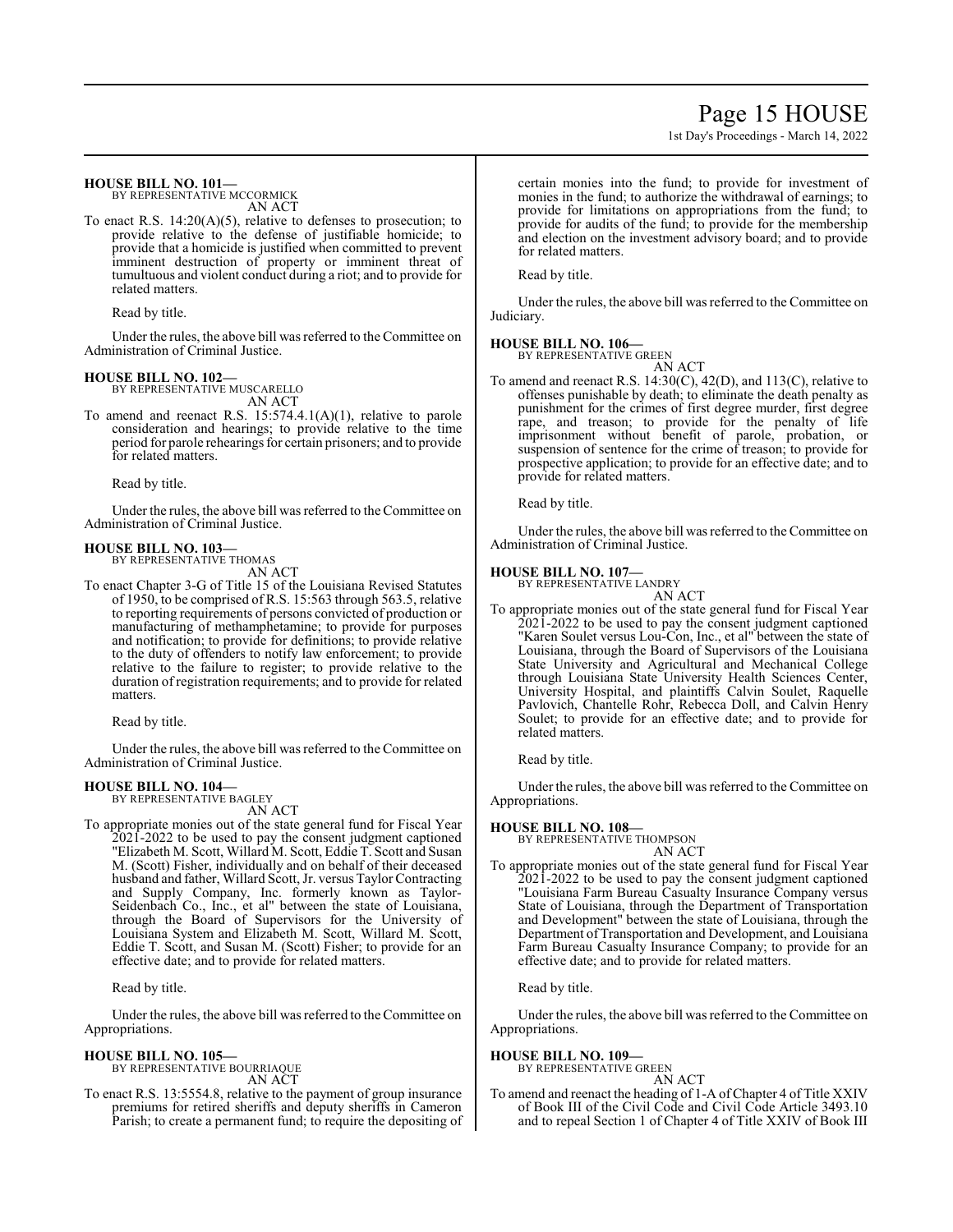# Page 16 HOUSE

1st Day's Proceedings - March 14, 2022

of the Civil Code, comprised of Civil Code Articles 3492 and 3493, relative to prescription; to provide relative to delictual actions; to provide for a prescriptive period of two years for delictual actions; and to provide for related matters.

Read by title.

Under the rules, the above bill was referred to the Committee on Civil Law and Procedure.

# **HOUSE BILL NO. 110—**

BY REPRESENTATIVE MARCELLE AN ACT

To enact R.S. 13:587.3(A), relative to the Nineteenth Judicial District; to provide for assignment of an additional subject matter division; and to provide for related matters.

Read by title.

Under the rules, the above bill was referred to the Committee on Judiciary.

**HOUSE BILL NO. 111—** BY REPRESENTATIVE RISER

AN ACT

To amend and reenact R.S. 13:5554(S)(1)(intro para) and (2), relative to the Franklin Parish Sheriff's Office; to provide for insurance premium payments for sheriff and deputy sheriff retirees; to provide for life insurance; to provide for applicability; and to provide for related matters.

Read by title.

Under the rules, the above bill was referred to the Committee on Judiciary.

# **HOUSE BILL NO. 112—** BY REPRESENTATIVE SCHLEGEL

AN ACT

To repeal R.S. 26:793(A)(1)(e), relative to special event permits; to provide for certain powers of the commissioner of alcohol and tobacco control; to provide relative to the issuance of certain permits; and to provide for related matters.

Read by title.

Under the rules, the above bill was referred to theCommittee on Judiciary.

## **HOUSE BILL NO. 113—**

BY REPRESENTATIVE THOMPSON AN ACT

To appropriate monies out of the state general fund for Fiscal Year 2021-2022 to be used to pay the consent judgment captioned "Benjamin Wayne Owen versus State of Louisiana, Department of Transportation and Development, et al" between the state of Louisiana, through the Department of Transportation and Development, and Benjamin Wayne Owen; to provide for an effective date; and to provide for related matters.

Read by title.

Under the rules, the above bill was referred to the Committee on Appropriations.

### **HOUSE BILL NO. 114—**

BY REPRESENTATIVE THOMPSON AN ACT

To appropriate monies out of the state general fund for Fiscal Year 2021-2022 to be used to pay the consent judgment captioned "Tommy Herring versus Vance McAlister, Kelly McAlister and the State ofLouisiana through the Department ofTransportation and Development" between the state of Louisiana, through the Department of Transportation and Development, and Tommy Herring; to provide for an effective date; and to provide for related matters.

Read by title.

Under the rules, the above bill was referred to the Committee on Appropriations.

# **HOUSE BILL NO. 115—**

BY REPRESENTATIVE BACALA

AN ACT To enact R.S. 40:1667.11, relative to extra compensation for sergeants-at-arms; to provide for eligibility requirements; to provide for extra compensation for certain sergeants-at-arms employed by either the House of Representatives or the Senate; and to provide for related matters.

Read by title.

Under the rules, the above bill was referred to the Committee on House and Governmental Affairs.

### **HOUSE BILL NO. 116—**

BY REPRESENTATIVE ROBBY CARTER AN ACT

To amend and reenact R.S. 22:1452(C)(7) and 1454(B)(3), relative to rate making and rate filing; to prohibit the use of advertising expenses in rate setting; to provide definitions; and to provide for related matters.

Read by title.

Under the rules, the above bill was referred to the Committee on Insurance.

### **HOUSE BILL NO. 117—**

BY REPRESENTATIVE ECHOLS AN ACT

To enact R.S. 37:1704 and R.S. 40:2109.4, relative to prescribing, administering, and dispensing of drugs by certain licensed healthcare professionals; to authorize the prescription, administration, and dispensing of certain drugs for off-label use by healthcare professionals with prescriptive authority; to prohibit certain actions against such healthcare professionals by licensing boards and commissions and by hospitals in connection with the prescription, administration, and dispensing of drugs for off-label use; and to provide for related matters.

Read by title.

Under the rules, the above bill was referred to the Committee on Health and Welfare.

### **HOUSE BILL NO. 118—**

BY REPRESENTATIVE FIRMENT AN ACT

To amend and reenact R.S. 22:2171(D) and (H) through (L) and to enact R.S.  $22:2171(C)(23)$  through  $(26)$  and  $(M)$ , relative to the Louisiana Property and Casualty Insurance Commission; to provide for the members of the commission; to create an ad hoc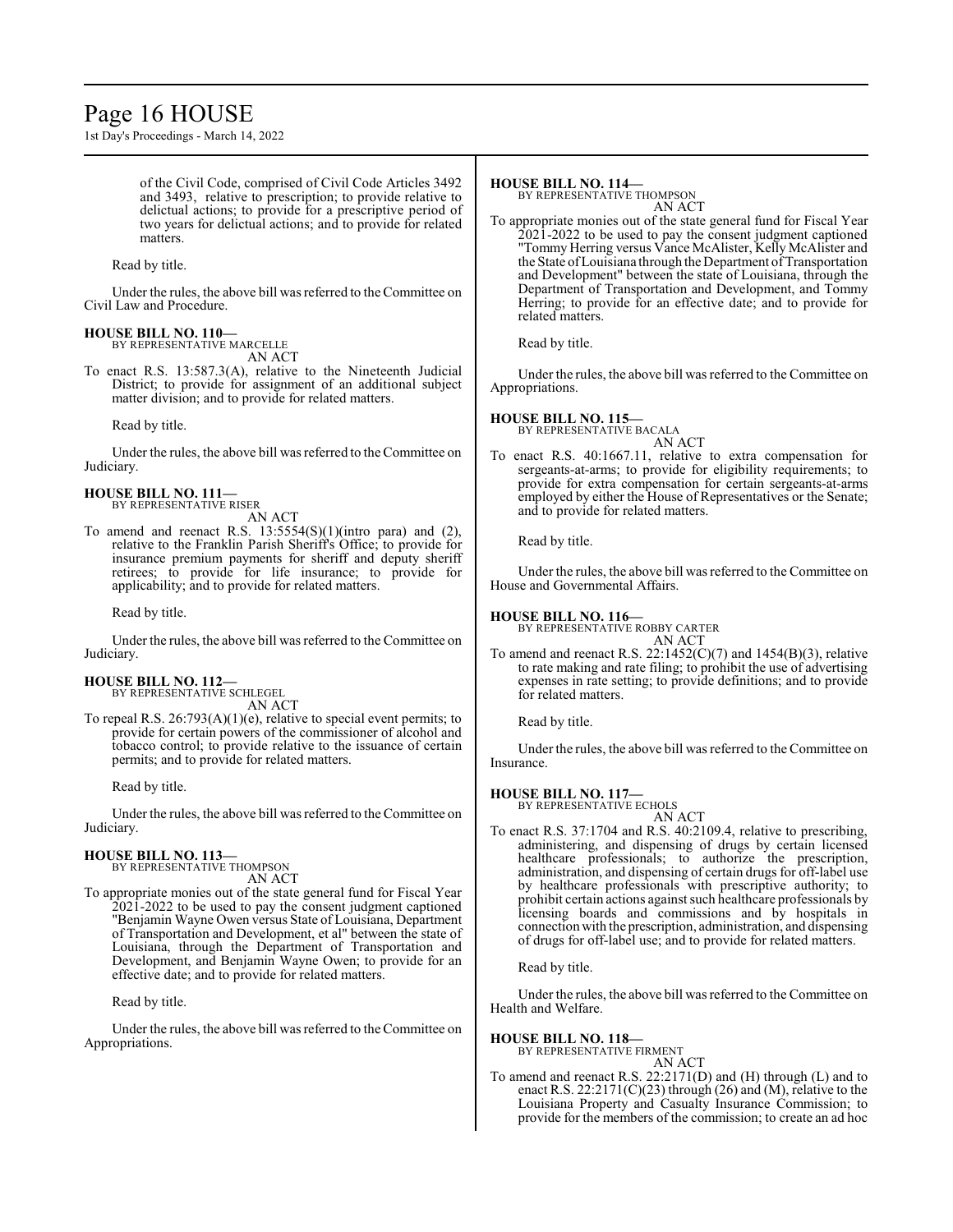# Page 17 HOUSE

1st Day's Proceedings - March 14, 2022

committee under the commission to study catastrophe property claims; to provide for the members of the ad hoc committee to study catastrophe property claims; and to provide for related matters.

Read by title.

Under the rules, the above bill was referred to the Committee on Insurance.

#### **HOUSE BILL NO. 119—** BY REPRESENTATIVE CARPENTER

AN ACT

To amend and reenact R.S. 23:1553(G) and R.S. 49:191(1) and to repeal R.S. 49:191(10)(l), relative to the Louisiana Workforce Commission, including provisions to provide for the re-creation of the Louisiana Workforce Commission and the statutory entities made a part of the department by law; to provide for the effective termination date for all statutory authority for the existence of such statutory entities; to provide for the reauthorization ofthe Incumbent Worker Training Programwithin the Louisiana Workforce Commission; and to provide for related matters.

Read by title.

Under the rules, the above bill was referred to the Committee on Labor and Industrial Relations.

# **HOUSE BILL NO. 120—** BY REPRESENTATIVE DAVIS

AN ACT

To amend and reenact R.S. 49:191(1) and to repeal R.S. 49:191(10)(e), relative to the Department of Economic Development, including provisions to provide for the re-creation of the Department of Economic Development and the statutory entities made a part of the department by law; to provide for the effective termination date for all statutory authority for the existence of such statutory entities; and to provide for related matters.

Read by title.

Under the rules, the above bill was referred to the Committee on Commerce.

# **HOUSE BILL NO. 121—** BY REPRESENTATIVE DAVIS

AN ACT

To amend and reenact R.S. 49:191(1) and to repeal 49:191(10)(h), relative to the Department of Public Service, including provisions to provide for the re-creation of the Department of Public Service and the statutory entities made a part of the department by law; to provide for the effective termination date for all statutory authority for the existence of such statutory entities; and to provide for related matters.

Read by title.

Under the rules, the above bill was referred to the Committee on Commerce.

#### **HOUSE BILL NO. 122—** BY REPRESENTATIVE HUVAL

AN ACT

To amend and reenact R.S. 49:191(1) and to repeal R.S.  $49:191(10)(a)$ , relative to the Department of Insurance, including provisions to provide for the re-creation of the Department of Insurance and the statutory entities made a part of the department by law; to provide for the effective termination date for all statutory authority for the existence of such statutory entities; and to provide for related matters.

Read by title.

Under the rules, the above bill was referred to the Committee on Insurance.

### **HOUSE BILL NO. 123—**

BY REPRESENTATIVE MIKE JOHNSON AN ACT

To amend and reenact R.S. 29:26.1(B)(6)-(11), (C)(3)(b), (D)(1), and  $(E)(2)$  and to enact R.S. 29:26.1 $(B)(12)$ , relative to the Louisiana National Guard; to provide for definitions; to provide for disability claims and death benefits; to provide for availability of disability and death benefits; to provide for subsequent disabilities; and to provide for related matters.

Read by title.

Under the rules, the above bill was referred to the Committee on Judiciary.

### **HOUSE BILL NO. 124—**

BY REPRESENTATIVE MUSCARELLO AN ACT

To enact Code of Civil Procedure Article 195.1, relative to judicial proceedings conducted by audio-visual means; to provide for hearings and exceptions; to provide for judge trials; to provide for the discretion of the court; to provide for the consent of the parties; and to provide for related matters.

Read by title.

Under the rules, the above bill was referred to the Committee on Civil Law and Procedure.

### **HOUSE BILL NO. 125—**

BY REPRESENTATIVE NEWELL

AN ACT To enact Chapter 32 of Title 3 of the Louisiana Revised Statutes of 1950, to be comprised ofR.S. 3:4761 through 4770 and Chapter 9 of Title 26 of the Louisiana Revised Statutes of 1950, to be comprised of R.S. 26:941 through 948, relative to cannabis; to provide for definitions; to provide relative to the cultivation, processing, and manufacturing of cannabis and cannabis products; to provide for licensing; to provide for the authority of the Department of Agriculture and Forestry; to provide for criminal history checks and suitability requirements; to provide for application, permit, and license fees; to provide for transportation restrictions; to provide for civil penalties; to provide relative to the retail sale of cannabis and cannabis products; to provide for retailer permits and fees; to provide for age restrictions regarding the purchase of cannabis and cannabis products; to provide for additional restrictions; to provide relative to the suspension or revocation of permits; to require

Read by title.

Under the rules, the above bill was referred to the Committee on Judiciary.

applicability; and to provide for related matters.

promulgation of administrative rules; to provide for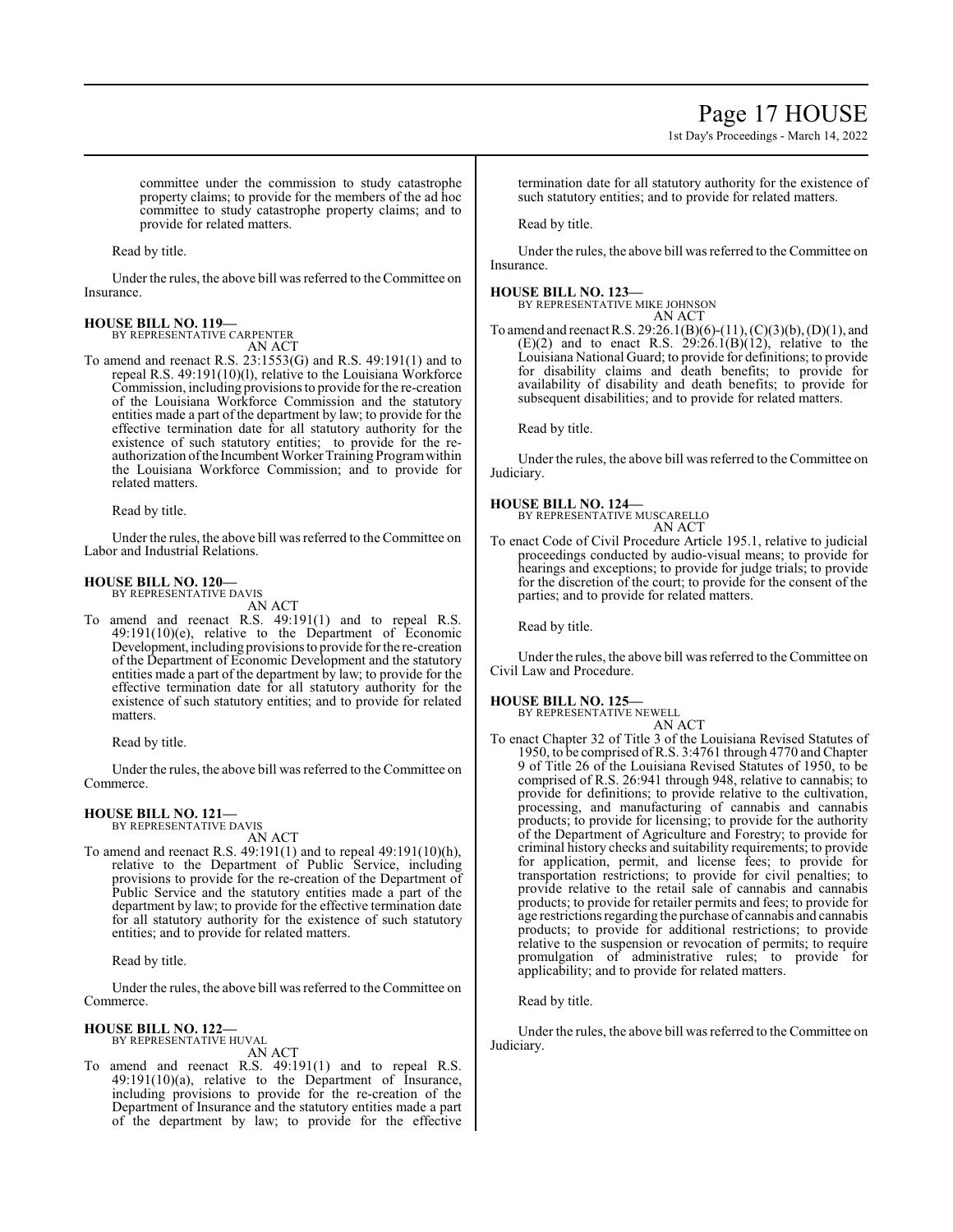# Page 18 HOUSE

1st Day's Proceedings - March 14, 2022

### **HOUSE BILL NO. 126—**

BY REPRESENTATIVE ROMERO

AN ACT

To enact R.S. 23:1603.1, relative to unemployment compensation benefits; to prohibit the disqualification of benefits based upon COVID-19 vaccine requirements; to provide for an experience rating record; and to provide for related matters.

Read by title.

Under the rules, the above bill was referred to the Committee on Labor and Industrial Relations.

### **HOUSE BILL NO. 127—**

BY REPRESENTATIVE DEVILLIER

AN ACT To enact R.S. 32:62, relative to highway speed limits; to reduce the maximum speed limits on portions of U.S. Highway 190 in the Town of Basile's municipal limits and Louisiana Highway 91 in the City of Eunice; and to provide for related matters.

Read by title.

Under the rules, the above bill was referred to the Committee on Transportation, Highways and Public Works.

#### **HOUSE BILL NO. 128—**

BY REPRESENTATIVES DEVILLIER AND DESHOTEL AN ACT

To amend and reenact R.S. 32:386.1, relative to blanket oversize yearly permits; to provide for an increase in the width of trucks and trailers hauling loads; and to provide for related matters.

Read by title.

Under the rules, the above bill was referred to the Committee on Transportation, Highways and Public Works.

### **HOUSE BILL NO. 129—**

BY REPRESENTATIVES NELSON AND HUGHES AN ACT

To amend and reenact R.S. 32:391(B) and (C) and to repeal R.S. 32:57.1, relative to appearance upon arrest; to remove the prohibition for failure to honor a written promise; to remove the requirement for an arresting officer to inform an arrested person of the consequences for failure to honor a written promise; to remove penalties associated with a violation for failure to honor a written promise to appear; to remove provisions governing the notice of a failure to appear, suspension of an arrested person's license, and fines; and to provide for related matters.

Read by title.

Under the rules, the above bill was referred to the Committee on Administration of Criminal Justice.

### **HOUSE BILL NO. 130—**

BY REPRESENTATIVE BEAULLIEU AN ACT

To amend and reenact R.S.  $32:398(I)(1)$  and (a)(iii), relative to motor vehicle crash reports; to provide relative to the definition of an insurance support organization; to exempt healthcare providers from certain confidentiality requirements applicable to public records; and to provide for related matters.

Read by title.

Under the rules, the above bill was referred to the Committee on Transportation, Highways and Public Works.

#### **HOUSE BILL NO. 131—**

BY REPRESENTATIVE COUSSAN

AN ACT To enact R.S. 17:423.1, relative to teacher salaries; to provide for the compensation of teachers whose employment is interrupted by military service; to provide for application; and to provide for related matters.

Read by title.

Under the rules, the above bill was referred to the Committee on Education.

#### **HOUSE BILL NO. 132—**

BY REPRESENTATIVES GREEN AND SCHEXNAYDER AN ACT

To redesignate the Crescent City Connection bridge in New Orleans as the "Edwin W. Edwards Connection"; and to provide for related matters.

Read by title.

Under the rules, the above bill was referred to the Committee on Transportation, Highways and Public Works.

### **HOUSE BILL NO. 133—**

BY REPRESENTATIVE HARRIS AN ACT

To amend and reenact R.S.  $17:7(2)(d)$  and  $(f)(ii)$ ,  $(6)(a)(ii)$  and (b)(i)(bb) and (ii), and (8), 7.2(C), 7.5(A),  $10.7.1(E)(1)$  and  $(H)(4)(b)$ , 24.1 $(B)$  and  $(D)(1)$ , 24.9 $(B)(8)$ , 25.1 $(A)(1)$  and  $(2)$ ,  $(B)(1)$  and  $(2)$ ,  $(C)$ , and  $(E)(1)$ ,  $64(A)(3)$ ,  $105.1(D)$ ,  $151.3(C)(3)$ , 203(introductory paragraph),  $221(A)(1)(b)$  and  $(B)(1)(b)$ , 222(C)(1), 372(introductory paragraph), 391.2(introductory paragraph), 392.1(C)(3), 395(A), 396(introductory paragraph) and (1), 407.1(introductory paragraph), 407.33, 407.62(introductory paragraph), 407.82(introductory paragraph), 407.91(introductory paragraph), 409.2(introductory paragraph),  $416(A)(1)(c)(iii)(ll), (B)(1)(a), (C)(1)$  and  $(2)(d)(ii),$ (H)(1), and (K), 419.2(D), 434(A), 441(introductory paragraph), 540(introductory paragraph), 1233(introductory paragraph), 1519.1(introductoryparagraph), 1672, 1673, 1942, 1943(A) and (C), 1944(D), 1945.2(B), 1946(A), 1947(C), 1962(introductory paragraph) and (1), 1970.2(introductory paragraph), 1970.22(introductory paragraph), 1970.24(B)(1), 1972(introductory paragraph), 1982(introductory paragraph), 1987(C), 1989.2(introductory paragraph), 1990(B)(1)(b) and  $(C)(1)(a)$  and  $(2)(a)(i)(introducing a\n *pragraph*)$  and  $(ii),$ 1991(A)(introductory paragraph), 2803(introductoryparagraph) and (1), 2925(A)(6), 2942, 2990.2, 3002, 3005(G), 3047.6(A)(1)(c), 3047.7(C), 3050.11(C)(1)(b) and (c), 3052, 3082(introductory paragraph), 3092(introductory paragraph), 3100.2(introductoryparagraph), 3102(introductory paragraph), 3129.9(A)(introductory paragraph), 3140.1(introductory paragraph), 3162(C)(8), 3165.2(B), 3202(introductory paragraph), 3394.2(introductory paragraph), paragraph), 3394.2(introductory paragraph),<br>3399.12(introductory paragraph), 3399.15(A), 3399.21(introductory paragraph), 3399.31(introductory paragraph), 3602(introductory paragraph), 3702(introductory paragraph), 3772(introductory paragraph) and (2), 3801(D), 3822(introductory paragraph), 3831(introductory paragraph), 3873(introductory paragraph), 3882(introductory paragraph), 3973(introductory paragraph), 4002.3(introductory paragraph),  $4013$ (introductory paragraph),  $4036.1(\overline{D})(1)$ , and 4041(introductory paragraph), to enact R.S. 17:2351(introductory paragraph), and to repeal R.S. 17:7(2)(b) and (32), 7.5(B), 10.7.1(H)(6), 24.4(F)(5), 393, 407.23(C)(3), and 1970.24(E)(1)(o)(ii), relative to providing technical corrections for Title 17 of the Louisiana Revised Statutes of 1950; to provide for technical corrections; to provide for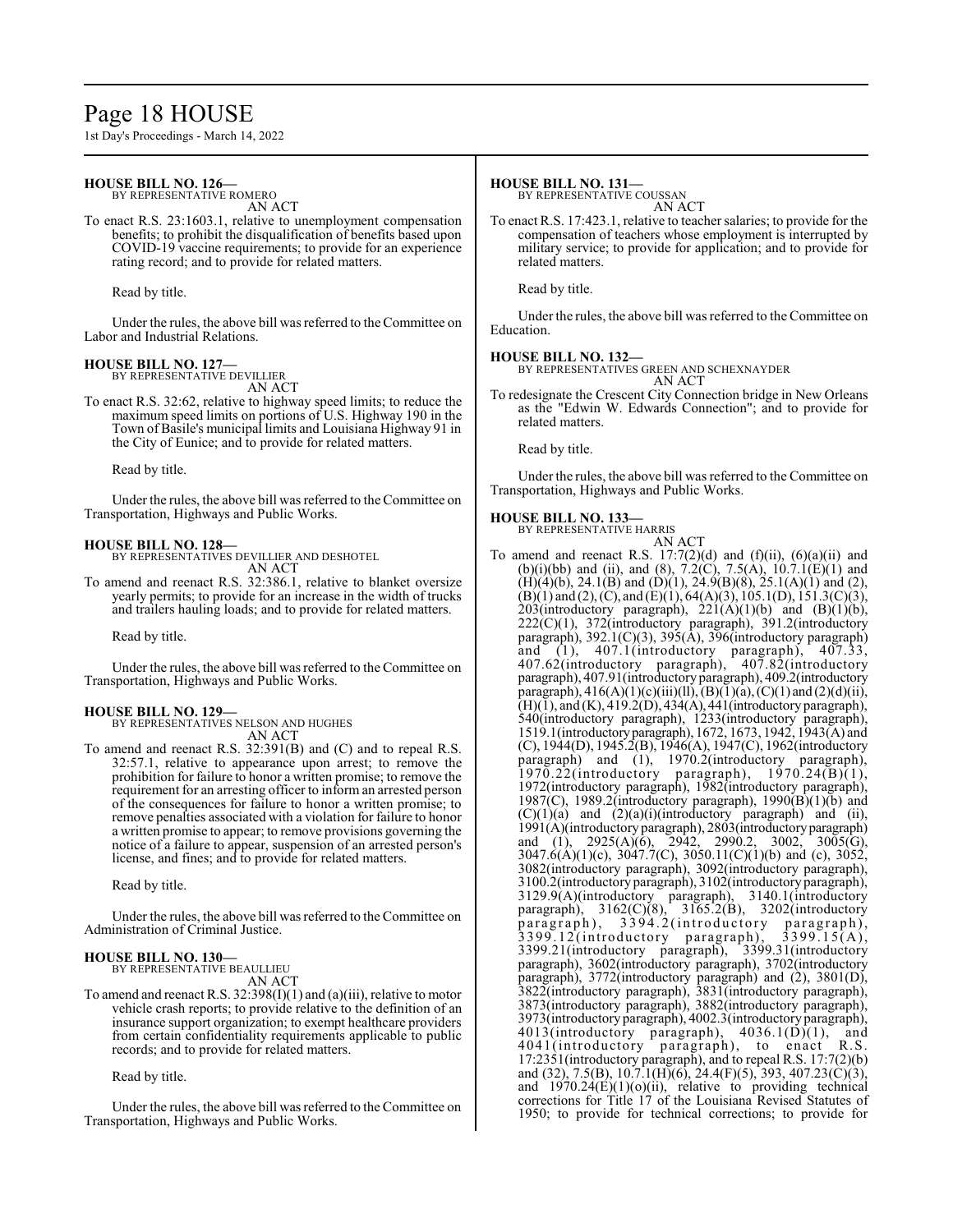# Page 19 HOUSE

1st Day's Proceedings - March 14, 2022

standardization of language; to remove obsolete reporting requirements; and to provide for related matters.

Read by title.

Under the rules, the above bill was referred to the Committee on Education.

**HOUSE BILL NO. 134—** BY REPRESENTATIVE MARINO

AN ACT

To amend and reenact R.S. 14:67.3(C), relative to the crime of false statements and false or altered documents; to provide relative to the payment of restitution for the crime; and to provide for related matters.

Read by title.

Under the rules, the above bill was referred to the Committee on Administration of Criminal Justice.

### **HOUSE BILL NO. 135—**

BY REPRESENTATIVE MARINO AN ACT

To enact R.S. 40:1046.1, relative to dispensing of medical marijuana; to provide relative to pharmacies licensed by the Louisiana Board of Pharmacy to dispense medical marijuana, known commonly as marijuana pharmacies; to authorize dispensing of medical marijuana to certain persons who are not Louisiana residents or are short-term residents of this state; to establish qualifications necessary for such persons to receive medical marijuana in this state; to establish duties of marijuana pharmacies with respect to such dispensing; to prohibit the dispensing of medical marijuana in certain instances; and to provide for related matters.

Read by title.

Under the rules, the above bill was referred to the Committee on Health and Welfare.

#### **HOUSE BILL NO. 136—** BY REPRESENTATIVE MARINO

AN ACT

To amend and reenact R.S. 17:7.2(D) and to enact R.S. 17:7.2(A)(7), relative to teacher education programs; to require that such programs include dyslexia education; to provide relative to the powers and duties of the State Board of Elementary and Secondary Education; to provide for applicability; and to provide for related matters.

Read by title.

Under the rules, the above bill was referred to the Committee on Education.

#### **HOUSE BILL NO. 137—** BY REPRESENTATIVE MARINO

AN ACT

To amend and reenact R.S. 40:966(F)(1), relative to immunity from prosecution for medical marijuana; to provide that visiting qualifying patients shall be exempt from prosecution for certain violations of the Uniform Controlled Dangerous Substances Law; to provide for an effective date; and to provide for related matters.

Read by title.

Under the rules, the above bill was referred to the Committee on Administration of Criminal Justice.

### **HOUSE BILL NO. 138—**

BY REPRESENTATIVE WHEAT

AN ACT To provide relative to Act No. 403 of the 2021 Regular Session of the Legislature of Louisiana, relative to tobacco products; to provide for the naming of a previous Act of the legislature; to provide for the naming of a certain Act addressing the use of tobacco products by minors; and to provide for related matters.

Read by title.

Under the rules, the above bill was referred to the Committee on Judiciary.

# **HOUSE BILL NO. 139—** BY REPRESENTATIVE ADAMS

AN ACT To enact R.S. 9:1258 and R.S. 14:100.2 and to repeal R.S. 9:2800.24(F), relative to public access to certain cemeteries; to provide relative to enclosed cemeteries; to provide for definitions; to provide for civil fines and penalties for failure to allow access; to provide for immunity from civil liability for owners who grant voluntary rights of passage to enclosed cemeteries; to provide for criminal penalties; to repeal population limitations for enforcement; and to provide for related matters.

Read by title.

Under the rules, the above bill was referred to the Committee on Civil Law and Procedure.

### **HOUSE BILL NO. 140—**

BY REPRESENTATIVE ECHOLS AN ACT

To enact R.S. 47:1602.3, relative to the Department of Revenue; to require the secretary of the Department of Revenue to waive certain penalties and interest; to provide for limitations; to provide for applicability; and to provide for related matters.

Read by title.

Under the rules, the above bill was referred to the Committee on Ways and Means.

**HOUSE BILL NO. 141—** BY REPRESENTATIVE MCCORMICK AN ACT

To amend and reenact R.S. 39:199.1 and to enact R.S. 38:2216.1, R.S. 39:200.1 and 1602.2, and R.S. 48:251.1.1, relative to public contracts; to prohibit certain contracts with companies that boycott fossil fuel companies; to provide for definitions; to provide restrictions on applicability; and to provide for related matters.

Read by title.

Under the rules, the above bill was referred to the Committee on Appropriations.

# **HOUSE BILL NO. 142—** BY REPRESENTATIVE SCHLEGEL

AN ACT

To enact R.S. 9:2800.28, relative to material harmful to minors; to provide for liability for the publishing or distribution of material harmful to minors on the Internet; to provide for reasonable age verification; to provide for legislative intent; to provide for individual rights of action; to provide for attorney fees, court costs, and punitive damages; to provide for exceptions; to provide for definitions; and to provide for related matters.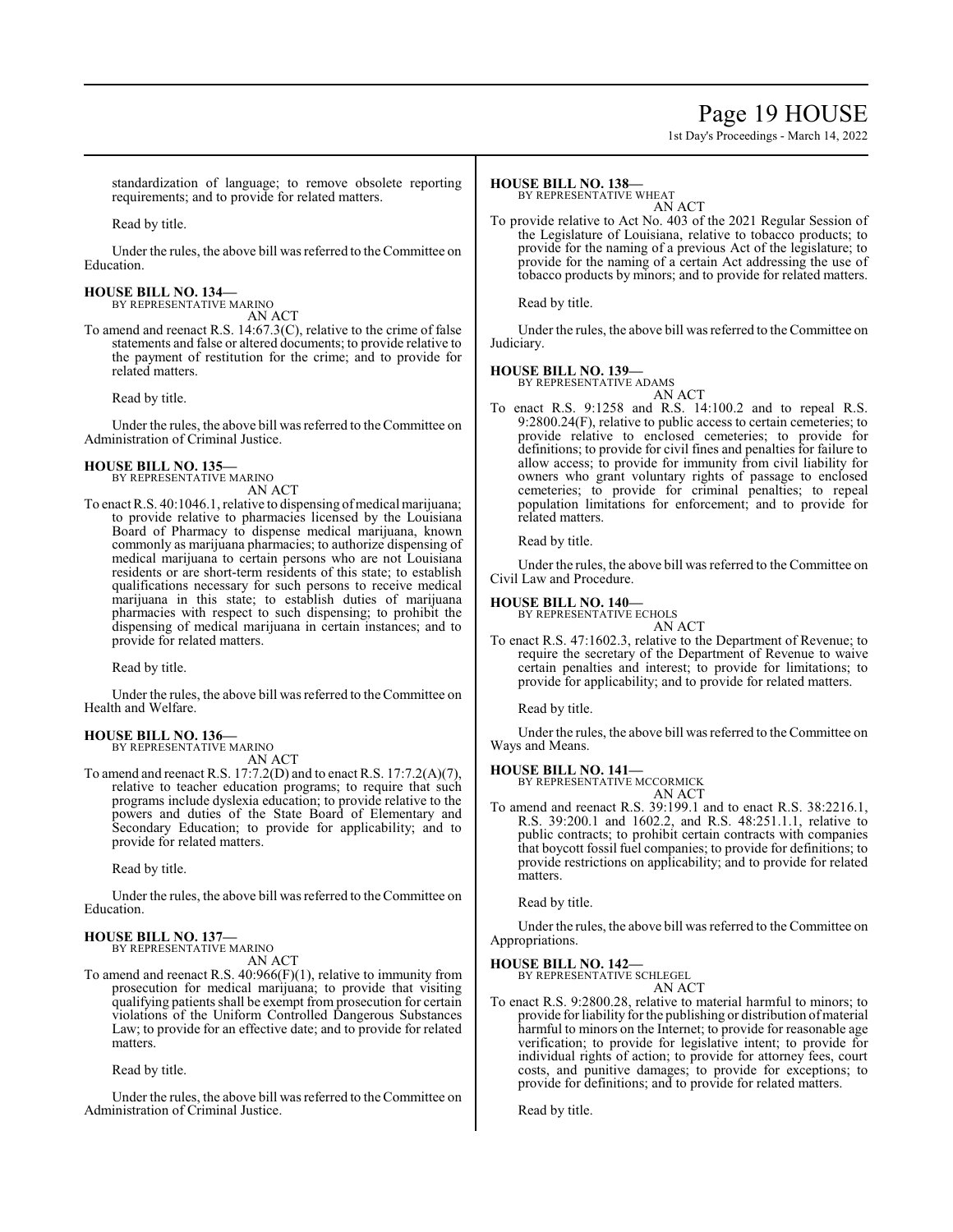# Page 20 HOUSE

1st Day's Proceedings - March 14, 2022

Under the rules, the above bill was referred to the Committee on Civil Law and Procedure.

# **HOUSE BILL NO. 143—**

BY REPRESENTATIVE BUTLER AN ACT

To amend and reenact R.S. 46:2592 and to enact R.S. 46:2594 through 2597, relative to state agency compliance with the Americans with Disabilities Act; to provide for mandatory agency policies, training, plans, and reporting related to the Americans with Disabilities Act; to provide for an effective date; and to provide for related matters.

Read by title.

Under the rules, the above bill was referred to the Committee on House and Governmental Affairs.

### **HOUSE BILL NO. 144—**

BY REPRESENTATIVE DESHOTEL AN ACT

To amend and reenact R.S. 18:463(A)(1)(a), relative to notice of candidacy, to provide for required information on a notice of candidacy; to provide for an effective date; and to provide for related matters.

Read by title.

Under the rules, the above bill was referred to the Committee on House and Governmental Affairs.

### **HOUSE BILL NO. 145—**

BY REPRESENTATIVE EDMONSTON AN ACT

To amend and reenact R.S.  $49:953(A)(1)(c)$  and  $(F)(3)(c)$ , 953.1(B)(2)(a), and 968(B)(introductory paragraph) and (G) and to repeal R.S. 49:970, relative to the Administrative Procedures Act; to require notification of legislators during the procedure for adoption of rules; to remove gubernatorial suspension or veto power with respect to adopted rules; to provide relative to gubernatorial authority during the rule making process; to provide for an effective date; and to provide for related matters.

Read by title.

Under the rules, the above bill was referred to theCommittee on House and Governmental Affairs.

# **HOUSE BILL NO. 146—** BY REPRESENTATIVE CHARLES OWEN

AN ACT

To amend and reenact Civil Code Article 358 and to enact Code of Civil Procedure Article 4566.1, relative to interdiction and persons under continuing tutorship; to provide relative to consent to abortion or sterilization; to provide for judicial authorization; to provide for attorney appointment; to provide for procedure; to provide for notice; to provide for legislative intent; and to provide for related matters.

Read by title.

Under the rules, the above bill was referred to theCommittee on Civil Law and Procedure.

### **HOUSE BILL NO. 147—**

BY REPRESENTATIVE EDMONDS AN ACT

To enact R.S. 33:4712.24, relative to St. George Fire Protection District No. 2; to authorize the governing board of the district to name facilities in honor of a living person; to provide for an effective date; and to provide for related matters.

Read by title.

Under the rules, the above bill was referred to the Committee on Municipal, Parochial and Cultural Affairs.

### **HOUSE BILL NO. 148—**

BY REPRESENTATIVE FREEMAN AN ACT

To enact R.S. 33:9091.27, relative to Orleans Parish; to create the Bouligny Improvement District; to provide relative to the boundaries, purpose, governance, and powers and duties of the district; to provide relative to district funding, including the authority to levy taxes or fees, subject to voter approval; to provide for an effective date; and to provide for related matters.

Read by title.

Under the rules, the above bill was referred to the Committee on Municipal, Parochial and Cultural Affairs.

### **HOUSE BILL NO. 149—**

BY REPRESENTATIVE ILLG AN ACT

To repeal R.S. 28:913.1(D), relative to the Jefferson Parish Human Services Authority; to repeal provisions requiring that the Jefferson Parish attorney be the legal advisor for the authority; to provide for effectiveness; and to provide for related matters.

Read by title.

Under the rules, the above bill was referred to the Committee on Health and Welfare.

### **HOUSE BILL NO. 150—**

BY REPRESENTATIVE ST. BLANC AN ACT

To amend and reenact R.S. 34:322.1(C) and (E), relative to the Morgan City Harbor and Terminal District; to extend the length ofthe termof commissioners; and to provide for related matters.

Read by title.

Under the rules, the above bill was referred to the Committee on Transportation, Highways and Public Works.

**HOUSE BILL NO. 151—** BY REPRESENTATIVE EDMONDS AN ACT

To enact R.S. 33:9097.35, relative to East Baton Rouge Parish; to create the Old Jefferson Crime Prevention and Improvement District; to provide relative to the boundaries, purpose, governance, and powers and duties of the district; to provide relative to district funding, including the imposition of a parcel fee, subject to voter approval; to provide for an effective date; and to provide for related matters.

Read by title.

Under the rules, the above bill was referred to the Committee on Municipal, Parochial and Cultural Affairs.

# **HOUSE BILL NO. 152—** BY REPRESENTATIVE FIRMENT

AN ACT

To enact R.S. 40:539(C)(8)(m), relative to employees of the Colfax Housing Authority; to provide that employees of the authority shall not be in the state civil service; and to provide for related matters.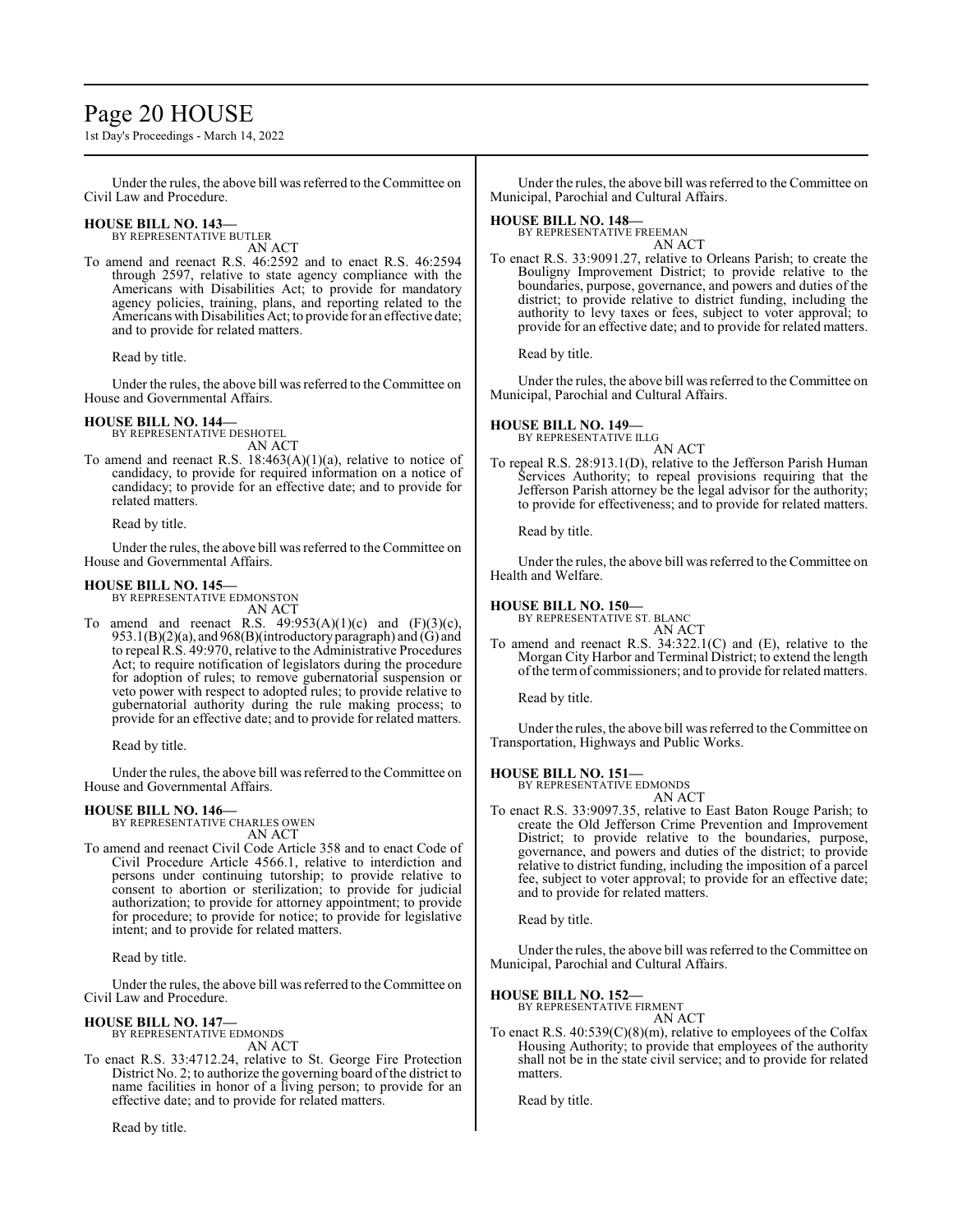# Page 21 HOUSE

1st Day's Proceedings - March 14, 2022

Under the rules, the above bill was referred to the Committee on Municipal, Parochial and Cultural Affairs.

# **HOUSE BILL NO. 153—** BY REPRESENTATIVE FREEMAN

AN ACT

To amend and reenact R.S. 33:9091.9(D)(1), (3)(b), and (4), (E)(4), and  $(F)(1)$  and  $(3)(c)$ , relative to Orleans Parish; to provide relative to the Twinbrook Security District; to provide relative to the district's governing board; to provide relative to board appointments; to provide relative the parcel fee levied within the district; to provide relative to the expiration of the fee; and to provide for related matters.

Read by title.

Under the rules, the above bill was referred to theCommittee on Municipal, Parochial and Cultural Affairs.

### **HOUSE BILL NO. 154—**

BY REPRESENTATIVE TURNER AND SENATOR CATHEY AN ACT

To amend and reenact R.S. 34:851.25(A) and to enact R.S. 38:2558(11)(f), relative to the powers of the Bayou D'Arbonne Lake Watershed District; to prohibit the operation of certain motor vessels when Lake D'Arbonne is above flood stage; to prohibit the operation of certain motor vessels when the operation may cause flooding to certain structures; and to provide for related matters.

Read by title.

Under the rules, the above bill was referred to the Committee on Transportation, Highways and Public Works.

#### **HOUSE BILL NO. 155—** BY REPRESENTATIVE FISHER

AN ACT

To enact R.S. 47:2238.9, relative to property adjudicated to the city of Monroe; to provide relative to the city's authority and procedures relating to the acquisition and disposition of such property; and to provide for related matters.

Read by title.

Under the rules, the above bill was referred to the Committee on Municipal, Parochial and Cultural Affairs.

# **HOUSE BILL NO. 156—** BY REPRESENTATIVE FREIBERG

AN ACT

To amend and reenact R.S. 17:15(C), relative to teacher certification; to require criminal background checks for those applying for an initial certification or teaching authorization; to require criminal background checks upon the renewal, advancement, or other modification of an existing certification or teaching authorization; to authorize the state Department of Education to charge a fee for such purposes; to provide for effectiveness; and to provide for related matters.

Read by title.

Under the rules, the above bill was referred to the Committee on Education.

### **HOUSE BILL NO. 157—**

BY REPRESENTATIVE BOURRIAQUE AN ACT

To enact R.S.  $47:2121(C)(3)(f)$  and (g), relative to tax sale title; to add integrated coastal protection, master plan, and levee or drainage projects to the list of interests affecting third parties that cannot be terminated; and to provide for related matters.

Read by title.

Under the rules, the above bill was referred to the Committee on Ways and Means.

### **HOUSE BILL NO. 158—**

BY REPRESENTATIVE TRAVIS JOHNSON AN ACT

To enact R.S. 13:5727, relative to coroners; to provide for funding; to provide for alternative funding for coroners of certain parishes; to authorize a renewable tax; and to provide for related matters.

Read by title.

Under the rules, the above bill was referred to the Committee on Judiciary.

**HOUSE BILL NO. 159—** BY REPRESENTATIVE TRAVIS JOHNSON AN ACT

To amend and reenact R.S. 13:5722(A)(2)(f), relative to court costs in Concordia Parish; to provide relative to a mandatory additional court fee in criminal matters in all courts in Concordia Parish; to provide relative to the coroner's operational fund; to provide for an effective date; and to provide for related matters.

Read by title.

Under the rules, the above bill was referred to the Committee on Judiciary.

# **HOUSE BILL NO. 160—** BY REPRESENTATIVE LANDRY

AN ACT

To enact Code of Civil Procedure Article 4731(C), relative to leases; to provide relative to federally declared national disasters; to provide relative to abandonment; to provide for repossession of the premises; to provide for an exception; to provide for damages; and to provide for related matters.

Read by title.

Under the rules, the above bill was referred to the Committee on Civil Law and Procedure.

### **HOUSE BILL NO. 161—**

BY REPRESENTATIVE LYONS

AN ACT To amend and reenact R.S. 24:31.4(A), relative to the office expense allowance for members of the legislature; to provide for the amount ofthe allowance under certain circumstances; to provide for an effective date; and to provide for related matters.

Read by title.

Under the rules, the above bill was referred to the Committee on House and Governmental Affairs.

## **HOUSE BILL NO. 162—**

BY REPRESENTATIVE MARINO AN ACT

To amend and reenact Code of Criminal Procedure Article 983(H) and (I), to enact Code of Criminal Procedure Article 983(J) and (K), and to repeal Code of Criminal Procedure Article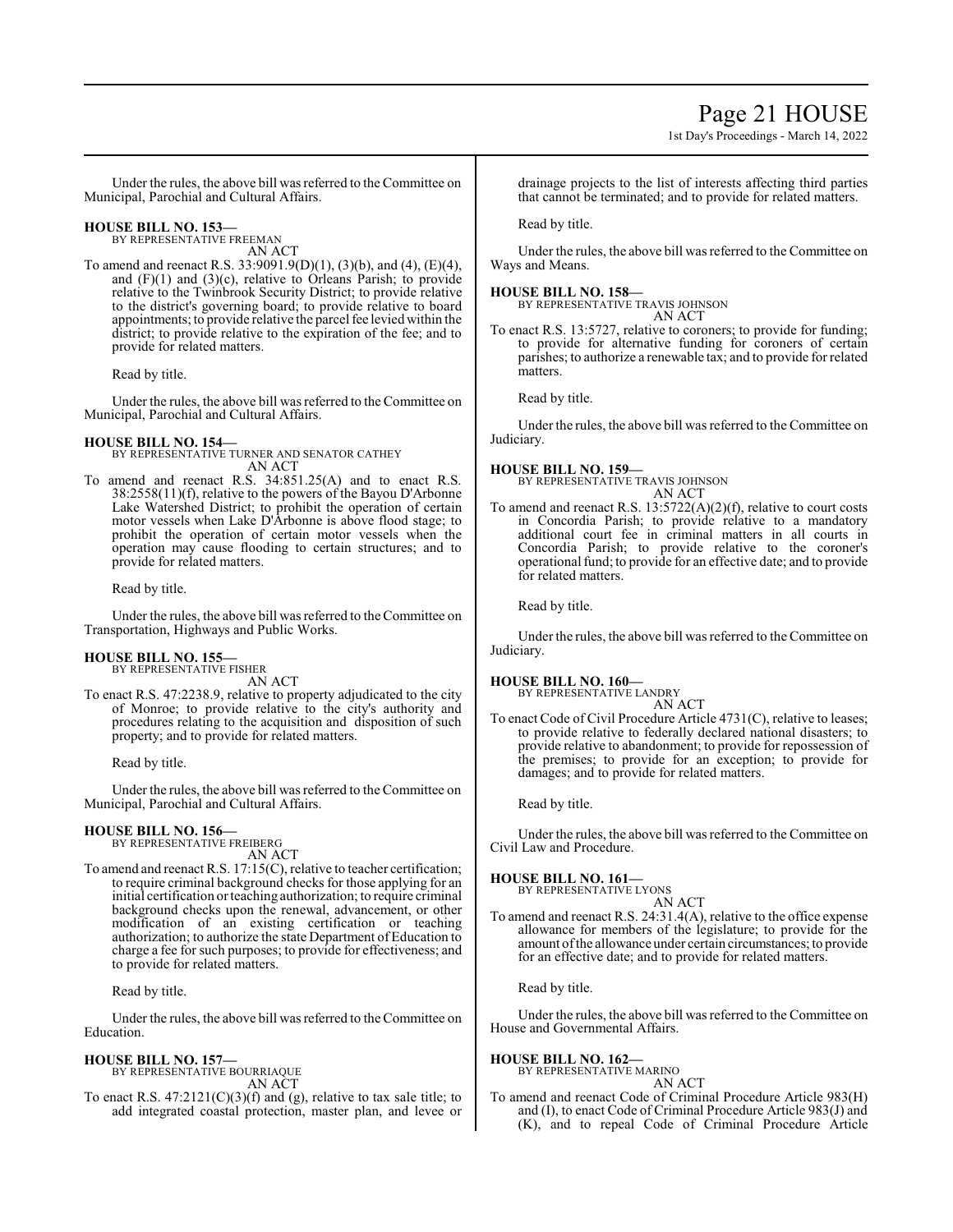# Page 22 HOUSE

1st Day's Proceedings - March 14, 2022

 $983(F)(4)$ , relative to expungement of records; to provide relative to the fees for expungement of a record; to provide for exemptions of fees in certain expungement cases; and to provide for related matters.

Read by title.

Under the rules, the above bill was referred to the Committee on Administration of Criminal Justice.

# **HOUSE BILL NO. 163—** BY REPRESENTATIVE PHELPS

AN ACT

To enact R.S. 47:463.214, relative to motor vehicle special prestige license plates; to establish the "Sickle Cell Disease Association" specialty license plate; to provide for the creation, issuance, design, fees, implementation, distribution, and rule promulgation applicable to such license plate; to provide an effective date; and to provide for related matters.

Read by title.

Under the rules, the above bill was referred to theCommittee on Transportation, Highways and Public Works.

#### **HOUSE BILL NO. 164—** BY REPRESENTATIVE PRESSLY

AN ACT

To amend and reenact R.S. 13:850(A), relative to electronic filing and recording; to provide relative to electronic filing received at certain times; to provide for the acceptance at time of receipt; and to provide for related matters.

Read by title.

Under the rules, the above bill was referred to the Committee on Civil Law and Procedure.

### **HOUSE BILL NO. 165—**

BY REPRESENTATIVES ZERINGUE AND ORGERON AN ACT

To amend and reenact R.S. 30:127(E) and 209(4)(a)(introductory paragraph) and R.S.  $41:1733(\dot{D})$ , relative to wind energy; to establish a maximum acreage for wind leases; to provide for operating agreements relative to the production of wind energy; and to provide for related matters.

Read by title.

Under the rules, the above bill was referred to the Committee on Natural Resources and Environment.

# **HOUSE BILL NO. 166—** BY REPRESENTATIVE GREGORY MILLER

A JOINT RESOLUTION

Proposing to amend Article III, Section 18(A) and (B) of the Constitution of Louisiana, to provide relative to gubernatorial action on a bill and matters related thereto; to provide for submission of the proposed amendment to the electors; and to provide for related matters.

Read by title.

Under the rules, the above bill was referred to the Committee on House and Governmental Affairs.

# **Suspension of the Rules**

On motion of Rep. Magee, the rules were suspended in order to take up and consider Petitions, Memorials, and Communications at this time.

## **Petitions, Memorials, and Communications**

The following petitions, memorials, and communications were received and read:

## **Message from the Senate**

### **ASKING CONCURRENCE IN SENATE CONCURRENT RESOLUTIONS**

March 14, 2022

To the Honorable Speaker and Members of the House of Representatives:

I am directed to inform your honorable body that the Senate has adopted and asks your concurrence in the following Senate Concurrent Resolutions:

Senate Concurrent Resolution No. 1

Respectfully submitted,

YOLANDA J. DIXON Secretary of the Senate

# **Senate Concurrent Resolutions Lying Over**

The following Senate Concurrent Resolutions contained in the message were taken up and acted upon as follows:

#### **SENATE CONCURRENT RESOLUTION NO. 1—** BY SENATOR MIZELL

A CONCURRENT RESOLUTION To invite the Honorable John Bel Edwards, Governor of Louisiana, to address a joint session of the legislature.

Read by title.

On motion of Rep. Magee, and under a suspension of the rules, the resolution was concurred in.

## **Joint Session of the Legislature**

The joint session of the legislature was called to order at 1:07 P.M. by the Honorable Page Cortez, President of the Senate.

On motion of Sen. Beth Mizell, the calling of the roll on the part of the Senate was dispensed with.

On motion of Rep. Magee, the calling of the roll on the part of the House was dispensed with.

The President of the Senate appointed the following special committee to escort the Honorable John Bel Edwards, Governor of the State of Louisiana, to the joint session.

On the part of the Senate: Senators Bernard, Boudreaux, Connick, McMath and Reese.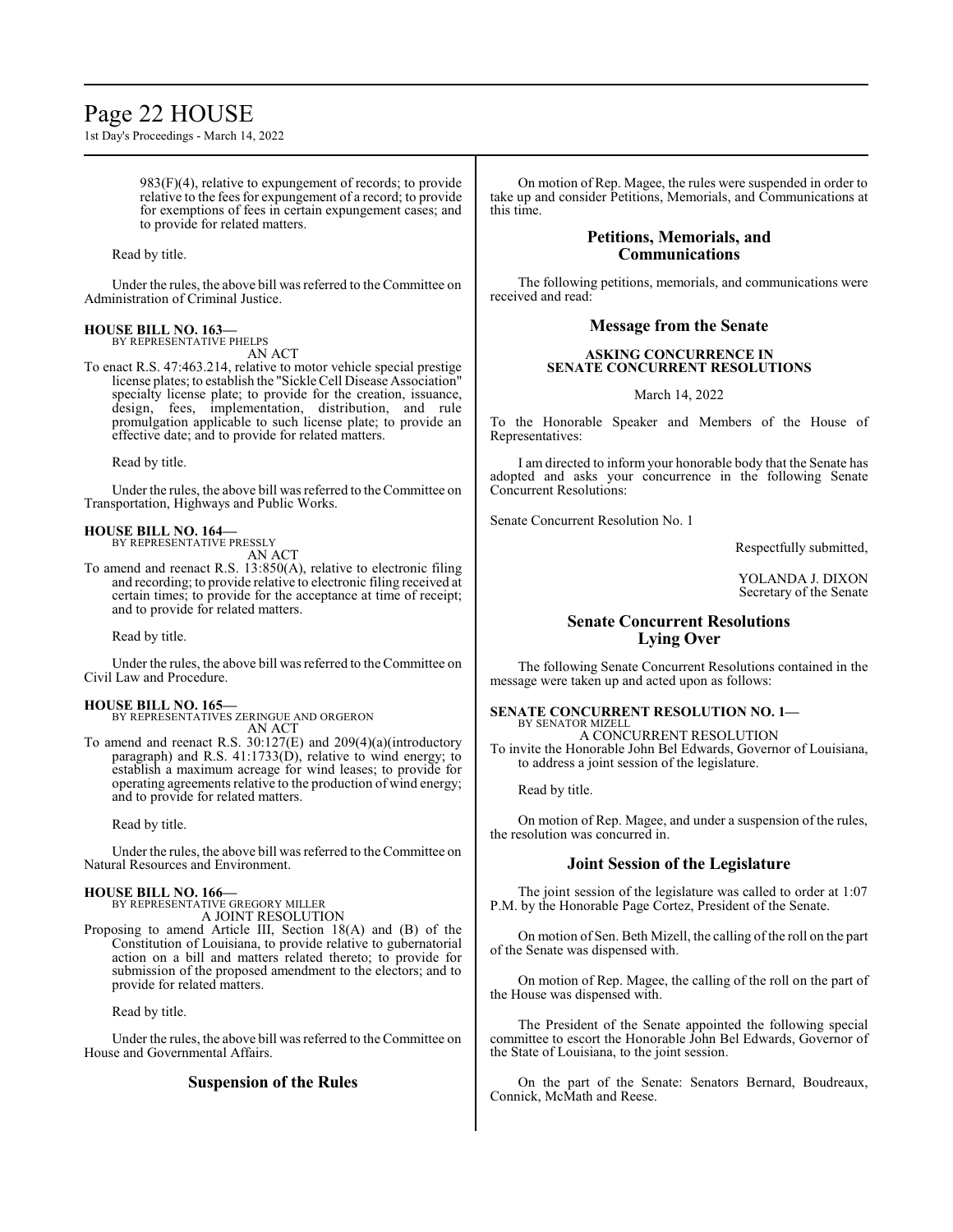# Page 23 HOUSE

1st Day's Proceedings - March 14, 2022

On the part of the House: Representatives Boyd, Landry, Marcelle, McCormick and Miguez.

**Prayer**

Prayer was offered by Rev. Michael G. Duca, Bishop of the Catholic Diocese of Baton Rouge, Louisiana.

## **Pledge of Allegiance**

President Cortez led the joint session in reciting the Pledge of Allegiance to the Flag of the United States of America.

The President of the Senate introduced the Honorable John Bel Edwards, who addressed the joint session of the legislature.

On motion of Sen. Beth Mizell, the Senate retired to its own chamber.

# **House Business Resumed**

**HOUSE BILL NO. 167—** BY REPRESENTATIVE DEVILLIER

AN ACT

To amend and reenact R.S. 47:633(7)(a), (b), and (c)(i)(aa), relative to severance tax; to reduce the severance tax rate on oil over a certain period of time; to specify the severance tax rate on oil produced from certain wells; to provide for certain limitations; to provide for an effective date; and to provide for related matters.

Read by title.

Under the rules, the above bill was referred to the Committee on Ways and Means.

# **HOUSE BILL NO. 168—**

BY REPRESENTATIVE HUVAL AN ACT

To amend and reenact R.S. 37:1367(J), relative to the licensing requirements for persons installing generator gas lines; to exempt certain persons from the licensing requirement; to provide for qualifications; to provide for limited application of the exemption; to make technical changes; and to provide for related matters.

Read by title.

Under the rules, the above bill was referred to the Committee on Commerce.

# **HOUSE BILL NO. 169—** BY REPRESENTATIVE RISER

AN ACT

To amend and reenact R.S. 37:711.12(D)(2), relative to geoscientists; to provide an exemption for geoscientific work performed by an officer or employee of the state; and to provide for related matters.

Read by title.

Under the rules, the above bill was referred to theCommittee on Commerce.

#### **HOUSE BILL NO. 170—** BY REPRESENTATIVE WRIGHT

AN ACT

To amend and reenact R.S. 18:1491.5(C) and (G)(1) and to enact R.S. 18:1483(21), 1488, and 1491.5(F), relative to campaign contributions, to provide for the definition of crypto-currency;

to provide for procedure relative to accepting crypto-currency as a campaign contribution; to provide for the use and reporting of crypto-currency contributions; to provide for an effective date; and to provide for related matters.

Read by title.

Under the rules, the above bill was referred to the Committee on House and Governmental Affairs.

## **HOUSE BILL NO. 171—**

BY REPRESENTATIVE PRESSLY AN ACT

To amend and reenact R.S. 46:460.52, relative to the state medical assistance program known commonly as Medicaid; to provide relative to administration of the Medicaid managed care program; and to provide for related matters.

Read by title.

Under the rules, the above bill was referred to the Committee on Health and Welfare.

### **HOUSE BILL NO. 172—**

BY REPRESENTATIVE GREGORY MILLER AN ACT

To amend and reenact R.S. 9:2061, relative to revocable trusts; to provide for the duties of the trustee to the settlor; and to provide for related matters.

Read by title.

Under the rules, the above bill was referred to the Committee on Civil Law and Procedure.

#### **HOUSE BILL NO. 173—** BY REPRESENTATIVE

AN ACT

To amend and reenact R.S. 15:587(C), relative to criminal identification and information; to provide relative to a criminal history records check for gaming licenses; to provide relative to information made available from the Louisiana Bureau of Criminal Identification and Information; and to provide for related matters.

Read by title.

Under the rules, the above bill was referred to the Committee on Administration of Criminal Justice.

## **HOUSE BILL NO. 174—**

BY REPRESENTATIVE GREEN AN ACT

To amend and reenact R.S. 40:1472.3(E)(3)(b), relative to the license to handle explosives; to provide relative to the qualifications of an applicant to handle explosives; to provide relative to criminal history records checks of applicants for licenses to handle explosives; to require fingerprints of applicants for licenses to handle explosives; and to provide for related matters.

Read by title.

Under the rules, the above bill was referred to the Committee on Administration of Criminal Justice.

# **HOUSE BILL NO. 175—** BY REPRESENTATIVE LANDRY

AN ACT To amend and reenact R.S. 15:831(B)(2) and to repeal R.S. 15:874(4)(d), relative to medical care of inmates; to provide relative to copayments made by inmates upon receiving medical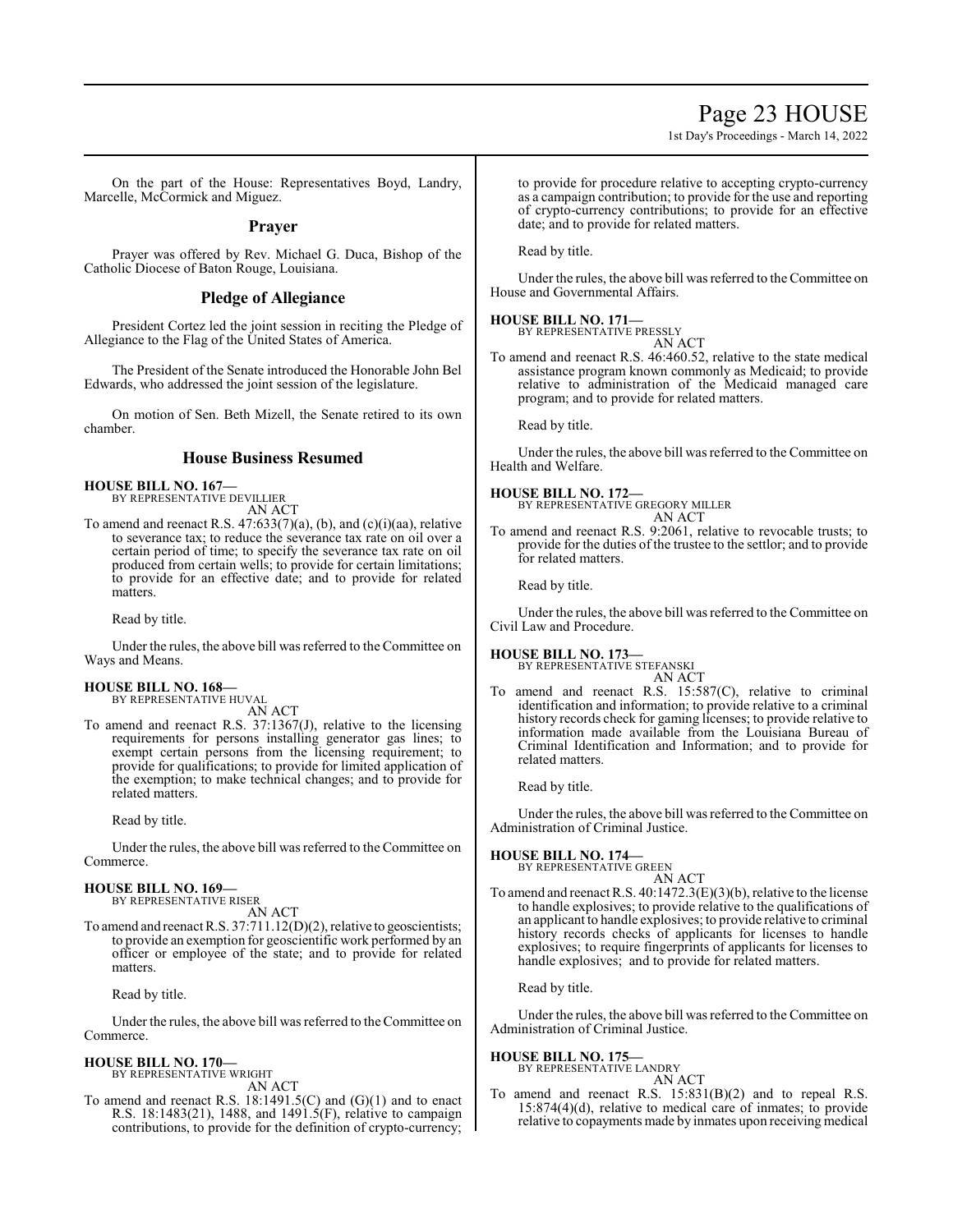# Page 24 HOUSE

1st Day's Proceedings - March 14, 2022

or dental treatment; to provide relative to an inmate's compensation account; and to provide for related matters.

Read by title.

Under the rules, the above bill was referred to the Committee on Administration of Criminal Justice.

#### **HOUSE BILL NO. 176—** BY REPRESENTATIVE FRIEMAN

AN ACT

To amend and reenact R.S. 23:1123 and 1317.1(A), (B), and (C)(3), relative to workers' compensation; to provide relative to disputes regarding injury or disability; to provide for requests for medical examinations; to provide for physician selection for additional medical examinations; to provide for pretrial mediation conferences; to provide for criteria for medical examination reports; and to provide for related matters.

Read by title.

Under the rules, the above bill was referred to the Committee on Labor and Industrial Relations.

### **HOUSE BILL NO. 177—**

- BY REPRESENTATIVES EDMONSTON, AMEDEE, BAGLEY, BUTLER, ECHOLS, GADBERRY, HODGES, HORTON, MCCORMICK, CHARLES OWEN, SCHAMERHORN, SEABAUGH, AND WRIGHT A JOINT RESOLUTION
- Proposing to amend Article I, Sections 3 and 12 of the Constitution of Louisiana, to prohibit arbitrary, capricious, or unreasonable discrimination based on vaccination or immunity status; to prohibit discrimination in access to public areas, accommodations, and facilities based on vaccination or immunity status; to provide for submission of the proposed amendment to the electors; and to provide for related matters.

Read by title.

Under the rules, the above bill was referred to the Committee on Civil Law and Procedure.

### **HOUSE BILL NO. 178—**

BY REPRESENTATIVE VILLIO AND SENATOR MIZELL A JOINT RESOLUTION

Proposing to amend Article I, Section 10(A) of the Constitution of Louisiana, relative to right to vote; to provide for voter qualifications; to provide for submission of the proposed amendment to the electors; and to provide for related matters.

Read by title.

Under the rules, the above bill was referred to theCommittee on House and Governmental Affairs.

#### **HOUSE BILL NO. 179—** BY REPRESENTATIVE WRIGHT

A JOINT RESOLUTION

Proposing to repeal Article IV, Section 5(G) of the Constitution of Louisiana, to remove the governor's authority to veto line items; to provide for submission of the proposed amendment to the electors; and to provide for related matters.

Read by title.

Under the rules, the above bill was referred to the Committee on House and Governmental Affairs.

#### **HOUSE BILL NO. 180—**

BY REPRESENTATIVE CREWS

AN ACT To enact R.S.  $42:821(A)(7)$ , relative to life insurance coverage available through the Office of Group Benefits; to provide relative to the amount of coverage available; to provide relative to the state's contribution to premiums for such insurance; and to provide for related matters.

Read by title.

Under the rules, the above bill was referred to the Committee on Appropriations.

# **HOUSE BILL NO. 181—** BY REPRESENTATIVE HOLLIS

AN ACT To enact R.S. 32:393.3, relative to the splitting of revenue received from traffic violations; to prohibit the splitting of profits, fees, or commissions with a private entity or company; to prohibit the execution of a contract or agreement to share traffic fines; to require a contract with a private entity or company be a public record; to provide penalties for a violation of the prohibition against splitting profits, fees, or commissions; and to provide for related matters.

Read by title.

Under the rules, the above bill was referred to the Committee on Transportation, Highways and Public Works.

### **HOUSE BILL NO. 182—**

BY REPRESENTATIVE HOLLIS AN ACT

To amend and reenact R.S. 22:1653(A), 1654(B)(8), and 1657.1(C)(1)(introductory paragraph), relative to third-party administrators; to modify requirements relative to annual reports; to provide grounds for the commissioner to deny, suspend, or revoke a license; to modify the filing date relative to rebate transparency reports of pharmacy benefit managers; and to provide for related matters.

Read by title.

Under the rules, the above bill was referred to the Committee on Insurance.

### **HOUSE BILL NO. 183—**

BY REPRESENTATIVE HUGHES

- AN ACT
- To amend and reenact R.S. 17:3391(B)(introductory paragraph), relative to student debt; to require public postsecondary education management boards to adopt policies to prohibit the institutions under their supervision and management from withholding student transcripts and other records due to outstanding debt or defaulting on a loan; to prohibit public postsecondary education institutions from withholding certain services due to defaulting on a loan; and to provide for related matters.

Read by title.

Under the rules, the above bill was referred to the Committee on Education.

### **HOUSE BILL NO. 184—**

BY REPRESENTATIVE GREGORY MILLER AN ACT

To amend and reenact Code of Civil Procedure Article 154(B) and to enact Code of Civil Procedure Article 158(C), relative to the recusal of judges; to provide for time limitations; to provide for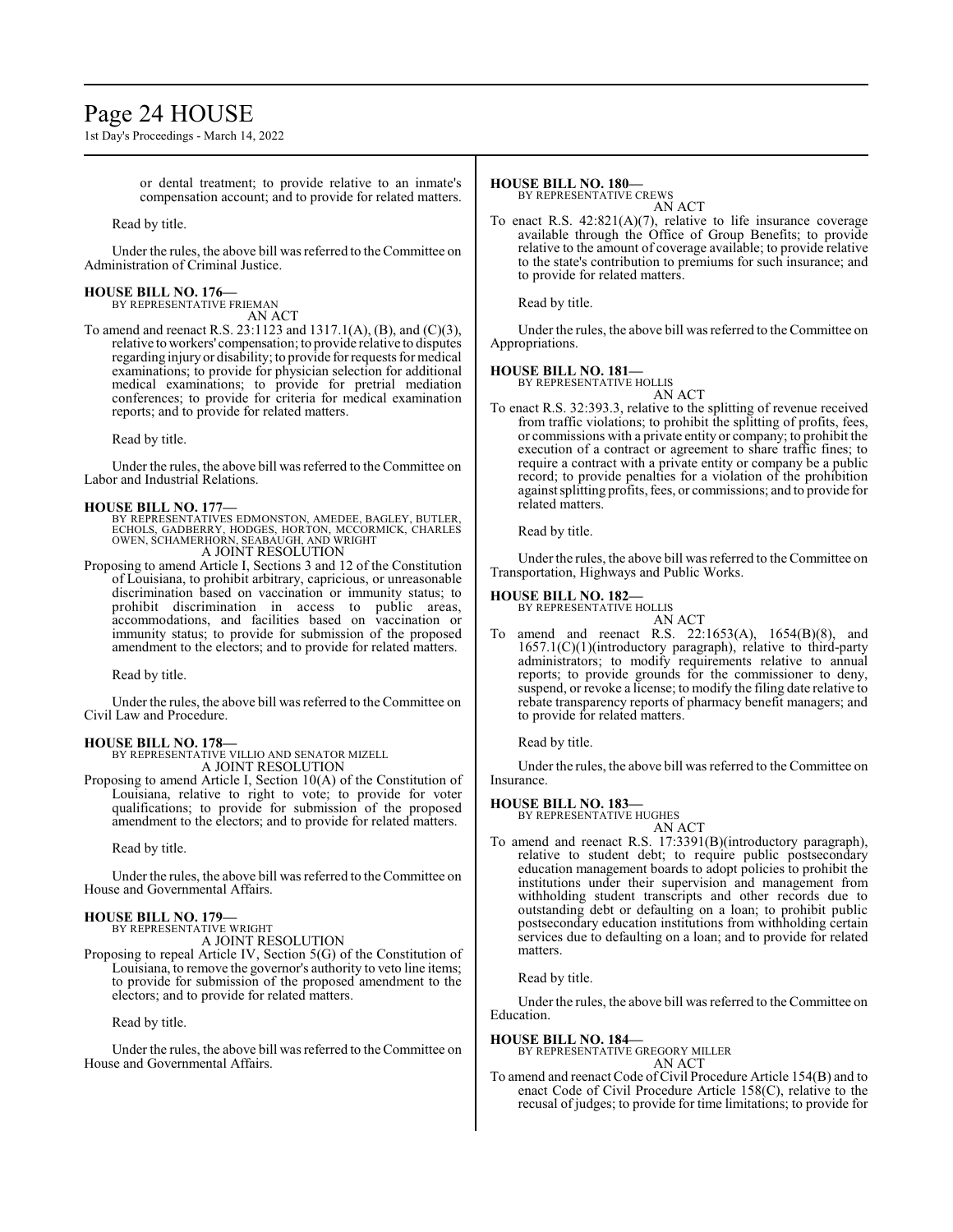# Page 25 HOUSE

1st Day's Proceedings - March 14, 2022

the denial of motions to recuse; and to provide for related matters.

Read by title.

Under the rules, the above bill was referred to the Committee on Civil Law and Procedure.

# **HOUSE BILL NO. 185—** BY REPRESENTATIVE CHARLES OWEN

AN ACT

To amend and reenact R.S. 17:3399.31, 3399.32(E), and 3399.35(3) and (5) and to enact R.S. 17:3399.32(F) and (G) and 3399.38, relative to expressive activities at public postsecondary education institutions; to authorize institutions to require permits for expressive activities and to charge fees associated with such permits; to provide for policies and definitions; and to provide for related matters.

Read by title.

Under the rules, the above bill was referred to theCommittee on Education.

# **HOUSE BILL NO. 186—** BY REPRESENTATIVE STEFANSKI

AN ACT

To amend and reenact R.S. 42:1130.4, relative to unethical election practices; to provide for the standard of knowledge of a false statement; to provide for penalties; and to provide for related matters.

Read by title.

Under the rules, the above bill was referred to the Committee on House and Governmental Affairs.

#### **HOUSE BILL NO. 187—** BY REPRESENTATIVE TURNER

AN ACT

To enact R.S. 3:266(25), relative to the powers of authority of the Louisiana Agricultural Finance Authority; to expand the powers ofthe Louisiana Agricultural Finance Authority to authorize the acquisition and distribution of fuel through different methods during a natural disaster; to provide an effective date; and to provide for related matters.

Read by title.

Under the rules, the above bill was referred to the Committee on Agriculture, Forestry, Aquaculture, and Rural Development.

# **HOUSE BILL NO. 188—** BY REPRESENTATIVE VILLIO

AN ACT

To amend and reenact R.S.  $18:1463(C)(1)$ , (E), and (F) and to enact R.S. 18:1463(G), relative to political material; to provide for prohibitions relative to political materials, to provide for requirements and prohibitions relative to digital materials; to provide for penalties; to provide for an effective date; and to provide for related matters.

Read by title.

Under the rules, the above bill was referred to the Committee on House and Governmental Affairs.

### **HOUSE BILL NO. 189—**

BY REPRESENTATIVE BAGLEY

AN ACT To amend and reenact the heading of Part I-A of Chapter 11-A of Title 37 of the Louisiana Revised Statutes of 1950 and R.S. 37:1026.1, 1026.2, 1026.3(4), 1026.4, 1026.6(A) and (B)(6), 1026.7(8), and 1026.8, relative to medication attendant services; to provide for applicable facilities; to provide for definitions; to provide for authorizations and prohibitions of medication attendants; to provide for the promulgation of rules and regulations; to provide for applicant qualifications for the Medication administration course; to provide for registration information; and to provide for related matters.

Read by title.

Under the rules, the above bill was referred to the Committee on Health and Welfare.

### **HOUSE BILL NO. 190—**

BY REPRESENTATIVE TRAVIS JOHNSON

AN ACT To amend and reenact R.S. 40:966(F)(1), (7), and (8)(a), 1046(A)(1),  $(2)(a)(xviii)$ , (xxii), and (b), (3), (4), (5)(b), (6), and (C)(1),  $1168.2(2)$  through (5), and  $1168.3(A)(1)(b)(iii)$ , (iv), and (2)(b) and to enact R.S. 40:1046(B), relative to the recommendation to patients of marijuana for therapeutic use, known also as medical marijuana; to provide relative to licensed health professionals who may recommend medical marijuana to patients; to authorize nurse practitioners with prescriptive authority to recommend medical marijuana to patients; to revise references to licensed health professionals who may recommend medical marijuana to patients within laws providing for immunity from prosecution for possession of marijuana; to revise references to licensed health professionals who may recommend medical marijuana to patients within laws providing for a data system for the collection and analysis of clinical information associated with use of medical marijuana; and to provide for related matters.

Read by title.

Under the rules, the above bill was referred to the Committee on Health and Welfare.

### **HOUSE BILL NO. 191—**

BY REPRESENTATIVE CHARLES OWEN AND SENATOR CATHEY AN ACT

To enact R.S. 47:490.34 through 490.37, relative to military honor license plates; to provide for the establishment of a military honor license plate for recipients of the Distinguished Flying Cross, Air Medal, Defense Distinguished Service Medal, and Legion of Merit awards; to provide for the creation, issuance, fees, distribution, and rule promulgation applicable to design of such plates; and to provide for related matters.

Read by title.

Under the rules, the above bill was referred to the Committee on Transportation, Highways and Public Works.

# **HOUSE BILL NO. 192—** BY REPRESENTATIVE ZERINGUE

AN ACT

To enact R.S. 23:1474(J)(3), relative to unemployment compensation; to provide for the determination of benefits, taxes, and discounts; to provide for effectiveness; and to provide for related matters.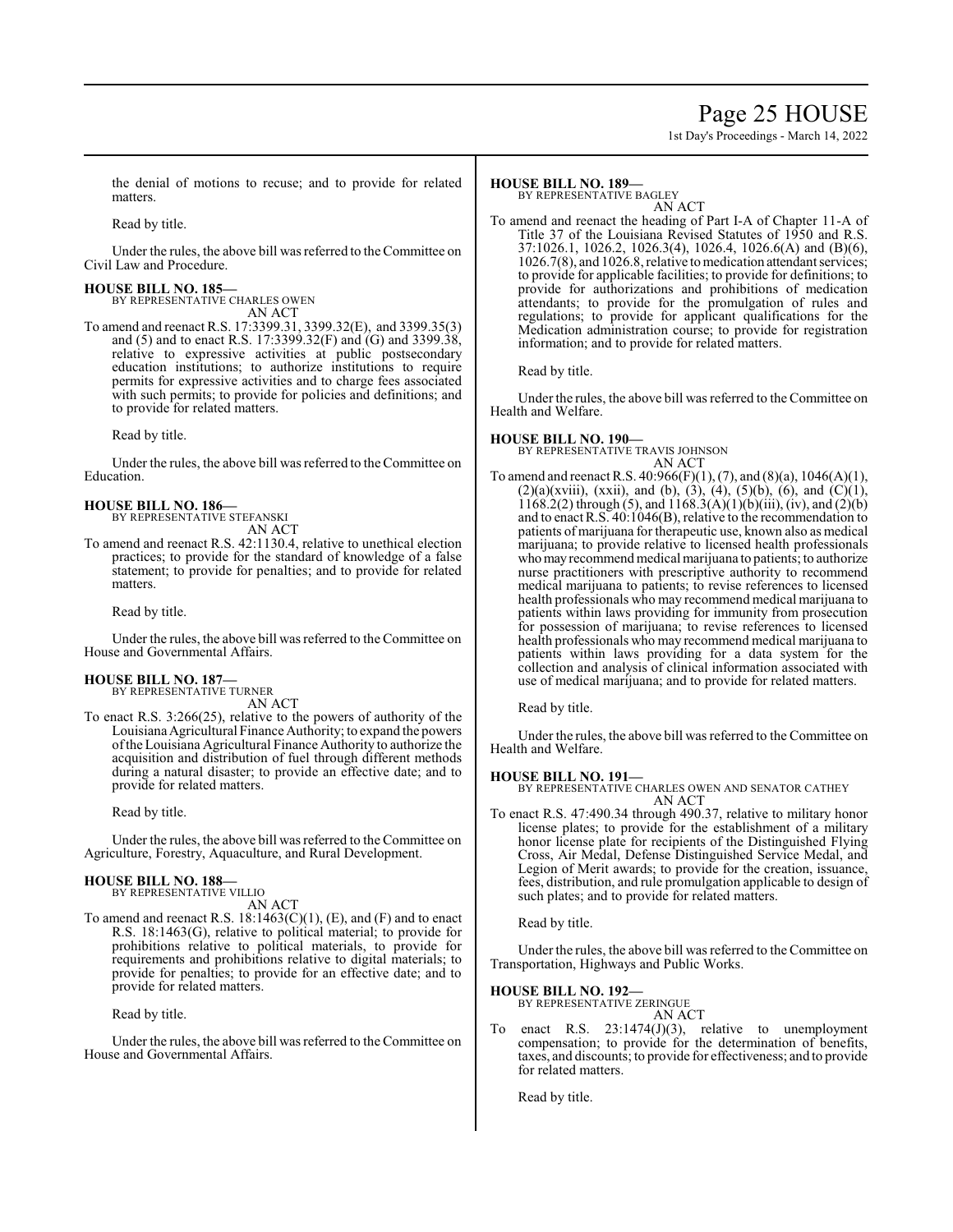# Page 26 HOUSE

1st Day's Proceedings - March 14, 2022

Under the rules, the above bill was referred to the Committee on Labor and Industrial Relations.

## **HOUSE BILL NO. 193—**

BY REPRESENTATIVE FREEMAN AN ACT

To enact R.S. 25:762.1, relative to the city of New Orleans; to provide relative to historic preservation districts and landmarks commissions; to provide relative to regulations established by such districts and commissions; to provide relative to the violation of such regulations; to provide relative to penalties imposed for certain violations; and to provide for related matters.

Read by title.

Under the rules, the above bill was referred to the Committee on Municipal, Parochial and Cultural Affairs.

### **HOUSE BILL NO. 194—**

BY REPRESENTATIVE BUTLER

AN ACT To enact Chapter 43-C of Title 17 of the Louisiana Revised Statutes of 1950, to be comprised of R.S. 17:4037.1 through 4037.7, relative to elementary and secondary education; to create and provide for the administration of a program to provide state funding for the education of certain students with exceptionalities who are not enrolled in public school; to provide relative to the eligibility of students, schools, and service providers participating in the program; to provide relative to program funds; to provide relative to the testing of students participating in the program; to require the state Department of Education to submit annual reports to the legislature relative to the program; to provide relative to rules; to provide relative to definitions; to provide for an effective date; and to provide for related matters.

Read by title.

Under the rules, the above bill was referred to the Committee on Education.

### **HOUSE BILL NO. 195—**

BY REPRESENTATIVES FREEMAN AND HUGHES AN ACT

To enact R.S. 17:182 and 3996(B)(67), relative to students; to require public school governing authorities to provide free menstrual products for students; and to provide for related matters.

Read by title.

Under the rules, the above bill was referred to the Committee on Education.

## **HOUSE BILL NO. 196—**

BY REPRESENTATIVE NELSON AN ACT

To enact R.S. 17:3138.10, relative to postsecondary education; to create the Stimulating More Advanced Research and Technology Program for the purpose of awarding grants to support research in science, technology, engineering, and mathematics at public postsecondary education institutions; to provide for program administration by the Board of Regents; to specify the purposes for which grants are awarded; to create the Stimulating More Advanced Research and Technology Fund for the purpose of funding the program; to direct the state treasurer to deposit certain monies into the fund; to require the Board of Regents to report annually relative to the program; to require the

Board of Regents to adopt rules relative to the program; and to provide for related matters.

Read by title.

Under the rules, the above bill was referred to the Committee on Education.

#### **HOUSE BILL NO. 197—** BY REPRESENTATIVE TURNER



To amend and reenact R.S. 40:1087.1(B)(6) and (I), relative to the comprehensive sports injury management program for student athletics; to provide for definitions; to provide for the applicability of certain policies and practices of the program; to provide for exemption; and to provide for related matters.

Read by title.

Under the rules, the above bill was referred to the Committee on Health and Welfare.

### **HOUSE BILL NO. 198—**

BY REPRESENTATIVE WILLARD AN ACT

To enact R.S.  $22:941(A)(5)$ , relative to group life insurance; to authorize discretionary group life insurance; to require out-ofstate policies to meet in-state standards; to prescribe certain payment requirements; to authorize exclusions and limitations; and to provide for related matters.

Read by title.

Under the rules, the above bill was referred to the Committee on Insurance.

### **HOUSE BILL NO. 199—**

BY REPRESENTATIVE LANDRY

A JOINT RESOLUTION Proposing to amend Article V, Section 27 of the Constitution of Louisiana, relative to sheriffs, to provide for term limits for sheriffs; to provide for submission of the proposed amendment to the electors; and to provide for related matters.

Read by title.

Under the rules, the above bill was referred to the Committee on Judiciary.

### **HOUSE BILL NO. 200—**

BY REPRESENTATIVE BROWN AN ACT

To amend and reenact Code of Criminal Procedure Article 833(B), relative to the presence of the defendant; to provide relative to the presence of the defendant in misdemeanor prosecutions; to require the court to allow a plea of not guilty by the filing of a sworn affidavit in the absence of the defendant; and to provide for related matters.

Read by title.

Under the rules, the above bill was referred to the Committee on Administration of Criminal Justice.

### **HOUSE BILL NO. 201—**

BY REPRESENTATIVE HARRIS AN ACT

To amend and reenact R.S. 49:191(1) and to repeal R.S. 49:191(10)(g), relative to the Department of Education, including provisions to provide for the re-creation of the Department of Education and the statutory entities made a part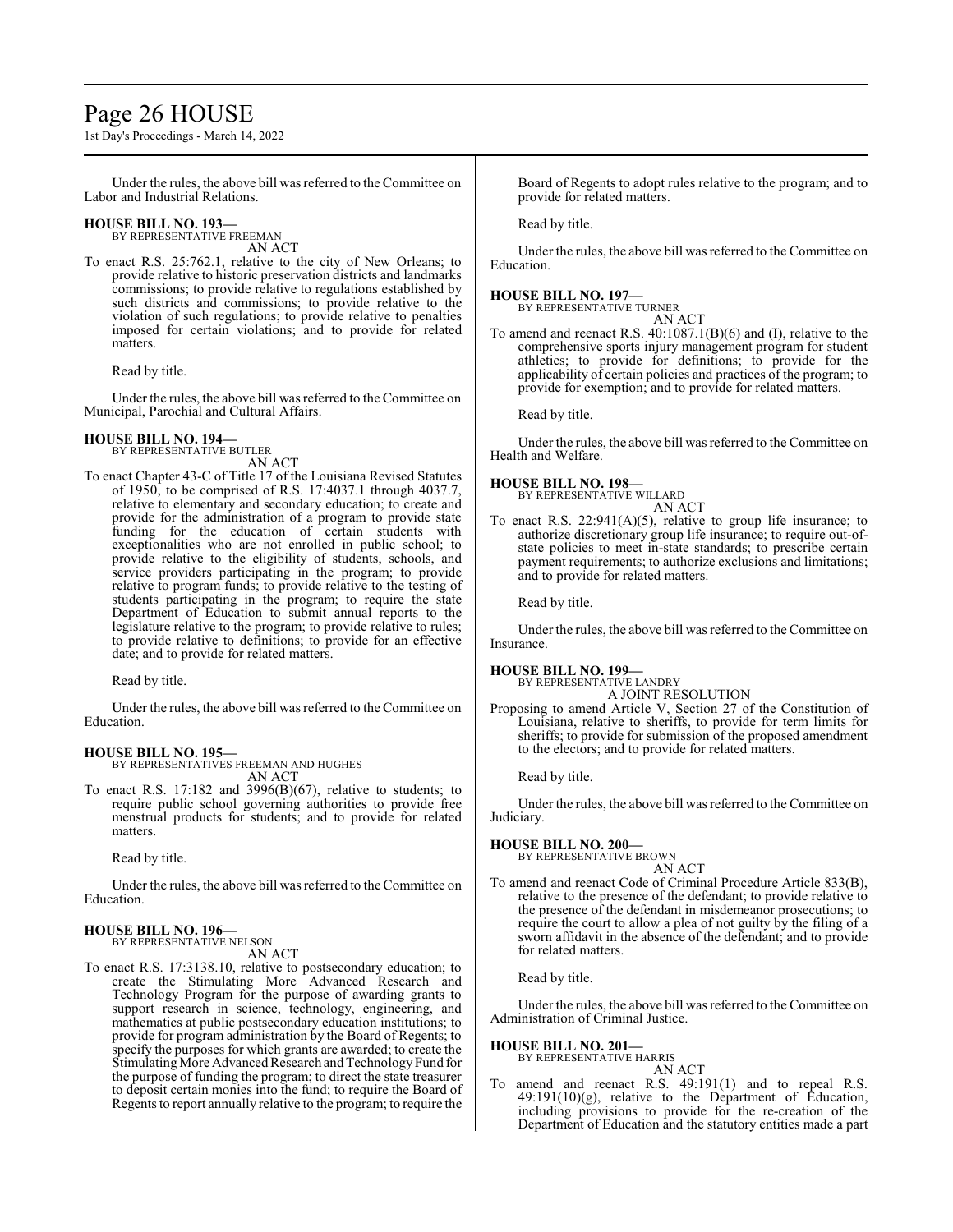# Page 27 HOUSE

1st Day's Proceedings - March 14, 2022

of the department by law; to provide for the effective termination date for all statutory authority for the existence of such statutory entities; and to provide for related matters.

Read by title.

Under the rules, the above bill was referred to theCommittee on Education.

# **HOUSE BILL NO. 202—** BY REPRESENTATIVE MIKE JOHNSON

AN ACT

To amend and reenact R.S. 18:1491.1(B)(5) and to enact R.S. 18:1491.1(F), relative to campaign finance disclosure; to provide relative to the registration of political committees; to require political committees to include specified information on the statement of organization; to provide for the duties of the supervisory committee relative thereto; to provide for an effective date; and to provide for related matters.

Read by title.

Under the rules, the above bill was referred to the Committee on House and Governmental Affairs.

### **HOUSE BILL NO. 203—**

BY REPRESENTATIVE MAGEE AN ACT

To enact R.S. 40:50(D), relative to the state registrar of vital records; to require the issuance of a death certificate within a certain time; and to provide for related matters.

Read by title.

Under the rules, the above bill was referred to the Committee on Health and Welfare.

### **HOUSE BILL NO. 204—**

BY REPRESENTATIVE GREGORY MILLER AN ACT

To enact R.S.  $40:41(C)(1)(f)$  through (i), relative to the state registrar of vital records; to provide with respect to those parties who may inspect records or be issued a death certificate; and to provide for related matters.

Read by title.

Under the rules, the above bill was referred to the Committee on Health and Welfare.

### **HOUSE BILL NO. 205—**

BY REPRESENTATIVE BISHOP A JOINT RESOLUTION

Proposing to amend Article III, Section 4(E) of the Constitution of Louisiana and to repeal Article III, Section  $4(E)(1)$  of the Constitution of Louisiana, to provide relative to the term limitations applicable to members of the legislature; to provide for submission of the proposed amendment to the electors; to provide for effectiveness; and to provide for related matters.

Read by title.

Under the rules, the above bill was referred to the Committee on House and Governmental Affairs.

#### **HOUSE BILL NO. 206—**

BY REPRESENTATIVE GREEN

AN ACT To amend and reenact R.S. 18:551(D), relative to election ballots; to provide relative to designating a candidate's political party on ballots; to prohibit such designation on ballots for certain candidates; and to provide for related matters.

Read by title.

Under the rules, the above bill was referred to the Committee on House and Governmental Affairs.

### **HOUSE BILL NO. 207—**

BY REPRESENTATIVE HUGHES AN ACT

To amend and reenact R.S. 17:183.3(B)(2)(b), relative to curricula; to revise the courses required in the high school career major program; to add Geometry as a required course; and to provide for related matters.

Read by title.

Under the rules, the above bill was referred to the Committee on Education.

**HOUSE BILL NO. 208—** BY REPRESENTATIVE MIKE JOHNSON AN ACT

To amend and reenact R.S. 18:1483(14)(a)(i) and (ii), relative to campaign finance disclosure; to provide relative to definitions; to change the definition of political committee; and to provide for related matters.

Read by title.

Under the rules, the above bill was referred to the Committee on House and Governmental Affairs.

# **HOUSE BILL NO. 209—** BY REPRESENTATIVE LANDRY

AN ACT

To enact R.S. 40:1796(D), relative to the regulation of firearms; to provide relative to the authority of political subdivisions to regulate the sale, purchase, possession, ownership, transfer, transportation, license, or registration of firearms; to provide certain limitations on the regulations; and to provide for related matters.

Read by title.

Under the rules, the above bill was referred to the Committee on Administration of Criminal Justice.

### **HOUSE BILL NO. 210—**

BY REPRESENTATIVE MACK AN ACT

To amend and reenact R.S. 22:231, 232.1(B), 232.2(B), 232.3(B) and (D), 232.4(B), 232.7, 232.8, 236(10) and (20), 236.4(A), 237.2(10) and (20), 237.6(A), 252(C)(4), 524(2), 528(1), 553, 1564(B)(3), 1622(4)(b)(iii), 1625(J), 1722(10)(c), 1726(B),  $1728(6)$ , and  $1729(F)$ , relative to certain provisions affecting the Insurance Holding Company System Regulatory Law; to make corrective changes to certain internal citation references; to provide for technical changes; and to provide for relatedmatters.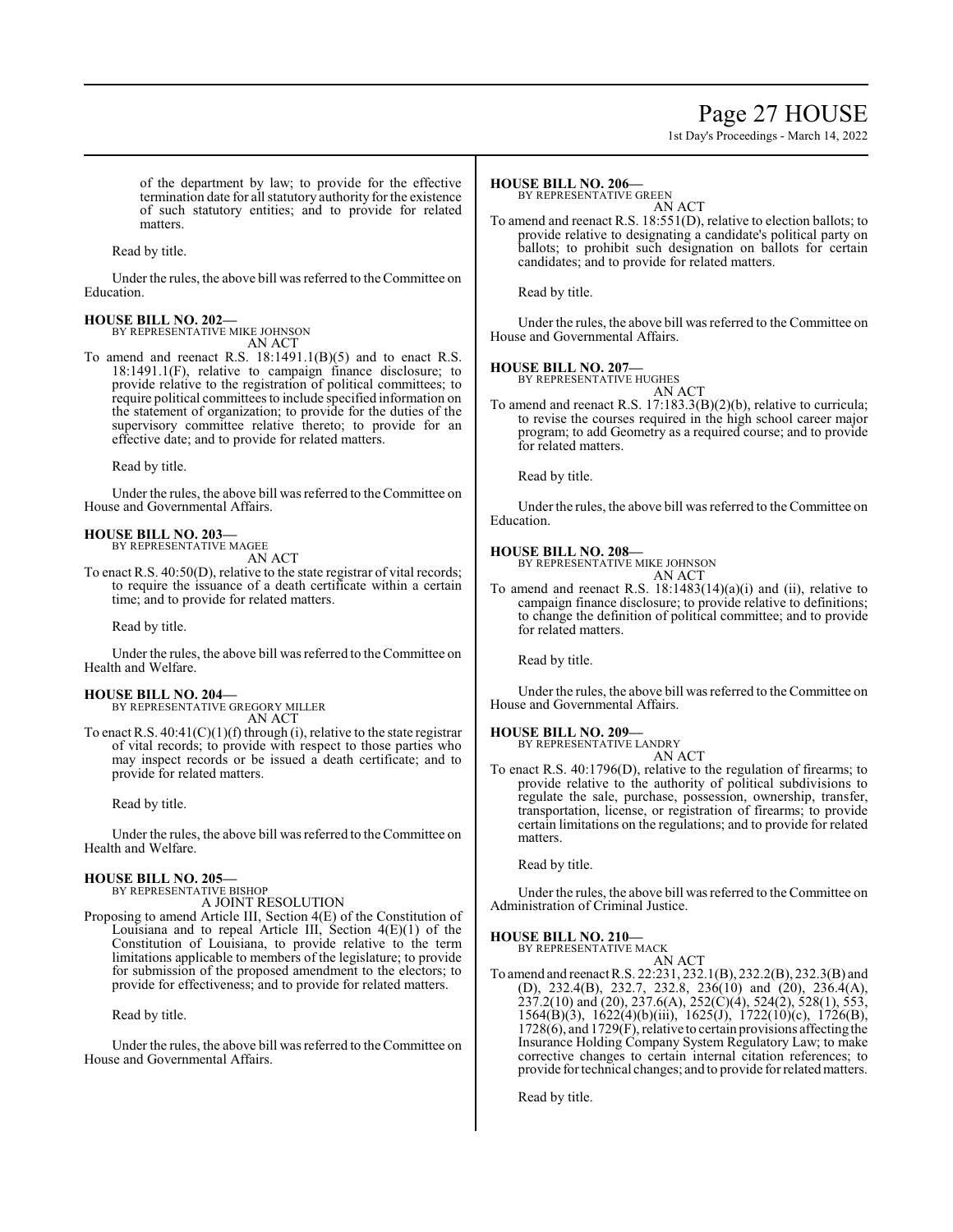# Page 28 HOUSE

1st Day's Proceedings - March 14, 2022

Under the rules, the above bill was referred to the Committee on Insurance.

# **HOUSE BILL NO. 211—** BY REPRESENTATIVE MCKNIGHT

AN ACT

To amend and reenact R.S. 17:1945.1(A)(8)(c) and (C), relative to the board of directors of the Special School District; to revise the entities submitting nominees for appointment to the board; to provide relative to the terms ofservice of board members; and to provide for related matters.

Read by title.

Under the rules, the above bill was referred to the Committee on Education.

## **HOUSE BILL NO. 212—**

BY REPRESENTATIVE DUSTIN MILLER AN ACT

To enact R.S. 40:1021(B), relative to drug related objects; to provide relative to the definition of drug paraphernalia; to exclude rapid fentanyl test strips from the definition of drug paraphernalia; and to provide for related matters.

Read by title.

Under the rules, the above bill was referred to the Committee on Administration of Criminal Justice.

### **HOUSE BILL NO. 213—**

BY REPRESENTATIVE GREGORY MILLER AN ACT

To enact R.S. 9:2449.1 and R.S. 22:911.1, relative to divorce; to provide for the automatic revocation of certain benefits upon divorce; to provide for certain retirement accounts; to provide for life insurance; to provide for liability; and to provide for related matters.

Read by title.

Under the rules, the above bill was referred to the Committee on Civil Law and Procedure.

#### **HOUSE BILL NO. 214—** BY REPRESENTATIVE NELSON

AN ACT

To enact R.S. 17:7.1(G), relative to teacher certification; to provide with respect to requirements for such certification; to provide for an effective date; and to provide for related matters.

Read by title.

Under the rules, the above bill was referred to the Committee on Education.

#### **HOUSE BILL NO. 215—** BY REPRESENTATIVE WHITE

AN ACT

To amend and reenact R.S. 17:497, relative to the compensation schedule for school bus operators who transport public school students; to provide changes to the method by which compensation is calculated; to require compensation for certain purchases made and costs incurred by school bus operators; to provide for an effective date; and to provide for related matters.

Read by title.

Under the rules, the above bill was referred to the Committee on Education.

### **HOUSE BILL NO. 216—**

BY REPRESENTATIVE ADAMS

AN ACT To enact R.S. 33:9097.35, relative to East Baton Rouge Parish; to create the Myrtle Hill Crime Prevention and Improvement District; to provide relative to the boundaries, purpose, governance, and powers and duties of the district; to provide relative to district funding, including the authority to impose a parcel fee, subject to voter approval; to provide for an effective date; and to provide for related matters.

Read by title.

Under the rules, the above bill was referred to the Committee on Municipal, Parochial and Cultural Affairs.

### **HOUSE BILL NO. 217—**

BY REPRESENTATIVE BOURRIAQUE AN ACT

To authorize and provide for the transfer of certain state property; to authorize the transfer of certain state property in Cameron Parish; to provide for the property description; to provide for the reservation of mineral rights; to provide for terms and conditions; to provide an effective date; and to provide for related matters.

Read by title.

Under the rules, the above bill was referred to the Committee on Natural Resources and Environment.

**HOUSE BILL NO. 218—** BY REPRESENTATIVE BOURRIAQUE

AN ACT To appropriate monies out of the state general fund for Fiscal Year 2021-2022 to be used to pay the amended judgment captioned "Victoria Roach v. State of Louisiana, Dept. of Transportation and Development, et al consolidated with Michael Lee McVey and Norma Cheryl McVey v. State of Louisiana, Department of Transportation and Development, Allstate Insurance Company, State Farm Mutual Automobile Insurance Company and Ryan A. Adams" against the state of Louisiana, through the Department of Transportation and Development and in favor of Victoria Roach, and against the state of Louisiana, through the Department of Transportation and Development and in favor of Michael Lee McVey and Norma Cheryl McVey; to provide for certain requirements and limitations; to provide for interest; to provide for expenses and expert witness fees; to provide for court costs; to provide for an effective date; and to provide for related matters.

Read by title.

Under the rules, the above bill was referred to the Committee on Appropriations.

# **HOUSE BILL NO. 219—**

BY REPRESENTATIVE GREEN

AN ACT To amend and reenact R.S. 23:662, 663, 665, and 667(A), relative to equal pay for women; to provide for public policy; to revise definitions; to provide for a complaint procedure; to provide for appropriate jurisdiction for suits brought for violations; and to provide for related matters.

Read by title.

Under the rules, the above bill was referred to the Committee on Labor and Industrial Relations.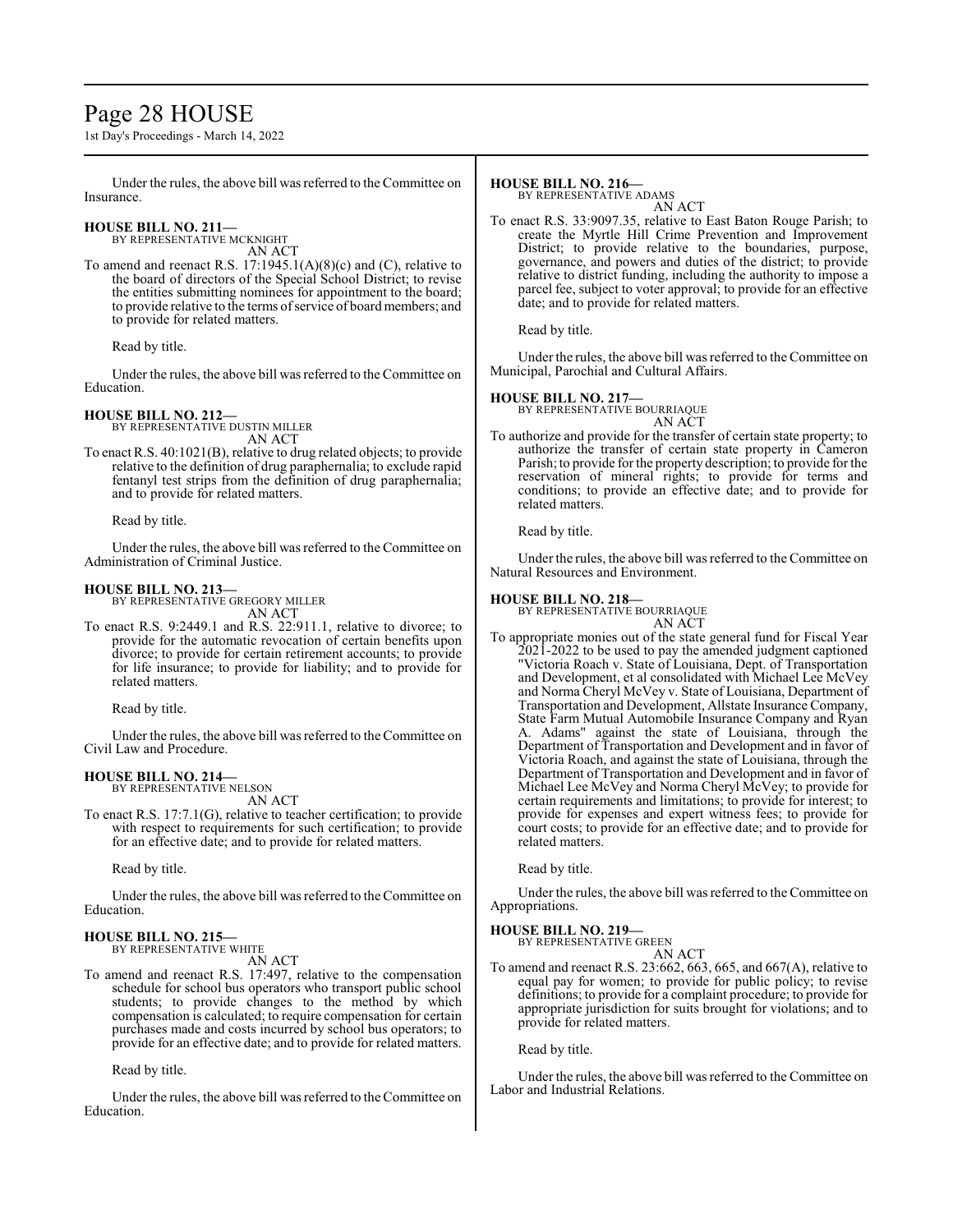# Page 29 HOUSE

1st Day's Proceedings - March 14, 2022

### **HOUSE BILL NO. 220—**

BY REPRESENTATIVE GREEN

AN ACT

To enact R.S. 22:1892.2, relative to motor vehicle liability insurance coverage; to require disclosure of policy limits to certain persons; to provide for a procedure for disclosure; to provide with respect to liability; to provide for confidentiality; to provide for retroactive application; to provide for effectiveness; and to provide for related matters.

Read by title.

Under the rules, the above bill was referred to the Committee on Insurance.

### **HOUSE BILL NO. 221—**

BY REPRESENTATIVE MAGEE AN ACT

To amend and reenact R.S. 38:2212.1(A)(1)(a) and (b), relative to certain purchases of materials or supplies paid by public funds and publicly bid; to increase the purchasing limit for materials and supplies; to increase the purchasing range requiring quotes for the purchase file; and to provide for related matters.

Read by title.

Under the rules, the above bill was referred to the Committee on Transportation, Highways and Public Works.

**HOUSE BILL NO. 222—** BY REPRESENTATIVE MARCELLE

AN ACT

To amend and reenact R.S. 17:416(A)(3)(a)(introductory paragraph) and (b)(i), (B)(1)(b)(i) and (ii)(bb) and (cc), (C)(1) and  $(2)(a)$ , (D)(1), and (J), to enact R.S. 17:416(A)(7), and to repeal  $\hat{R}$ .S.  $17:416(C)(2)(b)$  and (c), relative to discipline of students; to provide relative to out-of-school suspensions and expulsions; to provide for consideration of personal trauma as a mitigating factor in a disciplinary action; to provide for discipline of students relative to uniform violations; and to provide for related matters.

Read by title.

Under the rules, the above bill was referred to the Committee on Education.

### **HOUSE BILL NO. 223—**

BY REPRESENTATIVE MARCELLE AN ACT

To amend and reenact R.S.  $13:5401(B)(1)(f)$ , (g), and (h) and to repeal R.S. 13:5401(B)(1)(i), relative to reentry courts; to provide for participation in workforce development sentencing programs; to provide for eligibility; to provide relative to certain exceptions; and to provide for related matters.

Read by title.

Under the rules, the above bill was referred to the Committee on Judiciary.

### **HOUSE BILL NO. 224—**

BY REPRESENTATIVE GREGORY MILLER AN ACT

To amend and reenact R.S.  $24:202(F)(1)$  and (G), relative to meetings of the Louisiana State Law Institute; to provide for the location of meetings; to provide for meetings via electronic means; to provide for the authority of the Louisiana State Law Institute; to provide for definitions; and to provide for related matters.

Read by title.

Under the rules, the above bill was referred to the Committee on House and Governmental Affairs.

#### **HOUSE BILL NO. 225—**

BY REPRESENTATIVE GREGORY MILLER AN ACT

To repeal Civil Code Articles 897 and 898, relative to successions; to repeal the ascendant's right to inherit immovables donated to a descendant; and to provide for related matters.

Read by title.

Under the rules, the above bill was referred to the Committee on Civil Law and Procedure.

### **HOUSE BILL NO. 226—**

BY REPRESENTATIVE TURNER AN ACT

To enact R.S. 36:259(B)(9) and Part V of Subchapter C of Chapter 5-D of Title 40 of the Louisiana Revised Statutes of 1950, to be comprised of R.S. 40:1209.1 through 1209.8, relative to education and training of healthcare professionals; to create and provide for a state medical contract program; to provide for administration of the contract program by the Louisiana Department of Health; to provide for prioritization of funding for healthcare workforce education and training by the Louisiana Department of Health and the higher education governing boards of this state; to establish the Louisiana Healthcare Workforce Education and Training Council; to provide for the membership and duties ofthe council; to provide for duties of the Louisiana Department of Health with respect to the council; and to provide for related matters.

Read by title.

Under the rules, the above bill was referred to the Committee on Health and Welfare.

### **HOUSE BILL NO. 227—**

BY REPRESENTATIVE WRIGHT AN ACT

To enact Chapter 43-C of Title 17 of the Louisiana Revised Statutes of 1950, to be comprised of R.S. 17:4037.1 through 4037.7, relative to elementary and secondary education; to create and provide for the administration of a program to provide state funding for the education of certain students with exceptionalities who are not enrolled in public school; to provide relative to the eligibility of students, schools, and service providers participating in the program; to provide relative to program funds; to provide relative to the testing of students participating in the program; to require the state Department of Education to submit annual reports to the legislature relative to the program; to provide relative to rules; to provide relative to definitions; to provide for an effective date; and to provide for related matters.

Read by title.

Under the rules, the above bill was referred to the Committee on Education.

### **HOUSE BILL NO. 228—**

BY REPRESENTATIVE ZERINGUE

AN ACT To repeal R.S. 39:1538(E) and R.S. 49:257(B), relative to judgments against the state; to repeal requirements relative to tracking and reporting of unpaid judgments against the state; to repeal provisions regarding submission of judgments directly to the legislature; and to provide for related matters.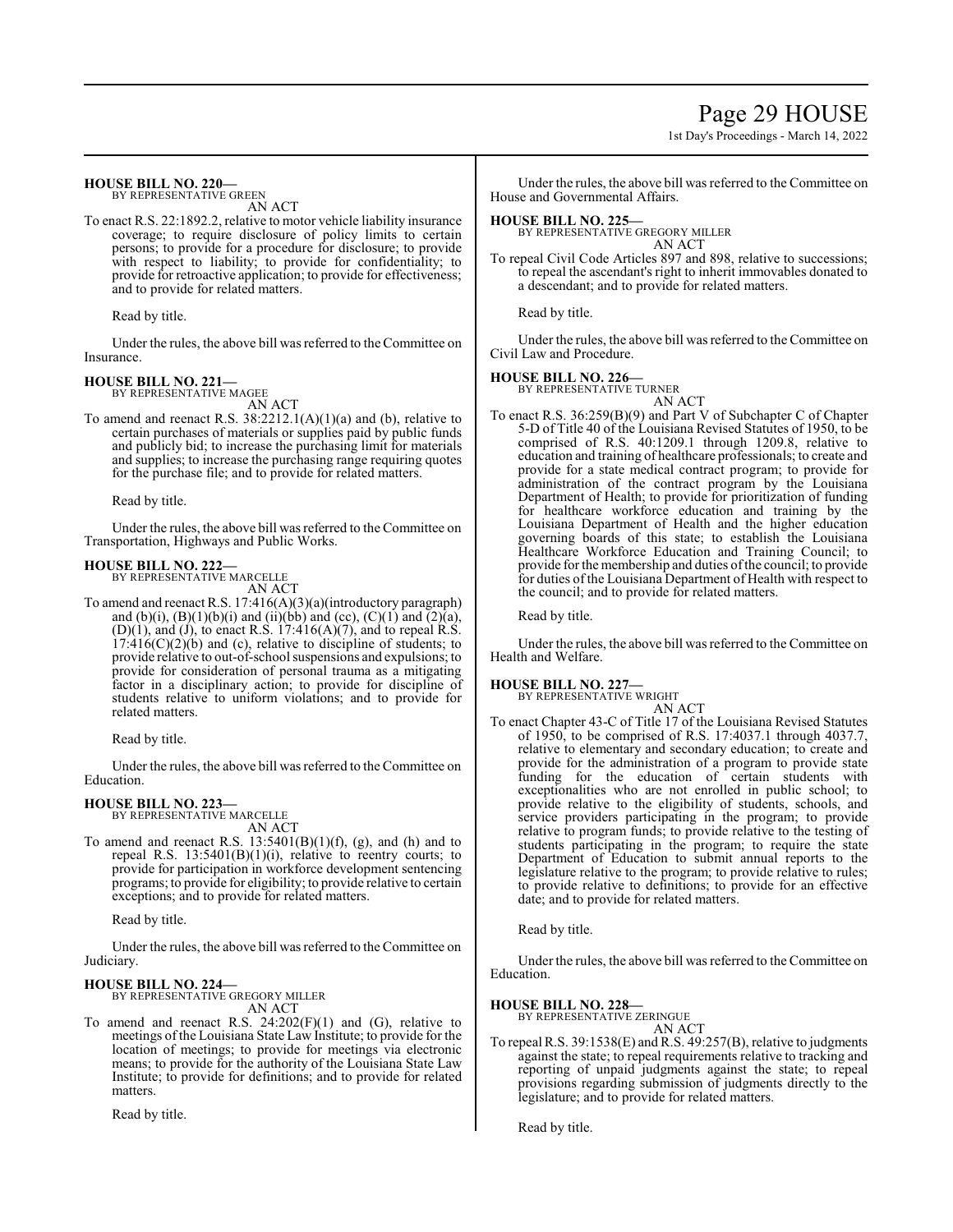# Page 30 HOUSE

1st Day's Proceedings - March 14, 2022

Under the rules, the above bill was referred to theCommittee on Appropriations.

#### **HOUSE BILL NO. 229—** BY REPRESENTATIVE GREEN

A JOINT RESOLUTION

Proposing to add Article XII, Section 17 of the Constitution of Louisiana, relative to a state minimum wage; to establish a state minimum wage; to provide a minimum amount for the minimum wage; to provide that the legislature may enact a higher minimum wage; to provide for submission of the proposed amendment to the electors; and to provide for related matters.

Read by title.

Under the rules, the above bill was referred to the Committee on Labor and Industrial Relations.

### **HOUSE BILL NO. 230—**

BY REPRESENTATIVES BISHOP, BEAULLIEU, AND BRYANT AN ACT

To amend and reenact R.S. 51:2461, relative to the Louisiana Quality Jobs Program; to extend the deadline for submission of advance notifications for receipt of rebates in the Louisiana Quality Jobs Program; to provide for an effective date; and to provide for related matters.

Read by title.

Under the rules, the above bill was referred to the Committee on Ways and Means.

#### **HOUSE BILL NO. 231—** BY REPRESENTATIVE BRASS

AN ACT

To amend and reenact R.S. 17:3161.1(A), relative to the transfer of academic credit between postsecondary education institutions; to require certain institutions to enter transfer agreements; and to provide for related matters.

Read by title.

Under the rules, the above bill was referred to theCommittee on Education.

### **HOUSE BILL NO. 232—** BY REPRESENTATIVE EDMONSTON

AN ACT

To enact R.S. 32:411.2 and R.S. 40:1321(N)(3) and (4), relative to the issuance, renewal, or revocation of a driver's license or special identification card; to prohibit the use of vaccination verification or immunity status for the issuance, renewal, or revocation of a state-issued driver's license or special identification card; to prohibit the inclusion of vaccination verification or immunity status on a state-issued driver's license orspecial identification card; and to provide for related matters.

Read by title.

Under the rules, the above bill was referred to the Committee on Transportation, Highways and Public Works.

### **HOUSE BILL NO. 233—**

BY REPRESENTATIVE EDMONSTON AND SENATOR FOIL AN ACT

To amend and reenact R.S. 40:1664.8(C), (D), and (E), relative to criminal background checks required for licensing as provided in the Life Safety and Property Protection Licensing Act; to provide for applicability regarding persons convicted of certain felony offenses against property; and to provide for related matters.

Read by title.

Under the rules, the above bill was referred to the Committee on Commerce.

## **HOUSE BILL NO. 234—**

BY REPRESENTATIVE SCHLEGEL

AN ACT To enact R.S. 32:300.4.1, relative to smoking in motor vehicles; to prohibit the operator or any passenger in a motor vehicle from smoking or vaping marijuana while operating on a public highway or right-of-way; to provide for the definition of "smoke" and "public highway or right-of-way"; to provide penalties for a violation of the prohibition against smoking or vaping in motor vehicles; and to provide for related matters.

Read by title.

Under the rules, the above bill was referred to the Committee on Transportation, Highways and Public Works.

### **HOUSE BILL NO. 235—**

BY REPRESENTATIVE MCFARLAND AN ACT

To amend and reenact R.S. 46:1053(BB) and to repeal Act No. 171 of the 2017 Regular Session, relative to the Jackson Parish Hospital Service District; to provide relative to the governing commission of the district; to provide for qualifications of members of the governing commission; to provide for appointment ofthe commission members; to repeal laws relative to governance of a hospital service district in any parish with a population greater than sixteen thousand and less than seventeen thousand according to the latest federal decennial census; to provide for an effective date; and to provide for related matters.

Read by title.

Under the rules, the above bill was referred to the Committee on Municipal, Parochial and Cultural Affairs.

## **HOUSE BILL NO. 236—**

BY REPRESENTATIVE ADAMS

Under a suspension of Rule 7.2(E), the above bill will be introduced at a later date.

**HOUSE BILL NO. 237—** BY REPRESENTATIVE JENKINS

Under a suspension of Rule 7.2(E), the above bill will be introduced at a later date.

# **HOUSE BILL NO. 238—** BY REPRESENTATIVE ORGERON

Under a suspension of Rule 7.2(E), the above bill will be introduced at a later date.

# **HOUSE BILL NO. 239—**

BY REPRESENTATIVE FRIEMAN AN ACT

To enact R.S. 23:1310.5.1, relative to workers' compensation; to provide for motions to stay; to require the granting of a motion to stay under certain circumstances; to require status conferences; to prohibit dismissal on the grounds of abandonment; and to provide for related matters.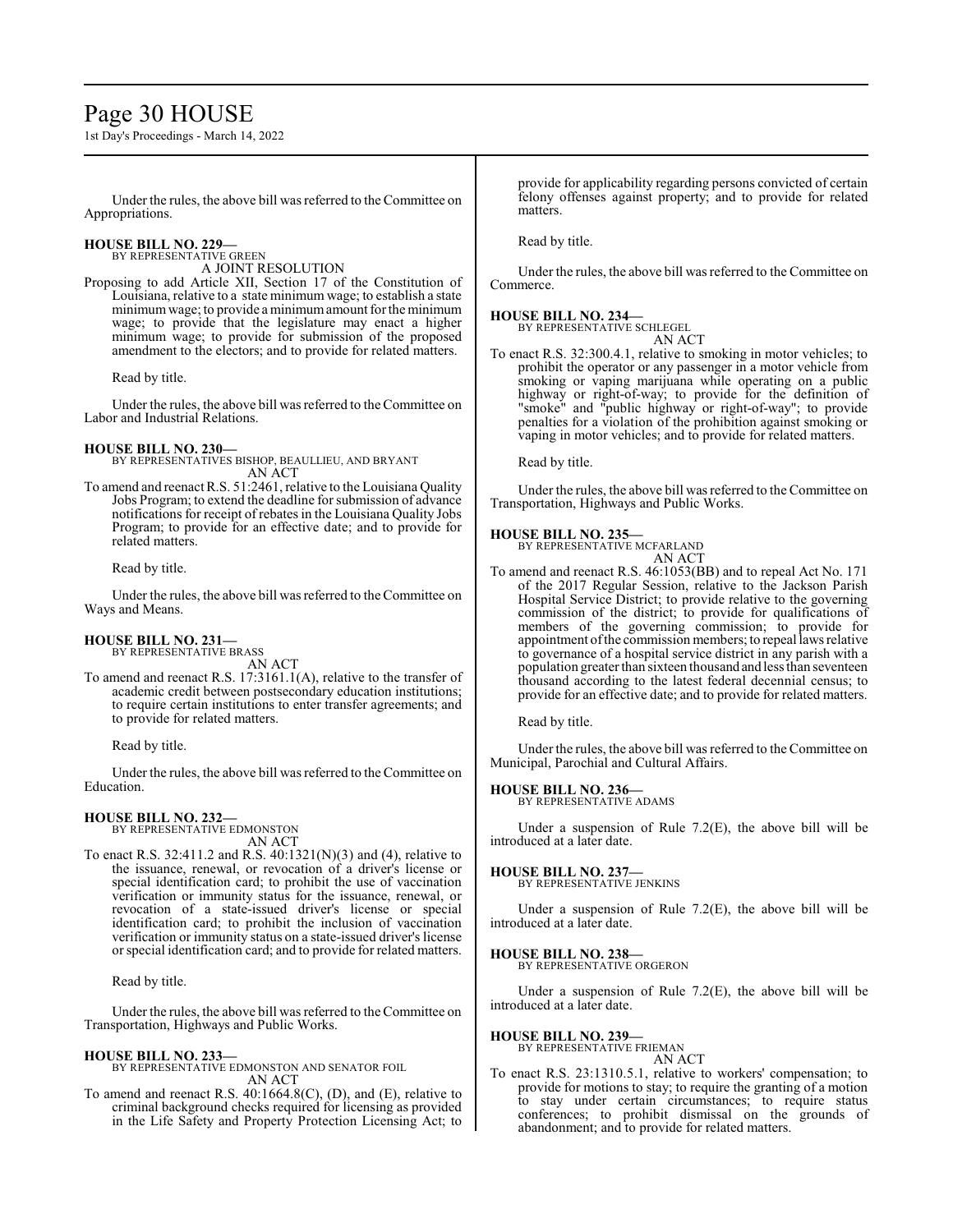# Page 31 HOUSE

1st Day's Proceedings - March 14, 2022

Read by title.

Under the rules, the above bill was referred to the Committee on Labor and Industrial Relations.

### **HOUSE BILL NO. 240—** BY REPRESENTATIVE EMERSON

AN ACT

To enact R.S. 37:3556(F), relative to the licensure of massage therapists; to provide for a provisional license for massage therapy graduates; to provide for renewal of a provisional license upon expiration or first-time failure of the Board of Massage Therapy examination; and to provide for related matters.

Read by title.

Under the rules, the above bill was referred to the Committee on Commerce.

**HOUSE BILL NO. 241—** BY REPRESENTATIVE RISER

- AN ACT To amend and reenact R.S. 23:1772(A)(1) and (C), relative to the Fresh Start Proper Worker Classification Initiative; to provide
	- for an application period; to require the payment of unemployment taxes and interest; to provide for the forgiveness of penalties; to allow for a payment schedule; and to provide for related matters.

Read by title.

Under the rules, the above bill was referred to the Committee on Labor and Industrial Relations.

# **HOUSE BILL NO. 242—** BY REPRESENTATIVE BAGLEY

A JOINT RESOLUTION

Proposing to amend Article V, Section 24(B) of the Constitution of Louisiana, to provide for the qualifications of judges; to provide for the prohibition against practicing law; to authorize judges to practice law for the purpose of serving as an attorney member of a medical review panel; to provide for submission of the proposed amendment to the electors; and to provide for related matters.

Read by title.

Under the rules, the above bill was referred to the Committee on Judiciary.

### **HOUSE BILL NO. 243—**

BY REPRESENTATIVE BAGLEY AN ACT

To amend and reenact R.S. 13:1875(7), (10)(c), 12(e), and (14), 2152(C), and 2492(A)(7) and (E), R.S.  $37:212(D)$ , and R.S.  $40:1231.8(C)(1)(a)$  and  $1237.2(C)(1)(a)$ , relative to the authority of judges to serve on a medical review panel; to provide for the practice of law by judges; to provide for the selection of the attorney member of a medical review panel; to provide for definitions; to provide for effectiveness; and to provide for related matters.

Read by title.

Under the rules, the above bill was referred to the Committee on Judiciary.

### **HOUSE BILL NO. 244—**

BY REPRESENTATIVE MINCEY

AN ACT To enact R.S. 17:154.1(C) and 1945.3 and to repeal Subpart H of Part III of Chapter 1 of Title 17, comprised of R.S. 17:341 through 348; relative to public school calendars, to require public school governing authorities to determine school calendars; to provide relative to the powers and duties of the State Board of Elementary and Secondary Education and the state Department of Education with respect to school calendars; and to provide for related matters.

Read by title.

Under the rules, the above bill was referred to the Committee on Education.

### **HOUSE BILL NO. 245—**

BY REPRESENTATIVE MINCEY

AN ACT To enact Children's Code Articles 1432(D) and 1433(F) and R.S. 17:184, relative to information required for a minor to be taken from school into protective custody; to require that certain information be provided to a school administrator; and to provide for related matters.

Read by title.

Under the rules, the above bill was referred to the Committee on Education.

### **HOUSE BILL NO. 246—**

BY REPRESENTATIVE PHELPS

AN ACT To amend and reenact R.S. 32:863(A)(3)(a), relative to sanctions for violations of required vehicle liability security; to modify the lapse period applicable to sanctions for lapse of required liability security; to provide for rule promulgation; to provide for an effective date; and to provide for related matters.

Read by title.

Under the rules, the above bill was referred to the Committee on Transportation, Highways and Public Works.

### **HOUSE BILL NO. 247—**

BY REPRESENTATIVE MAGEE AN ACT

To amend and reenact the heading of Title XXII of the Code of Criminal Procedure, the heading of Chapter 1 of Title XXII of the Code of Criminal Procedure, Code of Criminal Procedure Articles 671 through 676, 678, and 679, the heading of Chapter 3 of Title XXII of the Code of Criminal Procedure, and Code of Criminal Procedure Article 684, and to repeal Code of Criminal Procedure Article 677, relative to the recusal of judges; to provide for the grounds for recusal; to provide for recusal on the motion of the court; to provide for authority of judges; to provide for the procedure for recusal; to provide for the selection of a judge to try the motion to recuse; to provide for the selection of a judge after recusal; to provide for the recusal of an ad hoc judge, appellate judge, and supreme court justice; to provide for review of recusal rulings; and to provide for related matters.

Read by title.

Under the rules, the above bill was referred to the Committee on Administration of Criminal Justice.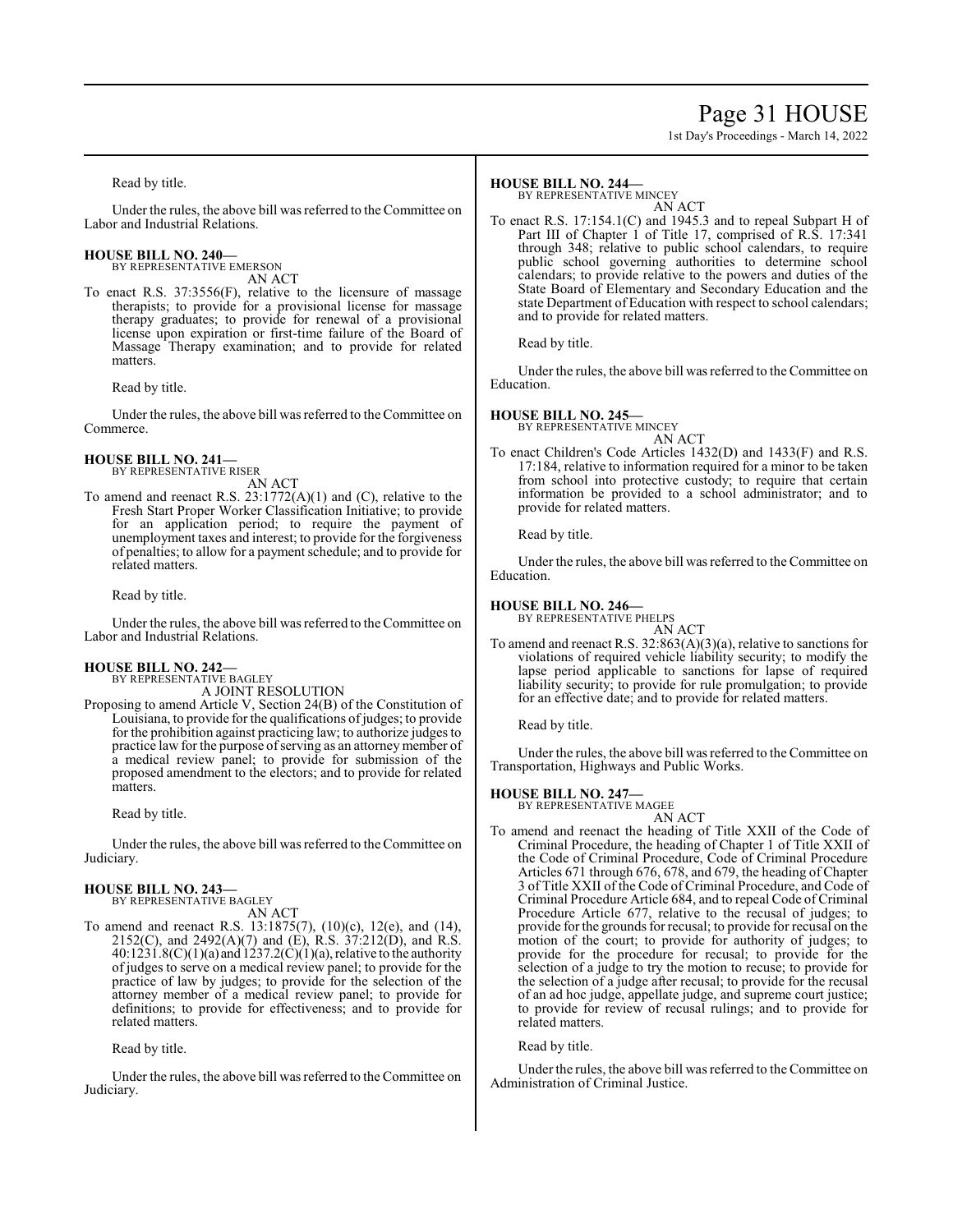# Page 32 HOUSE

1st Day's Proceedings - March 14, 2022

#### **HOUSE BILL NO. 248—**

BY REPRESENTATIVE WILLARD

AN ACT

To amend and reenact R.S. 1:55(A)(1), relative to legal holidays; to provide for the removal of certain holidays; and to provide for related matters.

Read by title.

Under the rules, the above bill was referred to the Committee on Judiciary.

#### **HOUSE BILL NO. 249—**

BY REPRESENTATIVE WRIGHT

AN ACT

To amend and reenact R.S. 44:4.1(B)(21) and to enact R.S. 34:3499.2, relative to the qualification of certain port facility records; to provide for the privacy of blueprints, floor plans, and interior renderings ofsuch facilities and of blueprints, plans, and renderings of port infrastructure; to provide for an effective date; to provide for a public record exception; and to provide for related matters.

Read by title.

Under the rules, the above bill was referred to theCommittee on House and Governmental Affairs.

# **HOUSE BILL NO. 250—** BY REPRESENTATIVE MAGEE

A JOINT RESOLUTION

Proposing to amend Article VII, Section  $10.8(C)(3)(b)$  of the Constitution of Louisiana, relative to the Education Excellence Fund; to provide for appropriations from the Education Excellence Fund for École Pointe-au-Chien; to provide for submission of the proposed amendment to the electors; to provide for effectiveness; and to provide for related matters.

### Read by title.

Under the rules, the above bill was referred to the Committee on Appropriations.

# **HOUSE BILL NO. 251—** BY REPRESENTATIVE WILFORD CARTER

AN ACT

To amend and reenact R.S. 13:1952(13), relative to the City Court of Lake Charles; to provide for election sections for the election of judges to the court; to provide for effectiveness; and to provide for related matters.

Read by title.

Under the rules, the above bill was referred to the Committee on House and Governmental Affairs.

#### **HOUSE BILL NO. 252—** BY REPRESENTATIVE EDMONDS

AN ACT

To amend and reenact Children's Code Article 1180(A), relative to adoption; to provide for venue for adoptions; and to provide for related matters.

Read by title.

Under the rules, the above bill was referred to the Committee on Civil Law and Procedure.

#### **HOUSE BILL NO. 253—**

BY REPRESENTATIVES EDMONSTON, AMEDEE, BAGLEY, BUTLER,<br>ECHOLS, GADBERRY, HODGES, HORTON, MCCORMICK, CHARLES<br>OWEN, SCHAMERHORN, SEABAUGH, AND WRIGHT

AN ACT

To amend and reenact R.S. 9:3583, R.S. 17:7(20)(b)(ix), 46(Q), 100.5(C)(2), 111(A), 158(F), 407.40(A)(5), and 1187(B), R.S.  $22:1128(D)(2)$ ,  $1206(7)(a)(i)$  and (ii),  $1452(C)(25)$ , and 1454(A), R.S. 23:332, R.S. 37:1025(B), 1360.23(H), 1360.82, and 2719, R.S. 38:2315, R.S. 39:1411, R.S. 40:1133.1(C), 2113.4(A), 2113.6(A)(1) and (B), 2120.35(B)(5), and 2125(B), R.S. 46:437.11(A), 1104, 1134, 1154, 1407(F), and 1995, R.S. 47:37(C) and 287.755(C), R.S. 49:145, 146(A)(1), and 673, and R.S. 51:2231(A), 2232(5), 2235(16)(a), 2236(A), 2237(2), 2247, 2248, 2254(1) and (2), 2255(A)(introductory paragraph),  $2602(A)$ ,  $2606(A)(1)$  through (5),  $2607(A)$  and (C), and  $2608$ and to enact R.S. 22:1063(A)(1)(i), R.S. 23:302(9) and (10), R.S. 40:2102(5) and (6), and R.S. 51:2232(11) and (12) and 2603(13) and (14), relative to discriminatory practices based on vaccination status or immunity status; to prohibit discriminating between individuals based on such status; to provide for the extension of credit; to provide for the duties of the State Board ofElementaryand SecondaryEducation; to provide forfinancial assistance awards; to provide for the granting of sabbatical leave; to provide for enrollment at alternative schools; to provide for public school admissions; to provide for the duties of public school boards; to provide for student transportation; to provide for early learning center licensing; to provide for eligibility in group health plans and health insurance coverage; to provide for the duties of the commissioner of insurance; to provide for risk rates of the Louisiana Health Plan; to provide for insurance rates for property and casualty insurance; to provide for intentional discrimination in employment; to provide for the duties of the Department of Health; to provide for the selection of medication attendants; to provide for the duties of the State Board of Medical Examiners; to provide for the training of physician assistants; to provide for direct primary care practices; to provide for the duties of the Louisiana State Board of Social Work Examiners; to provide for application to the Louisiana State Board of Social Work Examiners; to provide for the selection of persons for professional services in public contracts; to provide for programs and activities receiving state financial assistance; to provide for the licensure process for emergency medical personnel; to provide for emergency services; to provide for adult brain injury facilities; to provide for medical assistance programs; to provide for parish hospital and hospital service district affirmative action programs; to provide for child-placing agencies, maternity homes, and certain residential homes; to provide for certain programs and activities for displaced homemakers; to provide for certain income tax credits; to provide for access to public meetings in public buildings and facilities; to provide for the expenditure of federal block grant funds; to provide for the Louisiana Commission of Human Rights; to provide for the authority of the commission; to provide for local human rights commissions; to provide relative to discriminatory practices and advertisements; to provide relative to discrimination by financial institutions; to provide for credit transactions; to provide for the Equal Housing Opportunity Act; to provide relative to the sale or rental of housing; to provide for definitions; and to provide for related matters.

#### Read by title.

Under the rules, the above bill was referred to the Committee on Civil Law and Procedure.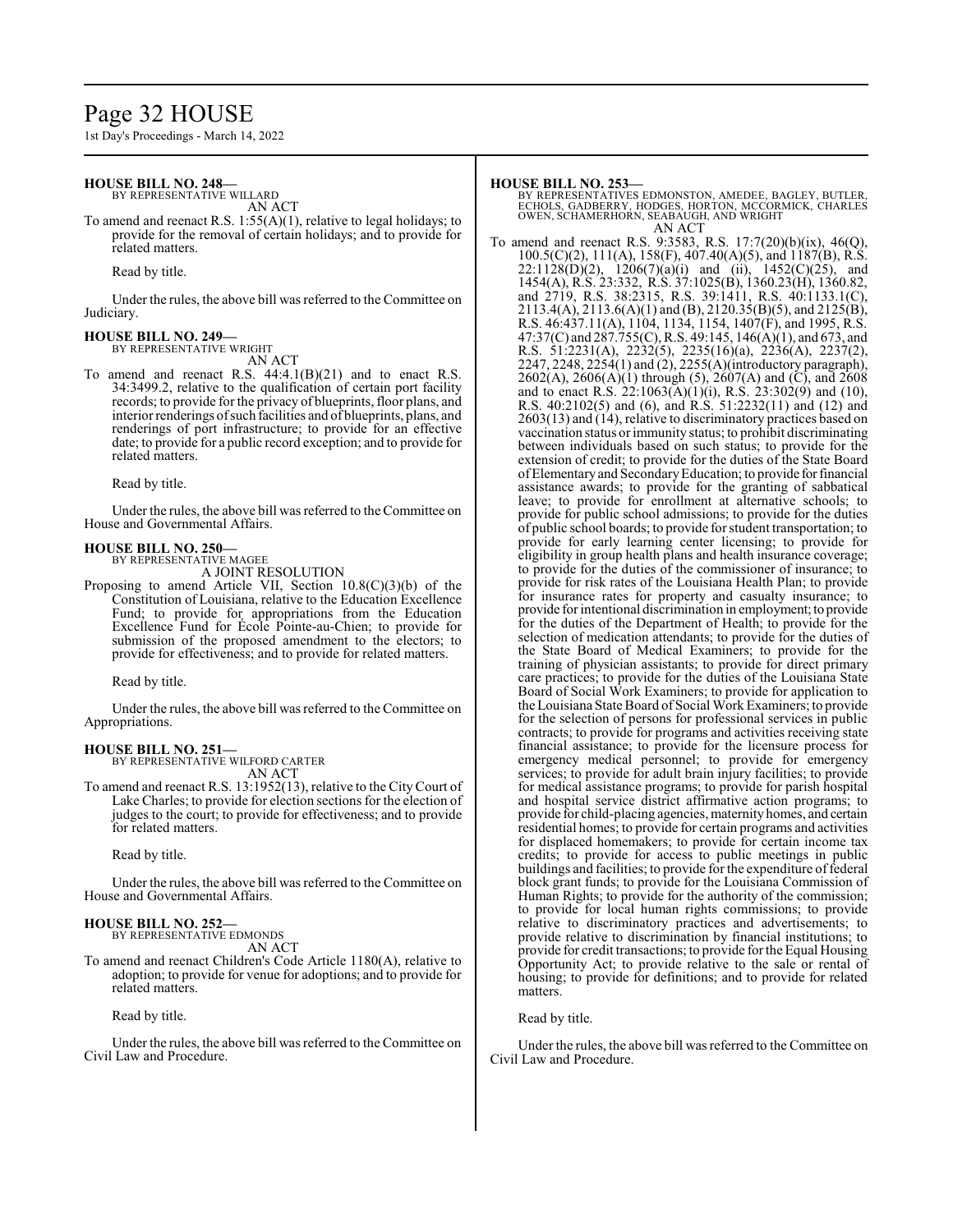# Page 33 HOUSE

1st Day's Proceedings - March 14, 2022

### **HOUSE BILL NO. 254—**

BY REPRESENTATIVE GREEN AN ACT

To amend and reenact R.S.  $18:1505.2(H)(1)(a)$  and  $(2)(a)$  and  $(b)$  and to repeal R.S. 18:1505.2(H)(2)(c), relative to campaign finance; to provide relative to campaign contribution limits; to provide for an effective date; and to provide for related matters.

Read by title.

Under the rules, the above bill was referred to the Committee on House and Governmental Affairs.

# **HOUSE BILL NO. 255—**

BY REPRESENTATIVE HILFERTY AN ACT

To repeal Section 6 of Act 110 of the 2020 Regular Session of the Legislature of Louisiana, relative to the assessment, collection, and distribution of certain court costs and fees in the parish of Orleans; to provide relative to certain termination dates of existing laws; and to provide for related matters.

Read by title.

Under the rules, the above bill was referred to the Committee on Judiciary.

### **HOUSE BILL NO. 256—**

Withdrawn from the files of the House prior to introduction.

#### **HOUSE BILL NO. 257—** BY REPRESENTATIVE LANDRY

AN ACT

To enact R.S. 9:3261.3, relative to leases; to provide relative to residential leases; to provide for early termination of lease agreement; to provide relative to certain lessees; to provide for notice; to provide for damages; and to provide for related matters.

Read by title.

Under the rules, the above bill was referred to the Committee on Civil Law and Procedure.

### **HOUSE BILL NO. 258—**

BY REPRESENTATIVE LANDRY AN ACT

To amend and reenact Code of Criminal Procedure Article  $401(A)(5)$ , relative to qualifications of jurors; to provide relative to the authority of certain persons convicted by a nonunanimous jury to serve on a jury; and to provide for related matters.

Read by title.

Under the rules, the above bill was referred to the Committee on Administration of Criminal Justice.

# **HOUSE BILL NO. 259—** BY REPRESENTATIVE MAGEE

AN ACT

To provide for the calling of a constitutional convention for the purpose of framing a new constitution; to place restrictions on the convention and to limit the convention to the consideration and submission of certain matters; to provide for legislative findings; to fix the time and place for the convention; to provide for the qualifications and appointment of delegates; to provide for the organization and staff of the convention; to provide for advisory members to the convention; to require that the constitution as adopted by the convention be submitted to the qualified electors for adoption and to provide relative to such submission; to provide for the application of specified laws, including provisions of law containing criminal penalties, to advisory members, delegates, and staff of the convention; to require appropriation of funds for the convention and provide with respect to convention funds; to fix the effective date of the new constitution if approved by the electorate; to provide for an effective date; and to provide for related matters.

Read by title.

Under the rules, the above bill was referred to the Committee on House and Governmental Affairs.

### **HOUSE BILL NO. 260—**

BY REPRESENTATIVE MAGEE AN ACT

To enact R.S. 40:1800, relative to firearms; to provide for definitions; to provide for limitation of liability; to provide for an exception; and to provide for related matters.

Read by title.

Under the rules, the above bill was referred to the Committee on Civil Law and Procedure.

#### **HOUSE BILL NO. 261—**

BY REPRESENTATIVE MAGEE AN ACT

To enact Part II-E of Chapter 8 of Title 17 of the Louisiana Revised Statutes of 1950, to be comprised of R.S. 17:1977.1 through 1977.3, and R.S.  $36:651(C)(13)$ , relative to education; to create an independent public French immersion school; to provide for the location of the school and the grade levels to be served; to provide for a board of directors and a school director and the powers, duties, and responsibilities of each; to provide for board membership, terms, and compensation; to provide for an effective date; to provide for funding; and to provide for related matters.

Read by title.

Under the rules, the above bill was referred to the Committee on Education.

### **HOUSE BILL NO. 262—**

BY REPRESENTATIVE MARINO AN ACT

To enact R.S. 44:4.1(E), relative to public records; to provide relative to exceptions to public records; to provide for an exception relative to writings, records, or other accounts of district attorneys, assistant district attorneys, district attorney investigators, or district attorney victims assistance coordinators; and to provide for related matters.

Read by title.

Under the rules, the above bill was referred to the Committee on House and Governmental Affairs.

# **HOUSE BILL NO. 263—** BY REPRESENTATIVE MINCEY

AN ACT

To enact R.S. 17:81(BB), relative to the powers and duties of public school governing authorities; to require public schools and school districts to establish student check-out policies; to require a periodic review of such policies; and to provide for related matters.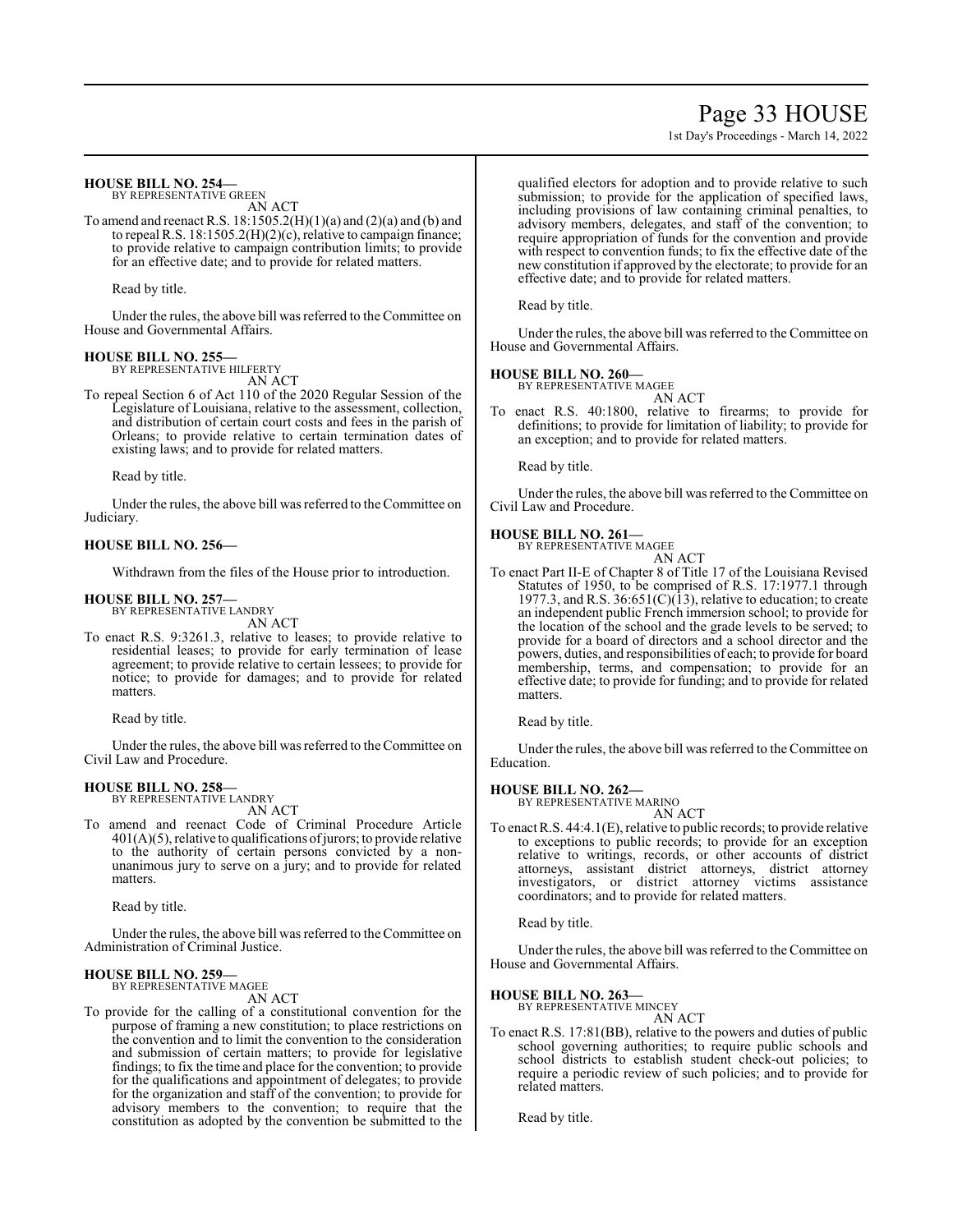# Page 34 HOUSE

1st Day's Proceedings - March 14, 2022

Under the rules, the above bill was referred to theCommittee on Education.

#### **HOUSE BILL NO. 264—** BY REPRESENTATIVE SEABAUGH

AN ACT

To amend and reenact Code of Civil Procedure Article 1201(C), relative to service of citation; to provide for the serving of the original petition with the supplemental or amended petition to additional defendants; and to provide for related matters.

Read by title.

Under the rules, the above bill was referred to the Committee on Civil Law and Procedure.

#### **HOUSE BILL NO. 265—** BY REPRESENTATIVE VILLIO

AN ACT

To amend and reenact R.S. 15:574.2(D)(9) and R.S. 46:1844(N) and (O), relative to victim's rights; to provide for additional means of notification; to provide for notice; to provide for appearances before the Board of Pardons and the committee on parole; and to provide for related matters.

Read by title.

Under the rules, the above bill was referred to the Committee on Administration of Criminal Justice.

#### **HOUSE BILL NO. 266—** BY REPRESENTATIVE WILLARD

AN ACT

To amend and reenact R.S. 36:259(B)(34) and R.S. 40:2018.1(A),  $(B)(1)(i)$ , and  $(C)$  through  $(E)$  and to repeal R.S. 40:2018.1 $(G)$ , relative to the Louisiana Commission on HIV, AIDS, and Hepatitis C Education, Prevention, and Treatment; to revise the name of the commission; to provide for the means by which the chairman of the commission is selected; to delete references to AIDS within laws pertaining to the commission; to repeal provisions terminating the commission; and to provide for related matters.

Read by title.

Under the rules, the above bill was referred to the Committee on House and Governmental Affairs.

# **HOUSE BILL NO. 267—** BY REPRESENTATIVE RISER

AN ACT

To amend and reenact R.S. 30:1108(B), relative to geological sequestration of carbon dioxide; to provide relative to eminent domain; to provide for an exception to eminent domain under certain circumstances in Caldwell Parish; and to provide for related matters.

Read by title.

Under the rules, the above bill was referred to the Committee on Natural Resources and Environment.

### **HOUSE BILL NO. 268—**

BY REPRESENTATIVE MAGEE

AN ACT To amend and reenact R.S. 22:1973(B)(5), relative to propertyclaims settlement practices; to provide a bad faith designation for payments made after a prescribed deadline; and to provide for related matters.

Read by title.

Under the rules, the above bill was referred to the Committee on Insurance.

### **HOUSE BILL NO. 269—**

BY REPRESENTATIVE NELSON AN ACT

To enact R.S. 17:24.11, relative to pupil progression; to prohibit the promotion of certain third graders with reading deficiencies to the fourth grade; to require certain instructional services for retained students; to provide exceptions for students who meet certain criteria; to require certain instructional services for students granted an exception; and to provide for related matters.

Read by title.

Under the rules, the above bill was referred to the Committee on Education.

## **HOUSE BILL NO. 270—**

BY REPRESENTATIVE STAGNI AN ACT

To enact R.S. 33:4712.24, relative to the naming of public buildings by the city of Kenner; to authorize the governing authority of the city of Kenner to name the Kenner council on aging building in honor of a living person; to provide for an effective date; and to provide for related matters.

Read by title.

Under the rules, the above bill was referred to the Committee on Municipal, Parochial and Cultural Affairs.

### **HOUSE BILL NO. 271—**

BY REPRESENTATIVE HUGHES AN ACT

To enact Code of Criminal Procedure Articles 930.3(9), 930.4(H), and  $930.8(A)(7)$  and (E), relative to post conviction relief; to provide relative to the grounds for post conviction relief; to provide relative to repetitive applications ifreceived by a certain date; to provide relative to time periods for non-unanimous jury applications for post conviction relief; to provide relative to duties of district attorneys when post conviction relief applications are filed for non-unanimous jury verdicts; and to provide for related matters.

Read by title.

Under the rules, the above bill was referred to the Committee on Administration of Criminal Justice.

**HOUSE BILL NO. 272—**

BY REPRESENTATIVE JEFFERSON AN ACT

To amend and reenact R.S. 9:327(B), 331, 355.15, and 365, relative to mental health evaluations in divorce and child custody proceedings; to provide for the qualifications of certain mental health professionals; to prohibit ex parte communication; to provide for definitions; and to provide for related matters.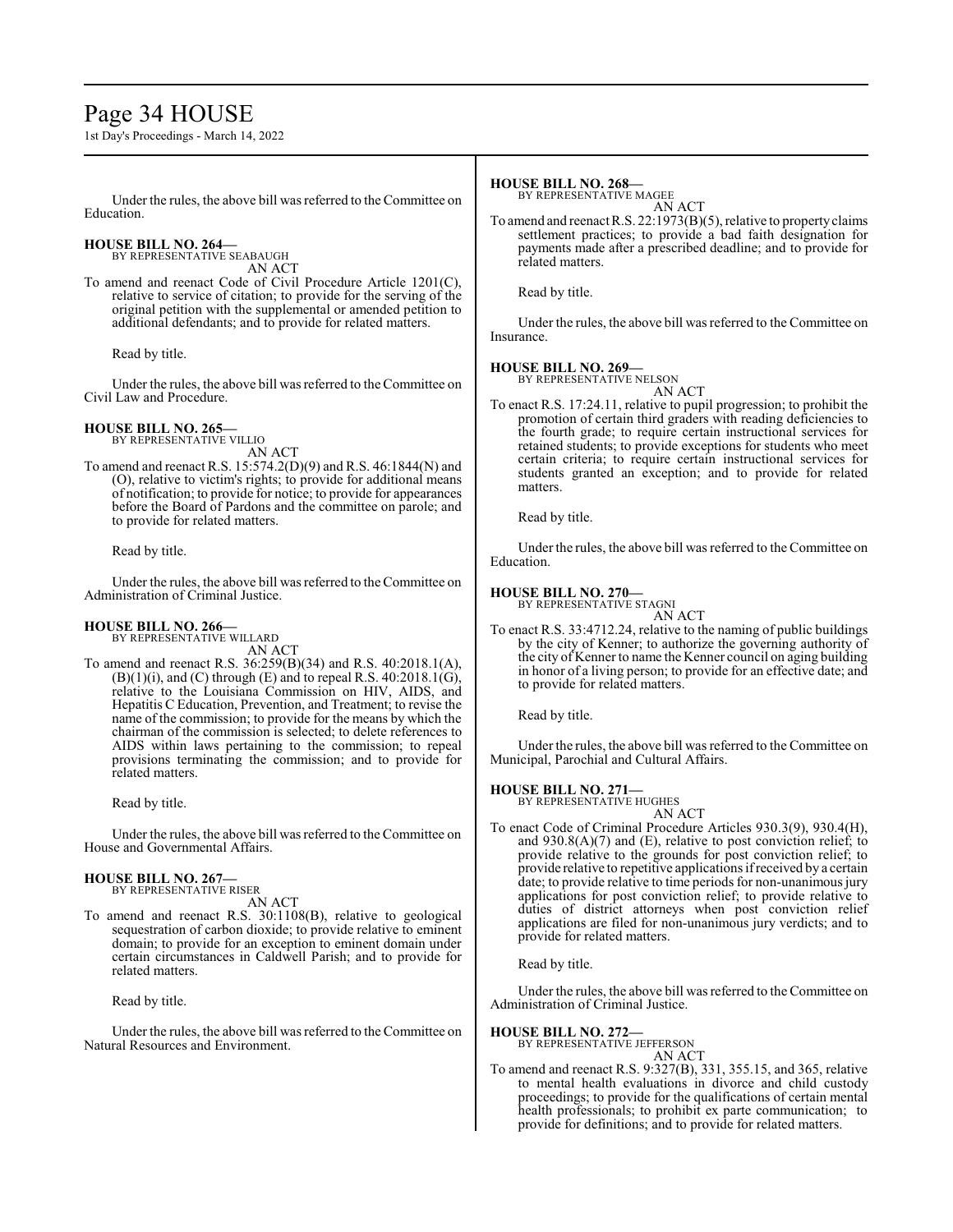# Page 35 HOUSE

1st Day's Proceedings - March 14, 2022

Read by title.

Under the rules, the above bill was referred to the Committee on Civil Law and Procedure.

**HOUSE BILL NO. 273—** BY REPRESENTATIVE MCCORMICK

AN ACT

To enact R.S. 6:424, relative to discrimination by financial institutions; to prohibit discrimination by financial institutions; to provide factors for discrimination; to require compliance with existing state and federal standards; and to provide for related matters.

Read by title.

Under the rules, the above bill was referred to the Committee on Commerce.

### **HOUSE BILL NO. 274—**

BY REPRESENTATIVE EDMONDS AN ACT

To enact R.S. 17:263(C), relative to curricula; to expand the topics required to be included in adoption awareness instruction for high school students; and to provide for related matters.

Read by title.

Under the rules, the above bill was referred to the Committee on Education.

#### **HOUSE BILL NO. 275—** BY REPRESENTATIVE BAGLEY

AN ACT

To amend and reenact R.S. 49:191(1) and to repeal R.S. 49:191(10)(d), relative to the Department of Children and Family Services , including provisions to provide for the recreation of the Department of Children and Family Services and the statutory entities made a part of the department by law; to provide for the effective termination date for all statutory authority for the existence of such statutory entities; and to provide for related matters.

Read by title.

Under the rules, the above bill was referred to the Committee on Health and Welfare.

# **HOUSE BILL NO. 276—** BY REPRESENTATIVE BISHOP

AN ACT

To amend and reenact R.S. 45:1363(introductory paragraph) and (14) and 1367(A), (B), and (C), relative to franchise fees associated with video services; to provide a definition for video service; to provide for franchise fee audits by the secretary of state; to provide for dispute resolutions; and to provide for related matters.

Read by title.

Under the rules, the above bill was referred to the Committee on Commerce.

### **HOUSE BILL NO. 277—**

BY REPRESENTATIVE CARRIER AN ACT

To amend and reenact R.S.  $40:1667.1(A)(3)(a)$  and  $(F)(3)$ , relative to supplemental pay for tribal officers of the Coushatta Tribe of Louisiana; to increase the number of tribal officers eligible for supplemental pay; to remove certain limitations; to make technical corrections; and to provide for related matters.

Read by title.

Under the rules, the above bill was referred to the Committee on Appropriations.

### **HOUSE BILL NO. 278—**

BY REPRESENTATIVE ECHOLS

AN ACT To enact R.S. 22:1066.2, relative to reimbursement for mental health and substance abuse benefits provided through the psychiatric Collaborative Care Model service delivery method; to provide for definitions; and to provide for related matters.

Read by title.

Under the rules, the above bill was referred to the Committee on Insurance.

### **HOUSE BILL NO. 279—**

BY REPRESENTATIVE HODGES AN ACT

To amend and reenact R.S.  $18:435(A)(4)$  and  $(B)(2)$  and to enact R.S.  $18:435(A)(1)(c)$  and  $(5)$  and  $(B)(1)(c)$  and  $1309(N)$ , relative to elections; to provide for the appointment of poll watchers by political parties; to provide for an effective date; and to provide for related matters.

Read by title.

Under the rules, the above bill was referred to the Committee on House and Governmental Affairs.

### **HOUSE BILL NO. 280—**

BY REPRESENTATIVE HUVAL AND SENATOR TALBOT AN ACT

To amend and reenact R.S. 22:572, relative to written catastrophe response plans; to provide for the minimum requirements for written catastrophe response plans; to provide a deadline for insurers to submit a revised catastrophe response plan; to provide for penalties; and to provide for related matters.

Read by title.

Under the rules, the above bill was referred to the Committee on Insurance.

### **HOUSE BILL NO. 281—**

BY REPRESENTATIVE MARCELLE AN ACT

To amend and reenact R.S.  $18:1505.4(A)(1)$  and  $(2)(a)(ii)$  and  $(iii)$ , relative to campaign finance; to provide relative to the assessment of penalties; and to provide for related matters.

Read by title.

Under the rules, the above bill was referred to the Committee on House and Governmental Affairs.

# **HOUSE BILL NO. 282—** BY REPRESENTATIVE MARINO

AN ACT

To amend and reenact R.S. 13:5304(B)(3)(b) and Code of Criminal Procedure Article 893(B)(3), relative to probation programs; to provide relative to the probation period for certain defendants who participate in a drug division probation program; to provide relative to the supervision of defendants on probation in specialty court programs; and to provide for related matters.

### Read by title.

Under the rules, the above bill was referred to the Committee on Administration of Criminal Justice.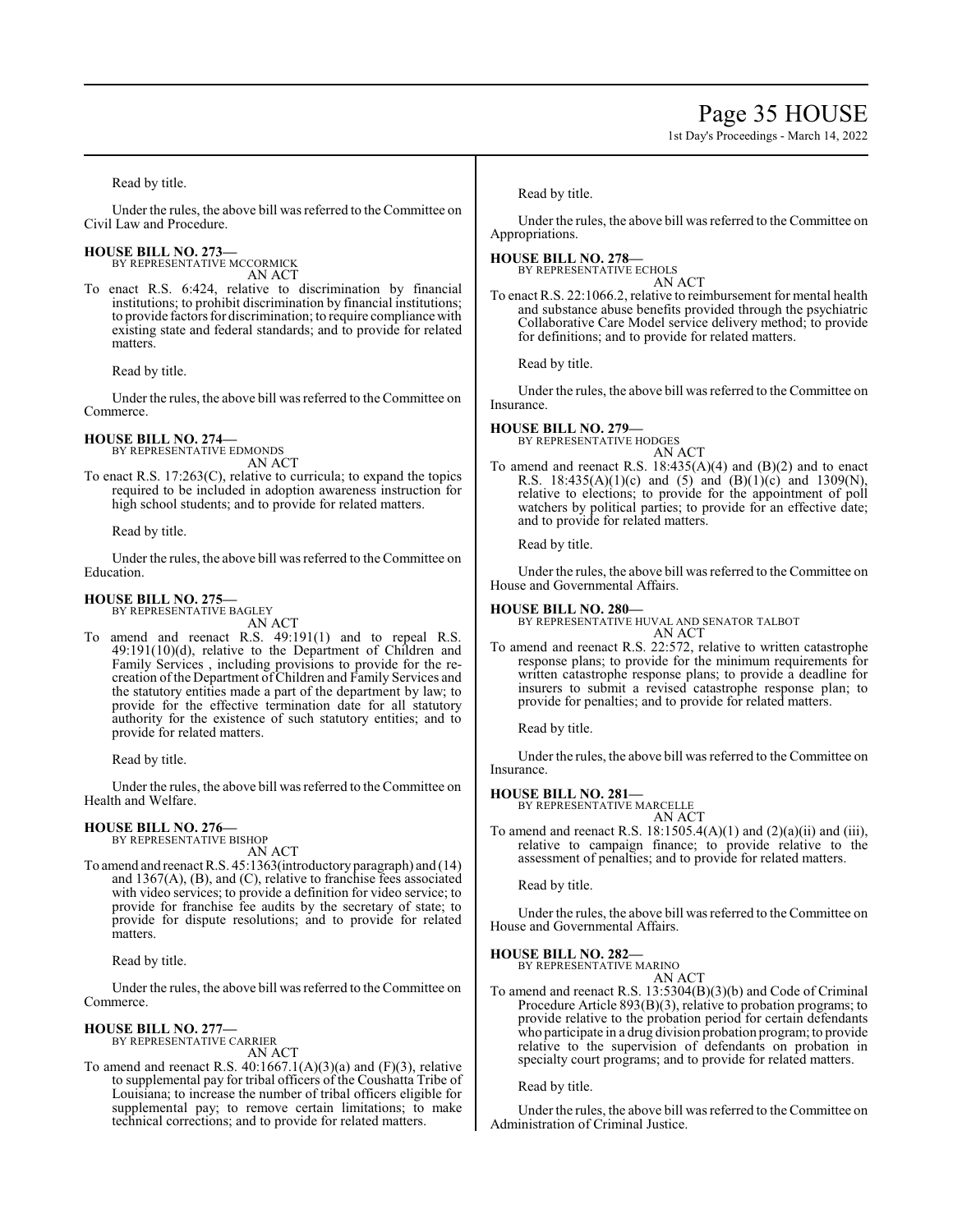# Page 36 HOUSE

1st Day's Proceedings - March 14, 2022

### **HOUSE BILL NO. 283—**

BY REPRESENTATIVE MCFARLAND AN ACT

To amend and reenact R.S. 32:387(C)(3)(d)(ii)(introductory paragraph) and to enact R.S. 3:4423(2)(d), relative to timber harvest season permits; to modify the definition of "forest products" to include timber products; to provide for the type of products applicable to a timber harvest season permit; and to provide for related matters.

Read by title.

Under the rules, the above bill was referred to the Committee on Agriculture, Forestry, Aquaculture, and Rural Development.

# **HOUSE BILL NO. 284—** BY REPRESENTATIVE STAGNI

AN ACT

To amend and reenact R.S. 37:1339(B)(1) and R.S. 40:2844(B)(3) and (20), relative to boards and commissions; to provide for membership of the governing board of the Louisiana Emergency Response Network; and to provide for related matters.

Read by title.

Under the rules, the above bill was referred to the Committee on Health and Welfare.

### **HOUSE BILL NO. 285—**

BY REPRESENTATIVE TURNER AN ACT

- To amend and reenact R.S. 17:2047(C)(1)(c) and 3042.52(A)(2)(a) and  $(B)$ , R.S. 32:664 $(D)$  and 666 $(D)$ , the heading of Part I of Chapter 11 of Title 37 of the Louisiana Revised Statutes of 1950, R.S. 37:911(B) and (C), 914(B) and (C)(1) through (3), 915, 916(B), 917, 918(3), 920(Section heading), 920.1, 921(introductory paragraph) and (1), 922(E), 925( $\widetilde{A}$ )(4), (C), and (D),  $927(A)$ ,  $929(3)$ ,  $(8)$ , and  $(9)$ ,  $1005(B)$  and  $(C)$ , 1019(B), 1020(introductory paragraph), 1023(A), 1026.6(A), 1744(A)(1), 1745(A)(1), and 1746(1), and R.S. 44:4(9) and 4.1(B)(23), to enact R.S. 37:913(17) and (18), 916(C), 918(22) and (23), 920.2, and 920.3, and to repeal R.S. 17:2048.51(C)(17) and 2048.61(D)(18), R.S. 36:259(A)(4), R.S. 37:21(B)(11), 36(E)(1)(e), and  $918(19)$ , Part II of Chapter 11 of Title 37 of the Louisiana Revised Statutes of 1950, comprised ofR.S. 37:961 through 979, R.S. 37:1007(A)(2)(a)(i) and  $\hat{2}950(D)(1)(a)(v)$ , and R.S. 44:4(32), relative to state boards and commissions that license and regulate the practice of certain healthcare professionals; to abolish the Louisiana State Board of Practical Nurse Examiners and transfer its functions to the Louisiana State Board of Nursing; to provide relative to regulation of the practice of practical nursing; to provide for the successorship of the Louisiana State Board of Nursing with respect to the Louisiana State Board of Practical Nurse Examiners; to delete or revise, as appropriate, references to the Louisiana State Board of Practical Nurse Examiners; to provide for effectiveness; and to provide for related matters.
	- Read by title.

Under the rules, the above bill was referred to the Committee on Health and Welfare.

# **HOUSE BILL NO. 286—** BY REPRESENTATIVE TURNER

AN ACT

To enact R.S. 46:460.61(F), relative to the Medicaid managed care program of this state; to provide with respect to healthcare provider credentialing requirements in Medicaid managed care; to establish requirements relative to credentialing of certain

providers who are affiliated with licensed hospitals; and to provide for related matters.

Read by title.

Under the rules, the above bill was referred to the Committee on Health and Welfare.

# **HOUSE BILL NO. 287—** BY REPRESENTATIVE WILLARD

AN ACT

To enact R.S. 47:359(L), relative to occupational license taxes; to provide for the levy of occupational license taxes on certain computer programming businesses; to provide for the rate of the tax; to provide for requirements and limitations; to provide for an effective date; and to provide for related matters.

Read by title.

Under the rules, the above bill was referred to the Committee on Ways and Means.

# **HOUSE BILL NO. 288—** BY REPRESENTATIVE LANDRY

A JOINT RESOLUTION

Proposing to amend Article VII, Section 24(A) of the Constitution of Louisiana, relative to tax assessors; to provide a limitation on the terms of tax assessors; to provide for effectiveness; to provide for submission of the proposed amendment to the electors; and to provide for related matters.

Read by title.

Under the rules, the above bill was referred to the Committee on Ways and Means.

### **HOUSE BILL NO. 289—**

BY REPRESENTATIVE BAGLEY AN ACT

To enact Part XIII of Chapter 2 of Title 51 of the Louisiana Revised Statutes of 1950, to be comprised of R.S. 51:771, relative to the sale of safety equipment; to prohibit the sale of safety equipment that fails to meet certain safety criteria; to provide for criteria; to provide for penalties; and to provide for related matters.

Read by title.

Under the rules, the above bill was referred to the Committee on Commerce.

### **HOUSE BILL NO. 290—**

BY REPRESENTATIVE ROBBY CARTER AN ACT

To amend and reenact R.S. 22:1457(E) through (H) and to enact R.S. 22:1457(I), relative to motor vehicle insurance rate reductions; to provide a reduction in motor vehicle insurance premiums to policyholders with a dashboard camera installed in their motor vehicle; to provide a penalty for policyholders who falsely certify that there is an operating dashboard camera in their motor vehicle; and to provide for related matters.

Read by title.

Under the rules, the above bill was referred to the Committee on Insurance.

### **HOUSE BILL NO. 291—**

BY REPRESENTATIVE EDMONDS

AN ACT

To amend and reenact R.S. 40:2009.25(A), (B), (C)(introductory paragraph), (D), (E), (F)(introductory paragraph), (9), and (12), and (H), relative to regulation of nursing homes; to revise laws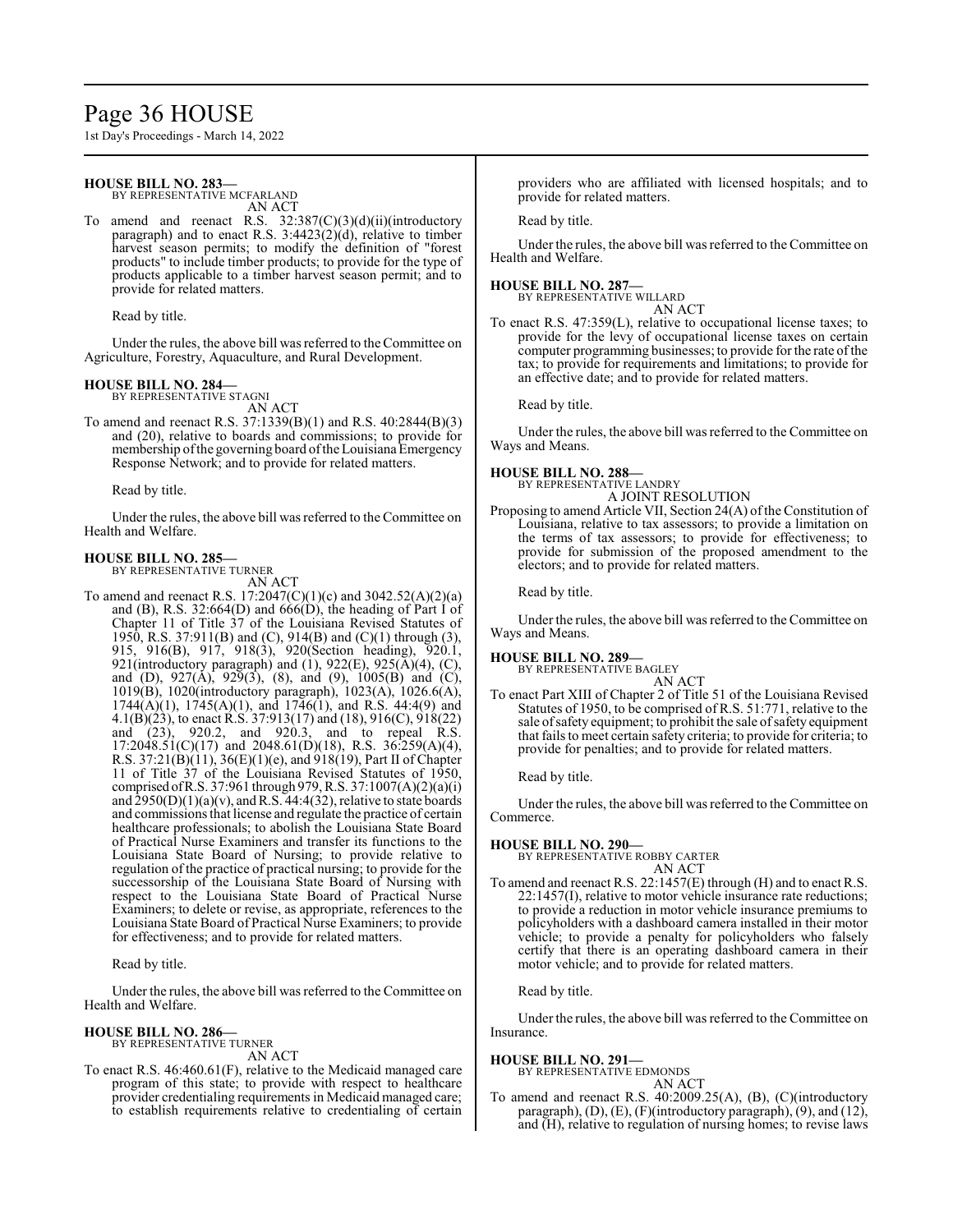# Page 37 HOUSE

1st Day's Proceedings - March 14, 2022

pertaining to emergency preparedness among nursing homes; to require that all nursing homes maintain in effect emergency preparedness plans approved by the Louisiana Department of Health; to repeal a geographic limitation pertaining to nursing home emergency preparedness plan requirements; and to provide for related matters.

Read by title.

Under the rules, the above bill was referred to theCommittee on Health and Welfare.

### **HOUSE BILL NO. 292—**

BY REPRESENTATIVE GEYMANN

- AN ACT
- To amend and reenact R.S. 40:1730.28(A)(3)(a)(introductory paragraph), relative to the State Uniform Construction Code; to provide for the adoption of the State Uniform Construction Code; to exempt certain provisions of the International Residential Code from being adopted and made a part of the State Uniform Construction Code; to provide that certain provisions regarding grade marked lumber be exempt from adoption; and to provide for related matters.

Read by title.

Under the rules, the above bill was referred to the Committee on Commerce.

#### **HOUSE BILL NO. 293—** BY REPRESENTATIVE HILFERTY

AN ACT

To amend and reenact R.S. 40:1581(A) through (D) and to enact R.S. 40:1581(E) and (F), relative to carbon monoxide detectors in one- or two-family dwellings; to provide for a long-life, sealed battery carbon monoxide detector in certain dwellings; to provide for applicability; and to provide for related matters.

Read by title.

Under the rules, the above bill was referred to the Committee on Commerce.

# **HOUSE BILL NO. 294—**

BY REPRESENTATIVE NELSON AN ACT

To enact R.S. 22:1112, relative to the guaranteed issue of Medicare supplement policies; to provide for open enrollment; to require notice to policyholders of open enrollment periods; to prohibit denial or conditioning of coverage under certain circumstances; and to provide for related matters.

Read by title.

Under the rules, the above bill was referred to theCommittee on Insurance.

### **HOUSE BILL NO. 295—** BY REPRESENTATIVE ROMERO

AN ACT

To enact Part XIII of Chapter 5-B of Title 40 of the Louisiana Revised Statutes of 1950, to be comprised of R.S. 40:1125.1 and 1125.2, relative to vaccination status; to require COVID-19 antibodies to be equivalent to vaccinated status in certain circumstances; and to provide for related matters.

Read by title.

Under the rules, the above bill was referred to the Committee on Health and Welfare.

### **HOUSE BILL NO. 296—**

BY REPRESENTATIVE STEFANSKI

AN ACT To amend and reenact R.S. 42:1132(B)(2), relative to the Board of Ethics; to provide relative to the nominating committee for membership on the Board of Ethics; to provide relative to appointing authorities for the Board of Ethics; and to provide for related matters.

Read by title.

Under the rules, the above bill was referred to the Committee on House and Governmental Affairs.

**HOUSE BILL NO. 297—** BY REPRESENTATIVE EDMONDS AN ACT

To amend and reenact Children's Code Articles 1209 and 1231, relative to intervention in agency and private adoption proceedings; to provide for intervention by a biological sibling; and to provide for related matters.

Read by title.

Under the rules, the above bill was referred to the Committee on Civil Law and Procedure.

# **HOUSE BILL NO. 298—**

BY REPRESENTATIVE JORDAN A JOINT RESOLUTION

To amend Article I, Section 3 of the Constitution of Louisiana, relative to the prohibition of slavery and involuntary servitude; to remove the exception to the prohibition of involuntary servitude as punishment for crime; to provide for submission of the proposed amendment to the electors; and to provide for related matters.

Read by title.

Under the rules, the above bill was referred to the Committee on Civil Law and Procedure.

# **HOUSE BILL NO. 299—**

BY REPRESENTATIVE AMEDEE AN ACT

To enact R.S. 42:17(E), relative to meetings of public bodies; to provide for an exception to requirements regarding meetings of public bodies; to provide relative to certain meetings via telecommunications media; to provide for an effective date; and to provide for related matters.

Read by title.

Under the rules, the above bill was referred to the Committee on House and Governmental Affairs.

# **HOUSE BILL NO. 300—**

BY REPRESENTATIVE DEVILLIER AN ACT

To amend and reenact R.S. 37: 1371(A)(1) and 1380(A) and to repeal R.S. 37:1368(C) and (D), relative to licensure for plumbers; to remove references to restricted licensure; to make technical changes; and to provide for related matters.

Read by title.

Under the rules, the above bill was referred to the Committee on Commerce.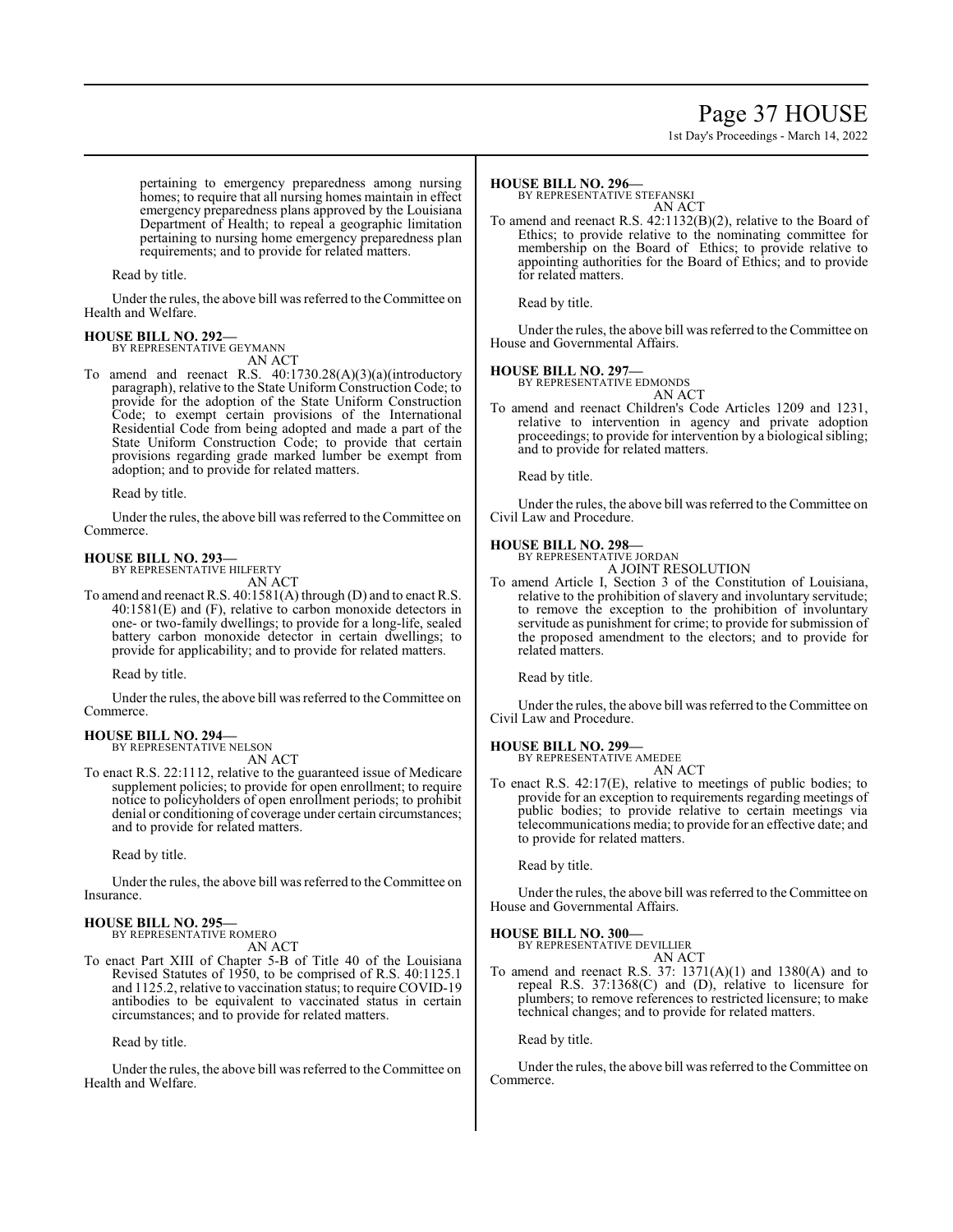# Page 38 HOUSE

1st Day's Proceedings - March 14, 2022

# **HOUSE BILL NO. 301—**

BY REPRESENTATIVE EDMONDS

AN ACT

To enact R.S. 32:413(E), relative to the designation of duplicate on a driver's license; to provide for the issuance of a duplicate driver's license; to prohibit a duplicate designation on a driver's license; and to provide for related matters.

Read by title.

Under the rules, the above bill was referred to the Committee on Transportation, Highways and Public Works.

#### **HOUSE BILL NO. 302—** BY REPRESENTATIVE FREEMAN

AN ACT

To amend and reenact R.S. 32:1741(I), relative to the booting of motor vehicles parked on private property; to remove the prohibition on a parking facility company, valet company, or general manager fromhaving an ownership interest in a business engaged in booting vehicles on private property or from accepting a rebate or other compensation from a booting company; and to provide for related matters.

Read by title.

Under the rules, the above bill was referred to the Committee on Transportation, Highways and Public Works.

# **HOUSE BILL NO. 303—**

BY REPRESENTATIVE FREEMAN AN ACT

To amend and reenact R.S. 51:2602(A), 2603(10) through (12), 2606(A)(1) through (5), 2607(A) and (C), and 2608 and to enact R.S. 51:2603(13) and (14), relative to discrimination in the sale orrental ofhousing; to prohibit discriminatory housing practices based on sexual orientation and gender identity; to provide for definitions; and to provide for related matters.

Read by title.

Under the rules, the above bill was referred to the Committee on Commerce.

#### **HOUSE BILL NO. 304—** BY REPRESENTATIVE FRIEMAN

AN ACT

To enact Subpart B-2 of Part II of Chapter 6 of Title 22 of the Louisiana Revised Statutes of 1950, to be comprised of R.S. 22:1845.1, relative to payment of claims for physical therapy services provided through telehealth; to prohibit maximum amounts of coverage and other conditions for coverage relative to telehealth services that are inapplicable to in-person services; to authorize enforcement and rulemaking; to provide for definitions; and to provide for related matters.

Read by title.

Under the rules, the above bill was referred to the Committee on Insurance.

### **HOUSE BILL NO. 305—**

BY REPRESENTATIVE GADBERRY AN ACT

To enact R.S. 37:701(I), relative to the Louisiana Professional Engineering and Land Surveying Board; to provide for the incidental practice of engineering by architects; to provide for the scope of practice for architects engaging in incidental engineering work; to provide for certain conditions; and to provide for related matters.

Read by title.

Under the rules, the above bill was referred to the Committee on Commerce.

### **HOUSE BILL NO. 306—**

BY REPRESENTATIVE GREEN AN ACT

To enact R.S.  $23:1102(C)(3)$  and (4), relative to workers' compensation; to provide for workers' compensation intervention rights; to provide for limitations; to prohibit the unreasonable refusal of certain settlements; and to provide for related matters.

Read by title.

Under the rules, the above bill was referred to the Committee on Labor and Industrial Relations.

### **HOUSE BILL NO. 307—**

BY REPRESENTATIVE ILLG

AN ACT To enact R.S. 22:1023.2, relative to health insurance coverage for a living organ donor; to provide for definitions; to prohibit the denial or conditioning of certain insurance policies based on the policyholder's status as a living organ donor; and to provide for related matters.

Read by title.

Under the rules, the above bill was referred to the Committee on Insurance.

### **HOUSE BILL NO. 308—**

BY REPRESENTATIVE JEFFERSON AN ACT

To amend and reenact R.S. 23:1592(F), relative to unemployment compensation benefits; to provide for an increase in the minimum weekly benefit amount; and to provide for related matters.

Read by title.

Under the rules, the above bill was referred to the Committee on Labor and Industrial Relations.

#### **HOUSE BILL NO. 309—** BY REPRESENTATIVE JENKINS

AN ACT

To amend and reenact Code of Civil Procedure Article 3434(C)(1), relative to the delivery of property subject to a small succession; to provide for recordation of a death certificate; and to provide for related matters.

Read by title.

Under the rules, the above bill was referred to the Committee on Civil Law and Procedure.

### **HOUSE BILL NO. 310—**

BY REPRESENTATIVE MAGEE AN ACT

To amend and reenact R.S. 39:128(B)(1), (2), and (4)(a) and (b) and to enact R.S.  $39:128(E)$  and  $1572(B)(7)$ , relative to the Louisiana Universities Marine Consortium for Research and Education; to provide with respect to certain capital outlay projects undertaken by the consortium; to provide with respect to certain public contract procurements made by the consortium; and to provide for related matters.

Read by title.

Under the rules, the above bill was referred to the Committee on Appropriations.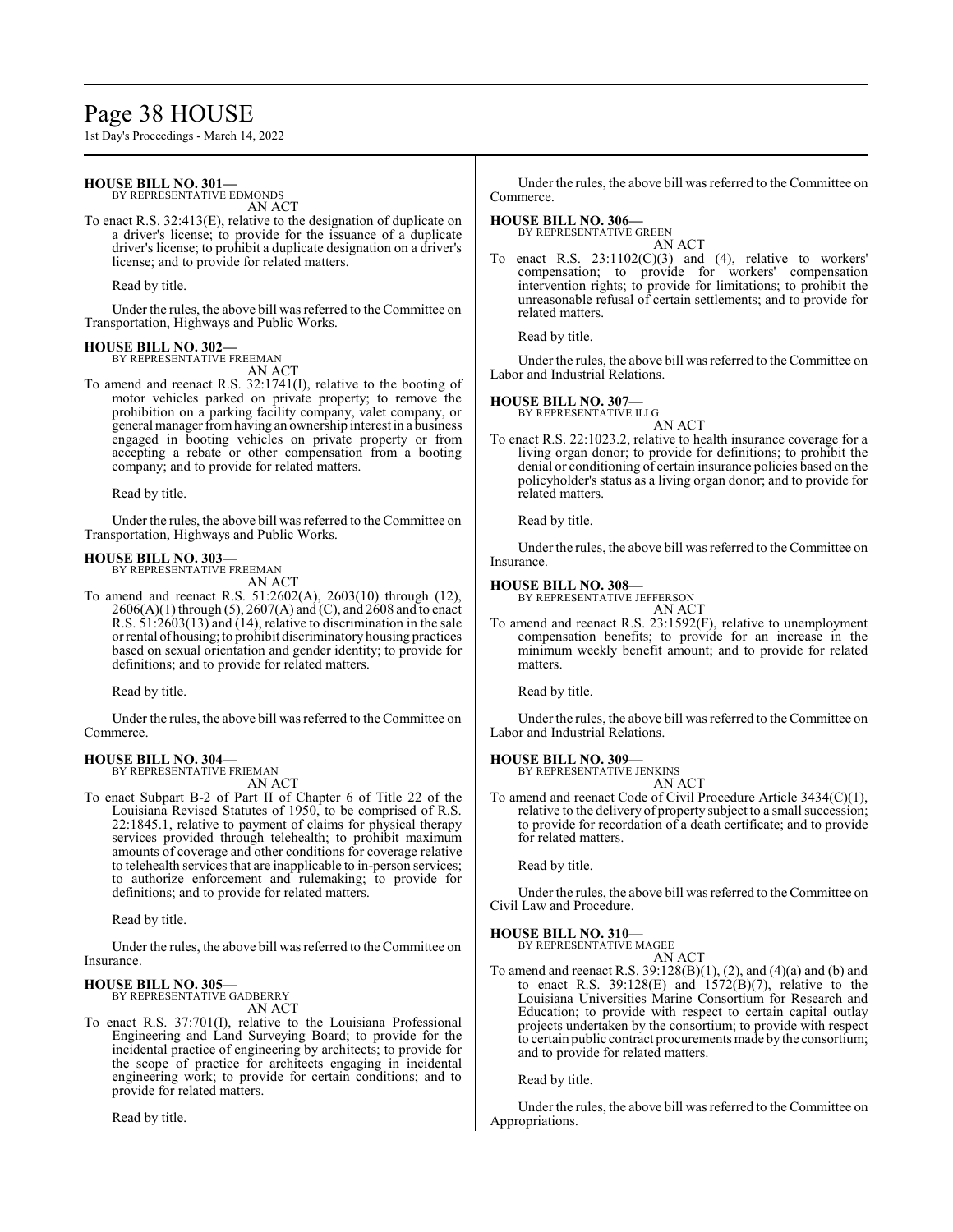# Page 39 HOUSE

1st Day's Proceedings - March 14, 2022

### **HOUSE BILL NO. 311—**

BY REPRESENTATIVES MARCELLE AND GREEN AN ACT

To enact R.S. 13:753.1 and 1217 and Chapter 6-B of Title 23 of the Louisiana Revised Statutes of 1950, to be comprised of R.S. 23:671 through 677, relative to minimum wage; to establish a state minimum wage; to provide for an annual increase of the minimum wage; to provide for civil remedies; to provide for damages; to provide for venue; to provide for the limitation of actions; to require reporting of certain information by the city, parish, and district clerks of court; to provide for exceptions; to provide for enforcement; to provide for effectiveness; and to provide for related matters.

Read by title.

Under the rules, the above bill was referred to the Committee on Labor and Industrial Relations.

# **HOUSE BILL NO. 312—** BY REPRESENTATIVE DUSTIN MILLER

AN ACT

To amend and reenact the heading of Part XIII of Chapter 11 of Title 40 of the Louisiana Revised Statutes of 1950 and R.S. 40:2199(A)(1) and to enact R.S. 40:2199.11 through 2199.19, relative to licensed healthcare facilities; to establish duties and requirements of licensed healthcare facilities with respect to addressing and preventing workplace violence; to require the posting of certain cautionary signage at licensed healthcare facilities; to require and provide with respect to healthcare workplace violence prevention plans; to require reporting of acts ofworkplace violence occurring at licensed healthcare facilities; to prohibit retaliation by certain employers in connection with reporting of healthcare workplace violence; to require the Louisiana Department of Health to maintain on its website public information regarding healthcare workplace violence; to authorize enforcement actions by the department; to require promulgation of administrative rules; to provide for definitions; to provide for organization and designation of laws by the Louisiana State Law Institute; and to provide for related matters.

Read by title.

Under the rules, the above bill was referred to the Committee on Health and Welfare.

### **HOUSE BILL NO. 313—**

BY REPRESENTATIVE PRESSLY AN ACT

To amend and reenact R.S. 46:1843, 1844(H), (K)(1)(a), (T), and  $(W)(1)(a)$ , and 1845(B), to enact R.S.  $46:1844(X)$ , and to repeal R.S. 46:1845(C) and (D), relative to the rights of victims of criminal offenses; to provide relative to the reporting of a crime; to provide relative to the requirement to register with certain offices and agencies; to provide for access to certain reports; to provide relative to the duties of the district attorney, law enforcement, and judicial agencies with respect to victims of sexual assault; to provide for the rights of sexual assault victims; to provide relative to the admissibility of certain evidence; to provide relative to penalties and causes of action under certain circumstances; and to provide for related matters.

Read by title.

Under the rules, the above bill was referred to the Committee on Judiciary.

## **HOUSE BILL NO. 314—**

BY REPRESENTATIVES TURNER AND BAGLEY AN ACT

To amend and reenact R.S. 28:2(introductory paragraph) and (28), 51.1(A)(3)(b) and (d), 70(A), and 915(F)(3), R.S. 37:752(3), (6), (7), and (9)(c) and (d)(ii),  $753(A)$  and (I),  $761(A)(2)$  and (4),  $764(A)(4)$  and (5),  $771.1(A)$  and (B)(1), 786.1(A)(introductory paragraph) and (1), 792(B) and (C)(1), 793(G)(2), 796(A), (B)(7), (D), and (F), 796.1(A), 966, 971, 976,  $1007(A)(2)(c)$ ,  $1176(A)(3)$ ,  $1218(3)$ ,  $1218.1(A)$ , 1285(A)(25), 1360.24(A)(introductory paragraph) and (3) and (B), 1360.26, 1360.31(C)(4) and (D), 1360.37(C), 1515(A)(1),  $3003$ (introductory paragraph) and  $(4)(a)$ , and  $3071(B)(1)$  and (2), R.S.  $39:98.3(B)(2)$  and (3),  $98.4(B)(3)(a)$  and (b), 1536(A)(2), 1543(D), and 1658, R.S. 40:4(A)(introductory paragraph) and  $(1)(a)$  and  $(b)(ii)$  and  $(iii)$ ,  $5(A)(19)$  and  $(21)(a)$ , 5.5(B), (C)(introductory paragraph) and (1) through (3), and (E), 5.5.2(D), 5.8(introductory paragraph) and (6)(introductory paragraph) and (a), 31.13(1), 39.1(A)(introductory paragraph), 75(A), 654(Section heading), 961(introductory paragraph), (23), and  $(27)(b)(i)$ , 966(A)(3), the heading of Part X-B of Chapter 4 of Title 40 of the Louisiana Revised Statutes of 1950, R.S. 40:1024(B), 1046(Section heading), 1047(A)(introductory paragraph) and (4), 1061.17(B)(3)(a)(iii), 1122.1(B)(2), 1123.3(B)(2), 1133.15, 1139.6(introductory paragraph) and (8), 1168.3(Section heading), 1203.1(4)(a), (e), (f), (h), (n), and (z),  $1203.3(D)(2)$ ,  $1223.3$ ,  $2017.10$ ,  $2018.3(B)(1)(h)$ , 2018.6(B)(introductory paragraph), (3)(b) and (i), and  $\overrightarrow{C}(2)(a)$ and  $(3)(i)$ ,  $2166.5(B)(12)(e)$ (introductory paragraph) and (ii), and  $2180.25(B)(2)(m)(v)$  and  $(q)$ , R.S. 46:236.1.2(A)(introductory paragraph), 450.3(introductory paragraph) and  $(C)(2)$ , 450.5(A) through  $(C)$  and (D)(introductory paragraph), (1), and (3), 450.6(A) and (B)(1), 1933(B), 1952(introductory paragraph), 2169.1(7),  $2626(H)(1)(d)$ ,  $2741(A)$ ,  $2742(C)$ , and  $2757(C)(1)(e)$ , and Children's Code Article 1150(2)(b) and to repeal R.S. 40:5.5(F) and (G) and  $1249.1(A)$  and (B) and Section  $\overline{4}$  of Act No. 449 of the 2006 Regular Session, relative to various provisions of Titles 28, 37, 39, 40, and 46 of the Louisiana Revised Statutes of 1950, the Louisiana Children's Code, and uncodified law; to make technical corrections in provisions relative to behavioral health, human services, administration of the Louisiana Department of Health, administration of the Department of Children and Family Services, healthcare institutions and services, professions and occupations, boards and commissions, public health, food and drugs, public welfare and assistance, child welfare, and other matters within or relating to the purview of the legislative committees on health and welfare; to make corrective changes including corrections in legal citations and in names of organizations, programs, publications, institutions, agencies, boards, commissions, departments, and offices and officers of departments; to remove references to agencies, other legal entities, and programsthat have been repealed or no longer exist; to repeal obsolete findings and references to outdated information; to designate undesignated statutory provisions; and to provide for related matters.

Read by title.

Under the rules, the above bill was referred to the Committee on Health and Welfare.

### **HOUSE BILL NO. 315—**

BY REPRESENTATIVE TURNER AN ACT

To enact R.S. 17:1960.1, relative to students with disabilities; relative to public school governing authorities; relative to certain publicly funded programs; to create the Blind and Visually Impaired Child's Bill of Rights; and to provide for related matters.

Read by title.

Under the rules, the above bill was referred to the Committee on Education.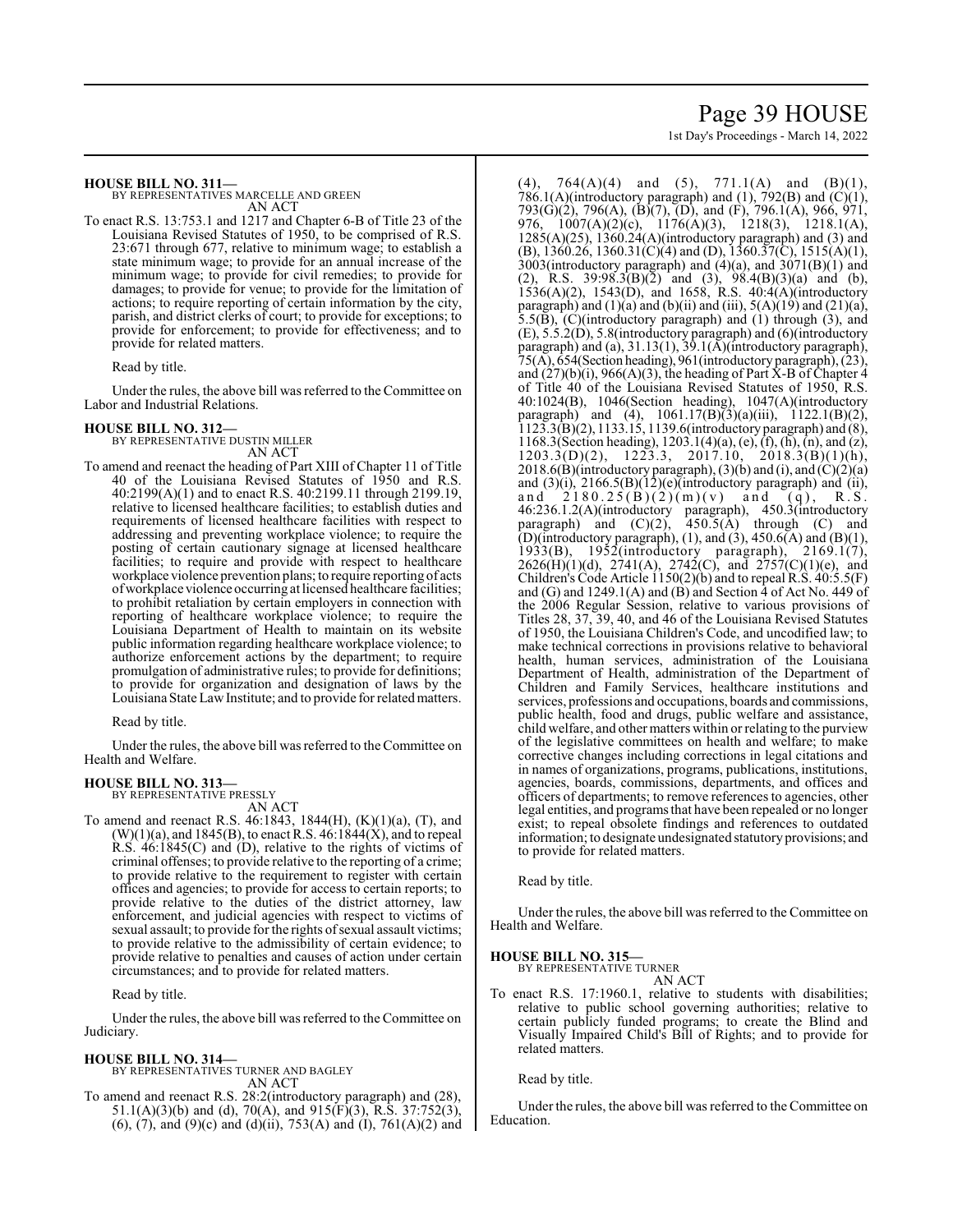# Page 40 HOUSE

1st Day's Proceedings - March 14, 2022

# **HOUSE BILL NO. 316—**

BY REPRESENTATIVE WILLARD

AN ACT To enact R.S. 22:1892(A)(6), relative to claims adjustment practices; to provide that in times of a gubernatorially declared disaster, claimants are informed oftheir rights under the policyholder bill of rights; to provide that in times of a gubernatorially declared disaster, insurers shall transmit certain documents to insureds within thirty days of their creation; and to provide for related matters.

Read by title.

Under the rules, the above bill was referred to the Committee on Insurance.

## **HOUSE BILL NO. 317—**

BY REPRESENTATIVE WILLARD AN ACT

To enact R.S. 22:1337(D), relative to homeowners' insurance policies; to provide for policy deductibles as applied to named storm, hurricane, and wind and hail deductibles; to require the execution of a separate form that lists the specific amount for each deductible expressed as a percentage of the insured value of the property or as a specific dollar amount or both; to provide for an effective date; and to provide for related matters.

Read by title.

Under the rules, the above bill was referred to the Committee on Insurance.

# **HOUSE BILL NO. 318—**

BY REPRESENTATIVE ZERINGUE AN ACT

To amend R.S. 49:191(1), relative to the Department of the Treasury, including provisions to provide for the re-creation of the Department of the Treasury and the statutory entities made a part of the department by law; to provide for the effective termination date for all statutory authority for the existence of such statutory entities; to provide for an effective date; and to provide for related matters.

Read by title.

Under the rules, the above bill was referred to the Committee on Appropriations.

#### **HOUSE BILL NO. 319—** BY REPRESENTATIVE CREWS

Under a suspension of Rule 7.2(E), the above bill will be introduced at a later date.

# **HOUSE BILL NO. 320—**

BY REPRESENTATIVE FREEMAN AN ACT

To amend and reenact R.S. 33:1375, relative to the city of New Orleans; to provide relative to the violation of municipal building code ordinances and regulations; to provide relative to persons and entities who fail to obtain proper building permits; to authorize the city to impose daily penalties for violations; to provide for maximumpenalties; to provide for an effective date; and to provide for related matters.

Read by title.

Under the rules, the above bill was referred to the Committee on Municipal, Parochial and Cultural Affairs.

## **HOUSE BILL NO. 321—**

BY REPRESENTATIVE BOYD

AN ACT To enact Subpart D-1 of Part II of Chapter 5 of Title 15 of the Louisiana Revised Statutes of 1950, to be comprised of R.S. 15:574.20.1, relative to parole; to create an elderly parole program for eligible offenders; to provide for eligibility requirements; to provide relative to authority of the committee on parole; to provide for a parole term; to provide for the promulgation of rules; and to provide for related matters.

Read by title.

Under the rules, the above bill was referred to the Committee on Administration of Criminal Justice.

### **HOUSE BILL NO. 322—**

BY REPRESENTATIVE MARINO AN ACT

To enact R.S. 14:56(C), relative to offenses against property; to provide relative to damage to multiple properties; to provide relative to the aggregate amount of damages; and to provide for related matters.

Read by title.

Under the rules, the above bill was referred to the Committee on Administration of Criminal Justice.

### **HOUSE BILL NO. 323—**

BY REPRESENTATIVE NELSON AN ACT

To enact R.S. 15:745.4, relative to the confinement of inmates; to provide relative to persons committed to the custody of the Department of Public Safety and Corrections who are confined in a parish jail; to create the Back on Track Louisiana Pilot Program; to provide relative to participation in the program; to provide relative to payments to local jails; to provide relative to funding; and to provide for related matters.

Read by title.

Under the rules, the above bill was referred to the Committee on Administration of Criminal Justice.

# **HOUSE BILL NO. 324—** BY REPRESENTATIVE ORGERON

AN ACT

To amend and reenact R.S. 56:421(B)(5), relative to the composition of the Oyster Task Force; to provide for members appointed by the Louisiana Oyster Dealers and Growers Association; and to provide for related matters.

Read by title.

Under the rules, the above bill was referred to the Committee on Natural Resources and Environment.

### **HOUSE BILL NO. 325—**

BY REPRESENTATIVE STEFANSKI AN ACT

To repeal R.S. 42:29(G), relative to public meetings; to provide relative to the authority of the State Bond Commission to hold periodic meetings via electronic means.

Read by title.

Under the rules, the above bill was referred to the Committee on House and Governmental Affairs.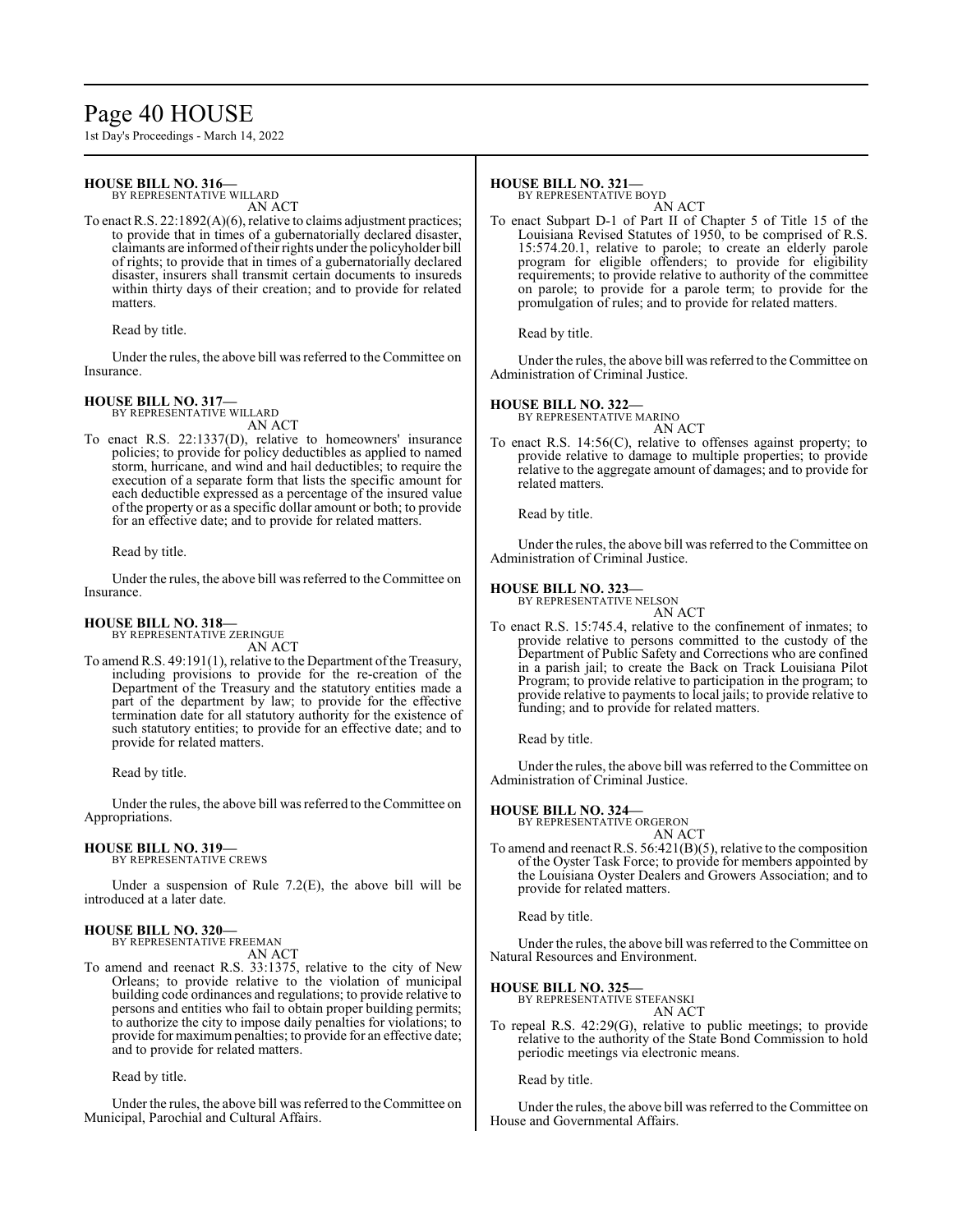# Page 41 HOUSE

1st Day's Proceedings - March 14, 2022

### **HOUSE BILL NO. 326—**

BY REPRESENTATIVE STEFANSKI AN ACT

To enact R.S. 4:218.1, relative to horse racing; to provide relative to historical horse racing; to provide relative to license fees; to authorize the Louisiana State Racing Commission to collect a license fee on historical horse racing; and to provide for related matters.

Read by title.

Under the rules, the above bill was referred to theCommittee on Commerce.

# **HOUSE BILL NO. 327—** BY REPRESENTATIVE THOMPSON

AN ACT

To amend and reenact R.S. 3:3553(A), relative to the levy of a soybean assessment; to provide relative to the imposition of a state assessment in connection with the federal soybean assessment; to provide an effective date; and to provide for related matters.

Read by title.

Under the rules, the above bill was referred to the Committee on Agriculture, Forestry, Aquaculture, and Rural Development.

#### **HOUSE BILL NO. 328—** BY REPRESENTATIVE VILLIO

AN ACT

To enact R.S. 14:230.1, relative to forfeiture; to provide for definitions; to provide for offenses; to provide relative to seizure with process issued by a court; to provide for seizure without process issued by a court; to provide for return after seizure following a dismissal in a preliminary hearing or an acquittal at trial; to provide for mandatory and permissive duties of law enforcement officers; to provide relative to designation by law enforcement; to provide relative to public auction after seizure; to provide for payment into the state treasury; to provide relative to rights of mortgage holders, lien holders, and holders of a vendor's privilege; to provide for restitution; and to provide for related matters.

Read by title.

Under the rules, the above bill was referred to the Committee on Administration of Criminal Justice.

### **HOUSE BILL NO. 329—**

BY REPRESENTATIVE ZERINGUE AN ACT

To amend and reenact R.S. 47:1481(B) and 1483, relative to payment of judgments issued by the Board of Tax Appeals; to provide for the payment of certain claims approved by the board; to provide for requirements and limitations; to provide for an effective date; and to provide for related matters.

Read by title.

Under the rules, the above bill was referred to the Committee on Ways and Means.

### **HOUSE BILL NO. 330—**

BY REPRESENTATIVE TRAVIS JOHNSON AN ACT

To enact Part VII of Chapter 10-A of Title 3 of the Louisiana Revised Statutes of 1950, to be comprised of R.S. 3:1491 through 1496 and R.S. 36:629(L)(4), relative to the creation of the Louisiana Industrial Hemp Promotion and Research Program; to create the Louisiana Industrial Hemp Promotion and Research Advisory Board; to provide for the composition, powers, duties, and functions of the board; to authorize the commissioner of agriculture and forestry to adopt rules and accept certain funds; to provide for the use of funds; to provide for definitions; to provide for transfer of the board to the Department of Agriculture and Forestry; and to provide for related matters.

Read by title.

Under the rules, the above bill was referred to the Committee on Agriculture, Forestry, Aquaculture, and Rural Development.

# **HOUSE BILL NO. 331—**

BY REPRESENTATIVE MCFARLAND AN ACT

To amend and reenact R.S. 47:633(1) and (2), relative to tax administration; to provide for the timing for scaling and measuring of trees, timber, and pulpwood for severance tax purposes; to provide an effective date; and to provide for related matters.

Read by title.

Under the rules, the above bill was referred to the Committee on Ways and Means.

**HOUSE BILL NO. 332—** BY REPRESENTATIVE BOURRIAQUE AN ACT

To amend and reenact R.S. 56:333(G)(1), relative to the frequency of mullet stock assessments; to require the Wildlife and Fisheries Commission to conduct a stock assessment on mullet every five years; and to provide for related matters.

Read by title.

Under the rules, the above bill was referred to the Committee on Natural Resources and Environment.

**HOUSE BILL NO. 333** 

BY REPRESENTATIVE BRASS AN ACT

To enact R.S. 17:2926(A)(4), relative to curricula; to provide for advising of students; to provide for the scheduling of advanced courses; and to provide for related matters.

Read by title.

Under the rules, the above bill was referred to the Committee on Education.

### **HOUSE BILL NO. 334—**

BY REPRESENTATIVE DUPLESSIS

AN ACT To amend and reenact R.S. 40:1203.3(A)(introductory paragraph) and to enact R.S. 40:1203.3(E), relative to employment of nonlicensed persons with certain healthcare providers; to define and provide with respect to the role of peer support specialists in behavioral health settings; to authorize the employment by licensed behavioral health services providers of peer support specialists who have been convicted of certain offenses; to provide conditions for the employment of such persons; to provide for administrative rulemaking by the Louisiana Department of Health; and to provide for related matters.

Read by title.

Under the rules, the above bill was referred to the Committee on Health and Welfare.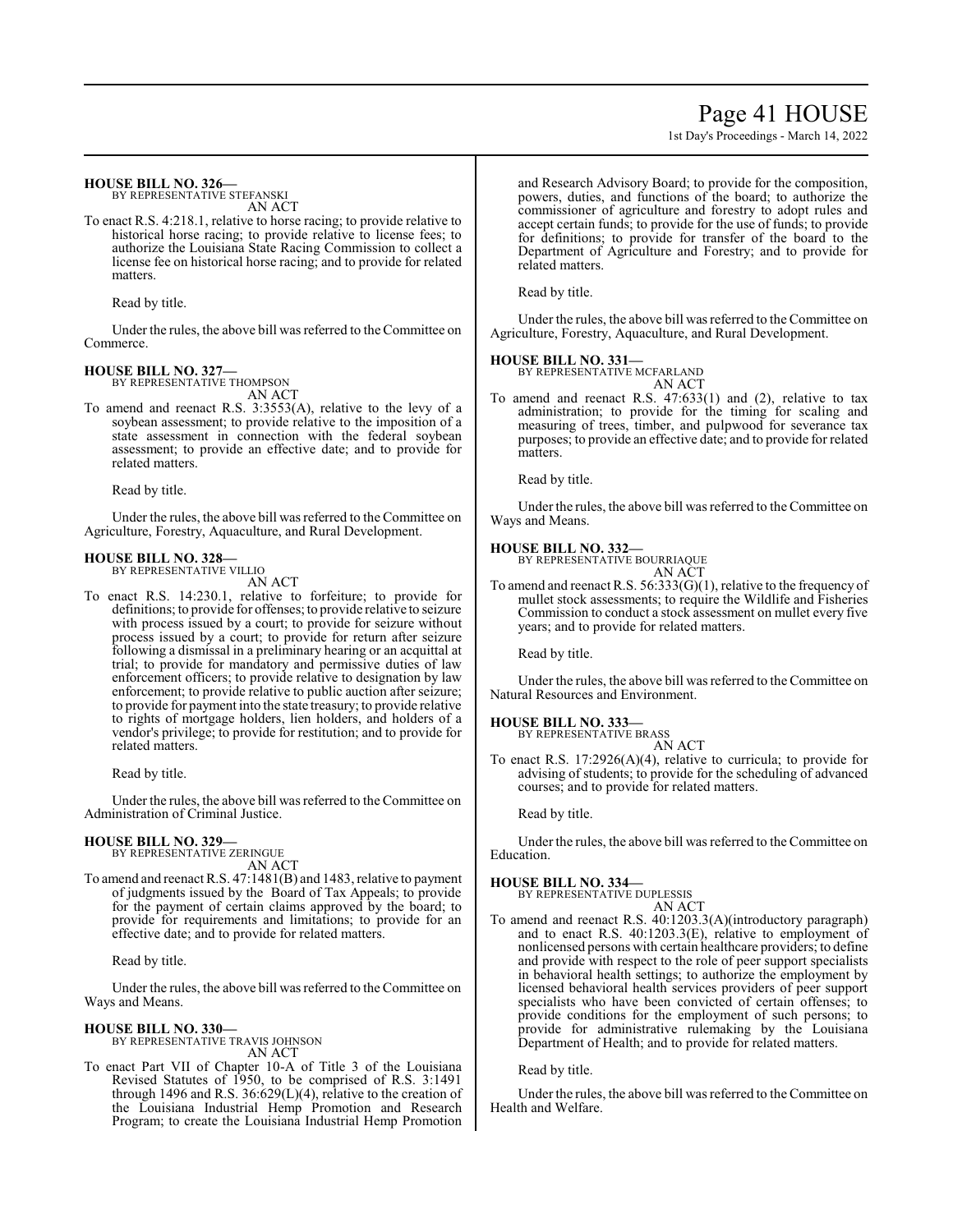# Page 42 HOUSE

1st Day's Proceedings - March 14, 2022

## **HOUSE BILL NO. 335—**

BY REPRESENTATIVE DUPLESSIS

AN ACT

To amend and reenact R.S. 28:2(13) and to enact R.S. 28:2(40), relative to behavioral health; to provide for a definition of the term "psychiatric deterioration"; to amend the definition of "gravely disabled"; and to provide for related matters.

Read by title.

Under the rules, the above bill was referred to the Committee on Health and Welfare.

# **HOUSE BILL NO. 336—** BY REPRESENTATIVE GOUDEAU

AN ACT

To enact Chapter 37 of Title 48 of the Louisiana Revised Statutes of 1950, to be comprised ofR.S. 48:2211 through 2223, relative to the "Atchafalaya Basin Bridge Commission"; to create and provide with respect to the Atchafalaya Basin Bridge Commission; to provide for the territorial boundaries, governance, plans, powers, and duties of the board of commissioners; to authorize the board to contract for certain projects to be performed; to authorize the board to acquire land and utilities; to provide with respect to bonds and other revenue for funding; to authorize the creation of the Atchafalaya Basin Bridge Commission police; to provide for the powers and responsibilities of the Atchafalaya Basin Bridge Commission police; and to provide for related matters.

Read by title.

Under the rules, the above bill was referred to theCommittee on Transportation, Highways and Public Works.

# **HOUSE BILL NO. 337—**

BY REPRESENTATIVE HILFERTY AN ACT

To amend and reenact R.S. 40:1321(S) and to enact R.S. 40:1321(T), relative to a special identification card designation for persons with autism spectrum disorder; to provide for the establishment of an autism spectrum disorder designation on a special identification card; to provide for the criteria for obtaining an autism spectrum disorder designation for new applicants or renewals; to provide penalties for persons making false statements to obtain special designation; to require the implementation of a law enforcement officer training course; to provide for the promulgation of rules and regulations; and to provide for related matters.

Read by title.

Under the rules, the above bill was referred to the Committee on Transportation, Highways and Public Works.

### **HOUSE BILL NO. 338—**

BY REPRESENTATIVE COUSSAN

- AN ACT
- To amend and reenact R.S. 56:302.9(C)(2) and to repeal R.S. 56:302.9(C)(3), relative to freshwater charter boat fishing licenses; to remove freshwater charter boat fishing guide licenses; and to provide for related matters.

Read by title.

Under the rules, the above bill was referred to the Committee on Natural Resources and Environment.

#### **HOUSE BILL NO. 339—**

BY REPRESENTATIVE COUSSAN

AN ACT To enact R.S. 22:1836(A)(3), relative to health insurance; to prohibit a coordination of benefit provision that permits a plan to delay or deny payment for rendered healthcare services solely on the basis of the insured's failure to provide existence of an additional health benefit plan; and to provide for related matters.

Read by title.

Under the rules, the above bill was referred to the Committee on Insurance.

### **HOUSE BILL NO. 340—**

BY REPRESENTATIVE DESHOTEL

AN ACT To appropriate monies out of the state general fund for Fiscal Year 2021-2022 to be used to pay the consent judgment captioned "Brooke Laborde versus the State of Louisiana, through the Department of Transportation and Development, et al" between the state of Louisiana, through the Department of Transportation and Development, and Brooke Laborde; to provide for an effective date; and to provide for related matters.

Read by title.

Under the rules, the above bill was referred to the Committee on Appropriations.

### **HOUSE BILL NO. 341—**

BY REPRESENTATIVE DESHOTEL

- AN ACT
- To appropriate monies out of the state general fund for Fiscal Year 2021-2022 to be used to pay the consent judgment captioned "Erika Wagner versus Melissa M. Bordelon, Allstate Property and Casualty Insurance Company, State Farm Mutual Automobile Insurance Company, and State ofLouisiana through the Department of Transportation and Development" between the state of Louisiana, through the Department of Transportation and Development, and Erika Wagner; to provide for an effective date; and to provide for related matters.

Read by title.

Under the rules, the above bill was referred to the Committee on Appropriations.

### **HOUSE BILL NO. 342—**

BY REPRESENTATIVE HODGES

- AN ACT
- To enact R.S. 6:424, relative to discrimination by financial institutions; to prohibit discrimination by financial institutions; to provide factors for discrimination; to require disclosure and explanation of certain practices; to provide for application of law; to provide for declaration of intent; and to provide for related matters.

Read by title.

Under the rules, the above bill was referred to the Committee on Commerce.

### **HOUSE BILL NO. 343—**

Withdrawn from the files of the House prior to introduction.

**HOUSE BILL NO. 344—**

BY REPRESENTATIVE MCCORMICK AN ACT

To enact Chapter 1-B of Title 49 of the Louisiana Revised Statutes of 1950, to be comprised of R.S. 49:200.61 through 200.65, relative to state administration; to provide relative to the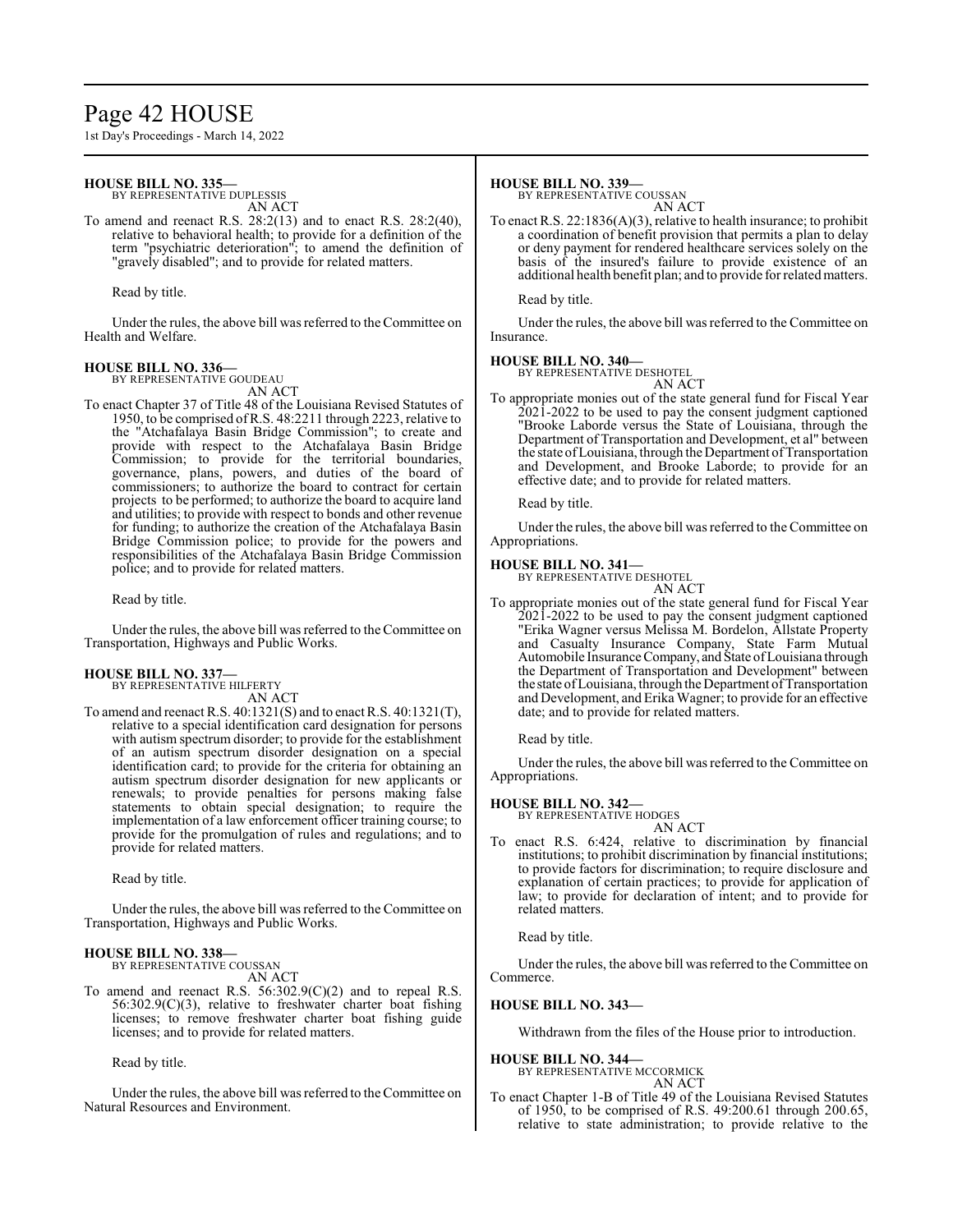# Page 43 HOUSE

1st Day's Proceedings - March 14, 2022

authority of the state and its political subdivisions to enforce prohibitions against abortion; to prohibit the state and its political subdivisions from using any personnel or financial resources to enforce, administer, or cooperate with the decision and judgments of the Supreme Court of the United States in the case known as Roe v. Wade; to require enforcement of prohibitions against abortion without regard to Roe v. Wade; to provide for enforcement actions; to provide for penalties; to authorize civil actions for certain purposes; to provide for an effective date; and to provide for related matters.

### Read by title.

Under the rules, the above bill was referred to the Committee on Civil Law and Procedure.

### **HOUSE BILL NO. 345—**

BY REPRESENTATIVE ORGERON AN ACT

To amend and reenact R.S. 17:426(A), relative to toll exemptions for certain school personnel; to provide an exemption from tolls on the Louisiana Highway 1 Bridge for teachers, school bus drivers, and other school employees; to provide for effectiveness; and to provide for related matters.

Read by title.

Under the rules, the above bill was referred to theCommittee on Transportation, Highways and Public Works.

# **HOUSE BILL NO. 346—** BY REPRESENTATIVE THOMPSON

AN ACT

To enact R.S. 17:7.6, relative to education; to establish a programfor the purpose of awarding scholarships to students in certain teacher preparation programs; to provide for program administration by the state Department of Education; to create a fund for the purpose of funding the program; to require the State Board of Elementary and Secondary Education to adopt rules relative to the program and the fund; and to provide for related matters.

Read by title.

Under the rules, the above bill was referred to the Committee on Education.

# **HOUSE BILL NO. 347—**

BY REPRESENTATIVE TURNER AN ACT

To amend and reenact R.S. 40:1241(A), relative to the Louisiana Medical Assistance Program; to provide for recognition of hospitals with affiliation agreements with the Commission on Osteopathic College Accreditation; to provide for recognition of certain facilities as major teaching hospitals; and to provide for related matters.

Read by title.

Under the rules, the above bill was referred to the Committee on Health and Welfare.

# **HOUSE BILL NO. 348—** BY REPRESENTATIVE AMEDEE

AN ACT

To enact R.S. 33:4564.8, relative to recreation districts in St. Mary Parish; to increase the per diem paid to the boards of commissioners of such districts; and to provide for related matters.

Read by title.

Under the rules, the above bill was referred to the Committee on Municipal, Parochial and Cultural Affairs.

### **HOUSE BILL NO. 349—**

BY REPRESENTATIVE BRYANT AN ACT

To amend and reenact R.S. 17:493(C)(1), relative to the removal of school bus operators; to provide for appeals disciplinary actions under certain circumstances; and to provide for related matters.

Read by title.

Under the rules, the above bill was referred to the Committee on Education.

### **HOUSE BILL NO. 350—**

BY REPRESENTATIVE HILFERTY

AN ACT To enact Subpart DDD of Part I of Chapter 1 of Subtitle II of Title 47 of the Louisiana Revised Statutes of 1950, to be comprised of R.S. 47:120.371, relative to state individual income tax return checkoffs for certain donations; to provide for a method for individuals to donate all or a portion of any refund due to them to the University of New Orleans Foundation; to provide for the administration and disbursement of donated monies; to provide for reporting; to provide for an effective date; and to provide for related matters.

Read by title.

Under the rules, the above bill was referred to the Committee on Ways and Means.

# **HOUSE BILL NO. 351—** BY REPRESENTATIVE JORDAN

AN ACT

To amend and reenact R.S. 22:1454(A) and to repeal Subpart P of Part IV of Chapter 4 of Title 22 of the Louisiana Revised Statutes of 1950, comprised of R.S. 22:1501 through 1514, relative to insurance rating standards and methods; to prohibit rate classification based on an insured's education level, employment, trade, business, occupation, profession, or credit information; to repeal provisions regarding the use of credit information; and to provide for related matters.

Read by title.

Under the rules, the above bill was referred to the Committee on Insurance.

### **HOUSE BILL NO. 352—**

BY REPRESENTATIVE LANDRY AN ACT

To amend and reenact R.S. 18:1308(A)(2)(g), relative to voting by mail; to provide relative to the distribution and return of vote by mail ballots; to provide for an effective date; and to provide for related matters.

Read by title.

Under the rules, the above bill was referred to the Committee on House and Governmental Affairs.

**HOUSE BILL NO. 353—**

BY REPRESENTATIVE ROMERO AN ACT

To enact Part III of Chapter 3 of Title 23 of the Louisiana Revised Statutes of 1950, to be comprised of R.S. 23:271, relative to employment; to provide for COVID-19 vaccine requirements; to provide for a waiver; to provide the means for an employee to be tested; and to provide for related matters.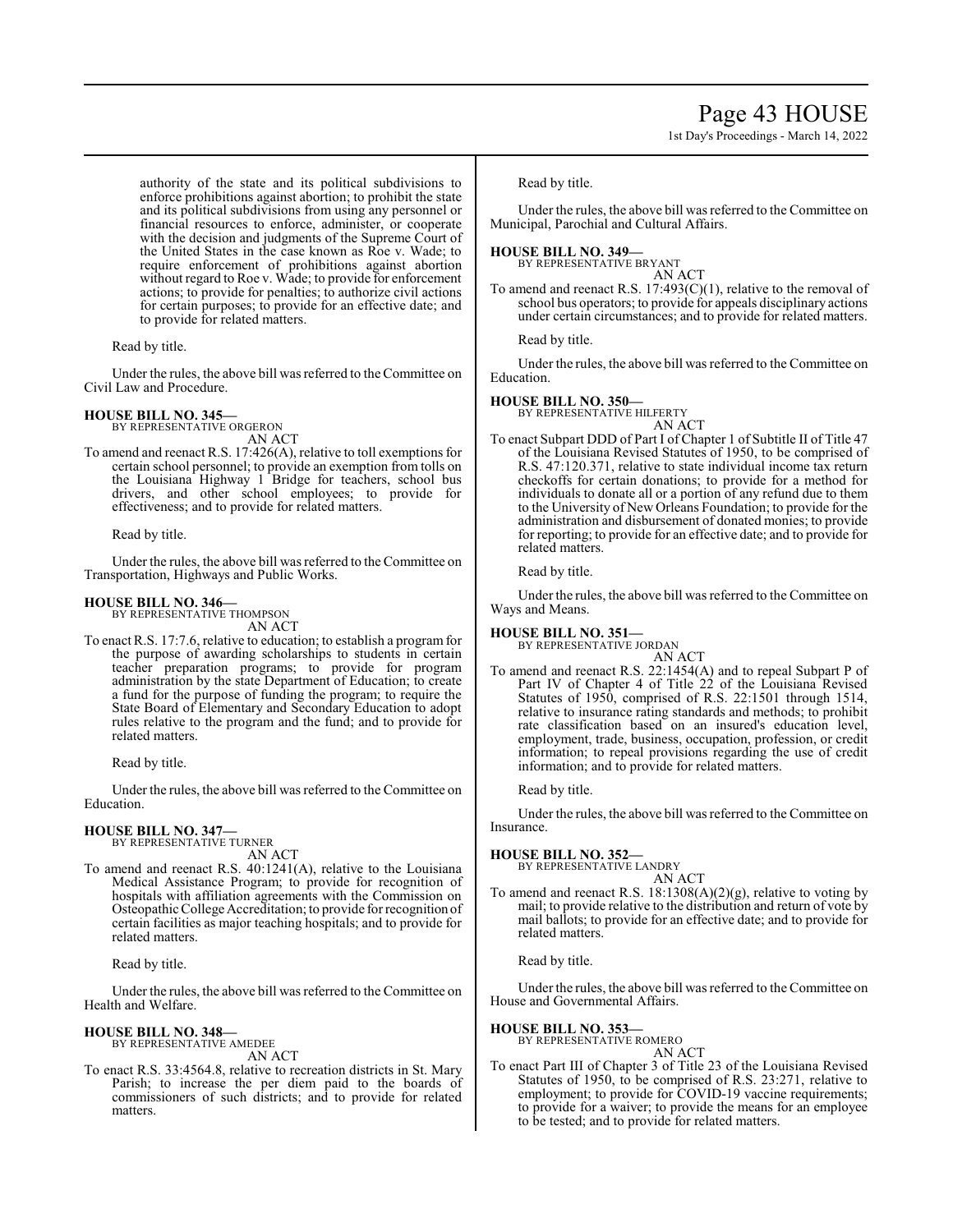# Page 44 HOUSE

1st Day's Proceedings - March 14, 2022

### Read by title.

Under the rules, the above bill was referred to the Committee on Labor and Industrial Relations.

#### **HOUSE BILL NO. 354—** BY REPRESENTATIVE HODGES

AN ACT

To enact R.S. 40:7.1, relative to vaccinations and other aspects of personal medical status; to prohibit local governments from requiring proof or disclosure of medical status as a condition of participating in a constitutionally protected activity; and to provide for related matters.

Read by title.

Under the rules, the above bill was referred to the Committee on Health and Welfare.

# **HOUSE BILL NO. 355—** BY REPRESENTATIVE CHARLES OWEN

AN ACT

To enact R.S. 33:32, relative to fuel retailers and transportation infrastructure; to provide for state preemption relative to fuel retailers and transportation infrastructure; to prohibit local governmental subdivisions from enacting ordinances or other provisions prohibiting the siting, development, or redevelopment of fuel retailers or related transportation infrastructure; to provide for definitions; and to provide for related matters.

Read by title.

Under the rules, the above bill was referred to theCommittee on Municipal, Parochial and Cultural Affairs.

### **HOUSE BILL NO. 356—**

BY REPRESENTATIVE AMEDEE AN ACT

To amend and reenact R.S. 17:355(D)(1) and 406.9(B)(1), relative to instructional materials; to provide for parental access to instructional materials; to include lessons in the instructional materials to which parents shall have access; to include examination of lessons in the Parents' Bill of Rights; and to provide for related matters.

Read by title.

Under the rules, the above bill was referred to the Committee on Education.

# **HOUSE BILL NO. 357—**

BY REPRESENTATIVE JENKINS AN ACT

To amend and reenact R.S. 18:534(B)(2)(a) and (c), relative to changing polling places in a period prior to an election; to provide relative to the authority to change the location of polling places; to provide for definitions; and to provide for related matters.

Read by title.

Under the rules, the above bill was referred to the Committee on House and Governmental Affairs.

#### **HOUSE BILL NO. 358—** BY REPRESENTATIVE PRESSLY

AN ACT

To amend and reenact R.S. 29:761(A)(introductory paragraph), relative to the Louisiana Health Emergency Powers Act; to provide relative to the legislative purpose; and to provide for related matters.

Read by title.

Under the rules, the above bill was referred to the Committee on House and Governmental Affairs.

#### **HOUSE BILL NO. 359—** BY REPRESENTATIVE BEAULLIEU

AN ACT

To enact R.S. 18:425.2, relative to elections; to provide relative to directives and guidance from the federal government regarding elections; to require certain notifications regarding such directives and guidance; to prohibit implementation of directive and guidance under certain circumstance; to prohibit acceptance of federal funds for elections under certain circumstances; to provide for an effective date; and to provide for related matters.

Read by title.

Under the rules, the above bill was referred to the Committee on House and Governmental Affairs.

### **HOUSE BILL NO. 360—**

BY REPRESENTATIVE HILFERTY

# AN ACT

To amend and reenact Children's Code Articles 320(B), (C), and (D),  $335(D)$  and  $(E)$ ,  $502(1)$ (introductory paragraph) and  $(5)$ ,  $575$ , 601, 603(2)(introductory paragraph), (18), (20), (25), (26), and  $(27)$ ,  $607(A)$  and  $(C)$ ,  $608(A)$ (introductory paragraph),  $(3)$ , and  $(4)$ ,  $(B)$ , and  $(C)$ ,  $612(A)(2)$  and  $(4)$ ,  $615(B(1), 619(A)(1), (B),$ and (C), 620(A), (B), and (C), 621(A) and (B),  $622(B)$ (introductory paragraph),  $(1)$ ,  $(2)$ , and  $(3)$ ,  $623(A)$  and (B),  $624(A)$ , (C)(1), (F), and (H),  $625(D)(1)$ , 626, 627(C), 635.1, 638, 639, 640(A) and (C), 646.1(B)(2) and (D), 672.1(B), 673, 675(A) and (B)(1), (2), (3), (6)(a), and (8),  $677(B)$  and (C),  $681(A)$ (introductory paragraph) and (1),  $682(A)$ and (B)(introductory paragraph), (4), and (5), 683(A), (B), and (D), 684(B) and (C), 700(A)(introductory paragraph) and (1), 702(C)(1) and (4), (E), (G), and (J), 710(A) and (D), 716,  $722(A)(2)$  and  $(4)$  and  $(B)$ ,  $724.1(C)(2)$  and  $(4)$ ,  $1003(1)$ (introductory paragraph) and  $(10)$ ,  $1016(A)$  and  $(B)$ , 1021, and 1404(13), and to enact Children's Code Articles 335(F) and (G), 603(28) through (32), 1019.1, and 1019.2, relative to the continuous revision of the Children's Code; to provide for the determination of indigency; to provide for the appointment of counsel; to provide for the preparation of the record; to provide for definitions; to provide authorization to the Indigent Parents' Representation Program; to provide for Child in Need ofCare proceedings; to provide for the safety of a child; to provide for reasonable efforts of the Department of Children and Family Services; to provide for the welfare of a child; to provide for the removal of a child; to remove outdated language; to provide for a continued safety plan hearing; to provide for notice of court orders; to provide for service made on a child; to authorize service by commercial courier; to provide for the confirmation of electronic delivery; to provide for a child to remain in the custody of a parent; to require written reasons for removal; to provide for return of the child; to provide for modification of judgments; to provide a cross reference; and to provide for related matters.

Read by title.

Under the rules, the above bill was referred to the Committee on Civil Law and Procedure.

### **HOUSE BILL NO. 361—**

BY REPRESENTATIVE MARINO

# AN ACT

To amend and reenact Code of Criminal Procedure Articles 161(A) and 163(C) and to enact Code of Criminal Procedure Article 163.2, relative to search warrants; to provide relative to search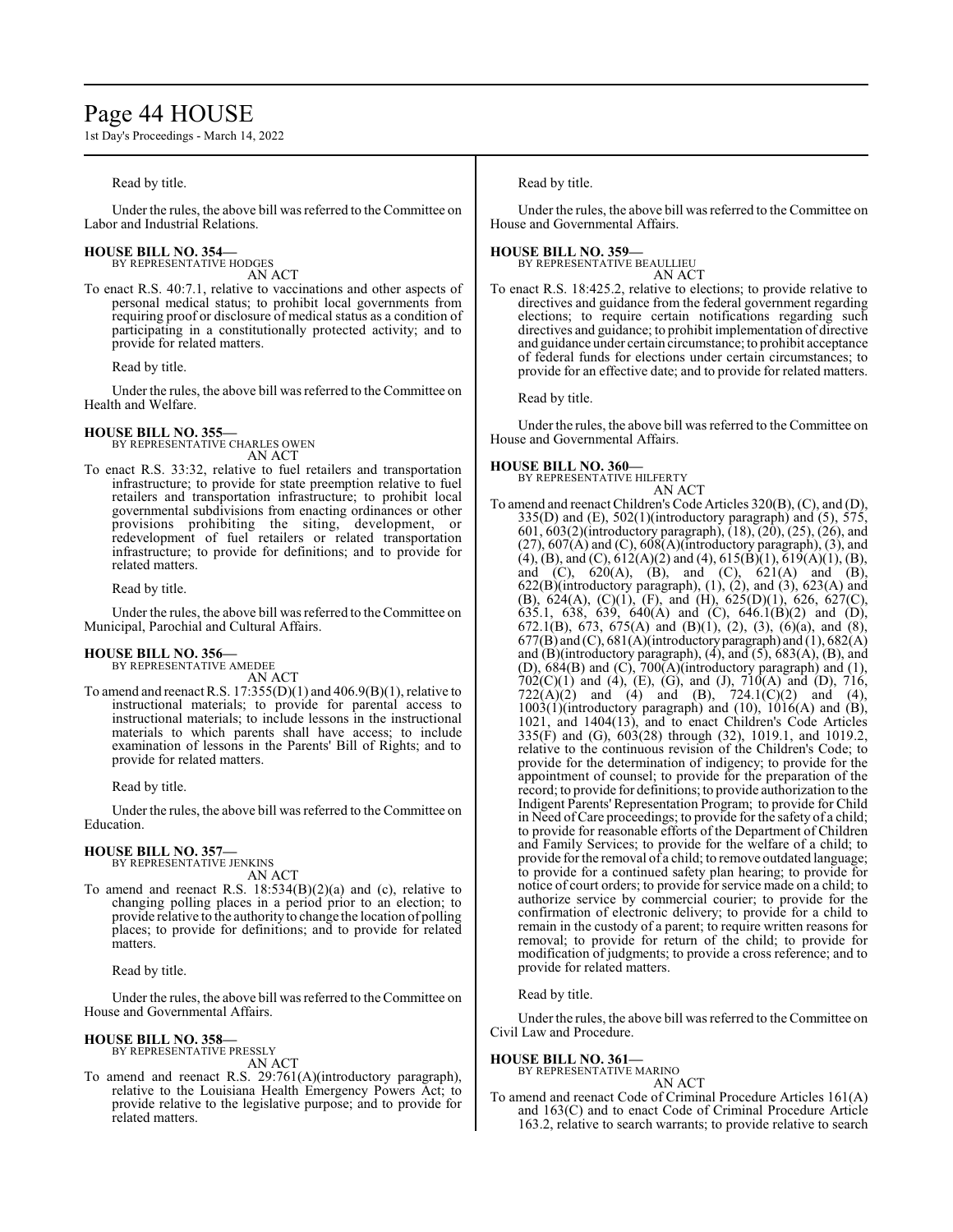# Page 45 HOUSE

1st Day's Proceedings - March 14, 2022

warrants for medical records; to authorize the issuance of a search warrant for medical records of any person; to provide for procedures for the execution of such warrants; and to provide for related matters.

Read by title.

Under the rules, the above bill was referred to theCommittee on Administration of Criminal Justice.

# **HOUSE BILL NO. 362—** BY REPRESENTATIVE PRESSLY

AN ACT

To amend and reenact R.S. 18:3(A)(1), relative to elections; to provide for names on petitions submitted to a registrar of voters; to provide for an effective date: and to provide for related matters.

Read by title.

Under the rules, the above bill was referred to the Committee on House and Governmental Affairs.

### **HOUSE BILL NO. 363—**

BY REPRESENTATIVE BRYANT AN ACT

To amend and reenact R.S. 17:3902(B)(5), relative to the evaluation of teachers and administrators; to require that student learning targets used to inform the student growth component of an evaluation be developed collaboratively between each person being evaluated and his evaluator; to prohibit such targets not developed in this manner from being used in evaluations; and to provide for related matters.

Read by title.

Under the rules, the above bill was referred to the Committee on Education.

# **HOUSE BILL NO. 364—**

BY REPRESENTATIVE MCKNIGHT AN ACT

To enact R.S. 17:3394, relative to the powers and duties of public postsecondary education management boards; to require a disciplinary hearing process for students and student organizations accused of committing non-academic offenses; and to provide for related matters.

Read by title.

Under the rules, the above bill was referred to the Committee on Education.

#### **HOUSE BILL NO. 365—** BY REPRESENTATIVE SEABAUGH

AN ACT

To amend and reenact R.S. 14:95.1(D) and to enact R.S. 14:2(B)(29) and 95.1(E), relative to crimes of violence; to create the crime of possession of firearm or carrying concealed weapon by a person convicted of certain felonies a crime of violence; to provide for an effective date; and to provide for related matters.

Read by title.

Under the rules, the above bill was referred to the Committee on Administration of Criminal Justice.

#### **HOUSE BILL NO. 366—**

BY REPRESENTATIVE FRIEMAN

A JOINT RESOLUTION Proposing to amend Article V, Section 23(B) of the Constitution of Louisiana, to provide for the mandatory retirement age for judges; to increase the mandatory retirement age for judges; to provide for submission of the proposed amendment to the electors; and to provide for related matters.

Read by title.

Under the rules, the above bill was referred to the Committee on Judiciary.

### **HOUSE BILL NO. 367—**

BY REPRESENTATIVE BRASS AN ACT

To enact R.S. 17:443.1, relative to teachers and other school employees; to provide relative to administrative leave for teachers and other school employees under investigation by a state or local law enforcement agency; to require that they remain on leave at least until the law enforcement agency has completed its investigation and submitted the investigation results to the employing school district; and to provide for related matters.

Read by title.

Under the rules, the above bill was referred to the Committee on Education.

### **HOUSE BILL NO. 368—**

BY REPRESENTATIVE FRIEMAN AN ACT

To enact R.S.  $49:964(A)(2)(c)$ , relative to adjudication hearings arising out of the Louisiana Insurance Code; to provide for judicial review; to provide for an effective date; and to provide for related matters.

Read by title.

Under the rules, the above bill was referred to the Committee on House and Governmental Affairs.

### **HOUSE BILL NO. 369—**

BY REPRESENTATIVE HARRIS

AN ACT To enact R.S. 17:354 and 3996(B)(67) and (68), relative to education; to require public school governing authorities and public schools to post information on their websites relative to laws granting parents access to instructional materials and the Parents' Bill of Rights for Public Schools; to apply the law relative to parental access to instructional materials to charter schools; and to provide for related matters.

Read by title.

Under the rules, the above bill was referred to the Committee on Education.

### **HOUSE BILL NO. 370—**

BY REPRESENTATIVE MAGEE AN ACT

To amend and reenact R.S. 26:241(15) and to enact R.S. 26:241(27) and  $(28)$ , 242, and  $271(A)(7)$ , relative to the Alcoholic Beverage Control Law; to provide for definitions; to provide relative to the distribution of certain alcoholic beverages; to provide for self-distribution; to provide for limitations; to provide relative to permit fees; and to provide for related matters.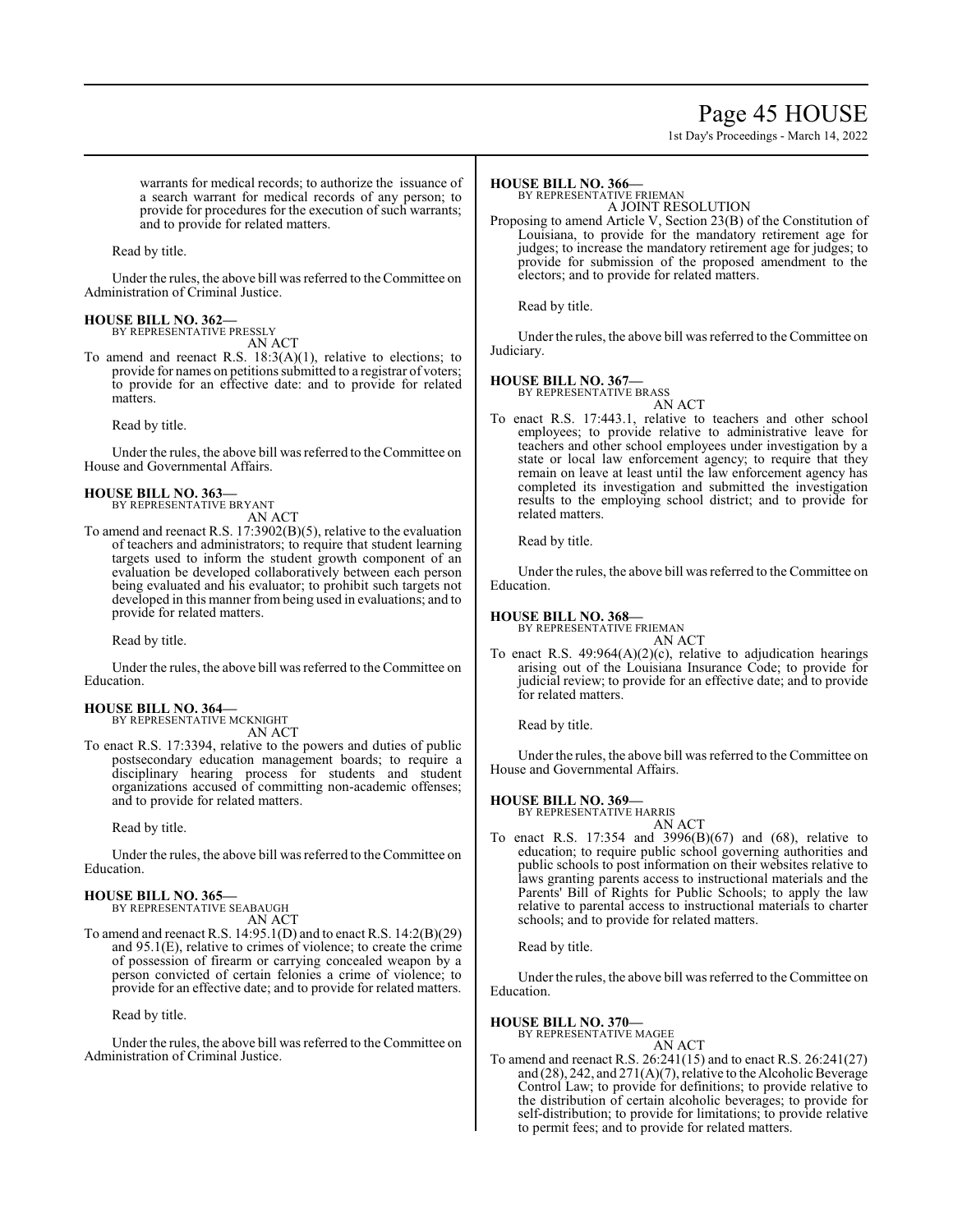# Page 46 HOUSE

1st Day's Proceedings - March 14, 2022

### Read by title.

Under the rules, the above bill was referred to the Committee on Judiciary.

# **HOUSE BILL NO. 371—** BY REPRESENTATIVE MCMAHEN

AN ACT

To amend and reenact R.S. 14:34.2(A)(2) and 108.2(B), relative to offenses against law enforcement; to provide relative to the definition "police officer" for the crimes of battery of a police officer and resisting a police officer with force or violence; to add juvenile detention facility officers to the definitions of "police officer"; and to provide for related matters.

Read by title.

Under the rules, the above bill was referred to the Committee on Administration of Criminal Justice.

#### **HOUSE BILL NO. 372—** BY REPRESENTATIVE ROMERO

AN ACT

To enact R.S. 47:1977.1, relative to the assessment of property for ad valorem tax purposes; to provide for the assessment of certain emissions reduction facilities; to provide for definitions; to provide for certain requirements and limitations; to authorize the promulgation of rules; and to provide for related matters.

### Read by title.

Under the rules, the above bill was referred to the Committee on Ways and Means.

# **HOUSE BILL NO. 373—** BY REPRESENTATIVE TRAVIS JOHNSON

AN ACT

To amend and reenact R.S.  $3:341(B)$  and  $(D)$ ,  $343(A)(5)$ , and 344(B)(1) and (2) and to enact R.S. 3:342(J) and 348, relative to the Delta Agriculture Research and Sustainability District; to provide for district boundaries; to provide for administrative positions; to provide for district funding; and to provide for related matters.

Read by title.

Under the rules, the above bill was referred to the Committee on Agriculture, Forestry, Aquaculture, and Rural Development.

#### **HOUSE BILL NO. 374—** BY REPRESENTATIVE BEAULLIEU

AN ACT

To amend and reenact R.S. 30:2418.1(C) and 2531.1(D)(1), (2), and (3), relative to tires; to increase penalties for failure to obtain a generator identification number; to provide for increased penalties for the offense of gross littering involving tires; and to provide for related matters.

Read by title.

Under the rules, the above bill was referred to the Committee on Natural Resources and Environment.

### **HOUSE BILL NO. 375—**

BY REPRESENTATIVE DESHOTEL AN ACT

To amend and reenact R.S. 33:385.1(B), relative to municipal officers; to provide relative to the office of chief of police of a village; to provide relative to qualifications; to provide for an effective date; and to provide for related matters.

Read by title.

Under the rules, the above bill was referred to the Committee on Municipal, Parochial and Cultural Affairs.

**HOUSE BILL NO. 376—** BY REPRESENTATIVES HUVAL, GREEN, AND WRIGHT AND SENATORS TALBOT AND MCMATH AN ACT

To amend and reenact R.S. 15:571.11(A)(4) and R.S. 32:300.5 and to repeal R.S. 32:300.6, 300.7, and 300.8, relative to the prohibition of the use of certain wireless telecommunications devices while operating a motor vehicle; to provide for the distribution of fines collected for violations; to provide for definitions; to provide for exceptions and penalties; to provide for enforcement and reporting; and to provide for related matters.

Read by title.

Under the rules, the above bill was referred to the Committee on Transportation, Highways and Public Works.

### **HOUSE BILL NO. 377—**

BY REPRESENTATIVE HUVAL

AN ACT To amend and reenact R.S. 15:590(7) and to enact R.S. 15:545(A)(3), relative to fingerprinting persons arrested for operating a motor vehicle while intoxicated; to provide for duties of law enforcement in every parish, municipality, and the state; to provide for additional offenses that require fingerprint and identification data; and to provide for related matters.

Read by title.

Under the rules, the above bill was referred to the Committee on Administration of Criminal Justice.

**HOUSE BILL NO. 378—** BY REPRESENTATIVE MARINO AN ACT

To amend and reenact R.S. 40:964(Schedule II)(A)(1)(introductory paragraph) and to enact R.S. 40:964(Schedule  $\hat{I}(\hat{A})(80)$  through  $(101)$ ,  $(C)(66)$ ,  $(E)(12)$ , and  $(F)(29)$  through  $(34)$ , and (Schedule  $IV)(D)(15)$ , relative to the Uniform Controlled Dangerous Substances Law; to add certain substances to Schedules I and IV; to provide relative to substances of vegetable origin or chemical synthesis in Schedule II; and to provide for related matters.

Read by title.

Under the rules, the above bill was referred to the Committee on Administration of Criminal Justice.

### **HOUSE BILL NO. 379—**

BY REPRESENTATIVE MUSCARELLO AN ACT

To amend and reenact R.S. 27:75(B), relative to riverboat gaming operations; to provide relative to the renewal of licenses; to provide relative to licenses when voters do not approve a proposition for riverboat gaming; to provide for an effective date; and to provide for related matters.

Read by title.

Under the rules, the above bill was referred to the Committee on Administration of Criminal Justice.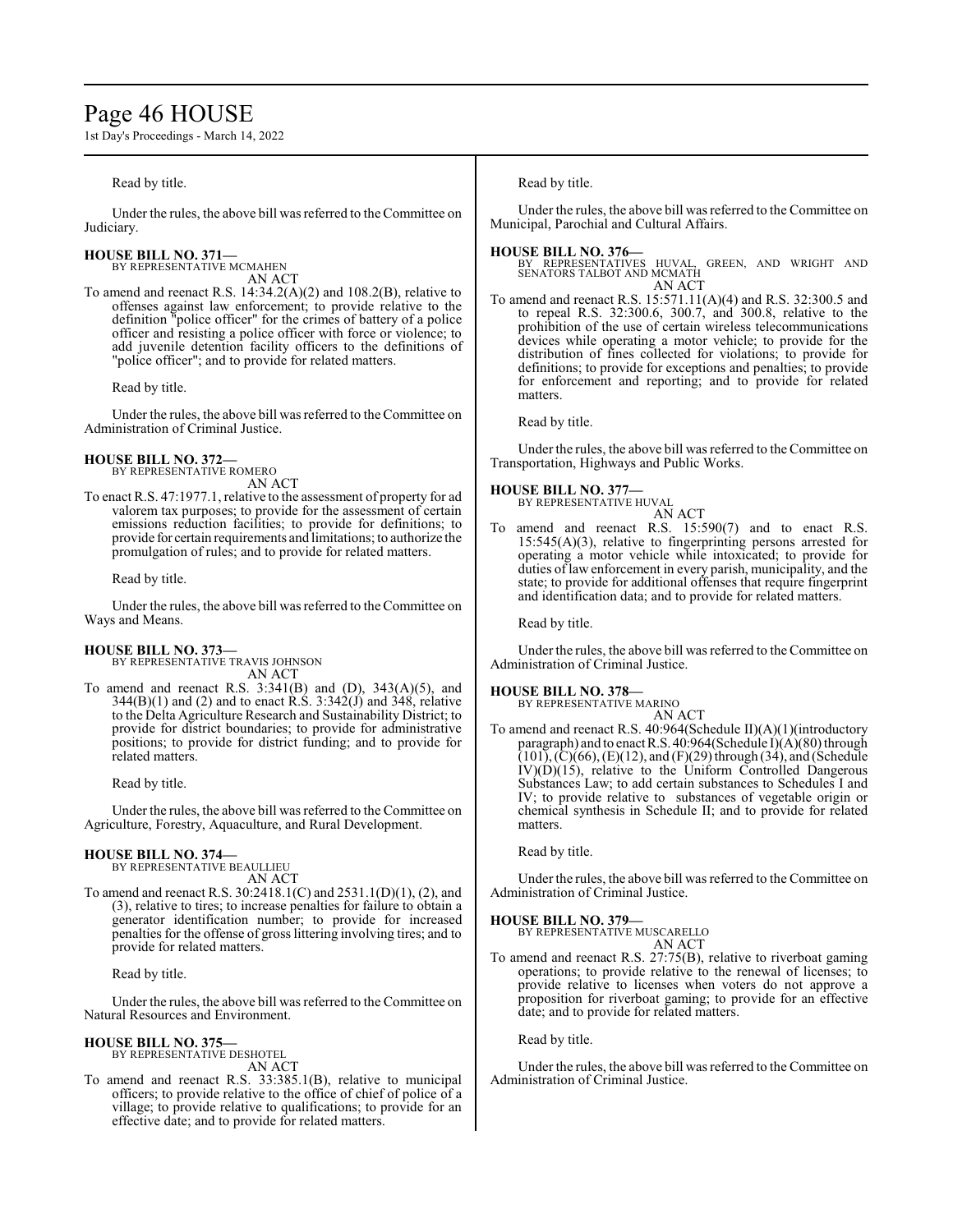# Page 47 HOUSE

1st Day's Proceedings - March 14, 2022

### **HOUSE BILL NO. 380—**

BY REPRESENTATIVE MUSCARELLO AN ACT

To amend and reenact R.S.  $17:158(J)(2)$  and  $161(A)$  and R.S. 32:1(14) and (75), 80(B)(2)(b), 318(B), 328(B), and 378(A) and (B) and to enact R.S. 17:161(C) and 164.1(C) and R.S. 32:80(E), relative to school buses; to require certain school bus equipment and paint colors; to provide relative to loading and unloading of students at or near their homes; to provide for definitions of school buses based on rated capacity; and to provide for related matters.

Read by title.

Under the rules, the above bill was referred to the Committee on Education.

# **HOUSE BILL NO. 381—**

BY REPRESENTATIVE ROBERT OWEN AN ACT

To amend and reenact R.S. 26:90(A)(3) and 286(A)(3), relative to the Alcoholic Beverage Control Law; to provide relative to acts prohibited on licensed premises; to provide relative to minors; to remove certain prohibitions; and to provide for related matters.

Read by title.

Under the rules, the above bill was referred to the Committee on Judiciary.

### **HOUSE BILL NO. 382—**

BY REPRESENTATIVES THOMPSON AND ECHOLS AN ACT

To enact R.S. 40:964(Schedule I)(G) and to repeal R.S. 40:989.3 and Act No. 231 of the 2019 Regular Session of the Legislature, relative to the Uniform Controlled Dangerous Substances Law; to add certain substances to Schedule I of the Uniform Controlled Dangerous Substances Law; to repeal the crime of unlawful distribution of products containingMitragyna speciosa to a minor; to repeal Act No. 231 of the 2019 Regular Session of the Legislature which listed Mitragyna as a controlled dangerous substance if and when the Drug Enforcement Administration of the United States classified the substance as a controlled dangerous substance; and to provide for related matters.

Read by title.

Under the rules, the above bill was referred to the Committee on Administration of Criminal Justice.

### **HOUSE BILL NO. 383—**

BY REPRESENTATIVE TURNER AN ACT

To amend and reenact R.S. 17:3050.11(C)(1), relative to the Health Care Employment Reinvestment Opportunity (H.E.R.O.) Fund; to provide for the use of monies in the fund; and to provide for related matters.

Read by title.

Under the rules, the above bill was referred to the Committee on Appropriations.

# **HOUSE BILL NO. 384—**

BY REPRESENTATIVE WHEAT AN ACT

To amend and reenact R.S. 44:4.1(B)(26) and to enact R.S. 40:2193.6, relative to pediatric dayhealth care facilities licensed by the Louisiana Department of Health; to require that such facilities install cameras at their licensed premises; to require such facilities to develop and disseminate policies concerning cameras installed at their premises; to provide requirements and limitations with respect to the location and placement of such cameras; to provide authorizations and restrictions with respect to video and audio recordings made by such cameras; to exempt such video and audio recordings from the provisions of the Public Records Law; and to provide for related matters.

Read by title.

Under the rules, the above bill was referred to the Committee on Health and Welfare.

# **HOUSE BILL NO. 385—**

Withdrawn from the files of the House prior to introduction.

# **HOUSE BILL NO. 386—**

BY REPRESENTATIVE ECHOLS AN ACT

To amend and reenact R.S. 3:4602(4) and (29), relative to weighing and measuring devices; to provide for definitions to include "electric vehicle supply equipment"; to provide an effective date; and to provide for related matters.

Read by title.

Under the rules, the above bill was referred to the Committee on Agriculture, Forestry, Aquaculture, and Rural Development.

## **HOUSE BILL NO. 387—**

BY REPRESENTATIVE HOLLIS

AN ACT To enact R.S. 9:3199(C) and (D), relative to the sale of immovable property; to provide relative to residential immovable property; to provide relative to property disclosures; to provide for obligations of the real estate licensee; to provide relative to homeowners' association restrictions; to provide relative to the listing of property for sale; and to provide for related matters.

Read by title.

Under the rules, the above bill was referred to the Committee on Commerce.

# **HOUSE BILL NO. 388—**

BY REPRESENTATIVE JEFFERSON

AN ACT To enact R.S. 17:7.1(G), relative to the certification and evaluation of teachers; to provide for a certification and evaluation process for educators employed by entities other than schools; to provide for the powers and duties of the State Board of Elementary and SecondaryEducation; and to provide for related matters.

Read by title.

Under the rules, the above bill was referred to the Committee on Education.

# **HOUSE BILL NO. 389—**

BY REPRESENTATIVE PRESSLY AN ACT

To amend and reenact Civil Code Articles 3461 and 3472.1, to enact Code of Civil Procedure Article 196.2, and to repeal Code of Civil Procedure Article 562, relative to prescription and peremption; to provide for emergency suspension of certain prescription and peremption periods; to provide for the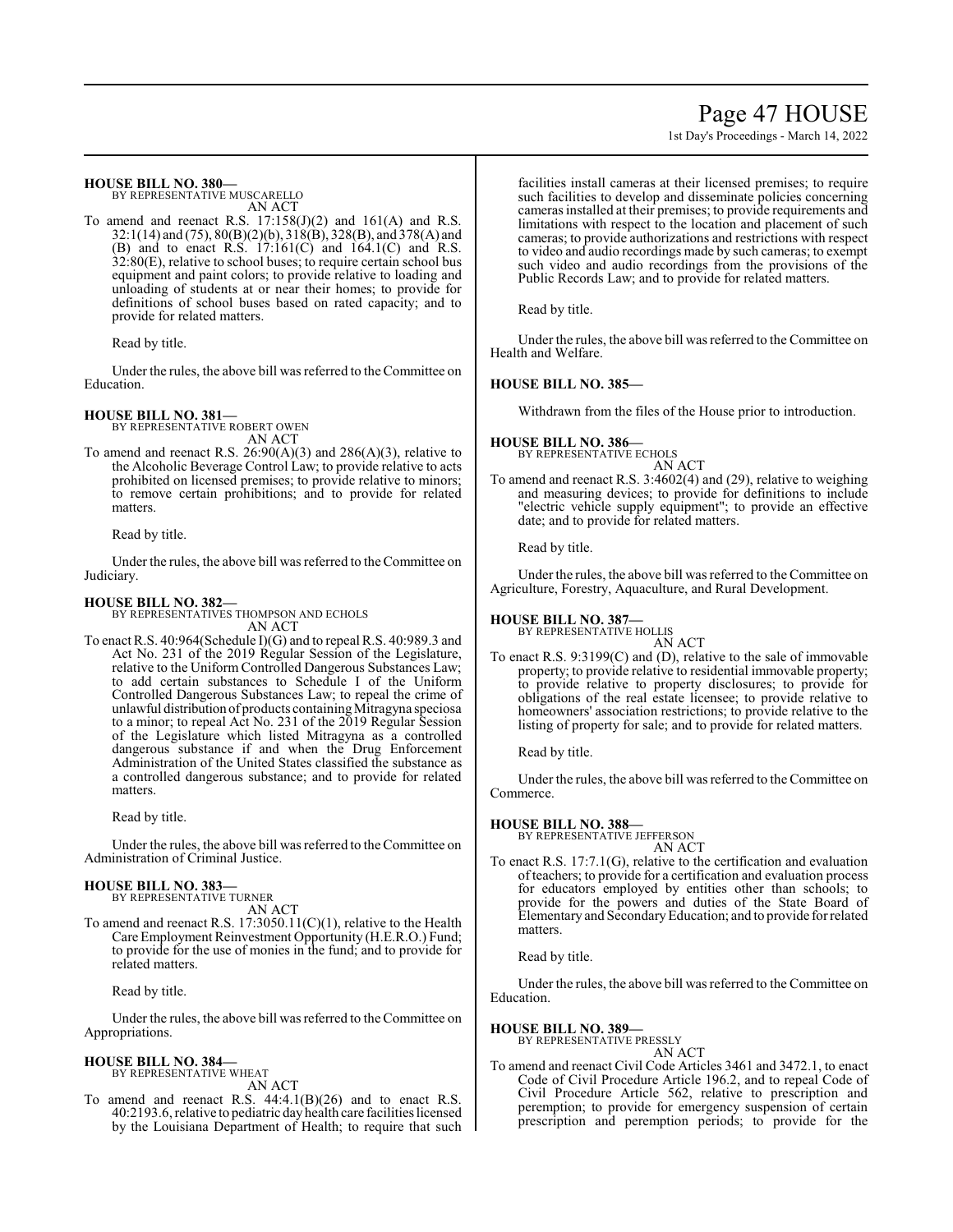# Page 48 HOUSE

1st Day's Proceedings - March 14, 2022

emergency suspension of abandonment periods; to provide relative to the Louisiana Supreme Court; to provide for emergency extension of certain deadlines; and to provide for related matters.

Read by title.

Under the rules, the above bill was referred to theCommittee on Civil Law and Procedure.

# **HOUSE BILL NO. 390—** BY REPRESENTATIVE WRIGHT

AN ACT

To enact R.S. 49:954(C), relative to the Administrative Procedure Act; to provide for expiration of agency rules; and to provide for related matters.

Read by title.

Under the rules, the above bill was referred to the Committee on House and Governmental Affairs.

#### **HOUSE BILL NO. 391—** BY REPRESENTATIVE BRYANT

AN ACT

To amend and reenact R.S.  $17:3351(A)(5)(b)(i)$  and to enact R.S. 17:3394, relative to colleges and universities; to provide relative to tuition charged to certain nonresident students at postsecondary education institutions; and to provide for related matters.

Read by title.

Under the rules, the above bill was referred to the Committee on Education.

# **HOUSE BILL NO. 392—**

BY REPRESENTATIVE HUGHES

AN ACT To amend and reenact R.S. 33:9103(D) and 9124(B), relative to communications districts; to provide relative to employees of such districts; to provide that certain employees are first responders; to provide for definitions; and to provide for related matters.

Read by title.

Under the rules, the above bill was referred to theCommittee on Municipal, Parochial and Cultural Affairs.

#### **HOUSE BILL NO. 393—** BY REPRESENTATIVE LANDRY

AN ACT

To amend and reenact R.S. 33:1243(A)(1), to enact R.S. 33:1243(D) and 1377, and to repeal R.S. 33:1375, relative to parish and municipal ordinances; to provide relative to the violation of such ordinances; to establish maximum penalties for any such violation; to provide exceptions; to provide for an effective date; and to provide for related matters.

Read by title.

Under the rules, the above bill was referred to theCommittee on Municipal, Parochial and Cultural Affairs.

# **HOUSE BILL NO. 394—** BY REPRESENTATIVE STAGNI

AN ACT

To amend and reenact R.S.  $18:55(A)(2)$  and  $(4)(a)$  and  $59(B)(2)$  and  $(4)(a)$  and  $(C)(2)$  and  $(4)(a)$ , relative to the offices of parish registrars of voters; to provide relative to compensation of registrars and their chief deputies and confidential assistants; to provide for an effective date; and to provide for related matters.

Read by title.

Under the rules, the above bill was referred to the Committee on House and Governmental Affairs.

# **HOUSE BILL NO. 395—**

BY REPRESENTATIVE WILLARD A JOINT RESOLUTION

Proposing to amend Article VII, Section 18(G)(1)(a)(iv) of the Constitution of Louisiana, relative to the special assessment level for ad valorem property taxes; to exclude the requirement of annual certification of adjusted gross income for certain eligible owners; to provide for submission of the proposed amendment to the electors; and to provide for related matters.

Read by title.

Under the rules, the above bill was referred to the Committee on Ways and Means.

# **HOUSE BILL NO. 396—**

BY REPRESENTATIVE AMEDEE AN ACT

To enact Subpart E-5 of Part II of Chapter 3 of Title 46 of the Louisiana Revised Statutes of 1950, to be comprised of R.S. 46:331 and 332, relative to eligibility for benefits of the Supplemental Nutrition Assistance Program (SNAP); to limit the authority of the state to waive work requirements for certain SNAP benefit recipients; to require legislative approval of certain SNAP waiver applications; to provide for the manner by which such approval may be granted; to provide for an effective date; and to provide for related matters.

Read by title.

Under the rules, the above bill was referred to the Committee on Health and Welfare.

# **HOUSE BILL NO. 397—**

BY REPRESENTATIVE BISHOP AN ACT

To amend and reenact R.S. 30:2531(C)(4) and 2532(A)(5), R.S. 32:412(A)(1), (2), (5), and (6), and (B)(1), (2), and (7)(e)(i)(cc) and (ee) and (ii)(cc) and (ee), R.S. 47:463.43(A) and (D), and R.S.  $56:10(B)(15)$ , to enact R.S.  $56:10(B)(17)$ , and to repeal R.S. 30:2532(B), relative to funding for environmental education and litter abatement; to separate the litter abatement and education account into an account for litter abatement and an account for environmental education; to redirect existing fines, fees, and donations dedicated for these purposes into the separate accounts; and to provide for related matters.

Read by title.

Under the rules, the above bill was referred to the Committee on Natural Resources and Environment.

# **HOUSE BILL NO. 398—**

BY REPRESENTATIVE DUPLESSIS AN ACT

To amend and reenact R.S.  $30:2025(E)(1)(a)$  and (2), relative to civil penalties assessed by the Department of Environmental Quality or the courts; to increase the daily penalty allowable for each violation; and to provide for related matters.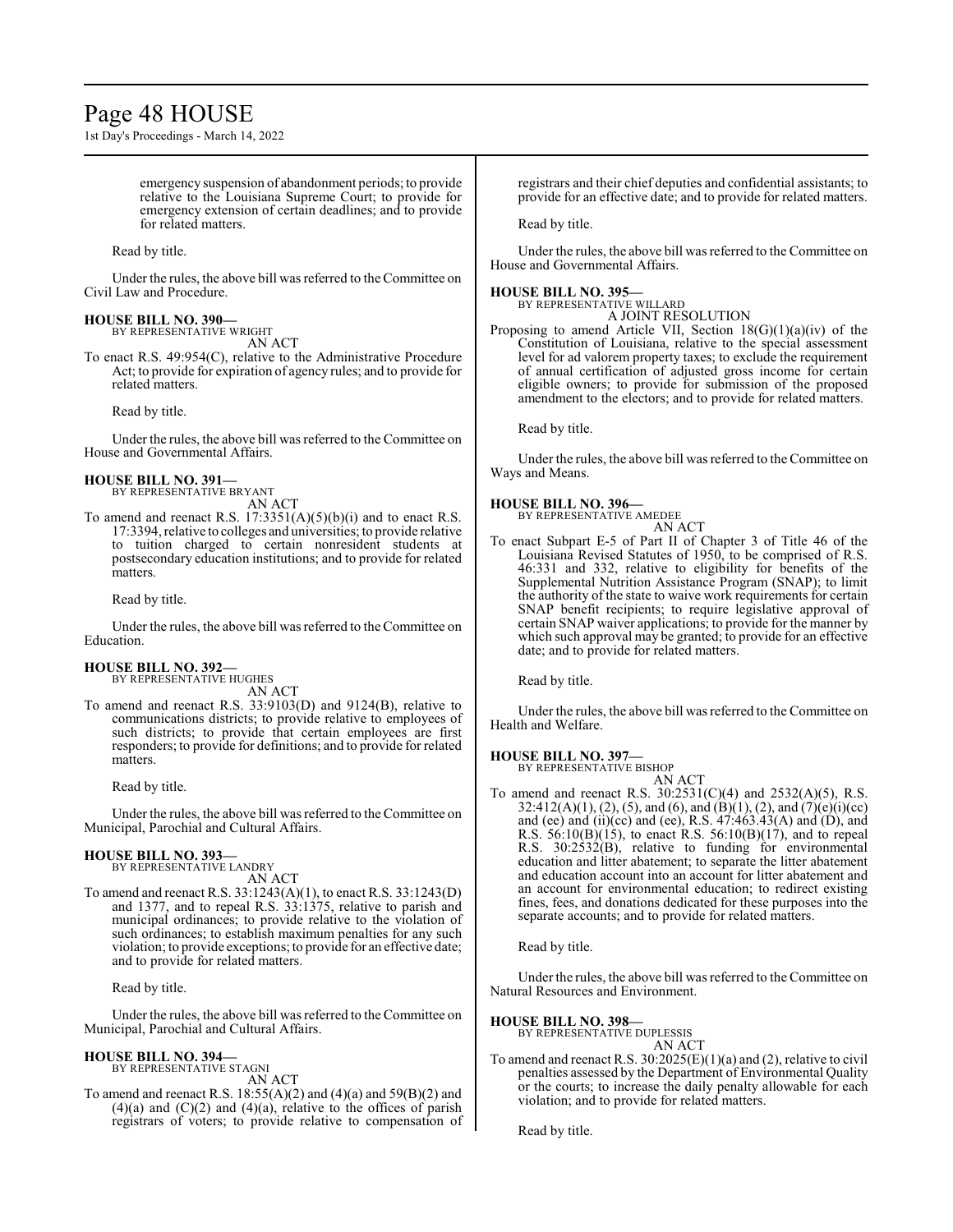# Page 49 HOUSE

1st Day's Proceedings - March 14, 2022

Under the rules, the above bill was referred to theCommittee on Natural Resources and Environment.

# **HOUSE BILL NO. 399—**

Withdrawn from the files of the House prior to introduction.

# **HOUSE BILL NO. 400—**

BY REPRESENTATIVE HODGES AN ACT

To enact R.S. 17:271.1 and 3996(B)(67), relative to curricula; to require instruction relative to cardiac health in high school; to provide for the incorporation of the instruction into an existing course; to require the state Department of Education to establish a clearinghouse for curricula, materials, and best practices relative to such instruction; and to provide for related matters.

Read by title.

Under the rules, the above bill was referred to theCommittee on Education.

**HOUSE BILL NO. 401—** BY REPRESENTATIVE HODGES

AN ACT To amend and reenact R.S. 17:265 and to repeal R.S. 17:268, relative to required instruction in public schools; to require public school governing authorities to provide instruction on certain aspects of American history and civics; and to provide for related matters.

Read by title.

Under the rules, the above bill was referred to the Committee on Education.

#### **HOUSE BILL NO. 402—** BY REPRESENTATIVE HUGHES

AN ACT

To amend and reenact R.S. 9:2800.9(A)(1), relative to prescription; to provide relative to the prescriptive period for certain civil actions against a person for certain acts committed against a minor; to provide for definitions; to provide for implementation; to provide an effective date; and to provide for related matters.

Read by title.

Under the rules, the above bill was referred to the Committee on Civil Law and Procedure.

# **Acting Speaker Zeringue in the Chair**

### **HOUSE BILL NO. 403—**

BY REPRESENTATIVE JEFFERSON AN ACT

To amend and reenact R.S. 9:374(B), (C), (D), and (E) and to enact R.S. 9:374(F) and (G), relative to the award of use and occupancy of community property; to provide for an award for rent; to prohibit a limitation on the allocation of the use of community property; and to provide for related matters.

Read by title.

Under the rules, the above bill was referred to the Committee on Civil Law and Procedure.

### **HOUSE BILL NO. 404—**

BY REPRESENTATIVE NELSON

AN ACT To amend and reenact R.S.  $14:30(C)(2)$  and  $30.1(B)$  and R.S. 15:574.4(B)(1), (D), (E), and (F), to enact R.S. 14:30(C)(3), and to repeal Code of Criminal Procedure Article 878.1 and R.S. 15:574.4(G), (H), (I), and (J), relative to parole eligibility for juvenile offenders; to ensure parole eligibility for all juvenile offenders; to provide for an effective date; and to provide for related matters.

Read by title.

Under the rules, the above bill was referred to the Committee on Administration of Criminal Justice.

### **HOUSE BILL NO. 405—**

BY REPRESENTATIVE WRIGHT

AN ACT To provide for the calling of a constitutional convention for the purpose of framing a new constitution; to provide for legislative findings; to fix the time and place for the convention; to provide for the qualifications and election and appointment of delegates; to create a constitutional convention Planning and Drafting Committee and provide for preparations and planning for the convention, including a draft of a proposed constitution; to provide for the organization and staff of the convention; to require that the constitution as adopted by the convention, including any alternative provisions, be submitted to the qualified electors for adoption and to provide relative to such submission; to provide for the application of specified laws, including provisions of law containing criminal penalties, to committeemembers, delegates, candidates for delegate, and staff of the convention; to require appropriation of funds for the convention and provide with respect to convention funds; to fix the effective date of the new constitution if approved by the electorate; to provide for an effective date; and to provide for related matters.

Read by title.

Under the rules, the above bill was referred to the Committee on House and Governmental Affairs.

### **HOUSE BILL NO. 406—**

BY REPRESENTATIVE ZERINGUE AN ACT

To provide relative to certain treasury funds; to provide for the transfer, deposit, and use, as specified, of monies in certain treasury funds and accounts; to provide an effective date; and to provide for related matters.

Read by title.

Under the rules, the above bill was referred to the Committee on Appropriations.

# **HOUSE BILL NO. 407—**

BY REPRESENTATIVE AMEDEE AN ACT

To amend and reenact R.S. 40:4(A)(2)(introductory paragraph), relative to emergency authorization of vaccinations; to provide for vaccination requirements for school and daycare entry; to prohibit under certain circumstances the addition of vaccinations to the immunization schedule; and to provide for related matters.

Read by title.

Under the rules, the above bill was referred to the Committee on Health and Welfare.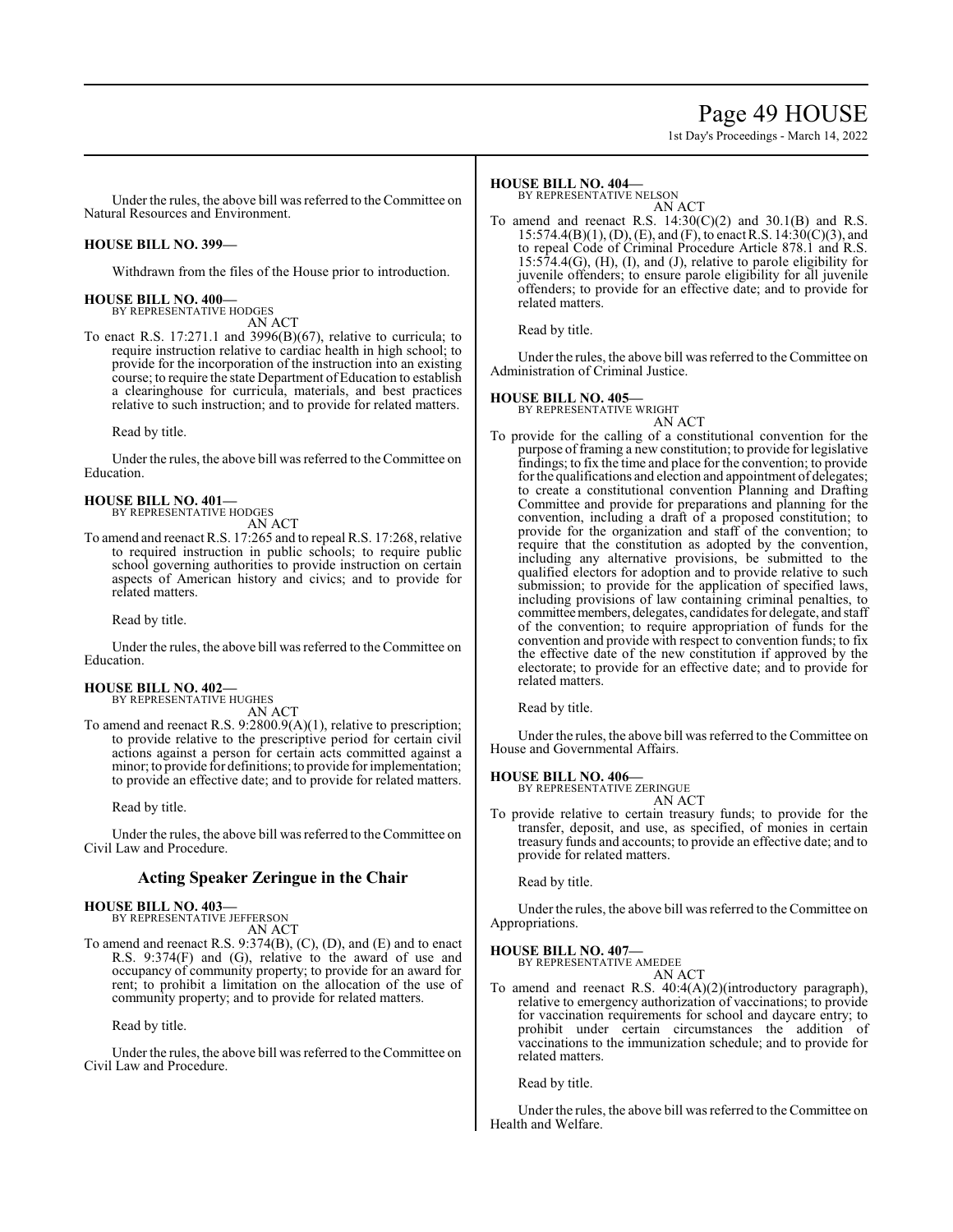# Page 50 HOUSE

1st Day's Proceedings - March 14, 2022

### **HOUSE BILL NO. 408—**

BY REPRESENTATIVE DUBUISSON AN ACT

To enact Code of Criminal Procedure Article 897(C), relative to the termination of probation; to provide relative to restitution; to provide for civil judgment; to provide for an effective date; and to provide for related matters.

Read by title.

Under the rules, the above bill was referred to the Committee on Administration of Criminal Justice.

# **HOUSE BILL NO. 409—**

BY REPRESENTATIVE MARINO AN ACT

To enact Code of Criminal Procedure Article 211(E), relative to summons by an officer instead of arrest and booking; to provide an exception to the issuance of a summons by an officer instead of arrest and booking when certain domestic violence crimes have occurred; and to provide for related matters.

Read by title.

Under the rules, the above bill was referred to the Committee on Administration of Criminal Justice.

#### **HOUSE BILL NO. 410—** BY REPRESENTATIVE PRESSLY

AN ACT

To amend and reenact R.S. 22:1261(A), relative property and casualty insurance policies; to provide for the renewal of policies; and to provide for related matters.

Read by title.

Under the rules, the above bill was referred to the Committee on Insurance.

### **HOUSE BILL NO. 411—** BY REPRESENTATIVE THOMAS

AN ACT

To amend and reenact R.S.  $42:1119(B)(2)(a)(v)$ , relative to nepotism; to provide relative to family members ofschool board members and school district superintendents who are employed by the school board; to provide relative to promotion of such employees; to provide for an effective date; and to provide for related matters.

Read by title.

Under the rules, the above bill was referred to the Committee on House and Governmental Affairs.

#### **HOUSE BILL NO. 412—** BY REPRESENTATIVE GOUDEAU

AN ACT

To enact R.S. 23:1601.1, relative to unemployment compensation; to provide for benefit eligibility conditions; to provide for verification of attendance at employment interviews; to provide for interviewverification forms; to provide for the promulgation of rules; to provide for definitions; and to provide for related matters.

Read by title.

Under the rules, the above bill was referred to the Committee on Labor and Industrial Relations.

### **HOUSE BILL NO. 413—**

BY REPRESENTATIVE FONTENOT AN ACT

To amend and reenact R.S. 17:170(E), relative to student immunization requirements; to require that any communication that is issued to students or parents about a COVID-19 vaccine requirement or certain other vaccine requirements include information about the authorized exemption from these requirements; and to provide for related matters.

Read by title.

Under the rules, the above bill was referred to the Committee on Education.

### **HOUSE BILL NO. 414—**

Withdrawn from the files of the House prior to introduction.

#### **HOUSE BILL NO. 415—** BY REPRESENTATIVE MARINO

AN ACT

To amend and reenact R.S. 32:668(A)(introductory paragraph), relative to the administrative driving privileges hearing; to remove the exclusion of a law enforcement officer from appearing at an administrative hearing procedure regarding the revocation, suspension, or denial of a license or permit; to remove the rebuttable presumption applicable to a suspension hearing on certain driving privileges; and to provide for related matters.

Read by title.

Under the rules, the above bill was referred to the Committee on Transportation, Highways and Public Works.

# **HOUSE BILL NO. 416—**

BY REPRESENTATIVE MARINO AN ACT

To amend and reenact R.S. 17:392.1(F)(1)(introductory paragraph) and (2) and to enact R.S. 17:392.1(F)(3) and 3996(B)( $\overline{67}$ ), relative to screening of public school students for impediments to learning; to provide relative to reports to the state Department of Education and to the legislature regarding students with dyslexia; and to provide for related matters.

Read by title.

Under the rules, the above bill was referred to the Committee on Education.

### **HOUSE BILL NO. 417—**

BY REPRESENTATIVE HILFERTY AN ACT

To enact R.S. 17:407.50.2, relative to licensed early learning centers; to provide with respect to the administration of medication; to authorize the maintenance of a supply of auto-injectable epinephrine; to provide for definitions; to provide for effectiveness; and to provide for related matters.

Read by title.

Under the rules, the above bill was referred to the Committee on Education.

### **HOUSE BILL NO. 418—**

BY REPRESENTATIVE MARINO AN ACT

To repeal R.S. 40:1046(H)(7), relative to production facility licenses for the therapeutic use of marijuana; to remove the disqualification of contributing to a candidate in a Louisiana election as a condition for eligibility of a production license.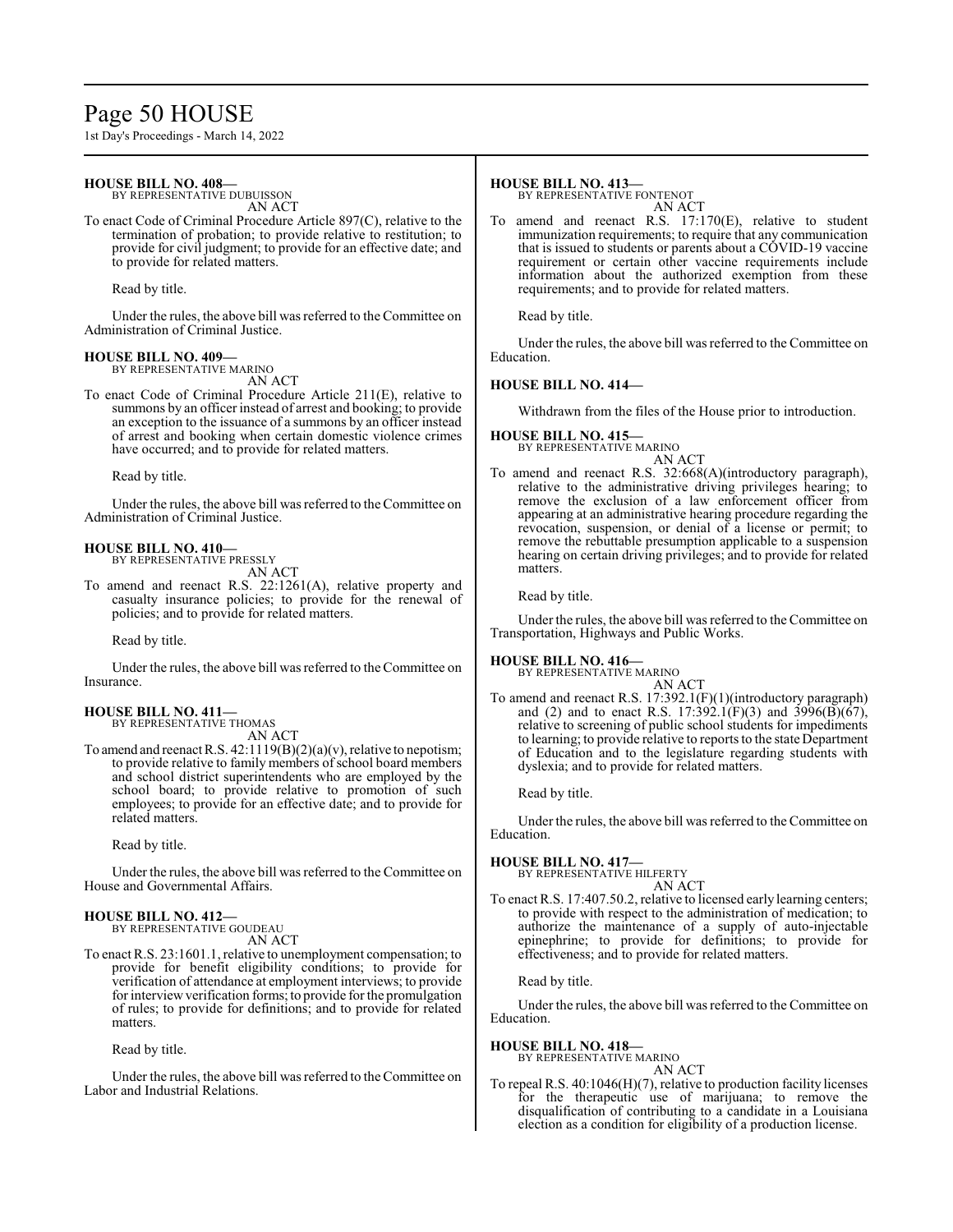# Page 51 HOUSE

1st Day's Proceedings - March 14, 2022

Read by title.

Under the rules, the above bill was referred to the Committee on House and Governmental Affairs.

#### **HOUSE BILL NO. 419—** BY REPRESENTATIVE MCFARLAND

AN ACT

To amend and reenact R.S.  $56:320(A)(3)$  and  $(C)(1)$ , relative to methods for taking fish; to provide for taking of bream with minnow traps; to allow hand-grabbing of catfish; and to provide for related matters.

Read by title.

Under the rules, the above bill was referred to the Committee on Natural Resources and Environment.

# **HOUSE BILL NO. 420—**

BY REPRESENTATIVE GREGORY MILLER AN ACT

To amend and reenact R.S. 27:32(A), R.S. 28:64(A)(1), R.S. 29:769(E), R.S. 36:3(introductoryparagraph), 4(B) through (D), 53, 239, 259(A)(introductory paragraph), (B)(introductory paragraph) and (10) through (21), (C)(introductory paragraph), and (D), 359, 409(C), (D), (E), (F)(introductory paragraph), (G), (H), (I), and (J), 459, 478, 610(B) and (C), 769, 801(introductory paragraph), 801.1(A), 802(introductory paragraph),  $803(A)(1)$ ,  $851(A)$ ,  $901(A)$ , and  $921(A)$ , R.S. 40:1081.8(D) and 1664.11(A)(introductoryparagraph), andR.S. 46:2403(E), to enact R.S. 36:4(B)(36), 259(B)(9) and (D)(8),  $(E)$ ,  $(F)$ , and  $(G)$ ,  $409(A)$ , and  $610(A)$ , and to repeal R.S. 36:4(B)(15) and (E) through (BB), 259(B)(23) through (38), 409(K) through (R), 610(D) through (N), 801.3, 802.14, 802.15, 802.18, 803.1, 806, 807, 809, 914, 915, 917, 918, 919, 919.2, 919.3, and 919.4, relative to providing technical corrections for Title 36 of the Louisiana Revised Statutes of 1950; to provide for technical corrections; to provide for re-organization of the structure of Title 36; and to provide for related matters.

Read by title.

Under the rules, the above bill was referred to the Committee on House and Governmental Affairs.

# **HOUSE BILL NO. 421—**

BY REPRESENTATIVE GREGORY MILLER AN ACT

To amend and reenact R.S. 38:304(A), relative to the requirements for a levee commissioner; to provide relative to the language and education requirement for a levee commissioner; and to provide for related matters.

Read by title.

Under the rules, the above bill was referred to the Committee on Transportation, Highways and Public Works.

#### **HOUSE BILL NO. 422—** BY REPRESENTATIVE STEFANSKI

AN ACT

To amend and reenact R.S. 56:116.1(A)(6) and to enact R.S. 56:8(153) and 116.3(H), relative to the taking of deer by precharged pneumatic devices; to provide for definitions; to provide for methods of taking; to provide for requirements and restrictions; and to provide for related matters.

Read by title.

Under the rules, the above bill was referred to the Committee on Natural Resources and Environment.

### **HOUSE BILL NO. 423—**

BY REPRESENTATIVE MINCEY

AN ACT To enact R.S. 17:2119 and 3996(B)(67), relative to voter registration; to require public school governing authorities to provide an opportunity for high school seniors to register to vote; to provide relative to methods for such registration; to prohibit the involvement of certain organizations; to provide for rules and regulations; and to provide for related matters.

Read by title.

Under the rules, the above bill was referred to the Committee on Education.

**HOUSE BILL NO. 424—** BY REPRESENTATIVE TURNER AN ACT

To amend and reenact R.S. 37:1218 and 1218.1(A), relative to administration of immunizations and vaccines by pharmacists and other licensees of the Louisiana Board of Pharmacy; to decrease the minimum age at which a person may receive an immunization or vaccine fromcertain licensees ofthe Louisiana Board of Pharmacy; to establish requirements and standards for certain licensees of the Louisiana Board of Pharmacy relative to administration of immunizations and vaccines; to make technical changes and corrections; and to provide for related matters.

Read by title.

Under the rules, the above bill was referred to the Committee on Health and Welfare.

# **HOUSE BILL NO. 425—**

BY REPRESENTATIVE BAGLEY

AN ACT To amend and reenact R.S. 40:1046(G), relative to the number of marijuana pharmacies in the state; to increase the number of specialty licenses for marijuana pharmacies; and to provide for related matters.

Read by title.

Under the rules, the above bill was referred to the Committee on Health and Welfare.

# **HOUSE BILL NO. 426—**

BY REPRESENTATIVE MCKNIGHT AN ACT

To amend and reenact R.S. 4:202(C)(introductory paragraph) and (2) and 203, relative to horse racing; to provide for funding of the Louisiana Champions Day; to expand the permissible uses of certain fees; to remove a requirement that funds be remitted to the state treasurer; to make technical changes; and to provide for related matters.

Read by title.

Under the rules, the above bill was referred to the Committee on Commerce.

## **HOUSE BILL NO. 427—**

BY REPRESENTATIVE AMEDEE AN ACT

To enact R.S. 17:170(G), relative to the administration of vaccines; to prohibit the administration of vaccines to minors on school property and at school-sponsored events; and to provide for related matters.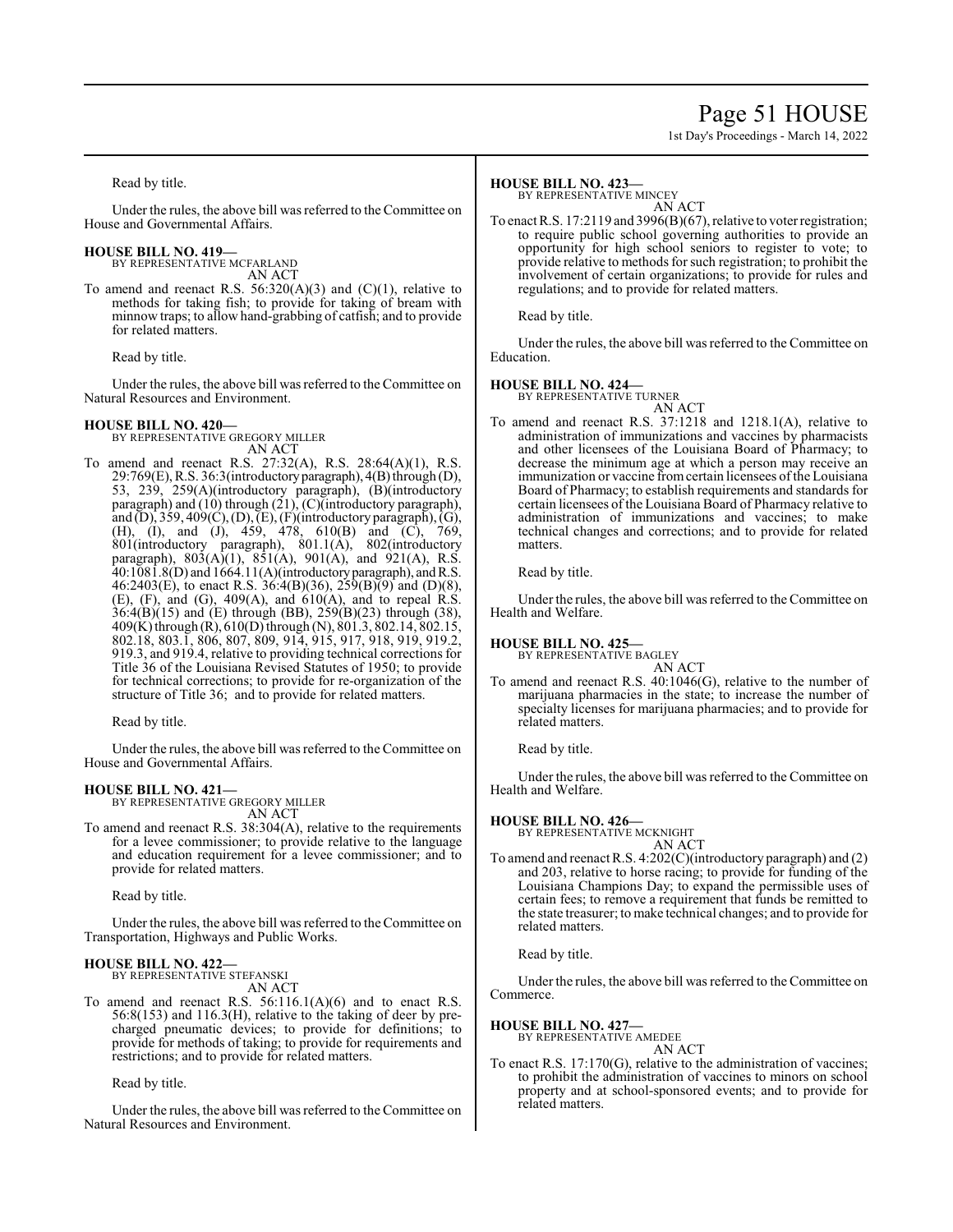# Page 52 HOUSE

1st Day's Proceedings - March 14, 2022

Read by title. Under the rules, the above bill was referred to the Committee on Education. **HOUSE BILL NO. 428—** BY REPRESENTATIVE AMEDEE AN ACT To enact R.S. 17:170.6, relative to the powers and duties of the State Board of Elementary and Secondary Education; relative to the powers and duties of the state Department of Education; relative to information about vaccines and medical procedures; and to provide for related matters. Read by title. Under the rules, the above bill was referred to the Committee on Education. **HOUSE BILL NO. 429—** BY REPRESENTATIVE HILFERTY AN ACT To enact R.S. 47:305.77, relative to sales and use tax rebates; to provide for state sales and use tax rebates for certain charitable organizations; to provide for the amount of the rebate; to provide for requirements and limitations; to provide for applicability; to provide for an effective date; and to provide for related matters. Read by title. Under the rules, the above bill was referred to the Committee on Ways and Means. **HOUSE BILL NO. 430—** BY REPRESENTATIVE JORDAN Under the rules, the above bill was referred to the Committee on Administration of Criminal Justice. **HOUSE BILL NO. 432—** BY REPRESENTATIVES PHELPS AND JENKINS AN ACT To amend and reenact Children's Code Article 905(B), relative to progress reports of juveniles; to provide for an increased time period for reports; to provide for an additional recipient; and to provide for related matters. Read by title. Under the rules, the above bill was referred to the Committee on Administration of Criminal Justice. **HOUSE BILL NO. 433—** BY REPRESENTATIVES PHELPS AND JENKINS AN ACT To enact Children's Code Article 898(B)(5) and (6), relative to disposition in juvenile proceedings; to provide relative to felony-grade offenses; to provide for credit for time served; to provide for review hearings; to provide for contradictory hearings; to provide for conditions; and to provide for related matters. Read by title. Under the rules, the above bill was referred to the Committee on Administration of Criminal Justice. **HOUSE BILL NO. 434—** BY REPRESENTATIVES PHELPS AND JENKINS AN ACT To enact Children's Code Article 896(H), relative to deferred dispositional agreements; to provide relative to eligibility; and

### AN ACT To enact Chapter 32 of Title 3 of the Louisiana Revised Statutes of 1950, to be comprised ofR.S. 3:4761 through 4771 and Chapter 9 of Title 26 of the Louisiana Revised Statutes of 1950, to be comprised of R.S. 26:940 though 945, relative to cannabis; to provide for definitions; to provide relative to the cultivation, processing, and manufacturing of cannabis and cannabis products; to provide for licensing; to provide for the authority of the Department of Agriculture and Forestry; to provide for criminal history checks and suitability requirements; to provide for license fees; to provide for transportation restrictions; to provide for civil penalties; to provide for personal cultivation permits and fees; to provide relative to the retail sale of cannabis and cannabis products; to provide for retailer permits and fees; to provide for age restrictions regarding the purchase of cannabis and cannabis products; to provide for other restrictions; to provide relative to the suspension or revocation

of permits; and to provide for related matters.

Read by title.

Under the rules, the above bill was referred to the Committee on Judiciary.

# **HOUSE BILL NO. 431—**

BY REPRESENTATIVE JORDAN

AN ACT

To enact R.S. 15:622.1, relative to the use of DNA in criminal investigations; to provide relative to sexual assault collection kits; to provide relative to the comparison of DNA; to provide relative to criminal investigations; to prohibit the use of DNA in certain circumstances; and to provide for related matters.

Read by title.

to provide for related matters.

Read by title.

Under the rules, the above bill was referred to the Committee on Administration of Criminal Justice.

# **HOUSE BILL NO. 435—**

BY REPRESENTATIVE HUVAL AN ACT

To amend and reenact R.S. 32:791(B)(4)(b) and (D) and to repeal R.S.  $32:791(G)(3)(d)$ , relative to fees charged by the Louisiana Used Motor Vehicle Commission; to provide for a late fee in certain circumstances; to adjust certain fees; to limit permissible usage of bond monies; and to provide for related matters.

Read by title.

Under the rules, the above bill was referred to the Committee on Commerce.

**HOUSE BILL NO. 436—**

BY REPRESENTATIVE TARVER AN ACT

To enact Subpart P-6 of Part II-A of Chapter 1 of Subtitle I of Title 39 ofthe Louisiana Revised Statues of 1950, to be comprised of R.S. 39:100.117, and Chapter 5 of Subtitle VII of Title 47 of the Louisiana Revised Statutes of 1950, to be comprised of R.S. 47:6361, relative to rebates of certain state funds; to provide for the rebate of certain state funds to certain state taxpayers; to provide for the amount, approval, and issuance of rebates; to authorize the promulgation ofrules; to provide for the recapture of rebates under certain circumstances; to establish a special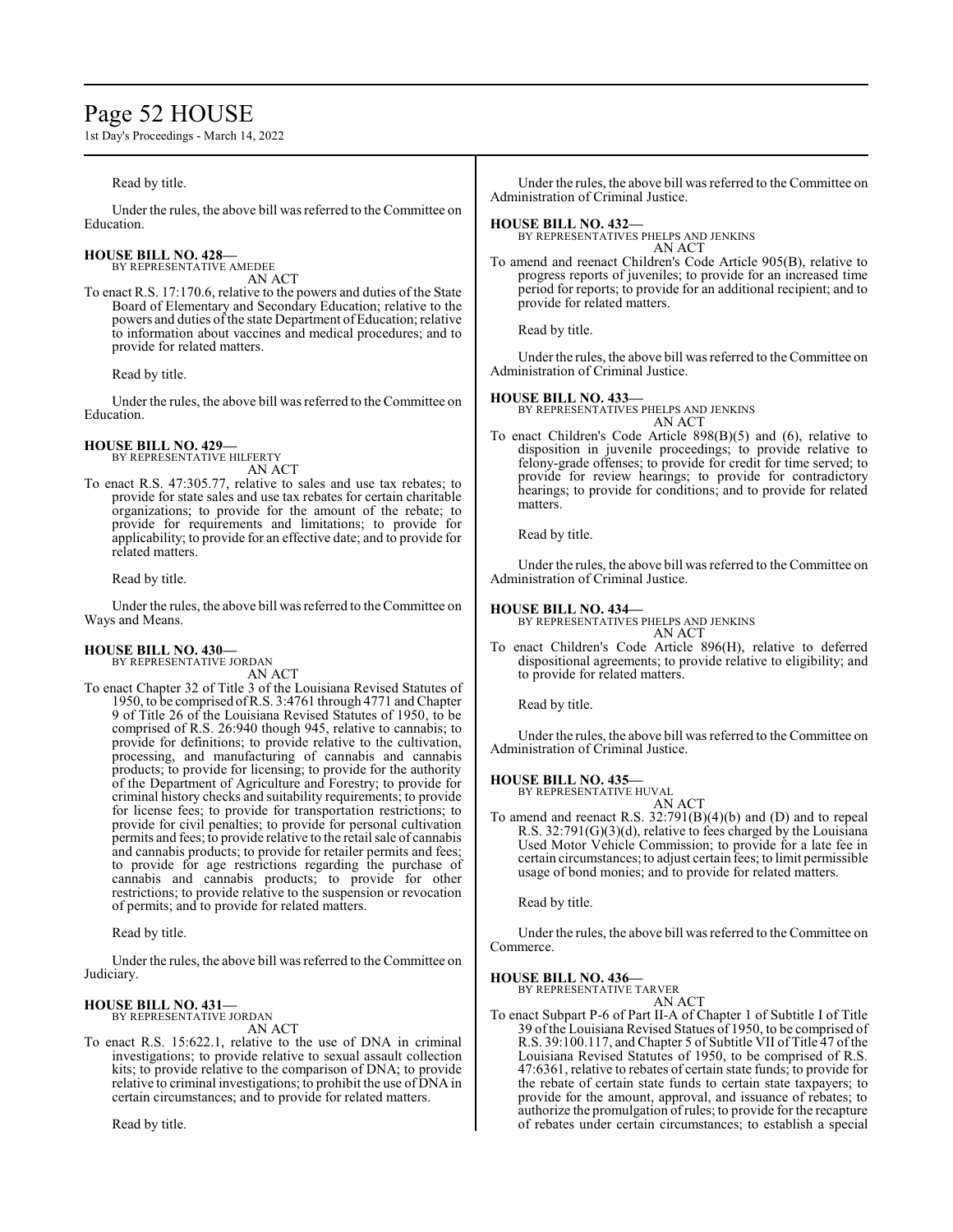# Page 53 HOUSE

1st Day's Proceedings - March 14, 2022

treasury fund; to provide for the deposit, use, and investment of monies in the fund; to provide for an effective date; and to provide for related matters.

Read by title.

Under the rules, the above bill was referred to the Committee on Ways and Means.

## **HOUSE BILL NO. 437—**

BY REPRESENTATIVE ZERINGUE AN ACT

To appropriate funds to defray the expenses of the Louisiana Judiciary, including the Supreme Court, Courts of Appeal, District Courts, Criminal District Court of Orleans Parish, and other courts; to provide for an effective date; and to provide for related matters.

Read by title.

Under the rules, the above bill was referred to theCommittee on Appropriations.

# **HOUSE BILL NO. 438—**

BY REPRESENTATIVES BACALA, HARRIS, AND MCFARLAND AN ACT

To amend and reenact R.S. 47:321.1(A), (B), and (C), relative to state sales and use taxes; to provide for the tax rate; to provide for an effective date; and to provide for related matters.

Read by title.

Under the rules, the above bill was referred to the Committee on Ways and Means.

#### **HOUSE BILL NO. 439—** BY REPRESENTATIVE BOYD

AN ACT

To amend and reenact R.S. 23:302(introductory paragraph) and  $332(A)(1)$  and  $(2), (B), (C)(1)$  and  $(2), (D), (E), (F),$  and  $(H)(1),$ (3), and (4) and to enact R.S. 23:302(9) and (10) and 332(I) and (J), relative to employment discrimination; to provide definitions; to provide for intentional discrimination in employment; to provide exceptions for certain entities; and to provide for related matters.

Read by title.

Under the rules, the above bill was referred to the Committee on Labor and Industrial Relations.

#### **HOUSE BILL NO. 440—** BY REPRESENTATIVE PHELPS

AN ACT

To enact R.S. 17:280.1, relative to school curricula; to require public schools to incorporate eating disorder instruction into existing curricula; to provide for rules and regulations; and to provide for related matters.

Read by title.

Under the rules, the above bill was referred to the Committee on Education.

#### **HOUSE BILL NO. 441—**

BY REPRESENTATIVE STEFANSKI

AN ACT To amend and reenact R.S. 33:2554(C)(3)(introductory paragraph), relative to the municipal fire and police civil service; to provide relative to the certification and appointment of eligible persons in the police department for the city of Rayne; and to provide for related matters.

Read by title.

Under the rules, the above bill was referred to the Committee on Municipal, Parochial and Cultural Affairs.

# **HOUSE BILL NO. 442—** BY REPRESENTATIVE DUBUISSON

AN ACT

To amend and reenact Code of Criminal Procedure Article 875.1, relative to the financial obligations for criminal offenders; to provide relative to the payment of fines, fees, costs, restitution, and other monetary obligations related to an offender's conviction; to prohibit the waiver of an award of restitution; to provide for an effective date; and to provide for related matters.

Read by title.

Under the rules, the above bill was referred to the Committee on Administration of Criminal Justice.

### **HOUSE BILL NO. 443—**

BY REPRESENTATIVE MAGEE

AN ACT To amend and reenact Code of Criminal Procedure Article 875.1, relative to the financial obligations for criminal offenders; to provide relative to the payment of fines, fees, costs, restitution, and other monetary obligations related to an offender's conviction; to require the court to determine the offender's ability to pay the financial obligations imposed; to authorize the court to waive, modify, or create a payment plan for the offender's financial obligations; to provide relative to the recovery of uncollected monetary obligations at the end of a probation period; and to provide for related matters.

Read by title.

Under the rules, the above bill was referred to the Committee on Administration of Criminal Justice.

# **HOUSE BILL NO. 444—** BY REPRESENTATIVE RISER

AN ACT

To designate a portion of the United States Highway 165 in Caldwell Parish as the "SPC Torey Jonteal Dantzler, Sr. Memorial Highway"; and to provide for related matters.

Read by title.

Under the rules, the above bill was referred to the Committee on Transportation, Highways and Public Works.

## **HOUSE BILL NO. 445—**

BY REPRESENTATIVE RISER AN ACT

To designate a portion of Louisiana Highway 133 in Caldwell Parish as the "Robert L. 'Doc' Owens Memorial Highway".

Read by title.

Under the rules, the above bill was referred to the Committee on Transportation, Highways and Public Works.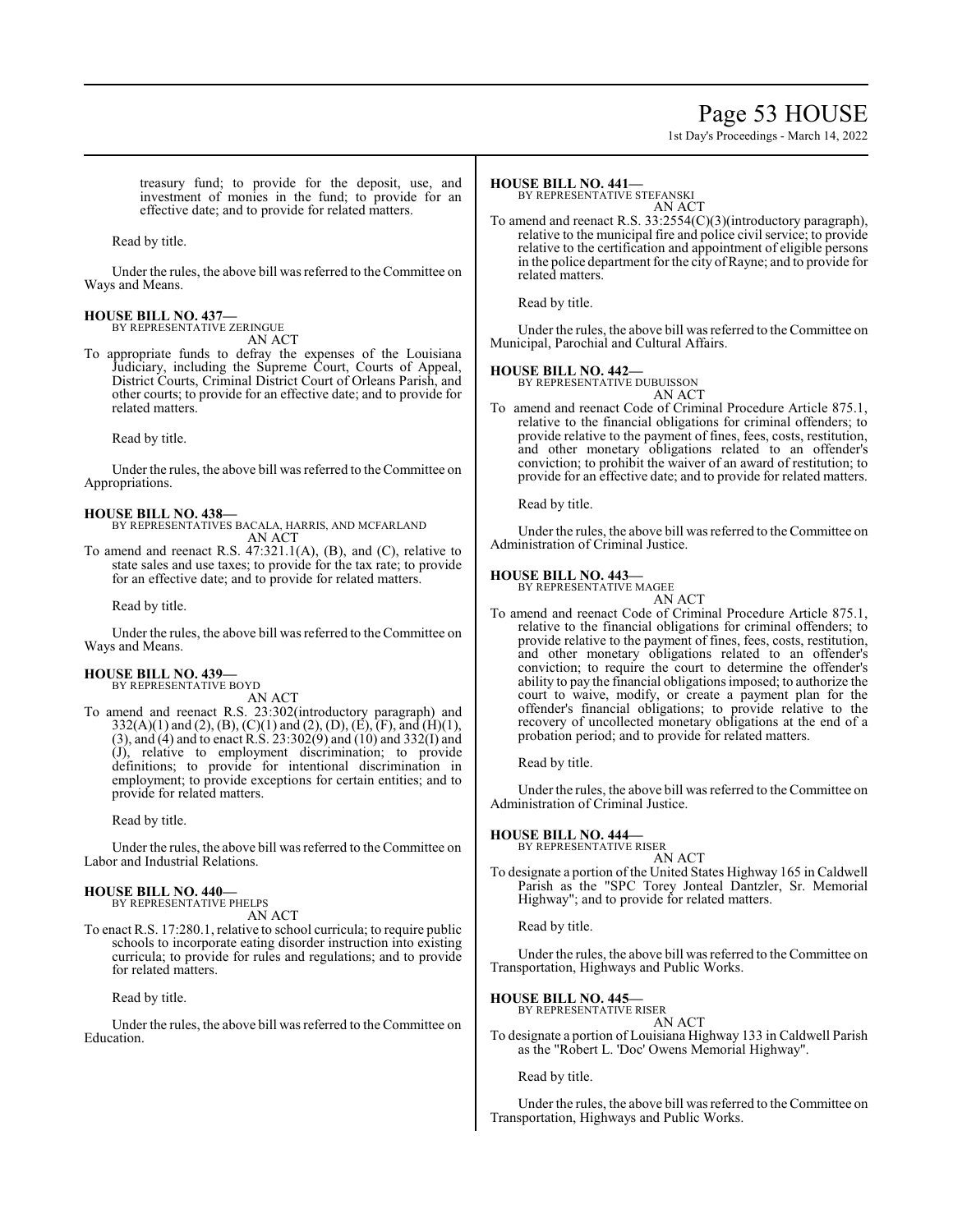# Page 54 HOUSE

1st Day's Proceedings - March 14, 2022

# **HOUSE BILL NO. 446—**

BY REPRESENTATIVE DESHOTEL

Under a suspension of Rule  $7.2(E)$ , the above bill will be introduced at a later date.

#### **HOUSE BILL NO. 447—** BY REPRESENTATIVE HUGHES

AN ACT

To enact R.S. 14:64.2.1 and 64.5 and R.S. 15:1352(A)(69) and (70), relative to juveniles; to create crimes relative to the recruitment of juveniles to commit certain offenses; to provide for definitions; to provide for criminal penalties; to provide for additional crimes that are elements of racketeering activity; and to provide for related matters.

Read by title.

Under the rules, the above bill was referred to the Committee on Administration of Criminal Justice.

#### **HOUSE BILL NO. 448—** BY REPRESENTATIVE PRESSLY

AN ACT

To amend and reenact R.S. 37:1290, relative to the regulation of the practice of medicine; to remove certain penalties for the unauthorized practice of medicine; and to provide for related matters.

Read by title.

Under the rules, the above bill was referred to the Committee on Health and Welfare.

# **HOUSE BILL NO. 449—**

BY REPRESENTATIVE MIGUEZ AN ACT

To appropriate monies out of the state general fund for Fiscal Year 2021-2022 to be used to pay the judgment rendered by the Board of Tax Appeals in the claim against the state entitled "Bruce Jordan  $\&$  Sandra Jordan versus State of Louisiana, through Its Attorney General, Jeff Landry" against the state of Louisiana and in favor of Bruce Jordan and Sandra Jordan; to provide for an effective date; and to provide for related matters.

Read by title.

Under the rules, the above bill was referred to the Committee on Appropriations.

### **HOUSE BILL NO. 450—**

BY REPRESENTATIVE CHARLES OWEN AN ACT

To amend and reenact Children's Code Articles 1186(A) and 1188(C) and R.S. 40:73(B) and (D), 77(B) and (D), and 79(A)(4) and (D) and to enact R.S.  $40.73(E)$ ,  $77(E)$ , and  $79(E)$ , relative to an adopted person's original birth certificate; to provide for the disclosure of confidential records; to provide for the motion for disclosure; to provide for access to an adopted person's original birth certificate; to provide for the authority of the registrar of vital records; and to provide for related matters.

Read by title.

Under the rules, the above bill was referred to the Committee on Civil Law and Procedure.

### **HOUSE BILL NO. 451—**

BY REPRESENTATIVE CARPENTER AN ACT

To amend and reenact R.S. 17:3983(A)(3)(c), relative to charter schools; to require the State Board of Elementary and Secondary Education to consider the fiscal impact on the local district in its review of a Type 2 charter school proposal; to require the state board to refer the proposal to the Legislative Audit Advisory Council; and to provide for related matters.

Read by title.

Under the rules, the above bill was referred to the Committee on Education.

**HOUSE BILL NO. 452—** BY REPRESENTATIVE FREIBERG

- AN ACT
- To amend and reenact R.S.  $17:416.13(D)(3)(f)(i)$  and (v) and to enact Chapter 43-C of Title 17 of the Louisiana Revised Statutes of 1950, to be comprised of R.S. 17:4037.1 through 4037.8, relative to elementary and secondary education; to provide relative to parental options under certain circumstances related to bullying in public schools; to create and provide for the administration of a program to provide state funding for the education of certain students who have been victims of bullying and who are not enrolled in public school; to provide relative to the eligibility of students, schools, and service providers participating in the program; to provide relative to program funds; to provide relative to the testing of students participating in the program; to require the state Department of Education to submit annual reports to the legislature relative to the program; to provide relative to rules; to provide relative to definitions; to provide for an effective date; and to provide for related matters.

Read by title.

Under the rules, the above bill was referred to the Committee on Education.

# **HOUSE BILL NO. 453—**

BY REPRESENTATIVE HARRIS

AN ACT To enact R.S. 17:354 and 3996(B)(67), relative to elementary and secondary education; to require each public school governing authority to post on its website certain information pertaining to instructional materials and activities; to provide for annual posting, updates, and parental notification; to specify the content of the information to be included; and to provide for related matters.

Read by title.

Under the rules, the above bill was referred to the Committee on Education.

# **HOUSE BILL NO. 454—**

BY REPRESENTATIVE LARVADAIN AN ACT

To enact R.S. 17:271.1 and 3996(B)(67), relative to curricula; to require instruction on conflict resolution and character development in public schools; to provide for the content of the instruction and the time to be spent on the instruction; to require the state Department of Education to maintain a clearinghouse of best practices relative to the instruction; and to provide for related matters.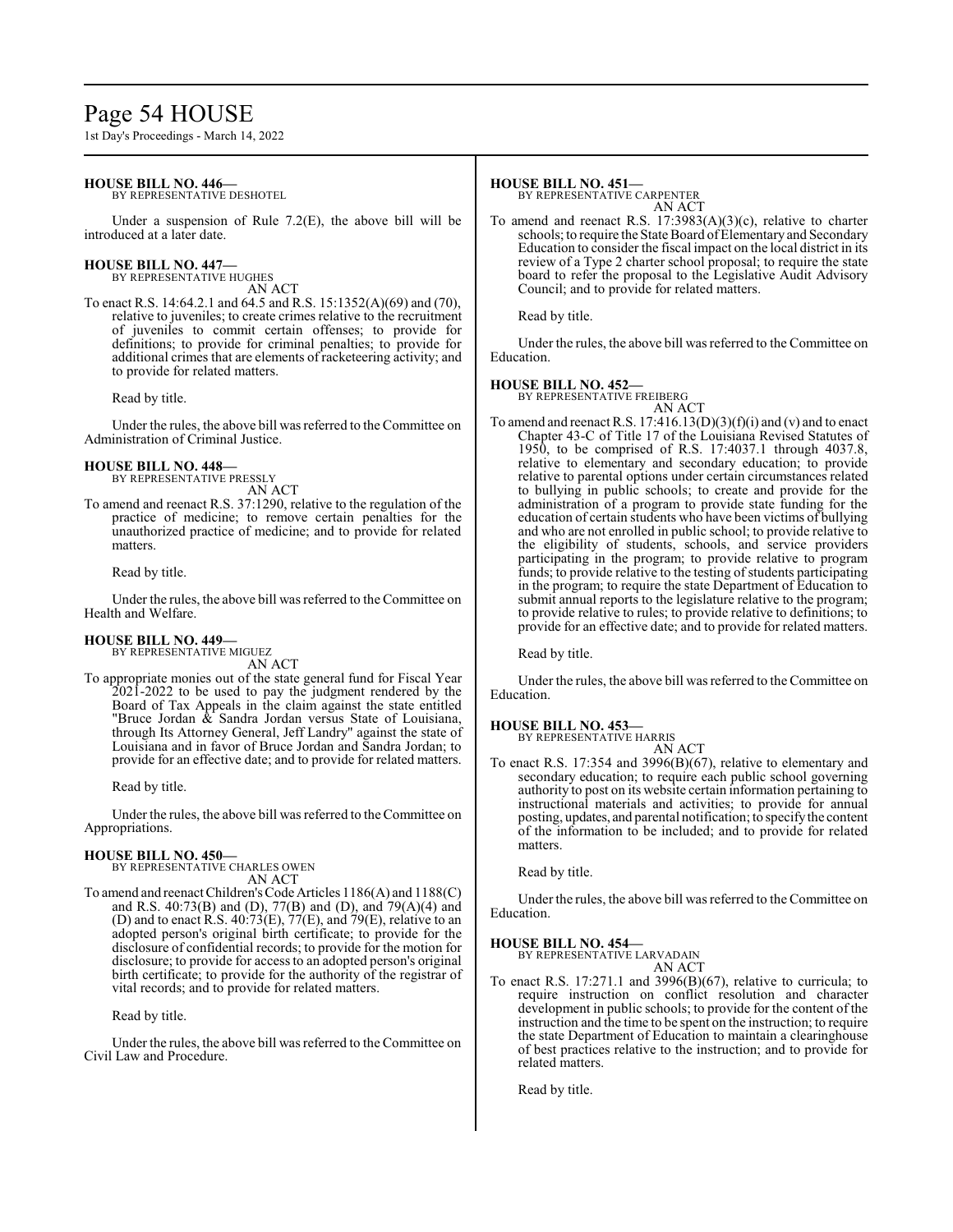# Page 55 HOUSE

1st Day's Proceedings - March 14, 2022

Under the rules, the above bill was referred to the Committee on Education.

#### **HOUSE BILL NO. 455—** BY REPRESENTATIVE MINCEY

AN ACT

To amend and reenact R.S. 17:11(A), relative to approval of nonpublic schools; to provide for teacher qualifications; to provide for the powers and duties of the State Board of Elementary and SecondaryEducation; and to provide for related matters.

Read by title.

Under the rules, the above bill was referred to the Committee on Education.

# **HOUSE BILL NO. 456—**

BY REPRESENTATIVE NELSON AN ACT

To amend and reenact R.S. 24:31, relative to legislative per diem payments; to allow certain members of the legislature to receive per diem payments as non-taxable travel allowances rather than compensation; and to provide for related matters.

Read by title.

Under the rules, the above bill was referred to the Committee on House and Governmental Affairs.

# **HOUSE BILL NO. 457—**

BY REPRESENTATIVE CARPENTER AN ACT

To enact R.S. 38:2233.4, relative to the city of Baton Rouge and the parish of East Baton Rouge; to provide relative to the procurement of goods and services; to provide relative to contracts awarded to socially and economically disadvantaged businesses; to authorize certain entities to set-aside a certain percentage of contracts to be awarded to such businesses; to provide relative to rules and regulations regarding the certification of socially and economically disadvantaged businesses; and to provide for related matters.

Read by title.

Under the rules, the above bill was referred to theCommittee on Municipal, Parochial and Cultural Affairs.

# **HOUSE BILL NO. 458—**

BY REPRESENTATIVE ST. BLANC AN ACT

To enact R.S. 33:4876.1, relative to the city of Franklin; to authorize the governing authority of the city to enact ordinances to regulate the storing and abandoning of junk or junk vehicles; to provide relative to the removal and disposition of such items; to provide for definitions; and to provide for related matters.

Read by title.

Under the rules, the above bill was referred to the Committee on Municipal, Parochial and Cultural Affairs.

# **HOUSE BILL NO. 459—**

BY REPRESENTATIVES CHARLES OWEN, AMEDEE, AND HORTON AN ACT

To enact Subpart A-1 of Part I of Subchapter A of Chapter 5-D of Title 40 of the Louisiana Revised Statutes of 1950, to be comprised of R.S. 40:1152.1 through 1152.4, relative to medical care and treatment; to enact certain requirements for healthcare providers and institutions relative to life-sustaining care; to establish a duty to provide life-sustaining care in certain instances; to authorize the transfer of patients to healthcare

providers and institutions willing to provide life-sustaining care; to provide for definitions; and to provide for related matters.

Read by title.

Under the rules, the above bill was referred to the Committee on Health and Welfare.

### **HOUSE BILL NO. 460—**

BY REPRESENTATIVE BRASS AND SENATOR PRICE AN ACT

To amend and reenact R.S.  $15:1099.5(C)(1)$ , relative to early childhood programs; to provide relative to the purpose for which a parish governing authority levies an additional tax; and to provide for related matters.

Read by title.

Under the rules, the above bill was referred to the Committee on Administration of Criminal Justice.

**HOUSE BILL NO. 461—**

BY REPRESENTATIVE JORDAN AN ACT

To repeal Subpart G of Part I of Chapter 2 of Title 33 of the Louisiana Revised Statutes of 1950, comprised of R.S. 33:441 through 457, relative to mayors' courts; to abolish all mayors' courts; and to provide for related matters.

Read by title.

Under the rules, the above bill was referred to the Committee on Judiciary.

# **HOUSE BILL NO. 462—** BY REPRESENTATIVE MINCEY

- AN ACT
- enact R.S. 14:45.2, relative to kidnapping and false imprisonment; to create the crime of unauthorized removal of a minor from a school; to provide for criminal penalties; to provide for exceptions; and to provide for related matters.

Read by title.

Under the rules, the above bill was referred to the Committee on Administration of Criminal Justice.

# **HOUSE BILL NO. 463—**

BY REPRESENTATIVE SEABAUGH AN ACT

To amend and reenact R.S. 14:95(A)(4) and to repeal R.S.  $14:95(A)(5)$ , relative to the illegal carrying of weapons; to provide for the removal of knives as illegally carried weapons; and to provide for related matters.

Read by title.

Under the rules, the above bill was referred to the Committee on Administration of Criminal Justice.

# **HOUSE BILL NO. 464—**

BY REPRESENTATIVE SEABAUGH

AN ACT To amend and reenact Code of Criminal Procedure Article  $1002(A)(2)$  and R.S.  $46:2136.3(A)$ , relative to the transfer of firearms; to provide for a burden of proof; to provide for evidentiary standards; to provide for due process; and to provide for related matters.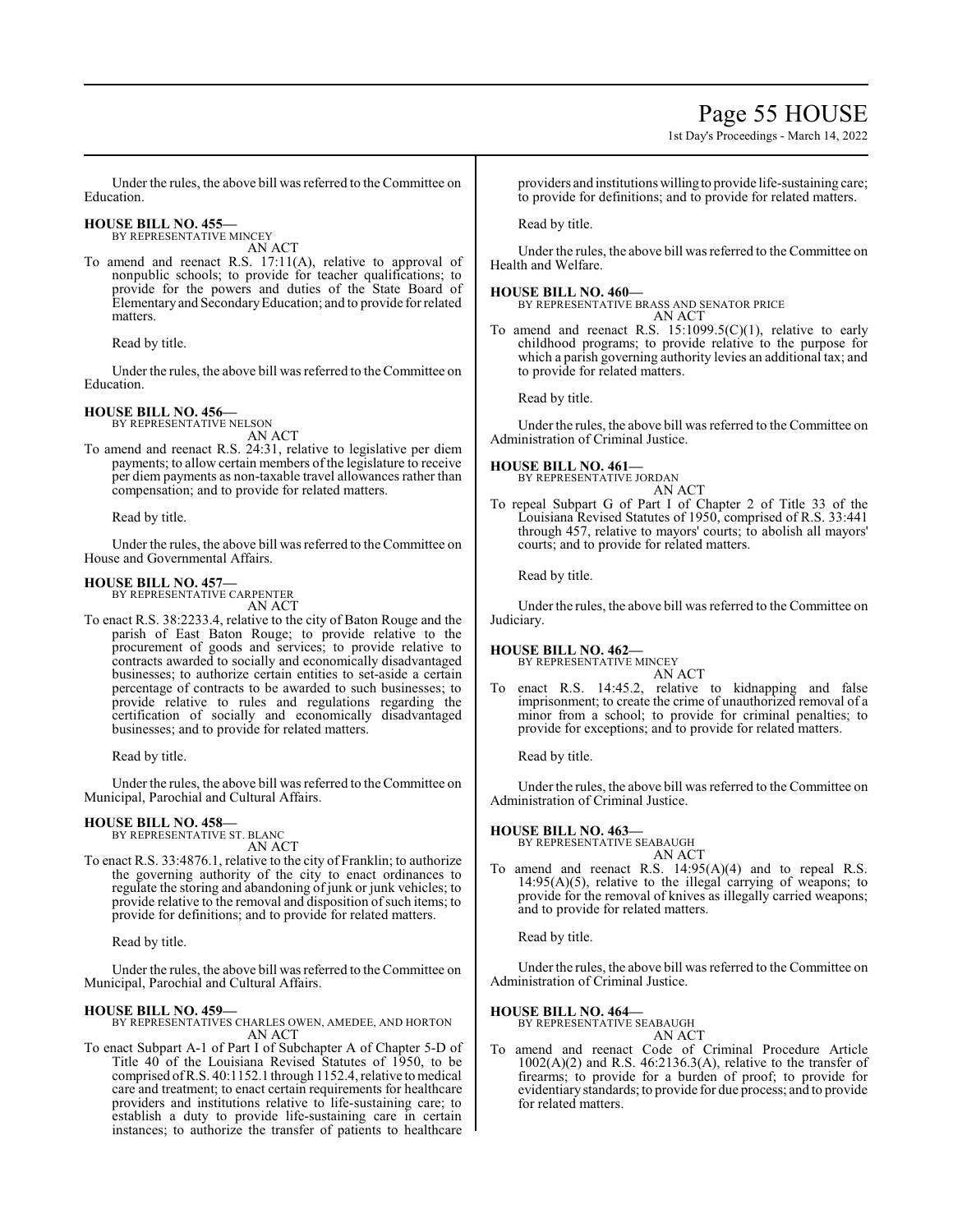# Page 56 HOUSE

1st Day's Proceedings - March 14, 2022

### Read by title.

Under the rules, the above bill was referred to the Committee on Administration of Criminal Justice.

# **HOUSE BILL NO. 465—**

BY REPRESENTATIVE ZERINGUE AN ACT

To provide for the establishment and reestablishment of agency ancillary funds, to be specifically known as internal service funds, auxiliary accounts, or enterprise funds for certain state institutions, officials, and agencies; to provide for appropriation of funds for Fiscal Year 2022-2023; to provide for an effective date; and to regulate the administration of said funds.

Read by title.

Under the rules, the above bill was referred to the Committee on Appropriations.

#### **HOUSE BILL NO. 466—** BY REPRESENTATIVE CREWS

Under a suspension of Rule 7.2(E), the above bill will be introduced at a later date.

# **HOUSE BILL NO. 467—** BY REPRESENTATIVE FRIEMAN

AN ACT

To amend and reenact R.S. 23:1232(8), relative to workers' compensation; to provide for allocation of payments to dependents of a decedent; and to provide for related matters.

Read by title.

Under the rules, the above bill was referred to the Committee on Labor and Industrial Relations.

#### **HOUSE BILL NO. 468—** BY REPRESENTATIVE GREEN

AN ACT

To enact R.S. 22:1059.2, relative to health insurance coverage, to require coverage benefits for medically necessary breast reduction procedures; and to provide for related matters.

Read by title.

Under the rules, the above bill was referred to the Committee on Insurance.

### **HOUSE BILL NO. 469—**

BY REPRESENTATIVE TRAVIS JOHNSON AN ACT

To enact Chapter 33 of Title 25 of the Louisiana Revised Statutes of 1950, to be comprised ofR.S. 25:1301 through 1306, relative to the "Delta Bike Trail Commission"; to create and provide with respect to the Delta Bike Trail Commission; to provide for the membership of the commission; to provide for the duties and responsibilities of the commission; and to provide for related matters.

Read by title.

Under the rules, the above bill was referred to the Committee on Transportation, Highways and Public Works.

## **HOUSE BILL NO. 470—**

BY REPRESENTATIVE MCKNIGHT AN ACT

To enact R.S. 17:3914(N), relative to personally identifiable information of public school students; to require the disclosure of social security numbers of certain students with parental consent; to provide for the sharing of information with the Louisiana Workforce Commission; and to provide for related matters.

Read by title.

Under the rules, the above bill was referred to the Committee on Education.

### **HOUSE BILL NO. 471—**

BY REPRESENTATIVE MINCEY AN ACT

To amend and reenact R.S. 15:587.3(C) and to enact R.S. 15:587.3(A)(3), relative to criminal identification and information; to provide relative to volunteers and employees dressed as certain characters; to provide relative to penalties; and to provide for related matters.

Read by title.

Under the rules, the above bill was referred to the Committee on Administration of Criminal Justice.

### **HOUSE BILL NO. 472—**

BY REPRESENTATIVE PHELPS AN ACT

To enact Chapter 6-B of Title 23 of the Louisiana Revised Statutes of 1950, to be comprised of R.S. 23:671, relative to minimum wage; to establish a minimum wage for tipped employees; to provide for direct wages and gratuities; to provide for disputes between employees and employers; and to provide for related matters.

Read by title.

Under the rules, the above bill was referred to the Committee on Labor and Industrial Relations.

### **HOUSE BILL NO. 473—**

BY REPRESENTATIVE DUPLESSIS AN ACT

To amend and reenact R.S. 44:32(C)(1)(a), relative to public records; to provide for examination of public records; to provide for a fee for transmitting electronic copies of public records; to provide for an effective date; and to provide for related matters.

Read by title.

Under the rules, the above bill was referred to the Committee on House and Governmental Affairs.

### **HOUSE BILL NO. 474—**

BY REPRESENTATIVES FRIEMAN AND EDMONSTON

AN ACT

To enact R.S. 6:424, relative to discrimination by financial institutions; to prohibit discrimination by financial institutions; to provide factors for discrimination; to require disclosure and explanation of certain practices; to provide for application of law; to provide for declaration of intent; and to provide for related matters.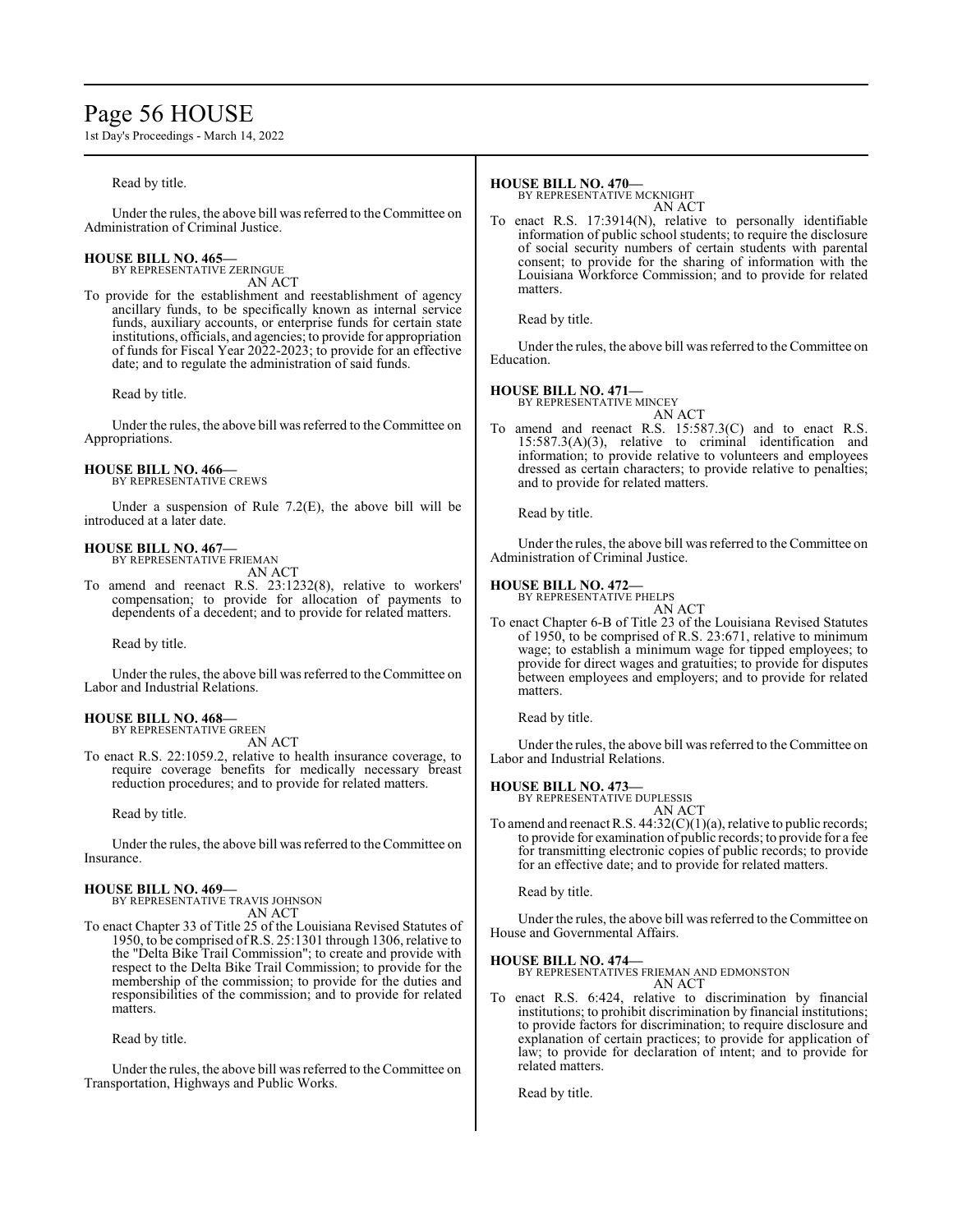1st Day's Proceedings - March 14, 2022

Under the rules, the above bill was referred to the Committee on Commerce.

### **HOUSE BILL NO. 475—** BY REPRESENTATIVE THOMAS

AN ACT To amend and reenact R.S. 42:1119(B)(2)(a)(iii), relative to nepotism; to provide relative to family members of school board members and school district superintendents who are employed by the school board; to provide relative to the deadline for disclosing information regarding such employment to the Board of Ethics; to provide relative to penalties; and to provide for related matters.

Read by title.

Under the rules, the above bill was referred to the Committee on House and Governmental Affairs.

# **HOUSE BILL NO. 476—**

BY REPRESENTATIVE WRIGHT AN ACT

To amend and reenact R.S. 36:101(A), 102(A), 103, 106(A), and 107(A), relative to the Department of Economic Development; to place the department within the office of the lieutenant governor; to provide relative to the authority of the lieutenant governor with respect to the department; to provide relative the appointment of officers of the department; and to provide for related matters.

Read by title.

Under the rules, the above bill was referred to the Committee on House and Governmental Affairs.

# **HOUSE BILL NO. 477—**

BY REPRESENTATIVE COUSSAN AN ACT

To amend and reenact R.S. 16:51(A)(1), (5), (7), (14), (15), (16), (18), (19), (21), (24), (29), (32), (36), and (37), relative to assistant district attorneys; to provide for additional assistant district attorneys for certain judicial districts; to provide for an effective date; and to provide for related matters.

Read by title.

Under the rules, the above bill was referred to the Committee on Judiciary.

# **HOUSE BILL NO. 478—**

BY REPRESENTATIVE FONTENOT AN ACT

To enact R.S.  $40:41(C)(1)(f)$ , relative to disclosure of records; to provide for the disclosure of records or issuance of certificates to an agent for the surety of a person who is the party to a criminal bail bond; to provide relative to proper documentation; and to provide for related matters.

Read by title.

Under the rules, the above bill was referred to the Committee on Health and Welfare.

#### **HOUSE BILL NO. 479—** BY REPRESENTATIVE FRIEMAN

AN ACT

To enact Subpart E of Part IV of Subchapter A of Chapter 5-D of Title 40 of the Louisiana Revised Statutes of 1950, to be comprised of R.S. 40:1177.1, relative to patients' rights; to provide for those with medical power of attorney; to provide for emergency privilege; to provide access to a physician for the administration of medication; to limit hospital liability; and to provide for related matters.

# Read by title.

Under the rules, the above bill was referred to the Committee on Health and Welfare.

# **HOUSE BILL NO. 480—**

BY REPRESENTATIVE GAINES

AN ACT To amend and reenact R.S. 23:1204, relative to workers' compensation; to provide for liability; to provide for a presumption of compensability; and to provide for related matters.

Read by title.

Under the rules, the above bill was referred to the Committee on Labor and Industrial Relations.

**HOUSE BILL NO. 481—**

BY REPRESENTATIVE GREEN AN ACT

To enact R.S. 22:1059.2. relative to health insurance coverage; to require coverage benefits for medically necessary surgical corrections of diastasis recti; to provide for conditions and exclusions; and to provide for related matters.

Read by title.

Under the rules, the above bill was referred to the Committee on Insurance.

# **HOUSE BILL NO. 482—**

BY REPRESENTATIVE HUVAL AN ACT

To amend and reenact R.S.  $37:1970(C)(2)$  and to enact R.S. 37:1970(E), relative to the sale of catalytic converters; to require documents of origin; to provide penalties; to make technical changes; and to provide for related matters.

Read by title.

Under the rules, the above bill was referred to the Committee on Commerce.

# **HOUSE BILL NO. 483—**

BY REPRESENTATIVE TRAVIS JOHNSON AN ACT

To amend and reenact R.S. 14:95.1(C) and R.S. 40:1379.3(C)(6) and (10), relative to concealed weapons; to provide relative to the carrying of concealed weapons by a person convicted of felonies; to provide relative to concealed handgun permits; and to provide for related matters.

Read by title.

Under the rules, the above bill was referred to the Committee on Administration of Criminal Justice.

# **HOUSE BILL NO. 484—**

BY REPRESENTATIVE JORDAN AN ACT

To amend and reenact Code of Criminal Procedure Article 716, relative to pre-trial discovery; to provide for the disclosure of statements and witness lists; and to provide for related matters.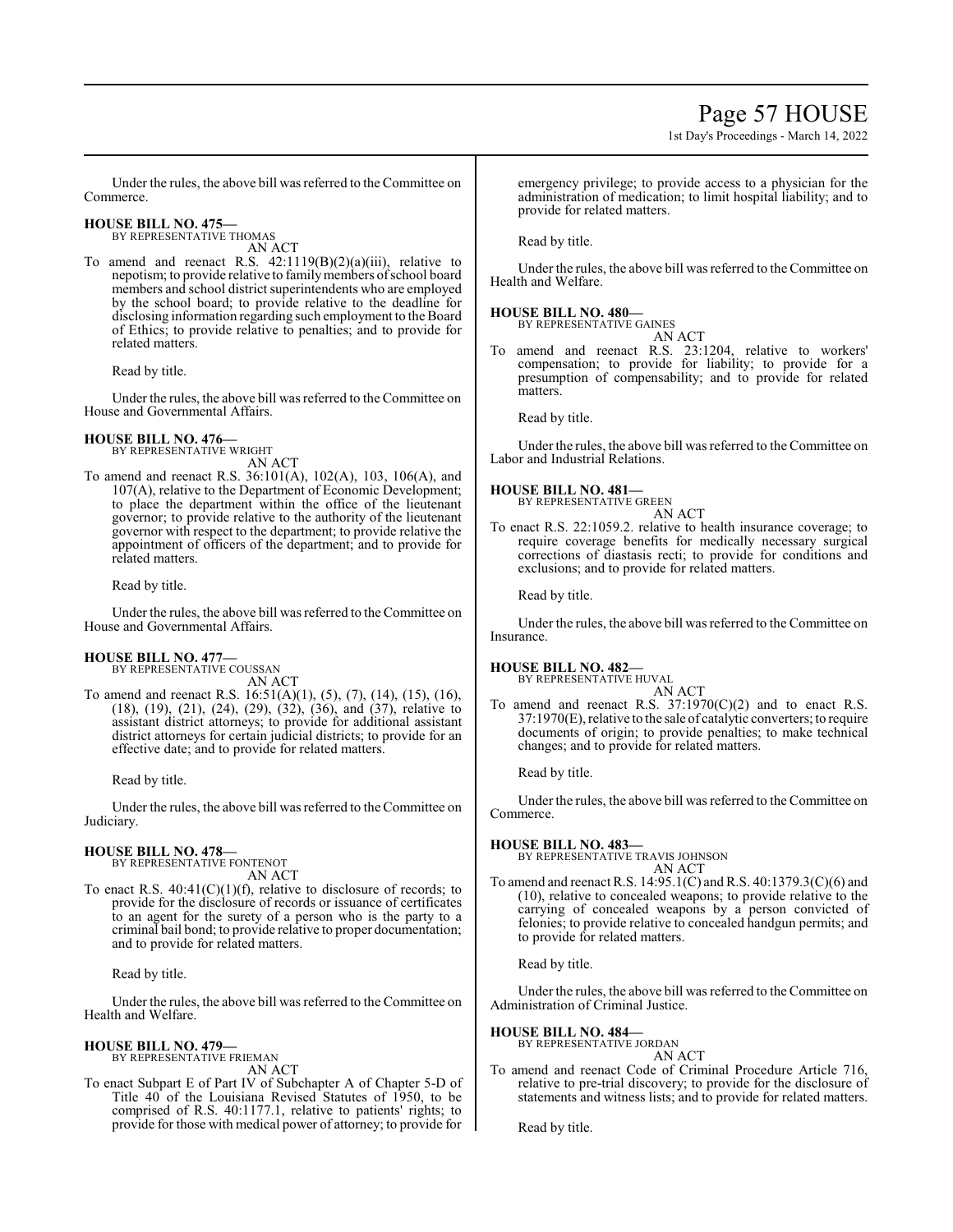# Page 58 HOUSE

1st Day's Proceedings - March 14, 2022

Under the rules, the above bill was referred to theCommittee on Administration of Criminal Justice.

#### **HOUSE BILL NO. 485—** BY REPRESENTATIVE MARCELLE

AN ACT

To amend and reenact R.S.  $47:1676(C)(2)(a)$  and  $(3)$ ,  $(E)$ , and  $(G)(1)$ and (4) and to repeal R.S.  $47:1676(C)(4)$ , relative to debt recovery; to exclude certain criminal fines, fees, and costs from additional fees assessed by the office of debt recovery; and to provide for related matters.

Read by title.

Under the rules, the above bill was referred to the Committee on Ways and Means.

### **HOUSE BILL NO. 486—**

BY REPRESENTATIVES MINCEY AND SCHEXNAYDER AN ACT

To appropriate monies out of the state general fund for Fiscal Year 2021-2022 to be used to pay the consent judgment captioned "David Sanders versus Hudson Insurance Company; J.S. Helwig & Son, L.L.C.; the Estate of Karl S. Lindberg; RLI Insurance Company; Prime Inc.; Devon A. White; and the State of Louisiana, Department of Transportation and Development" between the state of Louisiana, through the Department of Transportation and Development, and David Sanders;to provide for an effective date; and to provide for related matters.

Read by title.

Under the rules, the above bill was referred to the Committee on Appropriations.

#### **HOUSE BILL NO. 487—** BY REPRESENTATIVE RISER

AN ACT

To enact R.S. 23:388.1 and R.S. 39:103(A)(1)(g) and 121(8), relative to apprenticeship; to require contractors for state construction projects to employ certain apprentices; to provide for apprenticeship agreements; to provide for contracts; to provide for waivers; and to provide for related matters.

Read by title.

Under the rules, the above bill was referred to the Committee on Labor and Industrial Relations.

#### **HOUSE BILL NO. 488—** BY REPRESENTATIVE THOMAS

AN ACT

To amend and reenact R.S. 37:1431(introductory paragraph) and (24)(d), relative to the Louisiana Real Estate License Law; to provide for the definition ofreal estate activity; to provide for an effective date; and, to provide for related matters.

Read by title.

Under the rules, the above bill was referred to the Committee on Commerce.

#### **HOUSE BILL NO. 489—** BY REPRESENTATIVE DAVIS

AN ACT

To amend and reenact R.S. 13:996.3(A), relative to the judicial expense fund for the Family Court for the parish of East Baton Rouge; to provide for the maximum fee to be charged by the clerk; to provide for implementation; and to provide for related matters.

Read by title.

Under the rules, the above bill was referred to the Committee on Judiciary.

## **HOUSE BILL NO. 490—**

BY REPRESENTATIVE DUSTIN MILLER AN ACT

To appropriate monies out of the state general fund for Fiscal Year 2021-2022 to be used to pay the consent judgment captioned "Mitchell Morton and Audrey Oliver versus State of Louisiana Department of Transportation and Development and Calvin Voisin" between the state of Louisiana, through the Department of Transportation and Development, and Mitchell Morton; to provide for an effective date; and to provide for related matters.

Read by title.

Under the rules, the above bill was referred to the Committee on Appropriations.

### **HOUSE BILL NO. 491—**

BY REPRESENTATIVE BACALA AN ACT

To amend and reenact R.S. 14:65(A), relative to simple robbery; to amend the definition of simple robbery; to provide relative to a group of individuals with the intent to take anything of value; and to provide for related matters.

Read by title.

Under the rules, the above bill was referred to the Committee on Administration of Criminal Justice.

### **HOUSE BILL NO. 492—**

BY REPRESENTATIVE FONTENOT AN ACT

To enact Code of Criminal Procedure Article 211(A)(1)(e) and (f), (E), and (F), relative to arrest; to provide relative to the issuance of a summons by a peace officer instead of arrest and booking; to require an officer to make an arrest under certain conditions; to provide an exception to the issuance of a summons by an officer instead of arrest and booking for certain domestic violence offenses; to provide relative to causes of action; and to provide for related matters.

Read by title.

Under the rules, the above bill was referred to the Committee on Administration of Criminal Justice.

### **HOUSE BILL NO. 493—**

BY REPRESENTATIVE TRAVIS JOHNSON AN ACT

To amend and reenact R.S. 27:412(B)(1) and 413(A), relative to licenses for video draw poker devices; to provide relative to the maximum number of video draw poker devices at establishments licensed to sell alcoholic beverages for consumption on the premises of the establishment; and to provide for related matters.

Read by title.

Under the rules, the above bill was referred to the Committee on Administration of Criminal Justice.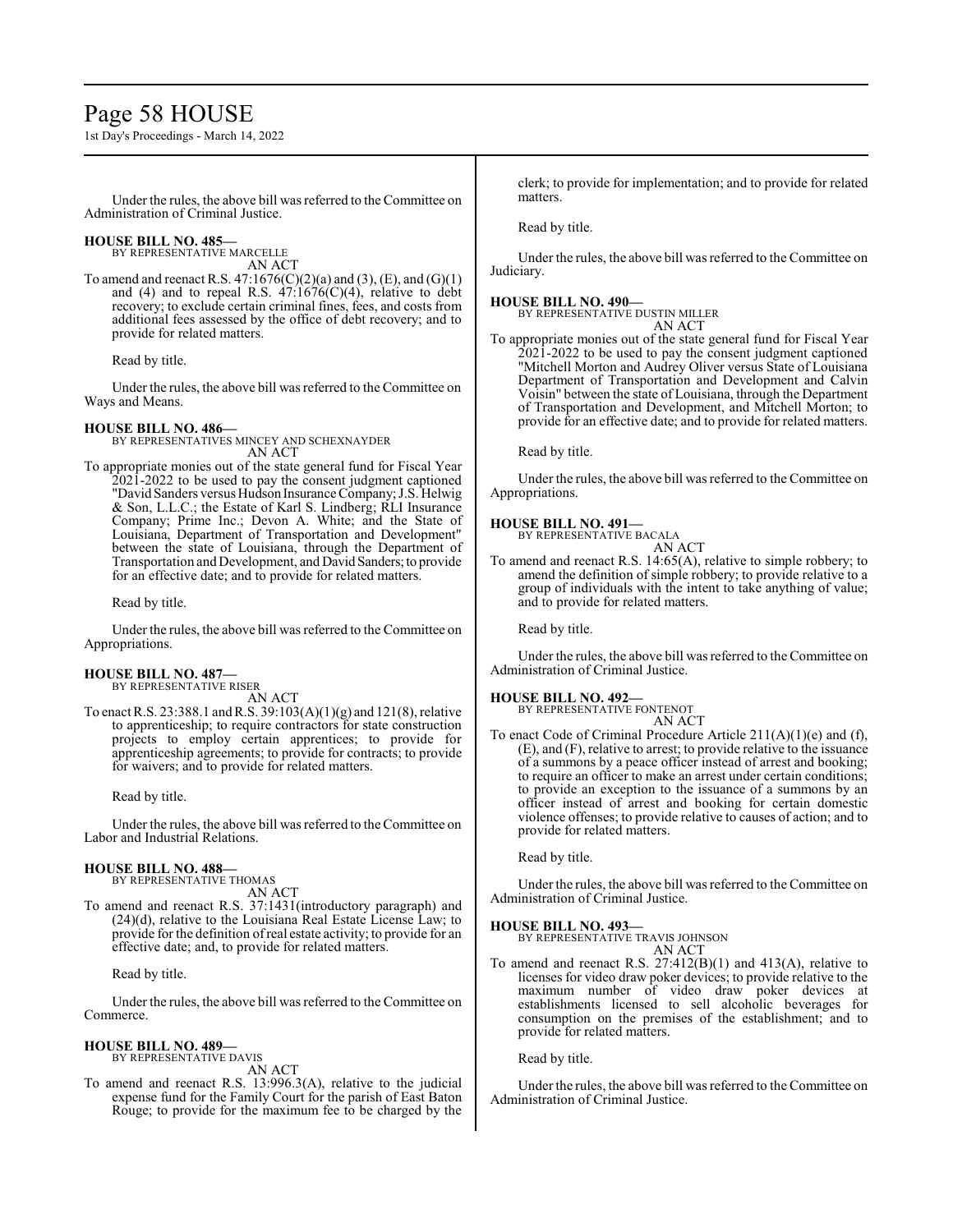# Page 59 HOUSE

1st Day's Proceedings - March 14, 2022

### **HOUSE BILL NO. 494—**

BY REPRESENTATIVE ROMERO AN ACT

To amend and reenact R.S. 26:241(15) and 803(3), relative to brewery operations; to provide for sales at multiple facilities; to provide for sales to retail dealers and special events; to provide relative to taxation; to provide for permitting; to provide for agreements with suppliers; and to provide for related matters.

Read by title.

Under the rules, the above bill was referred to theCommittee on Judiciary.

# **HOUSE BILL NO. 495—** BY REPRESENTATIVE SCHLEGEL

AN ACT

To amend and reenact R.S. 17:282.4(C)(1)(introductory paragraph) and (c) and  $286(A)$  and to enact R.S. 17:282.4(G) and (H), relative to suicide prevention and violence in schools; to require training on related topics for certain students; to provide for requirements of the state Department of Education; to require formation of student organizations; and to provide for related matters.

Read by title.

Under the rules, the above bill was referred to the Committee on Education.

# **HOUSE BILL NO. 496—**

BY REPRESENTATIVE SELDERS

AN ACT To amend and reenact R.S. 42:1123(44), relative to ethics; to provide an exception from ethics laws to allow certain public employees of a political subdivision that operates parks and recreation facilities to rent park facilities at a discounted rate under certain conditions; and to provide for related matters.

Read by title.

Under the rules, the above bill was referred to the Committee on House and Governmental Affairs.

### **HOUSE BILL NO. 497—**

BY REPRESENTATIVE TURNER AN ACT

To amend and reenact R.S. 37:1250, relative to regulation of pharmacists and pharmacies by the Louisiana Board of Pharmacy; to provide relative to facilities which engage solely in the distribution of drugs or other products necessaryfor home kidney dialysis for patients with end stage renal disease; to exempt such facilities from the provisions of the Louisiana Pharmacy Practice Act; and to provide for related matters.

Read by title.

Under the rules, the above bill was referred to the Committee on Health and Welfare.

# **HOUSE BILL NO. 498—** BY REPRESENTATIVE GREEN

A JOINT RESOLUTION

Proposing to amend Article III, Sections 2(A)(1) and (3) and (D), 5(A), and 19 of the Constitution of Louisiana and to repeal Article III, Sections 2(A)(4) of the Constitution of Louisiana, to provide forregular legislative sessions; to provide for the timing and duration of such sessions; to provide relative to the date legislators take office; to provide for the effective date of laws enacted during the regular session; to provide for submission of the proposed amendment to the electors; and to provide for related matters.

Read by title.

Under the rules, the above bill was referred to the Committee on House and Governmental Affairs.

# **HOUSE BILL NO. 499—**

BY REPRESENTATIVE AMEDEE AN ACT

To enact R.S. 17:1807(D) through (F), relative to postsecondary education; to create a fund for the purpose of funding tuition exemptions and reduction in textbook costs for persons age fifty-five and older; to provide that the Board of Regents shall administer the fund; to direct the state treasurer to deposit certain amounts into the fund; and to provide for related matters.

Read by title.

Under the rules, the above bill was referred to the Committee on Education.

**HOUSE BILL NO. 500—** BY REPRESENTATIVE BACALA AN ACT

To amend and reenact Code of Criminal Procedure Article 312(B), relative to bail; to provide relative to the right to bail before and after conviction; to provide relative to a contradictory hearing prior to setting bail; to require a contradictory hearing prior to setting bail for certain persons; and to provide for related matters.

Read by title.

Under the rules, the above bill was referred to the Committee on Administration of Criminal Justice.

### **HOUSE BILL NO. 501—**

BY REPRESENTATIVE DUBUISSON AN ACT

To authorize and provide for the transfer of certain state property; to authorize the transfer of certain state property in St. Tammany Parish; to provide for the property descriptions; to provide terms and conditions; to provide for the reservation of mineral interests; to provide terms and conditions; to provide an effective date; and to provide for related matters.

Read by title.

Under the rules, the above bill was referred to the Committee on Natural Resources.

# **HOUSE BILL NO. 502—**

BY REPRESENTATIVE GAINES AN ACT

To amend and reenact R.S. 23:1203.1(K), relative to workers' compensation; to provide for medical treatment or test; to provide for the failure to authorize a medical treatment or test approved by the medical director; to provide for a penalty; to provide for attorney fees; and to provide for related matters.

Read by title.

Under the rules, the above bill was referred to the Committee on Labor and Industrial Relations.

# **HOUSE BILL NO. 503—**

Withdrawn from the files of the House prior to introduction.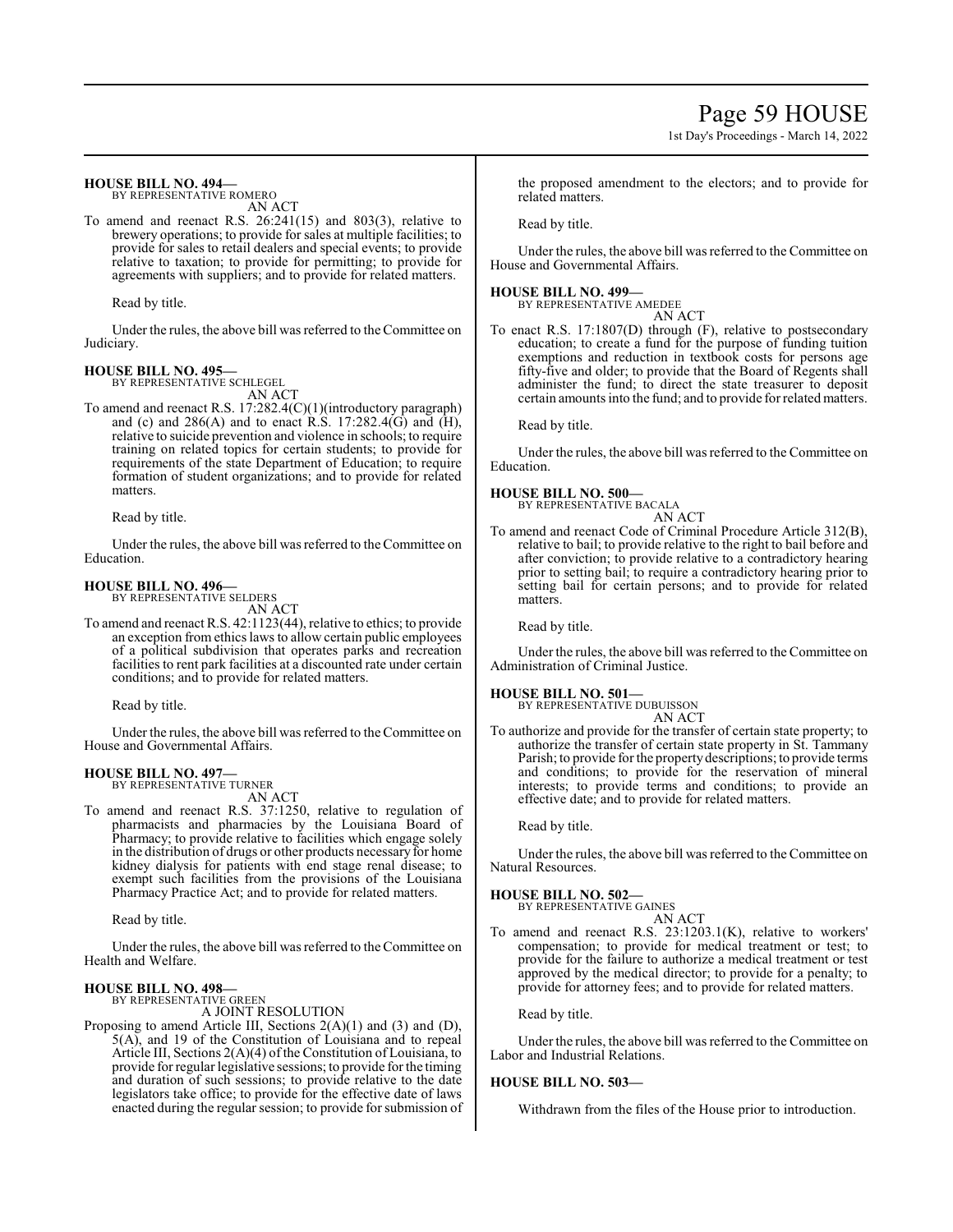# Page 60 HOUSE

1st Day's Proceedings - March 14, 2022

## **HOUSE BILL NO. 504—**

BY REPRESENTATIVE ILLG AN ACT

To amend and reenact R.S. 22:976.1(A)(introductory paragraph) and (3) and (B), relative to enrollee cost sharing; to modify definitions with respect to high deductible health benefit plans; to provide for application; and to provide for related matters.

Read by title.

Under the rules, the above bill was referred to the Committee on Insurance.

### **HOUSE BILL NO. 505—** BY REPRESENTATIVE JEFFERSON

AN ACT

To amend and reenact R.S. 40:1131(introductory paragraph), 1133.2(A)(1) and (B)(introductory paragraph),  $1133.4(A)(4)$ , 1133.5(2), 1133.8(D) and (E), 1133.10(introductoryparagraph), and 1203.1(introductory paragraph) and (5) and to enact R.S. 40:1131(24), 1133.2(B)(5), 1133.5(11) and (12), 1133.10(9), 1133.17, 1133.18, and 1135.1(A)(2)(e), relative to emergency medical services; to define the termcertified ambulance operator for purposes of laws pertaining to emergency medical personnel; to require that certified ambulance operators receive certification from the bureau of emergency medical services of the Louisiana Department of Health; to provide conditions, procedures, and standards relative to certification of ambulance operators; to provide for fees for such certification; to provide for duties of certified ambulance operators and to establish grounds for disciplinary action against such personnel; to include certified ambulance operators within laws requiring criminal history checks on certain nonlicensed persons who provide healthrelated services and prohibiting hiring ofsuch persons who have been convicted of certain offenses; and to provide for related matters.

Read by title.

Under the rules, the above bill was referred to the Committee on Health and Welfare.

# **HOUSE BILL NO. 506—**

BY REPRESENTATIVE LYONS AN ACT

To amend and reenact R.S. 23:1592(F), relative to unemployment compensation benefits; to provide for an increase in the minimum weekly benefit amount; and to provide for related matters.

Read by title.

Under the rules, the above bill was referred to theCommittee on Labor and Industrial Relations.

#### **HOUSE BILL NO. 507—** BY REPRESENTATIVE MARINO

AN ACT

To enact R.S.  $40:34.2(2)(a)(v)$ , relative to birth certificates; to provide for an official surname for birth certificates; and to provide for related matters.

Read by title.

Under the rules, the above bill was referred to the Committee on Civil Law and Procedure.

### **HOUSE BILL NO. 508—**

BY REPRESENTATIVE GREGORY MILLER AN ACT

To enact R.S. 46:1844(O)(3), relative to notification of an inmate's release; to provide relative to notification for victims, family members of victims, persons who filed victim registration and notification forms, law enforcement agencies, and district attorneys; to provide relative to notification of the release of an inmate who has been convicted of a crime of violence or s ex offense; and to provide for related matters.

Read by title.

Under the rules, the above bill was referred to the Committee on Administration of Criminal Justice.

### **HOUSE BILL NO. 509—**

BY REPRESENTATIVE MINCEY AN ACT

To enact R.S. 17:420, relative to public school teachers; to require the state Department of Education to maintain a database and to report to the legislative education committees on training that professional teachers are required to complete; and to provide for related matters.

Read by title.

Under the rules, the above bill was referred to the Committee on Education.

### **HOUSE BILL NO. 510—**

BY REPRESENTATIVE MINCEY

AN ACT To enact R.S. 17:420, relative to public school teachers; to provide relative to the effectiveness of requirements for training of professional teachers; and to provide for related matters.

Read by title.

Under the rules, the above bill was referred to the Committee on Education.

**HOUSE BILL NO. 511—** BY REPRESENTATIVE PIERRE AN ACT

To enact Part II-B of Chapter 21 of Title 37 of the Louisiana Revised Statutes of 1950, to be comprised of R.S. 37:1891 through 1897, relative to the purchase of used catalytic converters; to provide definitions; to provide recording requirements; to require payment by check; to require a statement by the seller; to provide for record keeping; to prohibit the purchase of stolen goods; to provide for violations and penalties; and to provide for related matters.

Read by title.

Under the rules, the above bill was referred to the Committee on Commerce.

**HOUSE BILL NO. 512—**

BY REPRESENTATIVE ZERINGUE AN ACT

To repeal R.S.  $32:1306(C)(5)$ , relative to an annual commercial motor vehicle inspection; to repeal provisions relative to the annual fee or charge along with the percentage retained by the inspector and the percentage transferred to certain offices for a commercial motor vehicle inspection; and to provide for related matters.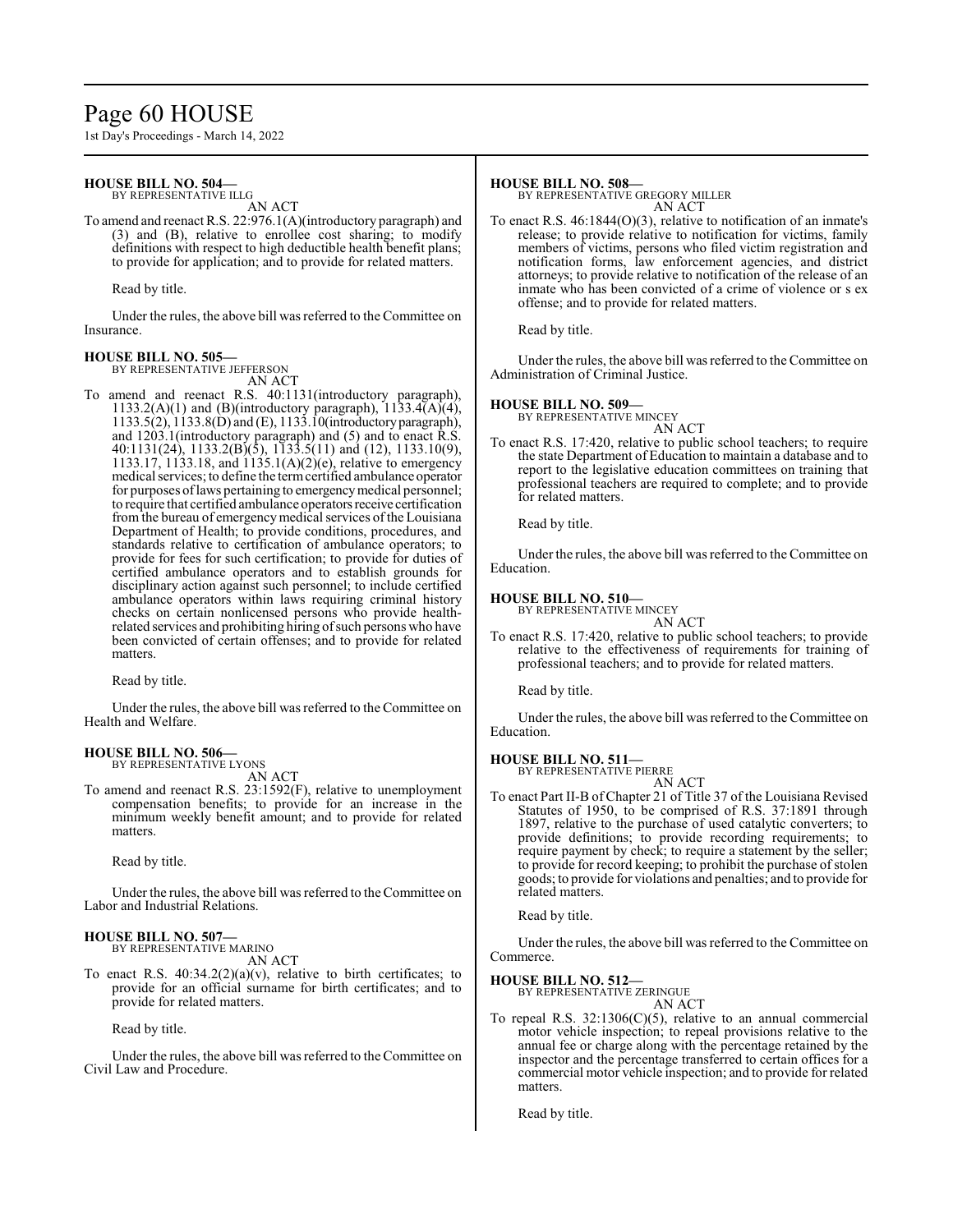# Page 61 HOUSE

1st Day's Proceedings - March 14, 2022

Under the rules, the above bill was referred to the Committee on Transportation, Highways and Public Works.

# **HOUSE BILL NO. 513—**

BY REPRESENTATIVE ZERINGUE A JOINT RESOLUTION

Proposing to amend Article V, Sections 4, 9, and 15(D) of the Constitution of Louisiana, to provide relative to judgeships; to provide relative to the votes needed in each house of the legislature to change the number of judges in any judicial district; to provide relative to the votes needed in each house of the legislature to change the number of districts and judges in any appellate circuit and supreme court district; to provide for submission of the proposed amendment to the electors; and to provide for related matters.

Read by title.

Under the rules, the above bill was referred to the Committee on Judiciary.

**HOUSE BILL NO. 514—** BY REPRESENTATIVE ADAMS

AN ACT

To enact Part II-B of Chapter 21 of Title 37 of the Louisiana Revised Statutes of 1950, to be comprised of R.S. 37:1891 through 1896, relative to the purchase of used catalytic converters; to provide definitions; to provide recording requirements; to require payment by check; to require a statement by the seller; to provide for record keeping; to prohibit the purchase of stolen goods; to provide for violations and penalties; and to provide for related matters.

Read by title.

Under the rules, the above bill was referred to the Committee on Commerce.

# **HOUSE BILL NO. 515—**

BY REPRESENTATIVE MIKE JOHNSON AN ACT

To amendR.S. 12:1333(A) and to enact R.S. 12:1333(E) and 1333.1, relative to succession proceedings involving limited liability companies; to provide for representation if all board members die; to allow for inheritance of interest in a single-person limited liability company; to allow the succession representative to exercise the rights of the deceased member; to provide for membership of the heir or legatee; to provide definitions; and to provide for related matters.

Read by title.

Under the rules, the above bill was referred to the Committee on Commerce.

# **HOUSE BILL NO. 516—**

BY REPRESENTATIVES LANDRY AND FREEMAN AN ACT

To enact R.S. 17:221.8 and 3996(B)(67), relative to students; to require the governing authority of each public high school to adopt policies relative to students who are pregnant or parenting; to provide that policies shall address attendance, breastfeeding, and child care; and to provide for related matters.

Read by title.

Under the rules, the above bill was referred to theCommittee on Education.

# **HOUSE BILL NO. 517—**

BY REPRESENTATIVE SELDERS

- AN ACT
- To amend and reenact R.S. 15:831(A) and to enact R.S. 15:827(A)(10) and 827.4, relative to medical services in the Department of Public Safety and Corrections; to provide relative to the duties of the Department of Public Safety and Corrections; to provide relative to hiring and oversight of a state medical director within the Department of Public Safety and Corrections; to provide relative to the hiring criteria of a state medical director; to create a Medical Advisory Council within the Department of Public Safety and Corrections; to provide relative to membership and powers of the Medical Advisory Council; to provide relative to powers of the secretary of the Department of Public Safety and Corrections; and to provide for related matters.

Read by title.

Under the rules, the above bill was referred to the Committee on Administration of Criminal Justice.

# **HOUSE BILL NO. 518—**

BY REPRESENTATIVE ROBBY CARTER AN ACT

To amend and reenact R.S. 17:164.2(A) and 3996(B)(54) and to repeal R.S. 17:164.2(C), relative to school buses; to require that school buses be equipped with occupant restraint systems; to provide relative to funding; and to provide for related matters.

Read by title.

Under the rules, the above bill was referred to the Committee on Education.

# **HOUSE BILL NO. 519—** BY REPRESENTATIVE GAROFALO

AN ACT

To amend and reenact R.S. 38:330, relative to levee districts; to require pro rata payments for flood control, flood protection, or drainage projects that encompass multiple levee districts; to provide for the development of a formula to determine cost shares; to authorize the establishment of accounts; and to provide for related matters.

Read by title.

Under the rules, the above bill was referred to the Committee on Transportation, Highways and Public Works.

# **HOUSE BILL NO. 520—**

BY REPRESENTATIVE HUGHES AN ACT

To amend and reenact the heading of Part XIII of Chapter 11 of the Louisiana Revised Statutes of 1950 and R.S. 40:2199(A)(1) and to enact R.S. 40:2199.11 through 2199.14, relative to emergency contraception; to provide emergency care to victims of sexually-oriented criminal offenses; to provide for an effective date; and to provide for related matters.

Read by title.

Under the rules, the above bill was referred to the Committee on Health and Welfare.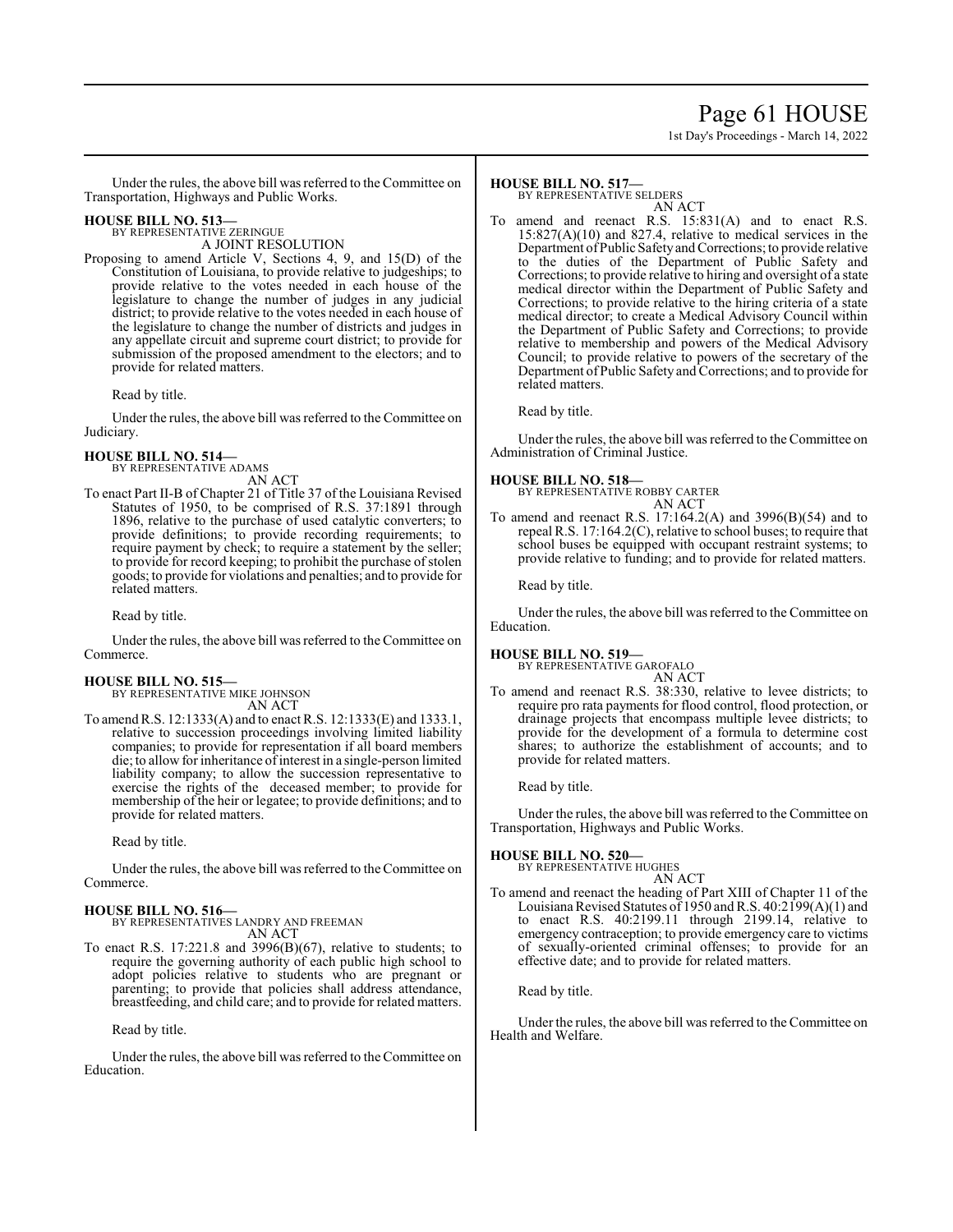# Page 62 HOUSE

1st Day's Proceedings - March 14, 2022

# **HOUSE BILL NO. 521—**

BY REPRESENTATIVE HUVAL

AN ACT To amend and reenact R.S. 22:572, relative to catastrophe response plans for insurance; to provide for the requirements for catastrophe response plans; to provide forfiling with and review of plans by the commissioner; to provide for confidentiality; to provide for enforcement and penalties; and to provide for related matters.

Read by title.

Under the rules, the above bill was referred to the Committee on Insurance.

### **HOUSE BILL NO. 522—**

BY REPRESENTATIVE JEFFERSON AN ACT

To amend and reenact the heading of Chapter 41 of Title 17 of the Louisiana Revised Statues of 1950 and R.S. 17:3951(G)(3) and (9) and (H) and to enact R.S.  $17:3951(G)(10)$  and  $(11)$  and 3952, relative to college and career readiness; to provide for the responsibilities and duties of the College and Career Readiness Commission; to require the state Department of Education to fund the administration of certain assessments to certain students; to authorize the State Board of Elementary and Secondary Education promulgate rules and regulations; to provide for effectiveness; and to provide for related matters.

Read by title.

Under the rules, the above bill was referred to the Committee on Education.

# **HOUSE BILL NO. 523—**

BY REPRESENTATIVE LACOMBE AN ACT

To amend and reenact R.S. 26:241(15) and to enact R.S. 26:309, relative to alcohol beverage control; to provide relative to brewing facilities; to authorize manufacturers or brewers to host private events at brewing facilities; to provide for certain restrictions with respect to private events at brewing facilities; to authorize manufacturers or brewers to charge certain fees for private events at brewing facilities; and to provide for related matters.

Read by title.

Under the rules, the above bill was referred to the Committee on Judiciary.

#### **HOUSE BILL NO. 524—** BY REPRESENTATIVE LYONS

AN ACT

To amend and reenact R.S. 27:625(G)(5) and R.S. 29:726.6(Section heading) and to enact R.S. 29:726.7, relative to services for people with disabilities affected by disasters; to create the Disability-Focused Disaster Preparedness and Response Fund as a special fund in the state treasury; to provide for dedication to the fund of revenue from the tax upon net gaming proceeds from sports wagering; to authorize the use of monies in the fund for certain purposes; to create and provide for a program to conduct needs assessments among, and provide services to, people with disabilities affected by disasters; to provide for duties and responsibilities of the Governor's Office of Homeland Security and Emergency Preparedness with respect to the program; to authorize the Governor's Office of Homeland Security and Emergency Preparedness to utilize certain monies for administrative costs and grant administration; to require the Governor's Office of Homeland Security and Emergency Preparedness to contract with a disability assessment and coordination entity for certain functions; to provide relative to state actions to obtain federal reimbursement for certain disaster-related expenses; and to provide for related matters.

Read by title.

Under the rules, the above bill was referred to the Committee on Judiciary.

### **HOUSE BILL NO. 525—**

BY REPRESENTATIVE MCCORMICK

AN ACT To authorize and provide for the transfer of certain state property; to authorize the transfer of certain state property in Caddo Parish; to provide for property descriptions; to provide for the reservation of mineral rights; to provide terms and conditions; to provide for termination of authority; to provide for an effective date; and to provide for related matters.

Read by title.

Under the rules, the above bill was referred to the Committee on Natural Resources and Environment.

# **HOUSE BILL NO. 526—** BY REPRESENTATIVE EDMONDS



To enact R.S. 17:88.1 and 3996(B)(67), relative to school board fiscal information; to require each city, parish, and other local public school board to post certain fiscal information on its website; to provide deadlines; to require the treasurer to post certain fiscal information relative to school boards on the website of the Department of the Treasury; to provide relative to charter schools; and to provide for related matters.

Read by title.

Under the rules, the above bill was referred to the Committee on Education.

**HOUSE BILL NO. 527—** BY REPRESENTATIVE BACALA AN ACT

To enact Part II-B of Chapter 21 of Title 37 of the Louisiana Revised Statutes of 1950, to be comprised of R.S. 37:1891 through 1896, relative to the purchase of used catalytic converters; to provide definitions; to provide recording requirements; to require payment by check; to require a statement by the seller; to provide for record keeping; to prohibit the purchase of stolen goods; to provide for violations and penalties; and to provide for related matters.

Read by title.

Under the rules, the above bill was referred to the Committee on Commerce.

### **HOUSE BILL NO. 528—**

BY REPRESENTATIVE DAVIS

AN ACT To amend and reenact R.S. 49:191(1) and to repeal R.S. 49:191(10)(n), relative to certain agencies within the office of the governor, including provisions to provide for the re-creation of such agencies; to provide for the effective termination date for all statutory authority for the existence of such statutory entities; and to provide for related matters.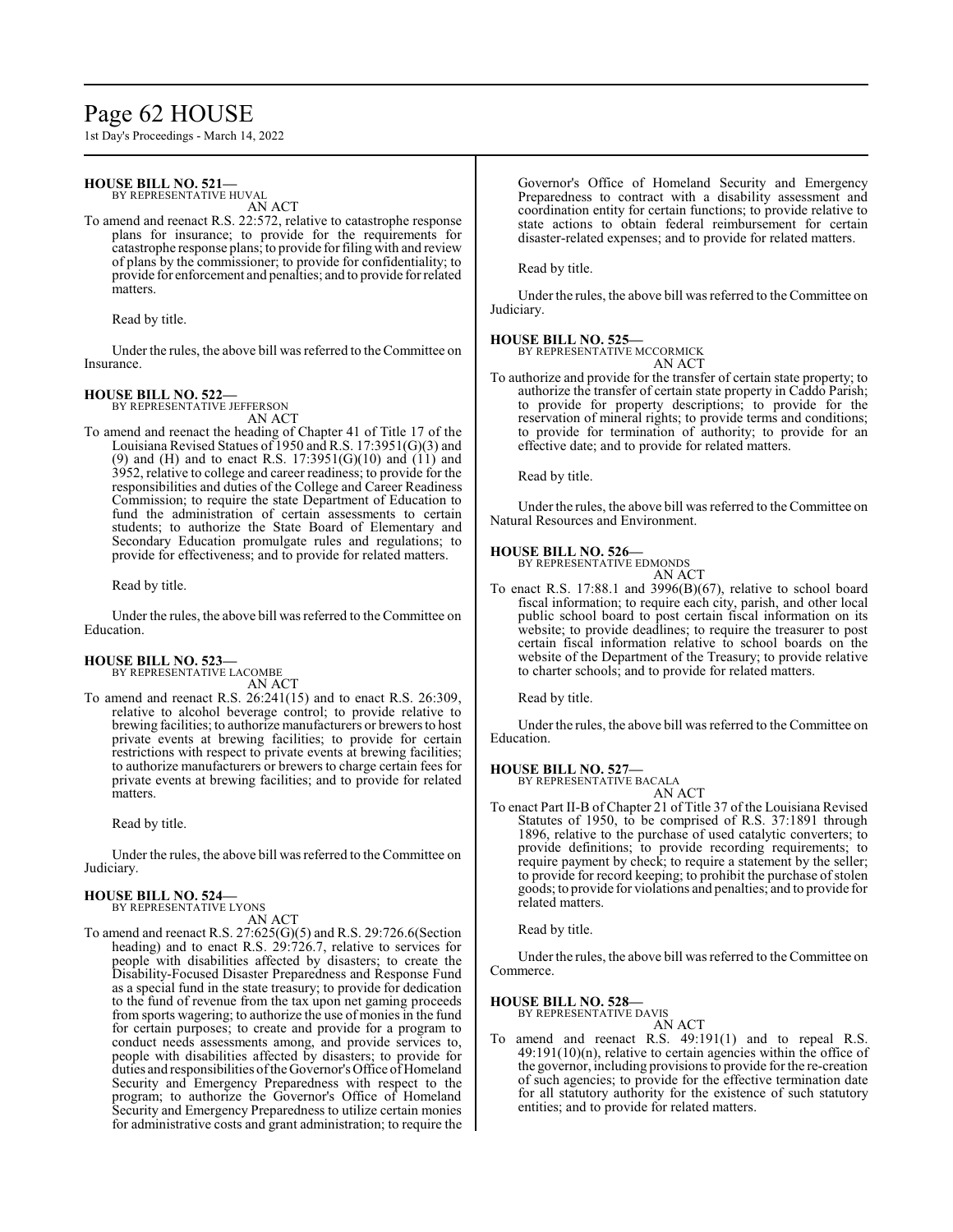# Page 63 HOUSE

1st Day's Proceedings - March 14, 2022

Read by title.

Under the rules, the above bill was referred to the Committee on House and Governmental Affairs.

#### **HOUSE BILL NO. 529—** BY REPRESENTATIVE BROWN

AN ACT

To amend and reenact R.S. 22:3, 1921(A), (C), and (D), 1922(A), 1926, 1928(A)(introductory paragraph), 1929(A), 2132(G)(2),  $2161(J), 2171(L), R.S. 36.681(C), 683, 687, 689,$  and 691.1, to enact R.S. 36:681(D), 686(C)(3) and (4), and 694.1, and to repeal R.S. 36:686(D) and (E), relative to the organization ofthe Department of Insurance; to provide for the offices within and officers for the department; to provide for the administration of certain commissions within the department; to provide for the chief deputy commissioner of the department; to create the office of policy, innovation, and research; to provide the duties and functions of the office and the deputy commissioner of policy, innovation, and research; to make technical changes; to provide for an effective date; and to provide for related matters.

Read by title.

Under the rules, the above bill was referred to the Committee on Insurance.

# **HOUSE BILL NO. 530—** BY REPRESENTATIVE MIGUEZ

AN ACT

To authorize and provide for the transfer of certain state property; to authorize the transfer of certain state property in Iberia and St. Martin Parish; to provide for property descriptions; to provide for the reservation of mineral rights; to provide terms and conditions; to provide for an expiration of authority; to provide an effective date; and to provide for related matters.

Read by title.

Under the rules, the above bill was referred to the Committee on Natural Resources and Environment.

### **HOUSE BILL NO. 531—**

BY REPRESENTATIVE AMEDEE AN ACT

To amend and reenact R.S. 17:170(E), relative to student immunization requirements; to provide for a cause of action, remedies, and damages for a student who is denied entrance into a school because of a vaccination requirement; and to provide for related matters.

Read by title.

Under the rules, the above bill was referred to the Committee on Education.

#### **HOUSE BILL NO. 532—** BY REPRESENTATIVE HUVAL

AN ACT

To enact R.S. 22:36, relative to health insurance coverage for fire employees; to generally prohibit a health insurance issuer from refusing enrollment ofretired fire employees based solely on the status of retirement; to prohibit discrimination between active and retired fire employees for purposes of insurance coverage; to provide for definitions; and to provide for related matters.

Read by title.

Under the rules, the above bill was referred to the Committee on Insurance.

### **HOUSE BILL NO. 533—**

BY REPRESENTATIVE CORMIER

AN ACT To amend and reenact Code of Criminal Procedure Articles 680 and 682, relative to recusal of district attorneys; to provide for an additional ground for recusal; to provide for a request for recusal; to provide for a definition; and to provide for related matters.

Read by title.

Under the rules, the above bill was referred to the Committee on Judiciary.

# **HOUSE BILL NO. 534—** BY REPRESENTATIVE HORTON

AN ACT

To designate a portion of Louisiana Highway 527 in Bossier Parish as the "Jessie Henry Memorial Highway"; and to provide for related matters.

Read by title.

Under the rules, the above bill was referred to the Committee on Transportation, Highways and Public Works.

### **HOUSE BILL NO. 535—**

BY REPRESENTATIVE AMEDEE AN ACT

To enact R.S. 22:1023.2, relative to insurance; to prohibit group health plan and life insurance policy issuers from using vaccination statuses to adversely affect coverage; to prohibit issuers from providing incentives based on the vaccination statuses of patients; to provide for penalties and civil actions; and to provide for related matters.

Read by title.

Under the rules, the above bill was referred to the Committee on Insurance.

# **HOUSE BILL NO. 536—** BY REPRESENTATIVE COX

AN ACT

To amend and reenact R.S. 17:5024(B) and to enact R.S. 17:5024.1, relative to the Taylor Opportunity Program for Students; to lower the minimum ACT score required for initial qualification for a TOPS-Tech Award; and to provide for related matters.

Read by title.

Under the rules, the above bill was referred to the Committee on Education.

**HOUSE BILL NO. 537—**

BY REPRESENTATIVE DAVIS AN ACT

To enact R.S. 22:1036.1 and 1036.2, relative to health insurance issuers; to require health coverage plans to cover services and benefits arising from in vitro fertilization outpatient expenses; to require patients to meet certain conditions; and to provide for related matters.

Read by title.

Under the rules, the above bill was referred to the Committee on Insurance.

# **HOUSE BILL NO. 538—**

Withdrawn from the files of the House prior to introduction.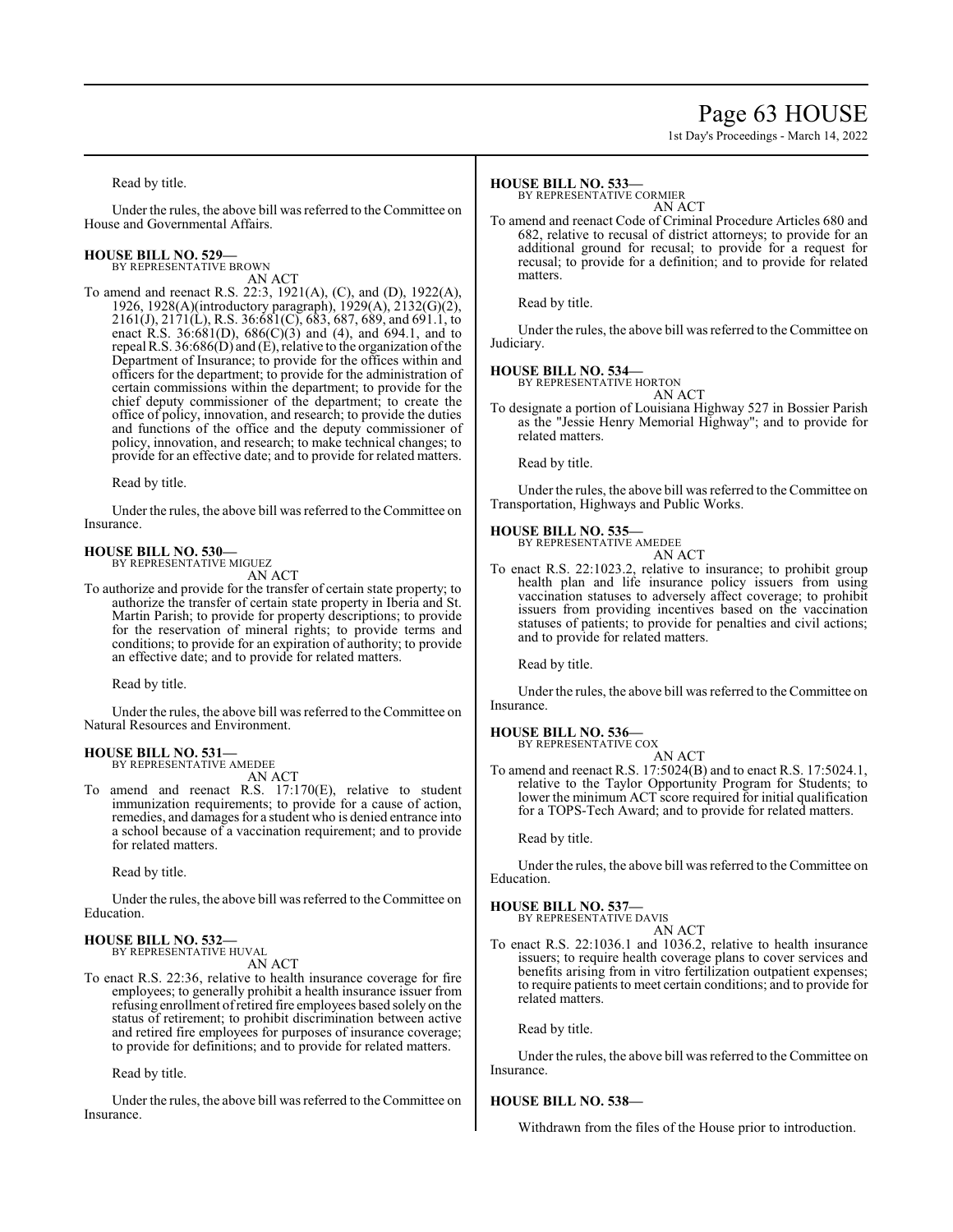# Page 64 HOUSE

1st Day's Proceedings - March 14, 2022

**HOUSE BILL NO. 539—** BY REPRESENTATIVE FIRMENT

AN ACT

To amend and reenact R.S. 51:451(A) and to enact R.S. 22:1895.1, R.S. 37:2175.3(A)(12) through (14) and (B)(3) and (4), and R.S. 51:452, relative to property insurance; to provide for the adjustment and settlement of first-party loss based on repair or replacement cost; to provide for matching repairs; to prohibit contractors from engaging in certain acts related to an insured's property insurance claim; to provide for penalties; to prohibit sellers of goods and services from assisting in paying an insured's deductible; to provide contract language advising insureds oftheir duty to pay their property insurance deductible; and to provide for related matters.

Read by title.

Under the rules, the above bill was referred to the Committee on Insurance.

### **HOUSE BILL NO. 540—**

BY REPRESENTATIVE GADBERRY AN ACT

To amend and reenact R.S. 4:724(J) and (K), relative to electronic video bingo machines; to provide relative to the operation of electronic video bingo machines; to provide relative to the types of games which are played or displayed on electronic video bingo machines; and to provide for related matters.

Read by title.

Under the rules, the above bill was referred to the Committee on Administration of Criminal Justice.

# **HOUSE BILL NO. 541—** BY REPRESENTATIVE HILFERTY

AN ACT

To enact R.S. 56:292, relative to wild quadrupeds; to prohibit the feeding of wild alligators; to provide exceptions; and to provide for related matters.

Read by title.

Under the rules, the above bill was referred to the Committee on Natural Resources and Environment.

# **HOUSE BILL NO. 542—**

BY REPRESENTATIVE HOLLIS AN ACT

To enact R.S. 45:1206, relative to the Public Service Commission; to grant authority to regulate internet and internet service providers; to provide for definitions; and to provide for related matters.

Read by title.

Under the rules, the above bill was referred to the Committee on Commerce.

#### **HOUSE BILL NO. 543—** BY REPRESENTATIVE STAGNI

AN ACT

To amend and reenact R.S.  $37:913(3)(a)(vii)$  and (ix), (8), and (9)(introductory paragraph) and to enact R.S. 37:913(17), 936, 937, and Part VI of Chapter 11 of Title 37 of the Louisiana Revised Statutes of 1950, to be comprised of R.S. 37:1020.11, relative to collaborative practice agreement requirements; to provide for collaborative practice agreement exemptions; to provide for qualifications for exemption; to provide criteria for a consulting practitioner; to provide for definitions; to require the reporting of certain information; to provide for an effective date; and to provide for related matters.

Read by title.

Under the rules, the above bill was referred to the Committee on Health and Welfare.

# **HOUSE BILL NO. 544—**

BY REPRESENTATIVES VILLIO AND SCHLEGEL AN ACT

To amend and reenact R.S.  $15:571.3(B)(1)(a)$  and (D) and  $574.4(A)(1)(a)$  and to enact R.S.  $15.571.3(B)(3)$  and  $574.4(A)(1)(c)$ , relative to criminal sentencing; to provide relative to diminution of sentence; to provide for the rate of diminution ofsentence for certain circumstances; to provide for parole eligibility; to provide relative to parole eligibility for certain circumstances; and to provide for related matters.

Read by title.

Under the rules, the above bill was referred to the Committee on Administration of Criminal Justice.

# **HOUSE BILL NO. 545—**

BY REPRESENTATIVE WRIGHT AN ACT

To amend and reenact R.S. 22:821(B)(29), 1551(A) and (B), the heading of Subpart B of Part I of Chapter 5 of Title 22 of the Louisiana Revised Statutes of 1950, R.S. 22:1581(B)(1), 1808.2(C)(6) and (E), and 1808.6(A) and (B) and to repeal R.S. 22:513(B)(6), 1545(C), 1546(A)(4), 1571, 1574(A)(4), 1808.2(C)(1) through (5), and 1808.3(4), relative to prelicensing requirements for insurance producers; to repeal the prelicensing requirement for certain persons; to provide for an effective date; and to provide for related matters.

Read by title.

Under the rules, the above bill was referred to the Committee on Insurance.

# **HOUSE BILL NO. 546—**

BY REPRESENTATIVE MINCEY AN ACT

To repeal R.S. 17:7.1(A)(7), relative to teacher preparation programs; to revise requirements for entry into a teacher preparation program; and to provide for related matters.

Read by title.

Under the rules, the above bill was referred to the Committee on Education.

# **HOUSE BILL NO. 547—**

BY REPRESENTATIVE PRESSLY AN ACT

To enact Code of Criminal Procedure Article 313.2, relative to bail; to provide relative to certain persons who are subsequently arrested; to require a hearing for such persons prior to setting bail; and to provide for related matters.

Read by title.

Under the rules, the above bill was referred to the Committee on Administration of Criminal Justice.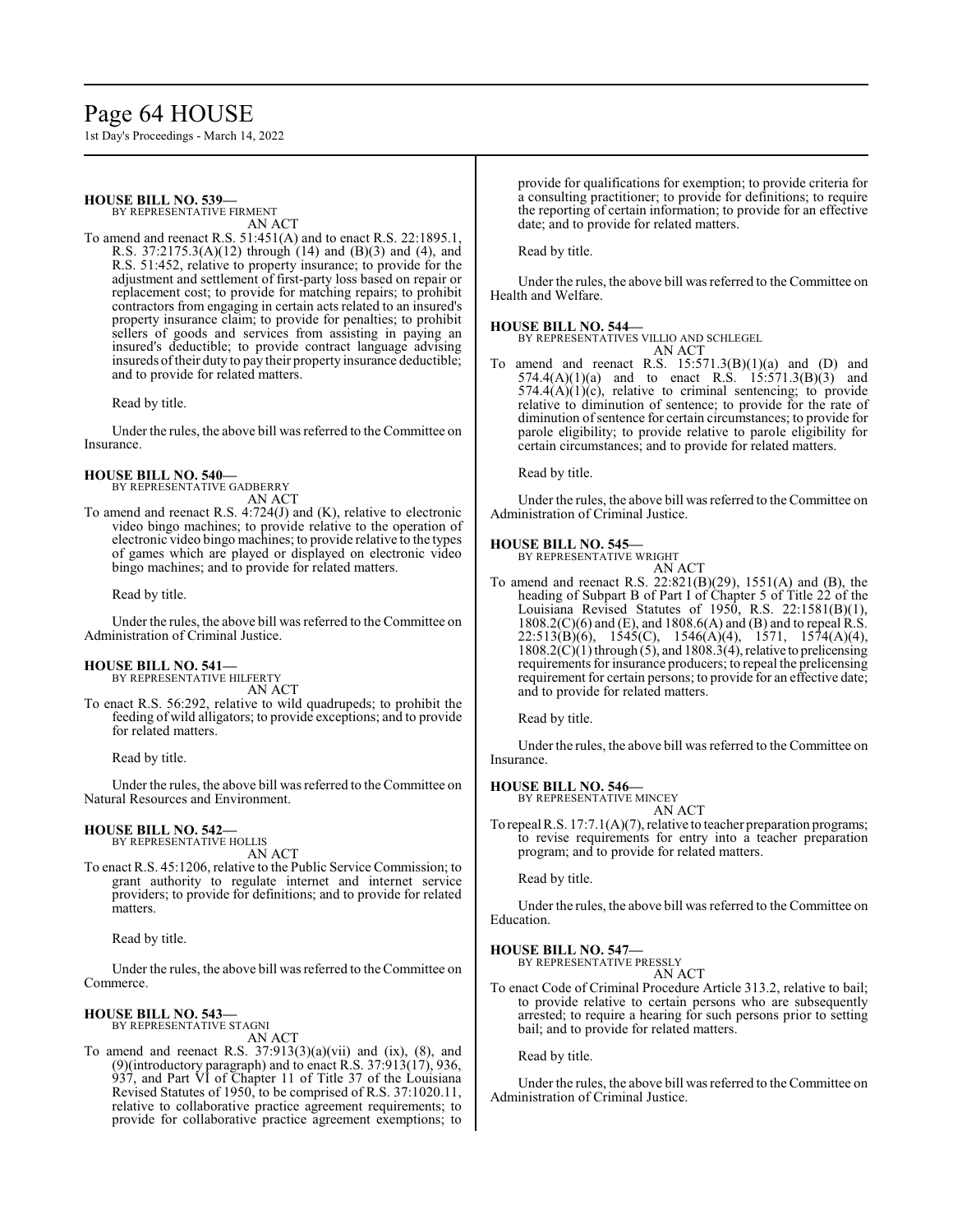### **HOUSE BILL NO. 548—**

BY REPRESENTATIVE FREEMAN AN ACT

To enact R.S. 17:3921.4, relative to digital devices in public schools; to require the state Department of Education to develop health and safety guidelines for the use of digital devices in public schools; to require collaboration with the Louisiana Department of Health and professional medical societies in developing the guidelines; to provide for the content of the guidelines; to require the state Department of Education to distribute the guidelines to public school governing authorities; and to provide for related matters.

Read by title.

Under the rules, the above bill was referred to the Committee on Education.

# **HOUSE BILL NO. 549—** BY REPRESENTATIVE BOYD

AN ACT

To amend and reenact R.S. 9:1141.8 and to enact R.S. 9:1122.103(C), 1131.5(C), and 2734, relative to immovable property; to provide relative to restrictions on immovable property; to prohibit restrictions based on race or religion; to provide relative to condominium associations, timeshare associations, and homeowners associations; to provide relative to community documents; and to provide for related matters.

Read by title.

Under the rules, the above bill was referred to the Committee on Civil Law and Procedure.

# **HOUSE BILL NO. 550—**

BY REPRESENTATIVE EMERSON AN ACT

To enact R.S. 17:3996(I), relative to elementary and secondary education; to provide relative to student learning pods; to provide relative to policies and procedures; to provide relative to domicile; and to provide for related matters.

Read by title.

Under the rules, the above bill was referred to the Committee on Education.

#### **HOUSE BILL NO. 551—** BY REPRESENTATIVE ILLG

AN ACT

To amend and reenact R.S. 26:274(A)(2), relative to alcohol beverage control; to provide relative to permits for dealers in beverages of low alcohol content; to provide relative to local permits; to provide for exceptions for delivery; and to provide for related matters.

Read by title.

Under the rules, the above bill was referred to the Committee on Judiciary.

# **HOUSE BILL NO. 552—**

BY REPRESENTATIVE MIKE JOHNSON AN ACT

To amend and reenact R.S. 18:103(A) and 115.1(A) and (C)(2) and (4)(a), relative to electronic voter registration; to provide for accepted means of identification for such registration; and to provide for related matters.

Read by title.

Under the rules, the above bill was referred to the Committee on House and Governmental Affairs.

### **HOUSE BILL NO. 553—**

BY REPRESENTATIVE MCKNIGHT

- AN ACT
- To amend and reenact R.S. 40:1047, relative to suitability requirements for persons associated with production of therapeutic marijuana; to require permitting by the state of certain personnel of contractors of licensed producers of therapeutic marijuana; to authorize the Department of Agriculture and Forestry to obtain criminal history record information on applicants for permits; to provide for issuance and denial of permits based upon results of criminal history record checks; to provide for an effective date; and to provide for related matters.

Read by title.

Under the rules, the above bill was referred to the Committee on Agriculture, Forestry, Aquaculture, and Rural Development.

# **HOUSE BILL NO. 554—**

BY REPRESENTATIVE MINCEY AN ACT

To amend and reenact R.S. 26:241(17), 271(A)(5), and 271.1, relative to microbrewery operations; to provide for definitions; to provide relative to permitting; to provide relative to wholesale limited sales; to provide relative to taxation; and to provide for related matters.

Read by title.

Under the rules, the above bill was referred to the Committee on Judiciary.

# **HOUSE BILL NO. 555—**

BY REPRESENTATIVE CHARLES OWEN AN ACT

To enact Chapter 58-A of Title 37 of the Louisiana Revised Statutes of 1950, to be comprised ofR.S. 37:3611 through 3619, relative to occupational licenses; to provide definitions; to provide for licensure; to provide for criteria; to provide for appeals; to provide exceptions; to provide for rulemaking; and to provide for related matters.

Read by title.

Under the rules, the above bill was referred to the Committee on Commerce.

# **HOUSE BILL NO. 556—**

BY REPRESENTATIVE TURNER AN ACT

To enact R.S. 17:3138.10, relative to healthcare workers; to require the development and implementation of certain initiatives bythe Board of Regents; and to provide for related matters.

Read by title.

Under the rules, the above bill was referred to the Committee on Education.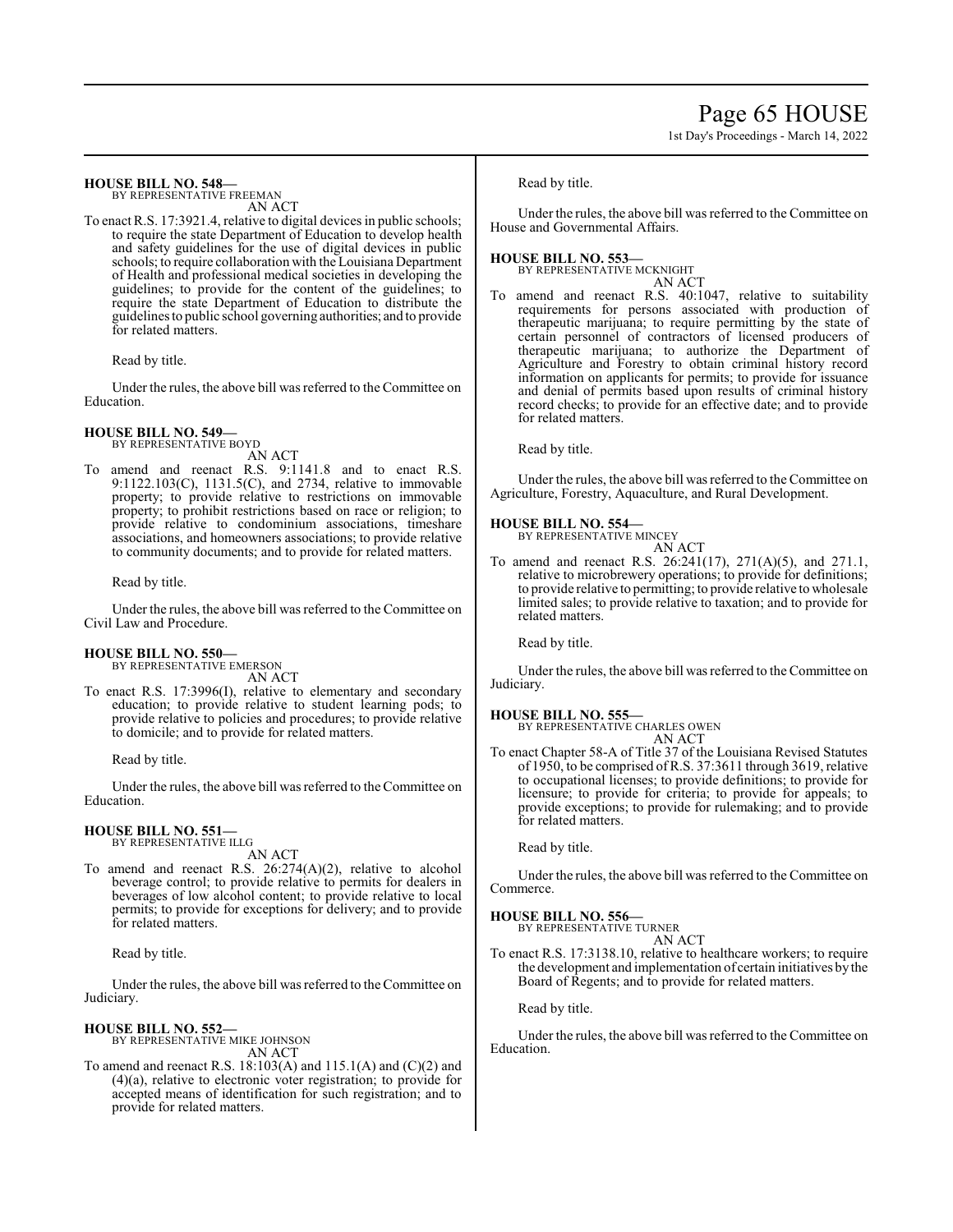# Page 66 HOUSE

1st Day's Proceedings - March 14, 2022

# **HOUSE BILL NO. 557—**

BY REPRESENTATIVE WILLARD

AN ACT To enact R.S. 22:1033.1 and Subpart E of Part I of Chapter 5-E of Title 40 of the Louisiana Revised Statutes of 1950, to be comprised of R.S. 40:1248.21, relative to the dispensation of contraceptives; to require a health coverage plan to provide reimbursement for a twelve-month supply of contraceptive drugs dispensed at one time; to provide for the Louisiana Department of Health relative to requiring health plans of the state Medicaid program to provide reimbursement for a twelvemonth supply of contraceptive drugs dispensed at one time; to provide for a required usage period; to provide for definitions; and to provide for related matters.

Read by title.

Under the rules, the above bill was referred to theCommittee on Insurance.

#### **HOUSE BILL NO. 558—** BY REPRESENTATIVE WILLARD

AN ACT

To amend and reenact R.S. 22:1973(B)(5) and to enact R.S.  $22:1892(A)(6)$ , relative to claims settlement practices; to provide a time frame within which insurers shall make a proof of loss determination and begin the claims settlement process; and to provide for related matters.

Read by title.

Under the rules, the above bill was referred to the Committee on Insurance.

### **HOUSE BILL NO. 559—**

BY REPRESENTATIVE EDMONDS AN ACT

To enact R.S. 18:1313(G)(11), 1313.1(H)(10), and 1317, relative to absentee by mail ballots, to provide for curing of ballot deficiencies, to provide for rejection of absentee ballots; to provide for an effective date; and to provide for related matters.

Read by title.

Under the rules, the above bill was referred to the Committee on House and Governmental Affairs.

#### **HOUSE BILL NO. 560—** BY REPRESENTATIVE FREEMAN

AN ACT

To amend and reenact Children's Code Articles 1565, 1566(A), 1567(A), 1568, 1569, 1570, and 1573, to enact Children's Code Article 1570.2, and to repeal Children's Code Articles 1566(C) and 1571, relative to domestic abuse; to provide for definitions; to provide for venue; to provide for temporary restraining orders; to provide for the use of hearing officers; to provide for the effective period of a protective order; to provide for law enforcement duties; to repeal certain notice provisions; to provide for the prohibition of firearms; and to provide for related matters.

Read by title.

Under the rules, the above bill was referred to the Committee on Civil Law and Procedure.

### **HOUSE BILL NO. 561—**

BY REPRESENTATIVE FREEMAN AN ACT

To enact Chapter 28-E of Title 46 of the Louisiana Revised Statutes of 1950, to be comprised of R.S. 46:2191 through 2194, and to repeal Civil Code Articles 2315.11 and 3496.2 and R.S. 46:2163, relative to civil liability of sexual assault offenders; to provide for a legislative purpose; to provide for definitions; to provide relative to prescription; to provide relative to exemplary damages; to provide relative to the assignment of fault; and to provide for related matters.

Read by title.

Under the rules, the above bill was referred to the Committee on Civil Law and Procedure.

# **HOUSE BILL NO. 562—**

BY REPRESENTATIVE GLOVER A JOINT RESOLUTION

Proposing to amend Article III, Section 6 and to enact Article XI, Section 6 of the Constitution of Louisiana, to provide for a redistricting commission to propose alternative redistricting plans for congress and each house of the state legislature; to provide certain restrictions on the legislature relative to the redistricting plans so proposed; to provide for commission composition and to provide timeframes for such action; to provide for certain requirements relative to redistricting; to provide for redistricting by the supreme court upon failure ofthe commission or the legislature to comply with such requirements; to authorize the legislature to provide relative to the commission and related procedures; to provide for submission of the proposed amendment to the electors; and to provide for related matters.

Read by title.

Under the rules, the above bill was referred to the Committee on House and Governmental Affairs.

# **HOUSE BILL NO. 563—**

BY REPRESENTATIVE BACALA AN ACT

To amend and reenact R.S. 33:154 and  $172(A)(1)(a)$  and (D), relative to the parish of Ascension; to provide relative to municipal annexations; to require municipal governing authorities to notify the parish governing authority prior to annexing property; and to provide for related matters.

Read by title.

Under the rules, the above bill was referred to the Committee on Municipal, Parochial and Cultural Affairs.

# **HOUSE BILL NO. 564—** BY REPRESENTATIVE AMEDEE

AN ACT

To enact Chapter 22 of Title 6 of the Louisiana Revised Statutes of 1950, to be comprised of R.S. 6:1401 through 1412, relative to the financial technology regulatory sandbox program; to create the financial technology sandbox council; to create the regulatory sandbox program; to provide for definitions; to provide for the application of standards and procedures; to provide for fees; to provide for disclosure and penalties; to provide for waivers; to provide for suspension and termination of waivers; to provide for a testing period; to provide for recordkeeping; to provide for confidentiality of records; to provide for reporting; to provide for reciprocity; and to provide for related matters.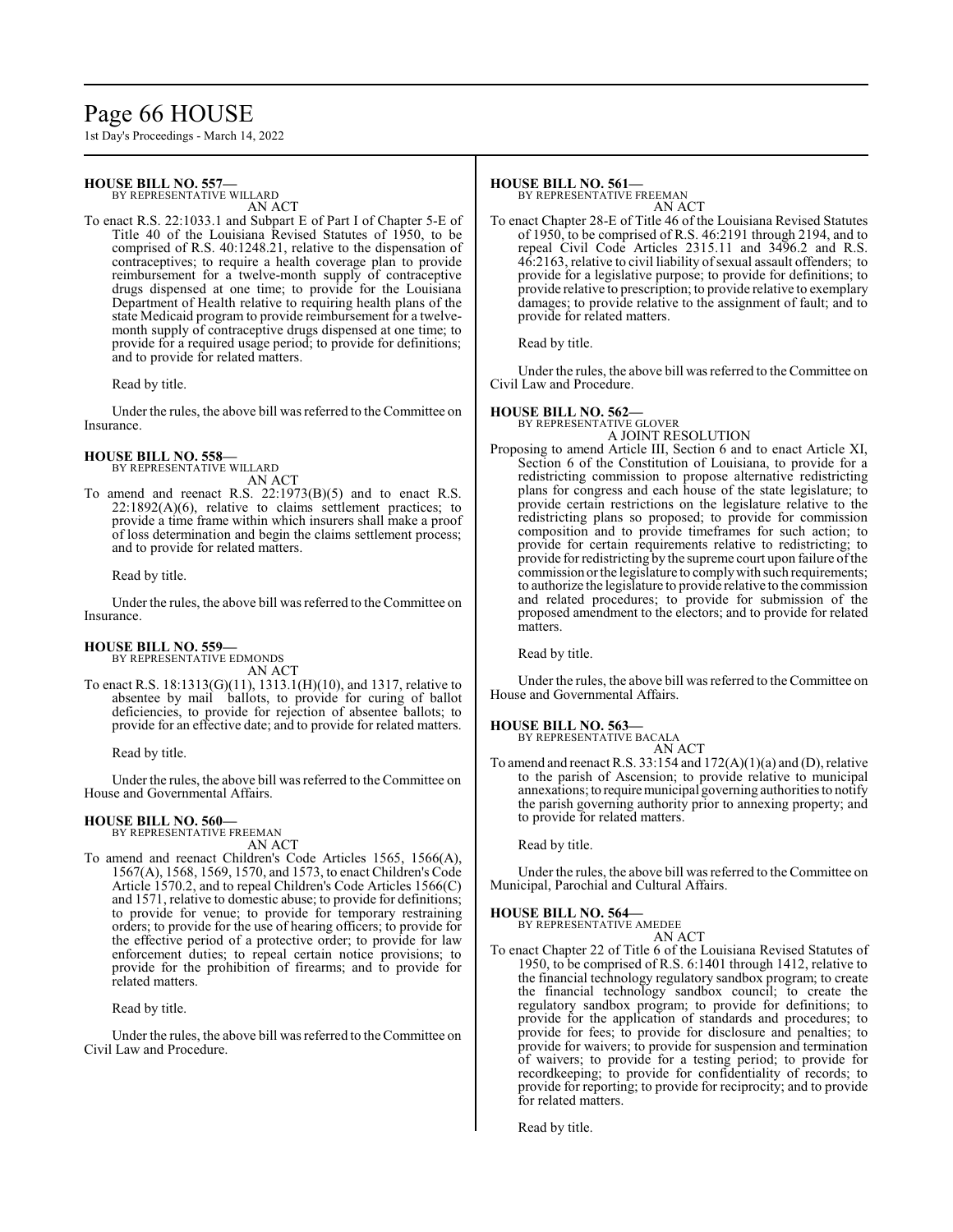1st Day's Proceedings - March 14, 2022

Under the rules, the above bill was referred to the Committee on Commerce.

**HOUSE BILL NO. 565—** BY REPRESENTATIVE BACALA

AN ACT To amend and reenact R.S. 40:1563.1(C), relative to fire marshals; to provide relative to the authority and powers of the fire marshal, first assistant fire marshal, and deputy fire marshals; to provide for a restriction; and to provide for related matters.

Read by title.

Under the rules, the above bill was referred to the Committee on Commerce.

#### **HOUSE BILL NO. 566—** BY REPRESENTATIVE BAGLEY

AN ACT

To amend and reenact R.S. 40:1046(H)(1)(a), (2)(a) and (b), (3), (4)(a) and (e), (6)(a)(introductory paragraph) and (b) and  $1047(A)(4)$ , relative to the therapeutic use of marijuana; to provide for the transfer of licensure of production facilities; to provide for regulatory authority; to provide for the definition of "department"; to provide an effective date; and to provide for related matters.

Read by title.

Under the rules, the above bill was referred to the Committee on Health and Welfare.

### **HOUSE BILL NO. 567—** BY REPRESENTATIVE BOYD

AN ACT

To enact R.S. 17:195.2, relative to school nutrition programs; to create a pilot program to be implemented in certain schools; to require the State Board of Elementary and Secondary Education and the Department of Agriculture and Forestry to collaborate relative to the pilot program; requires the state Department of Education to administer the pilot program; and to provide for related matters.

Read by title.

Under the rules, the above bill was referred to the Committee on Education.

# **HOUSE BILL NO. 568—**

BY REPRESENTATIVE EDMONDS AN ACT

To enact R.S. 14:67.5(A)(3), relative to misappropriation without violence; to provide relative to adoption deception; to provide relative to elements of the offense; and to provide for related matters.

Read by title.

Under the rules, the above bill was referred to the Committee on Administration of Criminal Justice.

# **HOUSE BILL NO. 569—**

BY REPRESENTATIVE EMERSON AN ACT

To amend and reenact R.S. 40:2601(5) and 2616(D) and to enact R.S.  $40:2601(6)$  through (8),  $2605(7)$  and (8), and  $2616(E)$ through (I), relative to property forfeiture; to provide relative to the legislative auditor; to provide for reporting requirements; to provide for definitions; to provide for exemptions; to provide

relative to public records; to provide for an effective date; and to provide for related matters.

Read by title.

Under the rules, the above bill was referred to the Committee on Administration of Criminal Justice.

### **HOUSE BILL NO. 570—**

BY REPRESENTATIVE FIRMENT AN ACT

To enact Part VIII of Chapter 5-A of Title 40 of the Louisiana Revised Statutes of 1950, to be comprised of R.S. 40:1091.1 through 1091.8, relative to gender reassignment procedures; to provide for a short title; to provide for the prohibition of certain procedures to alter a minor child's sex and to designate this act as the Save Adolescents fromExperimentation (SAFE) Act; and to provide for related matters.

Read by title.

Under the rules, the above bill was referred to the Committee on Health and Welfare.

**HOUSE BILL NO. 571—** BY REPRESENTATIVE GADBERRY AN ACT

To amend and reenact R.S. 40:1730.26(3), relative to the State Uniform Construction Code; to provide for the adoption of the State Uniform Construction Code within five years from publication of the appropriate code; to provide for an extension to the time period in which the code is required to be adopted; to provide for limitations relative to the length and number of extensions to the adoption of the code; to limit the extension to no more than one year; to limit the authority of the council relative to the number of times an extension may be granted; to provide for a definition; and to provide for related matters.

Read by title.

Under the rules, the above bill was referred to the Committee on Commerce.

# **HOUSE BILL NO. 572—**

BY REPRESENTATIVE JORDAN AN ACT

To enact R.S. 33:4763(C), relative to condemned property; to provide for an online condemned property list; to provide for public access; to provide for removal of properties from the list; and to provide for related matters.

Read by title.

Under the rules, the above bill was referred to the Committee on Municipal, Parochial and Cultural Affairs.

**HOUSE BILL NO. 573—** BY REPRESENTATIVE MCCORMICK AN ACT

To enact Subpart C of Part V of Chapter 5-A of Title 40 of the Louisiana Revised Statutes of 1950, to be comprised of R.S. 40:1079.21, relative to the prohibition of marketing to minors; and to provide for related matters.

Read by title.

Under the rules, the above bill was referred to the Committee on Health and Welfare.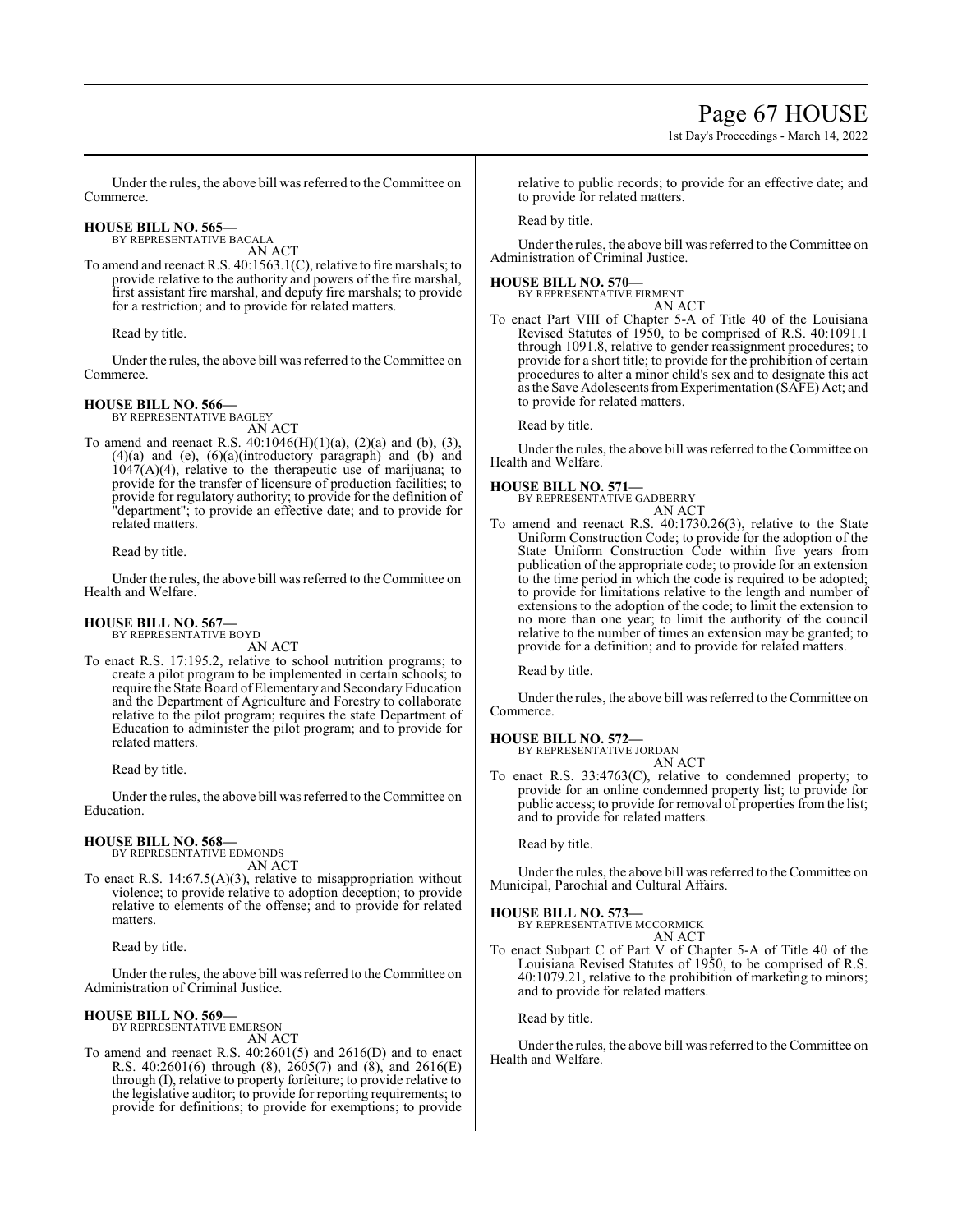# Page 68 HOUSE

1st Day's Proceedings - March 14, 2022

## **HOUSE BILL NO. 574—**

BY REPRESENTATIVE PIERRE

AN ACT

To enact R.S. 32:792(F), relative to used motor vehicle dealers; to provide for interpretation of law; to provide that a dealer may deliver a motor vehicle off site; to provide for off site delivery at a person's home or place of business; and to provide for related matters.

Read by title.

Under the rules, the above bill was referred to theCommittee on Commerce.

# **HOUSE BILL NO. 575—**

BY REPRESENTATIVE SEABAUGH

AN ACT To enact R.S. 51:422.1(F), relative to fuel points discount limits; to provide for the sale of motor fuel to participants of fuel reward programs; to prohibit a limit on the allowable discount of fuel purchased with fuel reward points; to prohibit a limit on the value of fuel reward points earned through a fuel reward program; and to provide for related matters.

Read by title.

Under the rules, the above bill was referred to the Committee on Commerce.

**HOUSE BILL NO. 576—**

BY REPRESENTATIVE STEFANSKI AN ACT

To amend and reenact R.S. 17:3703, relative to intercollegiate athletics; to provide for the responsibilities of postsecondary education institutions with respect to intercollegiate athletes' compensation; to provide for an effective date; and to provide for related matters.

Read by title.

Under the rules, the above bill was referred to the Committee on Education.

#### **HOUSE BILL NO. 577—** BY REPRESENTATIVE WILLARD

AN ACT

To enact Code of Criminal Procedure Article 15.1, relative to powers of courts; to provide relative to rulings and holdings of the United States Supreme Court and Louisiana Supreme Court; to provide relative to the application of such rulings and holdings; to provide relative to post conviction relief; and to provide for related matters.

Read by title.

Under the rules, the above bill was referred to the Committee on Administration of Criminal Justice.

#### **HOUSE BILL NO. 578—** BY REPRESENTATIVE PRESSLY

AN ACT

To amend and reenact R.S. 37:1743(A)(introductory paragraph), relative to healthcare providers; to provide for the prohibition on direct solicitations; and to provide for related matters.

Read by title.

Under the rules, the above bill was referred to the Committee on Health and Welfare.

### **HOUSE BILL NO. 579—**

BY REPRESENTATIVE CHARLES OWEN AN ACT

To enact R.S. 44:172, relative to duties of recorders; to provide relative to immovable property; to provide relative to the reporting of immovable property conveyed by certain foreign individuals and entities; to provide for reporting to the secretary ofstate; to provide for a statewide list; and to provide for related matters.

Read by title.

Under the rules, the above bill was referred to the Committee on Civil Law and Procedure.

# **HOUSE BILL NO. 580—**

BY REPRESENTATIVE STEFANSKI

AN ACT To amend and reenact R.S. 47:9001(B), 9002(27), and 9091(B), relative to sports wagering; to provide relative to the operation of sports wagering through the Louisiana Lottery Corporation; to provide relative to a sports book operated and administered by the corporation; to provide relative to the definition of "sports wagering mechanism" or "kiosk"; to provide relative to contracts with a sports wagering platform provider; and to provide for related matters.

Read by title.

Under the rules, the above bill was referred to the Committee on Administration of Criminal Justice.

### **HOUSE BILL NO. 581—**

BY REPRESENTATIVE ST. BLANC AN ACT

To amend and reenact R.S. 40:1749.12(6), 1749.13(B)(1), and 1749.15, relative to the Louisiana Underground Utilities and Facilities Damage Prevention Law; to modify definitions to include unplanned utility outages; to provide for excavations or demolitions on certain national holidays; to authorize certain electronic notice; to modify with respect to rebuttable presumptions relative to excavators; to provide for emergency excavation notices and emergency response times; and to provide for related matters.

Read by title.

Under the rules, the above bill was referred to the Committee on Commerce.

# **HOUSE BILL NO. 582—**

BY REPRESENTATIVE STAGNI AN ACT

To amend and reenact R.S. 37:1103(introductory paragraph) and to enact R.S. 37:1131 through 1145, relative to adding the state of Louisiana to the Licensed Professional Counselors Interstate Compact; to provide for the increase of public access to professional counseling services; to provide for the enhancement of public health and safety; to provide for multistate practice regulations; to provide for spousal support for relocating active duty military personnel; to provide for the exchange of licensure among member states; to provide for use of telehealth technology; to provide for uniformity of professional counseling licensure requirements; to eliminate the requirement for licenses in multiple states, to provide for opportunities for interstate practice by licensed professional counselors who meet uniform licensure requirements; and to provide for related matters.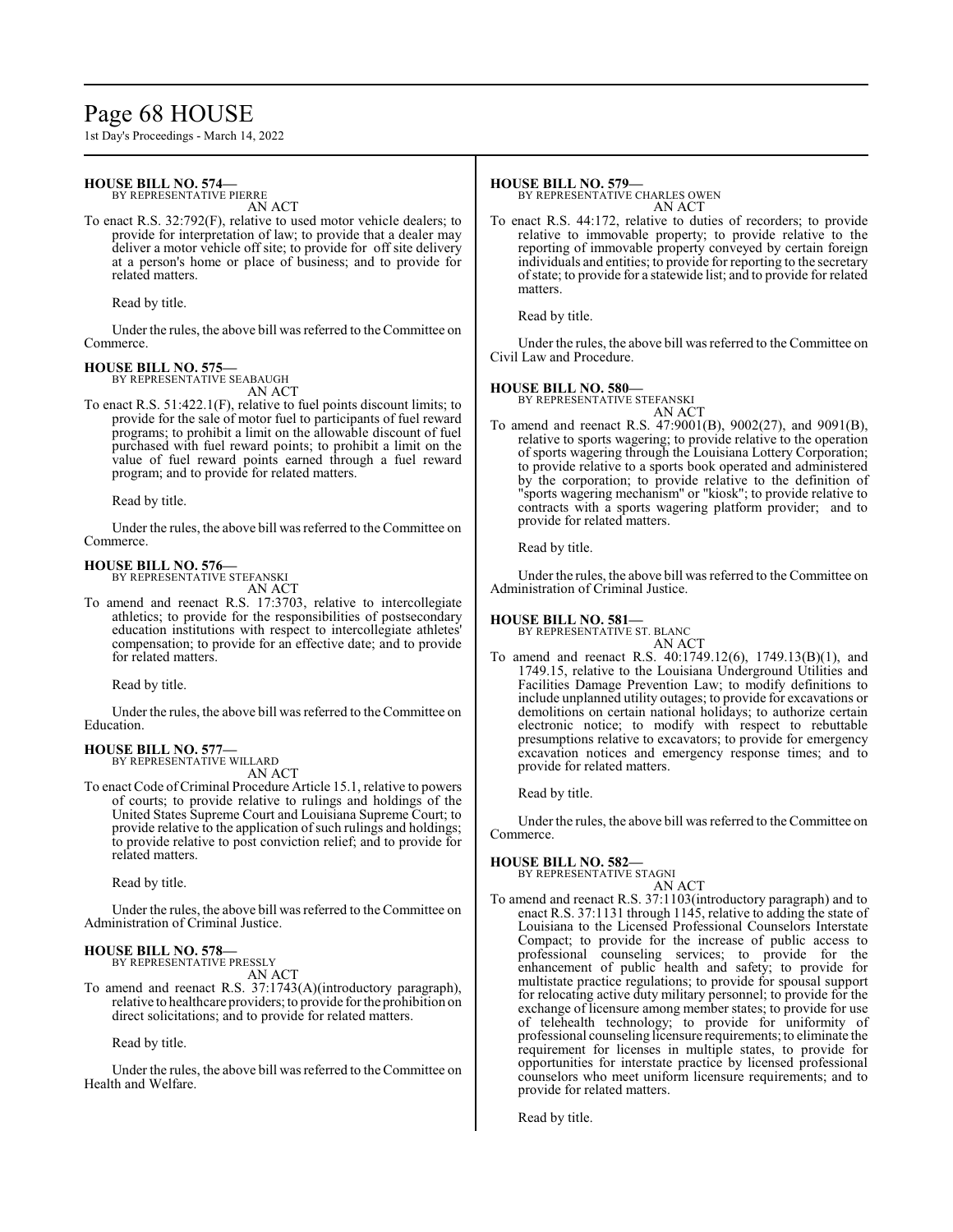# Page 69 HOUSE

1st Day's Proceedings - March 14, 2022

Under the rules, the above bill was referred to the Committee on Health and Welfare.

# **HOUSE BILL NO. 583—**

BY REPRESENTATIVE BACALA

Under a suspension of Rule  $7.2(E)$ , the above bill will be introduced at a later date.

#### **HOUSE BILL NO. 584—** BY REPRESENTATIVE BAGLEY

AN ACT

To enact R.S. 9:2800.28, relative to liability for the sale, distribution, or delivery of certain safety equipment; to provide strict liability for damage or injury; to provide for definitions; and to provide for related matters.

Read by title.

Under the rules, the above bill was referred to theCommittee on Civil Law and Procedure.

# **HOUSE BILL NO. 585—** BY REPRESENTATIVE FREEMAN

AN ACT

To enact Code of Criminal Procedure Article 1005, relative to firearm data collection; to provide for required reporting of aggregate firearm transfer data to the Louisiana Commission on Law Enforcement; to provide for the creation of a standardized form used to report aggregate data fields; to provide for submission of forms; to provide for submission dates; to provide for publication of data; and to provide for related matters.

Read by title.

Under the rules, the above bill was referred to theCommittee on Administration of Criminal Justice.

# **HOUSE BILL NO. 586—** BY REPRESENTATIVE THOMAS

AN ACT

To enact R.S. 37:1435.1, relative to the authority of the Louisiana Real Estate Commission; to authorize access to certain criminal history record information; to provide for definitions; to provide for legislative intent; to establish minimum standards and procedure; to provide for limitations to the access and use of certain criminal history record information; to provide for effectiveness; and to provide for related matters.

Read by title.

Under the rules, the above bill was referred to the Committee on Commerce.

# **HOUSE BILL NO. 587—**

BY REPRESENTATIVES HILFERTY AND WILLARD

Under a suspension of Rule 7.2(E), the above bill will be introduced at a later date.

# **HOUSE BILL NO. 588—** BY REPRESENTATIVE LACOMBE

AN ACT

To repeal R.S. 40:1046(K), relative to the termination date of the ability to grow, manufacture, and dispense marijuana for therapeutic use; to remove the termination date; and to provide for related matters.

Read by title.

Under the rules, the above bill was referred to the Committee on Health and Welfare.

### **HOUSE BILL NO. 589—**

BY REPRESENTATIVE LACOMBE

- AN ACT
- To amend and reenact R.S. 38:113, relative to levee and drainage districts; to provide relative to public drainage channels or outfall canals; to provide relative to the space on both sides of public drainage channels or outfall canals; to provide for a legal servitude over property; to provide relative to liability to a property owner; and to provide for related matters.

Read by title.

Under the rules, the above bill was referred to the Committee on Transportation, Highways and Public Works.

# **HOUSE BILL NO. 590—**

BY REPRESENTATIVE PRESSLY

AN ACT To amend and reenact R.S. 48:56(B)(3), relative to the Department of Transportation and Development; to provide for annual reports; and to provide for related matters.

Read by title.

Under the rules, the above bill was referred to the Committee on Transportation, Highways and Public Works.

### **HOUSE BILL NO. 591—**

BY REPRESENTATIVES WRIGHT AND SCHEXNAYDER AN ACT

To repeal R.S. 32:1254(D), relative to licensing requirements regulated by the Motor Vehicle Commission; to remove certain licensing and compliance requirements of manufacturers; and to provide for any related matters.

Read by title.

Under the rules, the above bill was referred to the Committee on Transportation, Highways and Public Works.

# **HOUSE BILL NO. 592—** BY REPRESENTATIVE ZERINGUE

AN ACT

To To appropriate funds and to make certain reductions from certain sources to be allocated to designated agencies and purposes in specific amounts for the making of supplemental appropriations and reductions for said agencies and purposes for Fiscal Year 2021-2022; to provide for an effective date; and to provide for related matters.

Read by title.

Under the rules, the above bill was referred to the Committee on Appropriations.

# **HOUSE BILL NO. 593—**

BY REPRESENTATIVE GEYMANN A JOINT RESOLUTION

Proposing to amend Article VII, Sections 10(B) and (C),  $10.3(A)(2)(a)$ (introductory paragraph), and  $10.16(D)(1)$  of the Constitution of Louisiana, to provide relative to restrictions on the expenditure ofstate funds; to provide for the calculation and designation of nonrecurring state revenues in the official forecast; to provide relative to the powers and duties of the Revenue Estimating Conference; to provide with respect to the legislature's ability to modify the restrictions; to make technical changes; to provide for submission of the proposed amendment to the electors; and to provide for related matters.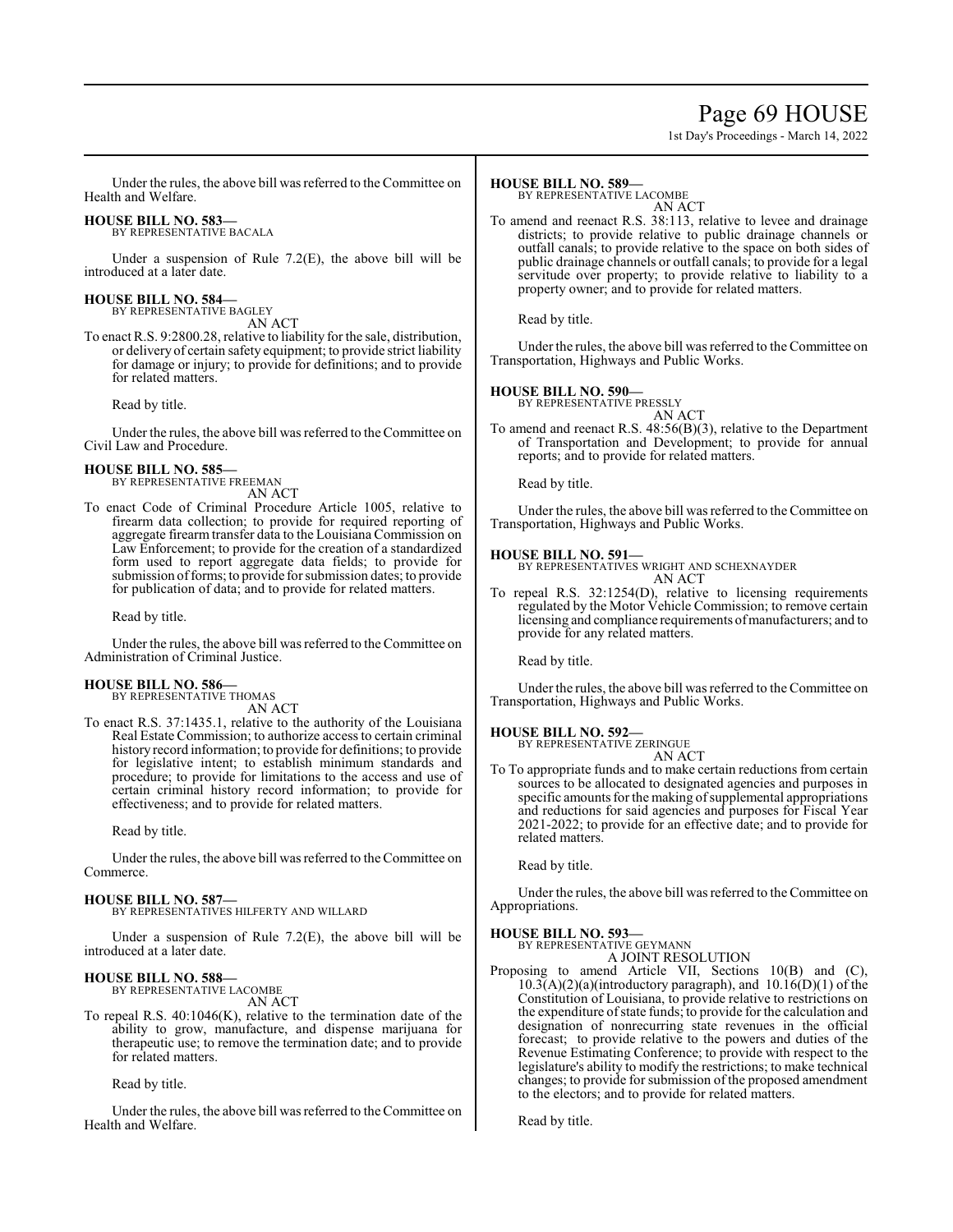# Page 70 HOUSE

1st Day's Proceedings - March 14, 2022

Under the rules, the above bill was referred to the Committee on Appropriations.

#### **HOUSE BILL NO. 594—** BY REPRESENTATIVE AMEDEE

AN ACT

To enact Subpart E of Part IV of Subchapter A of Chapter 5-D of the Louisiana Revised Statutes of 1950, to be comprised of R.S. 40:1177.1 through 1177.3, relative to rights of persons with respect to bodily autonomy and to healthcare decisions; to provide for the right to accept or refuse any health service including any vaccine and any medical testing, intervention, or treatment; to prohibit coercion and interference with respect to such rights by the state and its political subdivisions; to authorize certain enforcement actions to protect such rights; and to provide for related matters.

Read by title.

Under the rules, the above bill was referred to the Committee on Health and Welfare.

# **HOUSE BILL NO. 595—**

BY REPRESENTATIVE TURNER

AN ACT

To amend and reenact R.S. 22:1867(B)(2) and (4) and (C) and to enact R.S. 22:1867(D), relative to the required notice issued to policyholders with prescriptions affected by spread pricing; to require such notice to include additional information with respect to policyholders' copayments, funds retained by pharmacy benefit managers, and non-aggregate amounts of spread pricing charged by pharmacy benefit managers; to require notice issuance to additional benefit recipients; to provide for an effective date; and to provide for related matters.

Read by title.

Under the rules, the above bill was referred to the Committee on Insurance.

#### **HOUSE BILL NO. 596—** BY REPRESENTATIVE AMEDEE

A JOINT RESOLUTION

Proposing to add Article I, Section 28 of the Constitution of Louisiana, to provide that Louisiana citizens have the right to bodily autonomy; to provide for submission of the proposed amendment to the electors; and to provide for related matters.

Read by title.

Under the rules, the above bill was referred to the Committee on Health and Welfare.

# **HOUSE BILL NO. 597—** BY REPRESENTATIVE FREEMAN

AN ACT

To amend and reenact R.S. 37:43(4), (5), (6), (7), and (9) and  $45(A)(1)$ , (B), and (C)(3), to enact R.S.  $37:45(I)$ , 48, and 49, and to repeal R.S. 37:43(10) and (11), relative to occupational licensing; to provide definitions; to add members to the occupational licensing review commission; to provide for appeals and challenges; to require review by licensing boards; to make technical changes; and to provide for related matters.

Read by title.

Under the rules, the above bill was referred to theCommittee on Commerce.

### **HOUSE BILL NO. 598—**

BY REPRESENTATIVE SELDERS AN ACT

To amend and reenact R.S. 40:1730.33, relative to building codes and inspections; to provide for the applicability of building codes; to provide for determining the applicable codes; to expressly require the inspector to conduct inspections under the proper codes; to provide for the resolution of ambiguity in determining the applicable code; to provide for the scope of inspector authority; and to provide for related matters.

Read by title.

Under the rules, the above bill was referred to the Committee on Commerce.

# **Speaker Schexnayder in the Chair**

#### **HOUSE BILL NO. 599—** BY REPRESENTATIVE BEAULLIEU A JOINT RESOLUTION

Proposing to amend Article VII, Section 21(K) of the Constitution of Louisiana, relative to ad valorem tax exemptions; to provide for an ad valorem tax exemption for certain veterans with disabilities; to provide for exemption amounts; to prohibit the loss of revenue associated with certain ad valorem tax exemptions impacting the calculation of millage rates by taxing authorities; to require taxing authorities to absorb the loss of revenue as a result of the exemptions; to prohibit the reappraisal and valuation of property for purposes of millage adjustment under certain circumstances; to require certain elections for the establishment of the exemptions; to provide for submission of the proposed amendment to the electors; and to provide for related matters.

Read by title.

Under the rules, the above bill was referred to the Committee on Ways and Means.

# **HOUSE BILL NO. 600—**

BY REPRESENTATIVE FRIEMAN AN ACT

To enact R.S. 40:2023.1, relative to the public release of information regarding opt-out information for all mandated immunizations and vaccinations; to require certain communications from the Louisiana Department of Health; to include exemption and procedural information; to require the distribution of information regarding opt-out ofimmunization and vaccination; to provide for guidelines and procedures; and to provide for related matters.

Read by title.

Under the rules, the above bill was referred to the Committee on Health and Welfare.

# **HOUSE BILL NO. 601—**

BY REPRESENTATIVE HUGHES AN ACT

To amend and reenact R.S. 14:403.10, relative to immunity for certain actions involving drug-related overdose; to provide for persons seeking medical attention for a drug-related overdose; to provide for immunity from arrest; to provide for immunity related to certain drug-related offenses; to provide for exceptions; to provide immunity from certain penalties, sanctions, and civil forfeiture; to provide for suppression of evidence; to provide for mitigating factors; to provide for the admissibility of evidence; to provide for the authority of law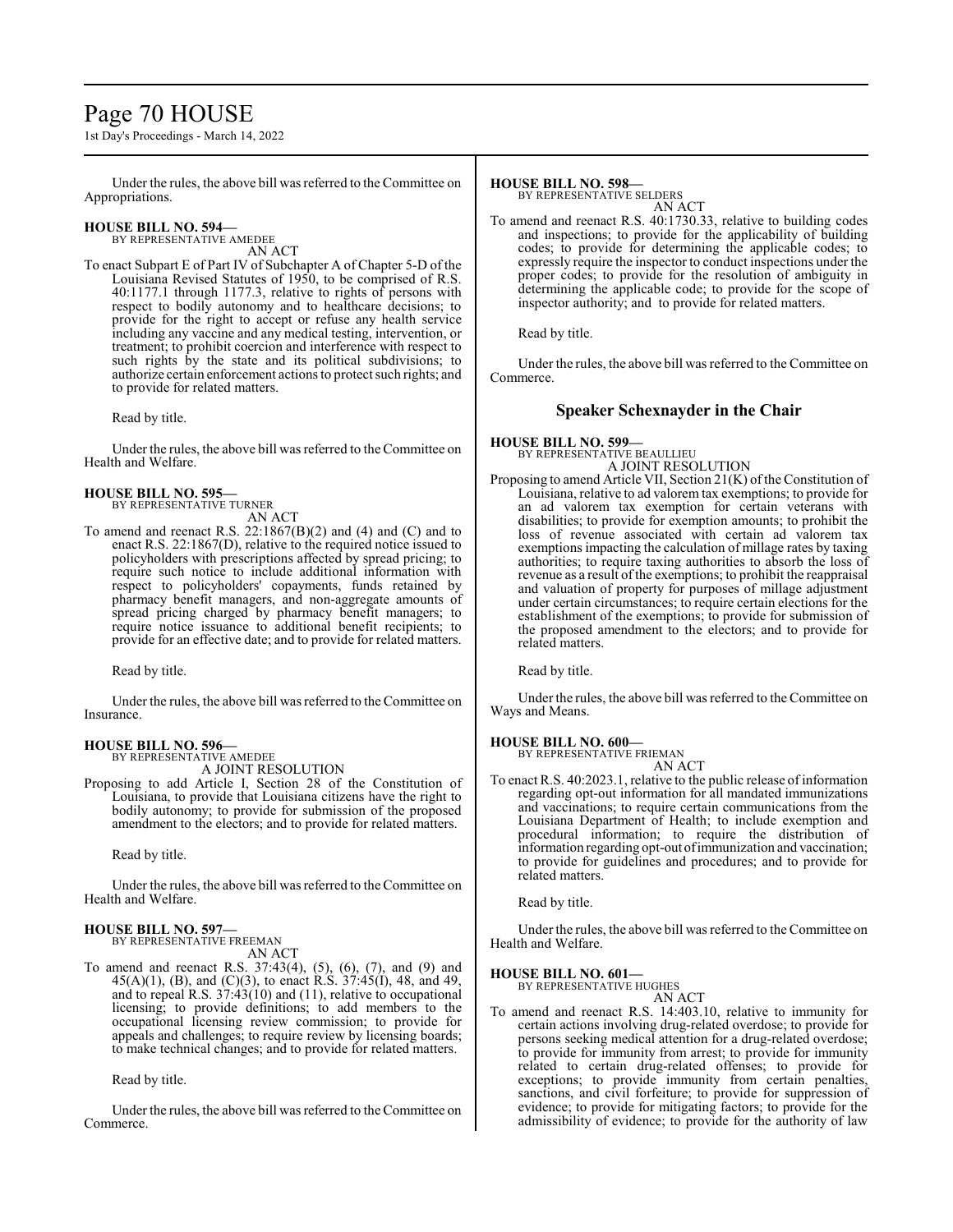# Page 71 HOUSE

1st Day's Proceedings - March 14, 2022

enforcement officers to detain persons; and to provide for related matters.

Read by title.

Under the rules, the above bill was referred to the Committee on Administration of Criminal Justice.

#### **HOUSE BILL NO. 602—** BY REPRESENTATIVE DAVIS

AN ACT

To amend and reenact R.S. 37:2150.1(introductory paragraph) and (2) through (13), 2152(Section heading), 2153(A), (E), and (F), and 2154 through 2165, to enact R.S.  $37:2150(14)$  through  $(18)$ and 2153(G), and to repeal R.S. 37:2152(C), 2166 through 2173, Part II of Chapter 24 of Title 37 of the Louisiana Revised Statutes of 1950, comprised of R.S. 37:2175.1 through 2175.6, and Chapter 24-A of Title 37 of the Louisiana Revised Statutes of 1950, comprised of R.S. 37:2181 through 2192, relative to the Louisiana State Board for Contractors; to revise and reorganized provisions related to contractors, generally, including home improvement contractors and mold remediation contractors; and to provide for related matters.

Read by title.

Under the rules, the above bill was referred to the Committee on Commerce.

### **HOUSE BILL NO. 603—**

BY REPRESENTATIVE GADBERRY AN ACT

To enact R.S. 47:490.34 through 490.36, relative to military honor license plates; to provide for the establishment of a military honor license plate for women veterans, Commemorative Service recipients, and Military Medal Award recipients; to provide for the creation, issuance, fees, distribution, and rule promulgation applicable to the design of such plates; and to provide for related matters.

Read by title.

Under the rules, the above bill was referred to the Committee on Transportation, Highways and Public Works.

# **HOUSE BILL NO. 604—**

BY REPRESENTATIVE DAVIS AN ACT

To enact R.S. 32:707(B)(3), relative to the transfer of ownership of a vehicle; to provide for the transfer of ownership to an insurer resulting from a claim settlement; and to provide for related matters.

Read by title.

Under the rules, the above bill was referred to the Committee on Transportation, Highways and Public Works.

### **HOUSE BILL NO. 605—**

BY REPRESENTATIVES LANDRY, DUPLESSIS, AND FREEMAN AN ACT

To amend and reenact R.S. 37:921(9), 1110(A)(9), and 1360.67(A)(28) and to enact R.S. 37:921(10), 1110(A)(10), 1285(A)(33), and 1360.67(A)(29), Part VIII-A ofChapter 20 of Title 37 of the Louisiana Revised Statutes of 1950, to be comprised of R.S. 37:1747.11 through 1747.15, R.S. 37:2359(B)(16) and 2717(A)(14), and Chapter 1-B of Title 49 of the Louisiana Revised Statutes of 1950, to be comprised of R.S. 49:200.61, relative to certain state-licensed members of health professions; to prohibit certain physicians, psychologists, professional counselors, social workers, and advanced practice

registered nurses from engaging with any minor in sexual orientation change efforts known as conversion therapy; to define conversion therapy and other terms; to provide penalties for violation of the prohibition on conversion therapy; to establish engaging in prohibited conversion therapy as grounds for disciplinary action or other sanctions pursuant to certain healthcare professional licensing laws; to prohibit public funding of conversion therapy; to require administrative rulemaking by agencies, boards, and commissions that license certain healthcare professionals; to provide for findings and purpose; and to provide for related matters.

Read by title.

Under the rules, the above bill was referred to the Committee on Health and Welfare.

# **HOUSE BILL NO. 606—** BY REPRESENTATIVE GEYMANN

AN ACT

To enact Part V of Chapter 2 of Title 24 of the Louisiana Revised Statutes of 1950, to be comprised of R.S. 24:141, relative to legislative oversight; to create the Joint Recovery Oversight Committee; to provide for its membership, powers, duties, and functions; to require reports by the commissioner of administration and the director of the Governor's Office of Homeland Security and Emergency Preparedness to the joint committee; to provide for related functions and duties of the Joint Legislative Committee on the Budget; to provide for an effective date; and to provide for related matters.

Read by title.

Under the rules, the above bill was referred to the Committee on House and Governmental Affairs.

### **HOUSE BILL NO. 607—**

BY REPRESENTATIVE GEYMANN AN ACT

To amend and reenact R.S. 14:102.1(A)(2)(a), relative to cruelty to animals; to provide relative to the penalties for a first offense of the crime of cruelty to animals; and to provide for related matters.

Read by title.

Under the rules, the above bill was referred to the Committee on Administration of Criminal Justice.

# **HOUSE BILL NO. 608—**

BY REPRESENTATIVE STEFANSKI AN ACT

To enact R.S. 18:1276 and to repeal R.S. 18:1276.1, relative to congressional districts; to provide for the redistricting of Louisiana's congressional districts; to provide with respect to positions and offices, other than congressional, which are based upon congressional districts; to provide for the effectiveness; and to provide for related matters.

Read by title.

Under the rules, the above bill was referred to the Committee on House and Governmental Affairs.

#### **HOUSE BILL NO. 609—**

BY REPRESENTATIVE STEFANSKI AN ACT

To enact R.S. 24:35.3 and to repeal R.S. 24:35.2, relative to redistricting; to provide for the election districts for the House of Representatives of the Legislature of Louisiana; to provide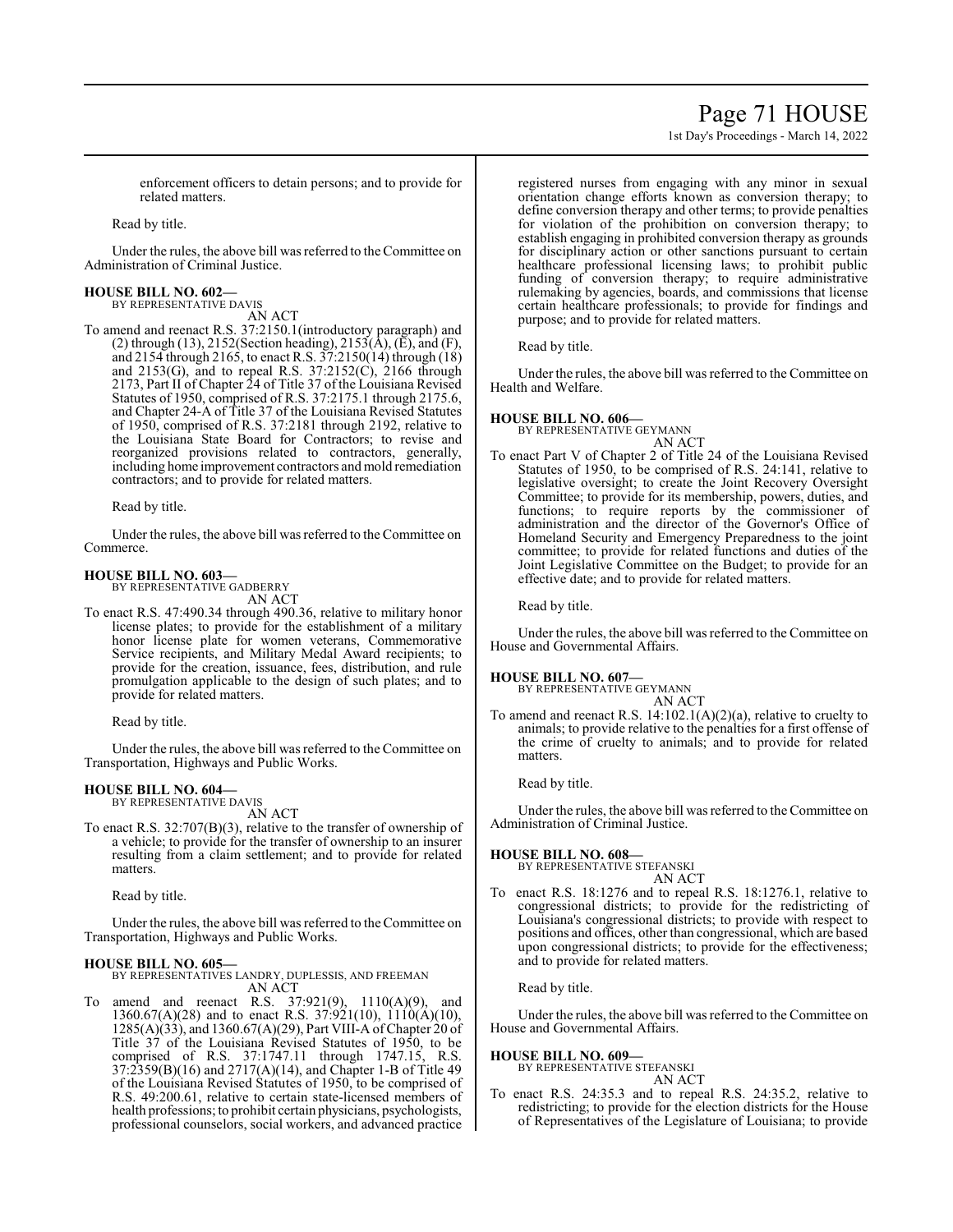# Page 72 HOUSE

1st Day's Proceedings - March 14, 2022

for effectiveness; to provide for effective dates; and to provide for related matters.

Read by title.

Under the rules, the above bill was referred to the Committee on House and Governmental Affairs.

### **HOUSE BILL NO. 610—**

BY REPRESENTATIVE GREEN AN ACT

To enact Chapter 22 of Title 6 of the Louisiana Revised Statutes of 1950, to be comprised of R.S. 6:1401 through 1404, relative to student loans; to define terms; to prohibit student loan servicers from engaging in certain activities; to authorize student loan servicers to engage in certain activities; to provide for written inquiries; to provide for complaints; to authorize enforcement; and to provide for related matters.

Read by title.

Under the rules, the above bill was referred to the Committee on Commerce.

### **HOUSE BILL NO. 611—**

BY REPRESENTATIVE SELDERS AN ACT

To amend and reenact R.S. 40:2116(A), relative to regulation of healthcare facilities and providers by the Louisiana Department of Health; to provide relative to the facility need review process for healthcare facilities and providers; to prohibit the department from conducting facility need review without authorization by either of the legislative committees on health and welfare to do so; and to provide for related matters.

Read by title.

Under the rules, the above bill was referred to the Committee on Health and Welfare.

#### **HOUSE BILL NO. 612—** BY REPRESENTATIVE HUVAL

AN ACT

To enact R.S. 22:1483.1, relative to the Louisiana Fortify Homes Program; to provide for financial grants to retrofit residential property; to define certain terms; to provide for eligibility requirements; to provide for confidentiality of applicants; to provide for an effective date; and to provide for related matters.

Read by title.

Under the rules, the above bill was referred to the Committee on Insurance.

#### **HOUSE BILL NO. 613—** BY REPRESENTATIVE ECHOLS

AN ACT

To enact Chapter 50 of Title 33 of the Louisiana Revised Statutes of 1950, to be comprised of R.S. 33:9721, relative to local governments; to provide relative to permits issued by local governments; to provide relative to expediting the process for granting permits; to provide forrules and regulations; to provide for an effective date; and to provide for related matters.

Read by title.

Under the rules, the above bill was referred to the Committee on Municipal, Parochial and Cultural Affairs.

### **HOUSE BILL NO. 614—**

BY REPRESENTATIVE BRYANT AN ACT

To amend and reenact R.S. 4:714(C), 715(A)(7), and 740(A) and to enact R.S. 4:718(H), relative to charitable gaming; to provide relative to the conducting and regulation of charitable gaming; to provide for requirements for certain members of the charitable organization; to provide for licensure requirements; to provide for sessions; and to provide for related matters.

Read by title.

Under the rules, the above bill was referred to the Committee on Administration of Criminal Justice.

### **HOUSE BILL NO. 615—**

BY REPRESENTATIVE FREEMAN

AN ACT To amend and reenact R.S. 44:3(A)(4)(b)(ii) and R.S. 44:4(15) and to enact R.S. 44:3(K), relative to public records; to provide relative to disclosure; to provide relative to law enforcement investigative records; to provide for disclosure to certain individuals; to provide relative to pending claims against the state; to provide for redaction of records; and to provide for

Read by title.

related matters.

Under the rules, the above bill was referred to the Committee on House and Governmental Affairs.

**HOUSE BILL NO. 616—** BY REPRESENTATIVE MCKNIGHT AN ACT

To enact Part II of Chapter 18-A of Title 17 of the Louisiana Revised Statutes of 1950, to be comprised of R.S. 17:2951 through 2955, relative to dual enrollment; to create and provide for the administration of a program to provide funding for dual enrollment expenses for public high school students; to provide relative to the eligibility of students participating in the program; to provide relative to program funds; to require the state Department of Education to submit annual reports to the legislature relative to the program; to provide relative to rules; to provide relative to definitions; to provide for an effective date; and to provide for related matters.

Read by title.

Under the rules, the above bill was referred to the Committee on Education.

### **HOUSE BILL NO. 617—**

BY REPRESENTATIVE MINCEY

AN ACT To enact R.S. 17:10.10 and R.S. 36:651(F)(7) and to repeal R.S. 17:10.10 and R.S.  $36:651(F)(7)$ , relative to school and district accountability; to create the Reimagine Accountability Commission to study and report relative to the accountability system; to provide for the purpose, membership, and meetings of the commission; to provide relative to the responsibility of the state superintendent of education and state Department of Education with respect to the commission; to require the commission to study and make recommendations relative to specific matters; to require the commission to report to the State Board of Elementary and Secondary Education and to the legislature; to prohibit the State Board of Elementary and Secondary Education and the state Department of Education from taking certain actions relative to the accountability system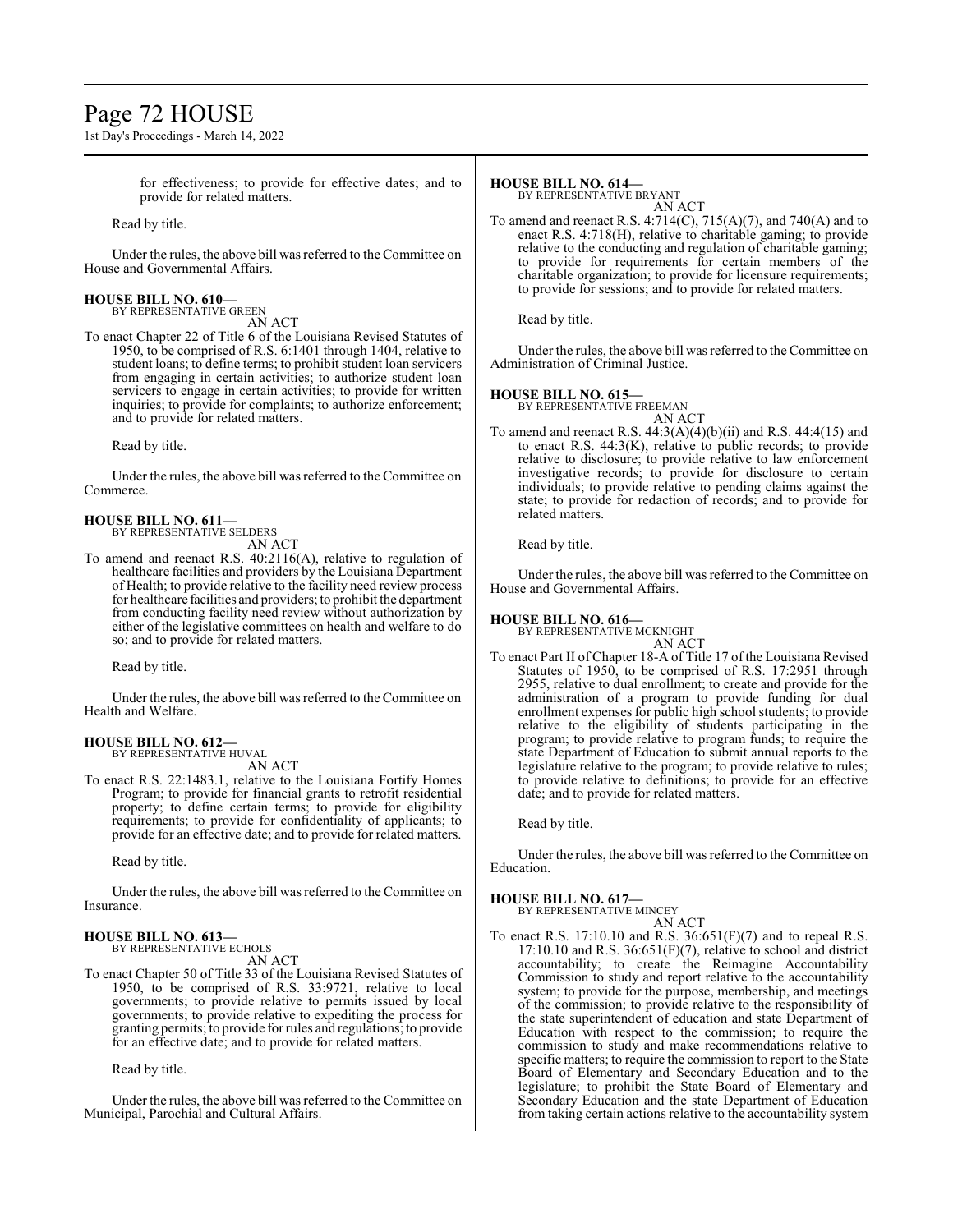# Page 73 HOUSE

1st Day's Proceedings - March 14, 2022

for a specified period of time; to provide for termination of the commission; and to provide for related matters.

Read by title.

Under the rules, the above bill was referred to the Committee on Education.

#### **HOUSE BILL NO. 618—** BY REPRESENTATIVE NELSON

AN ACT

To enact R.S. 17:2119, relative to schools; to grant certain patriotic organizations access to school facilities; to grant representatives of such organizations the opportunity to speak to and recruit students; and to provide for related matters.

Read by title.

Under the rules, the above bill was referred to the Committee on Education.

# **HOUSE BILL NO. 619—**

BY REPRESENTATIVE SELDERS AN ACT

To enact R.S. 9:2800.28, relative to public entities; to provide for immunity from civil liability; to provide relative to immovable property; to provide relative to construction; to provide relative to failure to obtain proper permits, licenses, and inspections; and to provide for related matters.

Read by title.

Under the rules, the above bill was referred to the Committee on Civil Law and Procedure.

#### **HOUSE BILL NO. 620—** BY REPRESENTATIVE STEFANSKI

AN ACT

To amend and reenact R.S. 4:707(D), (E), and (F)(2), relative to charitable raffles, bingo, and keno; to provide relative to licensing and reporting requirements; to authorize a private nonprofit elementary or secondary school to conduct certain games of chance; to provide for definitions; to exempt a private nonprofit elementary or secondary school from licensing and reporting requirements; and to provide for related matters.

Read by title.

Under the rules, the above bill was referred to the Committee on Administration of Criminal Justice.

#### **HOUSE BILL NO. 621—** BY REPRESENTATIVE GREEN

AN ACT

To amend and reenact R.S. 22:1264(B), relative to losses arising from a catastrophic event; to provide a time frame within which a claimant is entitled to begin property repairs; and to provide for related matters.

Read by title.

Under the rules, the above bill was referred to the Committee on Insurance.

## **HOUSE BILL NO. 622—**

BY REPRESENTATIVE BEAULLIEU AN ACT

To amend and reenact R.S. 23:1605(D) through (G) and to enact R.S.  $23:1605$  (C)(5), (H), and (I), relative to unemployment compensation; to require the Louisiana Workforce Commission to conduct certain checks with respect to unemployment compensation; to require the recovery of overpayments; and to provide for related matters.

Read by title.

Under the rules, the above bill was referred to the Committee on Labor and Industrial Relations.

# **HOUSE BILL NO. 623—** BY REPRESENTATIVE FONTENOT

AN ACT

To enact R.S. 40:1187.1(D), relative to notification to law enforcement by hospitals; to provide relative to the release of certain persons by a hospital; to provide for a definition; and to provide for related matters.

Read by title.

Under the rules, the above bill was referred to the Committee on Judiciary.

#### **HOUSE BILL NO. 624—** BY REPRESENTATIVE PRESSLY

AN ACT

To amend and reenact R.S. 40:1223.3(3), relative to healthcare services; to provide relative to telehealth; to provide for healthcare personnel authorized to deliver telehealth services; to include licensed behavioral health services providers within the set of providers authorized to deliver such services; and to provide for related matters.

Read by title.

Under the rules, the above bill was referred to the Committee on Health and Welfare.

# **HOUSE BILL NO. 625—**

BY REPRESENTATIVE SELDERS AN ACT

To amend and reenact R.S. 40:2155(B)(2), relative to behavioral health service providers; to provide for off-site locations; to provide for defined geographic service locations; and to provide for related matters.

Read by title.

Under the rules, the above bill was referred to the Committee on Health and Welfare.

**HOUSE BILL NO. 626—** BY REPRESENTATIVE ADAMS

AN ACT To enact R.S. 40:981.4 and Code of Criminal Procedure Article  $814(A)(69)$ , relative to controlled dangerous substances; to create the crime of aggravated distribution of a controlled dangerous substance; to provide for penalties for the crime; to provide relative to responsive verdicts; and to provide for related matters.

Read by title.

Under the rules, the above bill was referred to the Committee on Administration of Criminal Justice.

# **HOUSE BILL NO. 627—**

BY REPRESENTATIVE BRYANT AN ACT

To amend and reenact R.S. 14:68.4(B), relative to the crime of unauthorized use of a motor vehicle; to provide relative to criminal penalties; and to provide for related matters.

Read by title.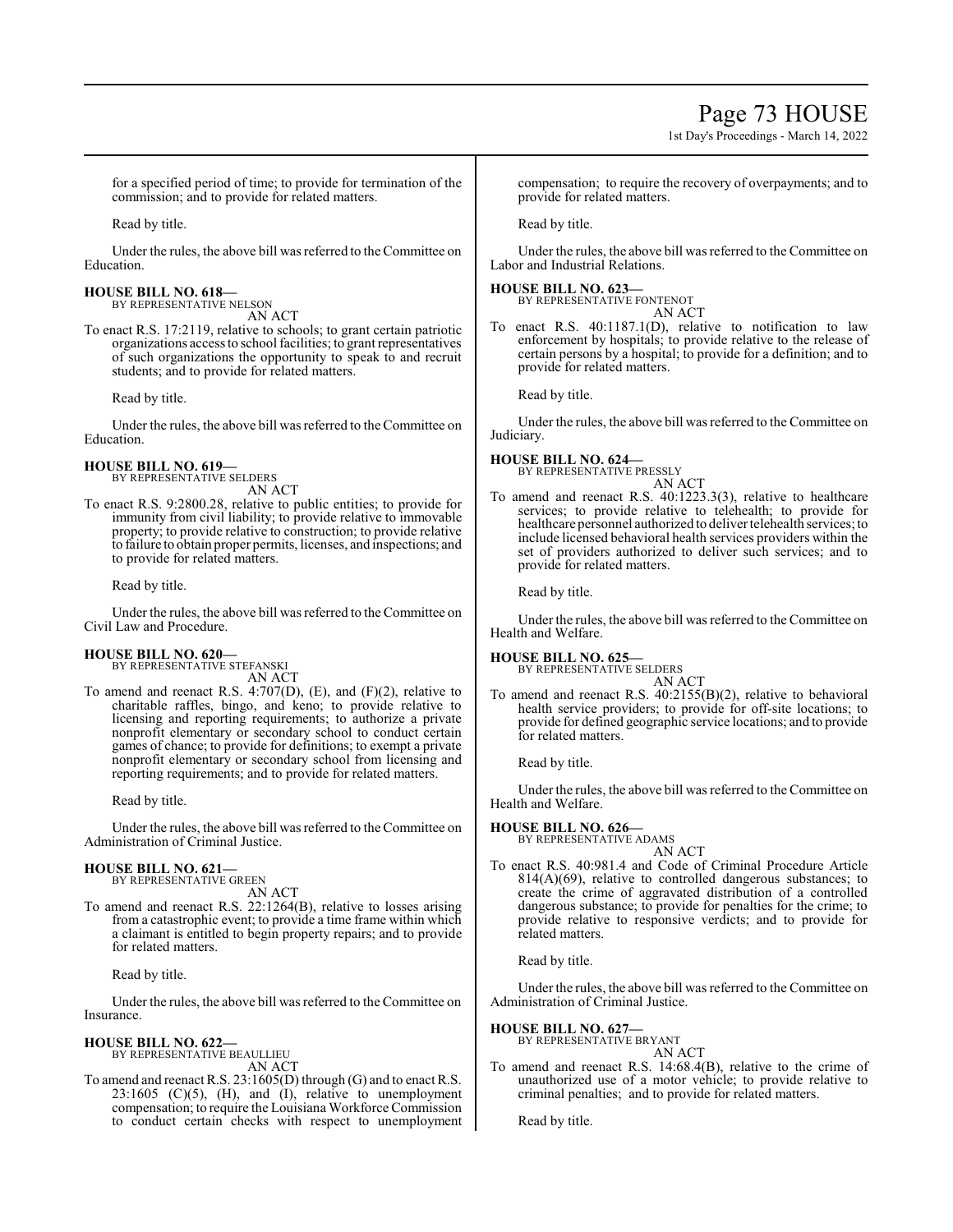# Page 74 HOUSE

1st Day's Proceedings - March 14, 2022

Under the rules, the above bill was referred to the Committee on Administration of Criminal Justice.

# **HOUSE BILL NO. 628—** BY REPRESENTATIVE BRYANT

AN ACT

To amend and reenact R.S. 15:574.4(A)(2), relative to parole; to provide relative to parole eligibility; to provide that persons convicted of an offense that is both a crime of violence and a sex offense shall not be eligible for parole; to provide for prospective and retroactive application; and to provide for related matters.

Read by title.

Under the rules, the above bill was referred to the Committee on Administration of Criminal Justice.

## **HOUSE BILL NO. 629—**

BY REPRESENTATIVE BRYANT

AN ACT

To enact Code of Criminal Procedure Article 162.4, relative to search warrants; to provide relative to a search without a warrant; to prohibit the search without a warrant of a person's residence based on the odor of marijuana; and to provide for related matters.

Read by title.

Under the rules, the above bill was referred to the Committee on Administration of Criminal Justice.

# **HOUSE BILL NO. 630—** BY REPRESENTATIVE BRYANT

AN ACT

To designate a portion of Louisiana Highway 31 in Iberia Parish and St. Martin Parish as the "Judge Paul deMahy Memorial Highway"; and to provide for related matters.

Read by title.

Under the rules, the above bill was referred to the Committee on Transportation, Highways and Public Works.

# **HOUSE BILL NO. 631—**

BY REPRESENTATIVE GREEN AN ACT

To amend and reenact R.S. 47:1990, relative to changes or corrections of certain ad valoremtax assessments; to provide for certain orders and judgments; to provide for applicability; to provide for effectiveness; and to provide for related matters.

Read by title.

Under the rules, the above bill was referred to the Committee on Ways and Means.

# **HOUSE BILL NO. 632—**

BY REPRESENTATIVE MCFARLAND AN ACT

To enact R.S. 30:2004(19) and R.S. 47:301(31) and 818.2(74), relative to small refineries; to provide definitions applicable to the La. Environmental Quality Act; and to provide for related matters.

Read by title.

Under the rules, the above bill was referred to the Committee on Natural Resources and Environment.

#### **HOUSE BILL NO. 633—**

BY REPRESENTATIVE ZERINGUE

AN ACT

To provide with respect to the Revenue Sharing Fund and the allocation and distribution thereof for Fiscal Year 2022-2023 and to provide for related matters.

Read by title.

Under the rules, the above bill was referred to the Committee on Appropriations.

### **HOUSE BILL NO. 634—**

BY REPRESENTATIVE MCMAHEN AN ACT

To amend and reenact R.S. 14:43.1(A)(3)(introductory paragraph) and  $(C)(2)$ ,  $43.2(C)(2)$  and  $(3)(introductory)$  paragraph),  $80(A)(1)$ ,  $80.1(A)$ ,  $81.1(E)(5)(a)$  and (b) and (G)(introductory paragraph), 81.2(A)(1) and (2)(introductory paragraph), (B)(1), (2), and (3)(a),  $81.3(A)(1)$ , (2), (3), and (5), (B)(1)(a) and (c) and  $(C)(1)$ ,  $91.13(A)$ ,  $92(A)$ (introductory paragraph),  $93(A)$ ,  $93.2.3(A)(1)$ , and  $283(A)(3)$ , relative to offenses against minors; to provide relative to the age of offenders; to raise the age of offenders to eighteen in certain offenses; and to provide for related matters.

Read by title.

Under the rules, the above bill was referred to the Committee on Administration of Criminal Justice.

### **HOUSE BILL NO. 635—**

BY REPRESENTATIVE SCHAMERHORN AN ACT

To amend and reenact R.S.  $56:116.1(A)(6)$  and to enact R.S. 56:8(153) and 116.3(H), relative to the taking of deer by precharged pneumatic device; to provide for definitions; to provide for methods of taking; to provide for requirements and restrictions; and to provide for related matters.

Read by title.

Under the rules, the above bill was referred to the Committee on Natural Resources and Environment.

## **HOUSE BILL NO. 636—**

BY REPRESENTATIVE ORGERON

- A JOINT RESOLUTION
- Proposing to amend Article VII, Section 10.2(E)(1) of the Constitution of Louisiana, relative to federal proceeds from alternative energy production on the Outer Continental Shelf; to provide for the disposition of revenues; to provide for submission of the proposed amendment to the electors; and to provide for related matters.

Read by title.

Under the rules, the above bill was referred to the Committee on Appropriations.

## **HOUSE BILL NO. 637—**

BY REPRESENTATIVE BEAULLIEU AN ACT

To amend and reenact R.S. 47:1993(A)(2) and 1993.1(C), relative to tax assessors; to provide for the requirement that the tax assessor provide certain assessment data to tax collectors; to provide for certain fees when requesting a listing or roll of the assessor; and to provide for related matters.

Read by title.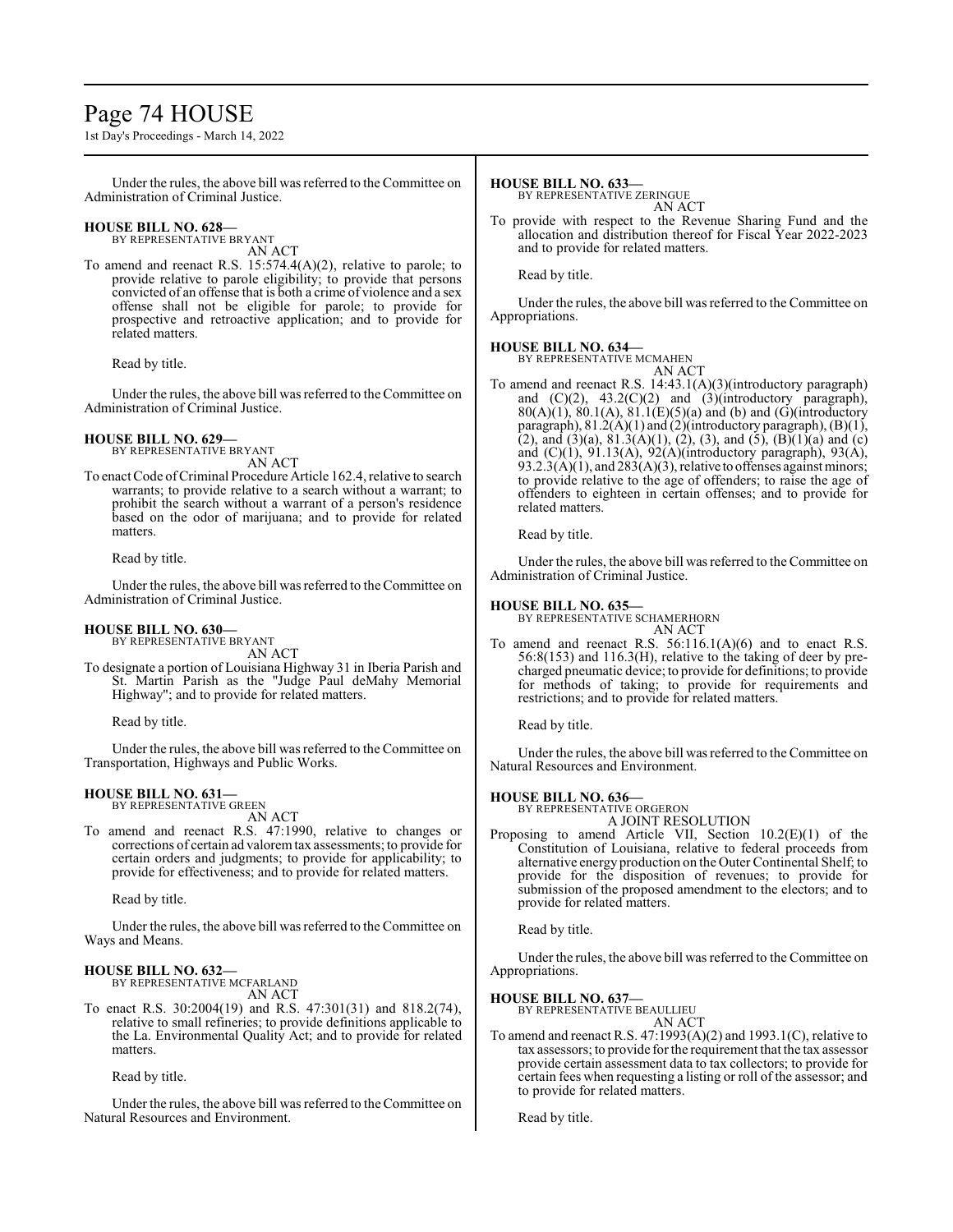Under the rules, the above bill was referred to the Committee on Ways and Means.

# **HOUSE BILL NO. 638—**

BY REPRESENTATIVE FREEMAN AN ACT

To amend and reenact Code of Criminal Procedure Articles 977(A)(introductory paragraph), 978(D), 989, 992, and 993 and to enact Code of Criminal Procedure Articles 977(A)(3) and  $(D)(3)$ ,  $978(A)(4)$ , and  $979.1$ , relative to expungement; to provide relative to motions to expunge records of arrest and convictions of misdemeanor and felony offenses; to provide relative to arrest and convictions committed by a victim of human trafficking; to provide relative to the procedures for motions to expunge records of victims of human trafficking; and to provide for related matters.

Read by title.

Under the rules, the above bill was referred to the Committee on Administration of Criminal Justice.

#### **HOUSE BILL NO. 639—** BY REPRESENTATIVE PRESSLY

AN ACT

To amend and reenact R.S. 37:33, 34 through 36 and 2950 and to repeal R.S. 37:32, relative to occupational licensing; to provide for the issuance of occupational licensing in conjunction with criminal history records; to provide for application requirements; to provide for recordkeeping; to provide for reporting; and to provide for related matters.

Read by title.

Under the rules, the above bill was referred to the Committee on Commerce.

#### **HOUSE BILL NO. 640—** BY REPRESENTATIVE WRIGHT

AN ACT

To enact Subpart E of Part IV of Subchapter A of Ch. 5-D of Title 40 of the Louisiana Revised Statutes, to be comprised of R.S. 40:1177.1, relative to vaccines and vaccine-related pharmaceuticals; to require sufficient information regarding vaccines and vaccine-related pharmaceuticals distributed in the state; to require the Louisiana Department of Health to provide certain information; and to provide for related matters.

Read by title.

Under the rules, the above bill was referred to the Committee on Health and Welfare.

## **HOUSE BILL NO. 641—**

BY REPRESENTATIVE DESHOTEL AN ACT

To enact R.S. 51:1429, relative to digital application distribution platforms; to prohibit providers of digital application distribution platforms under certain circumstances; to provide for procedures for violations; to provide for an exception; to provide for definitions; and to provide for related matters.

Read by title.

Under the rules, the above bill was referred to theCommittee on Commerce.

# **HOUSE BILL NO. 642—**

BY REPRESENTATIVE FIRMENT AN ACT

To enact R.S. 42:1121(I), relative to post service restrictions; to provide an exemption to allow certain transactions for district offices for public defender services subject to certain conditions; and to provide for related matters.

Read by title.

Under the rules, the above bill was referred to the Committee on House and Governmental Affairs.

**HOUSE BILL NO. 643—** BY REPRESENTATIVE GREGORY MILLER

Under a suspension of Rule 7.2(E), the above bill will be introduced at a later date.

# **HOUSE BILL NO. 644—**

BY REPRESENTATIVE GREEN AN ACT

To amend and reenact R.S. 13:4163(A)(1), (C)(1), (D)(2), (E)(1)(b), (G), and (H)(2) and to enact R.S.  $13:4163(\tilde{C})(3)$ , relative to civil procedure; to provide for continuances or extension of certain deadlines; to provide relative to legislators or employees engaged in legislative or constitutional convention activities; to provide for legislative activities; to provide for judicial notice; to provide relative to appeals; to provide relative to appeal costs; and to provide for related matters.

Read by title.

Under the rules, the above bill was referred to the Committee on Civil Law and Procedure.

# **HOUSE BILL NO. 645—**

BY REPRESENTATIVE MAGEE AN ACT

To amend and reenact the heading of Subpart O of Part II-A of Chapter 1 of Subtitle I of Title 39 of the Louisiana Revised Statutes of 1950 and to enact R.S. 39:100.62, relative to special funds; to create the Community Options Waiver Fund as a special fund in the state treasury; to provide for dedication of certain revenues and for the deposit and use of monies in the fund; to provide an effective date; and to provide for related matters.

Read by title.

Under the rules, the above bill was referred to the Committee on Appropriations.

#### **HOUSE BILL NO. 646—** BY REPRESENTATIVE STEFANSKI

AN ACT

To amend and reenact R.S.  $18:59.4(D)(2)$  and  $(E)(2)(c)$ ,  $115(F)(1)$ (introductory paragraph) and (a) and  $(2)(a)(iii)$ , 154(C)(2)(c) and (D)(1) and (2), 423(C), (E), and (H),  $433(A)(1)$  and  $(5)$ ,  $(B)(1)$ , and  $(D)$ ,  $434(D)(2)$ ,  $435(B)(1)(b)$ , 602(E)(2)(b), 604(B)(2)(b), 621(B), 1278(B), 1279, 1300.2(C)(1), 1300.7(B), 1306(B)(1), 1308(A)(2)(j)(ii), 1309(J), 1313(H)(13) and (K)(2)(a), and 1313.1(I)(5) and  $(L)(2)(a)$ , to enact R.S. 18:154 $(C)(2)(f)$ , and to repeal R.S. 18:1532, relative to the Louisiana Election Code; to revise the system of laws comprising the Louisiana Election Code; to provide relative to the Louisiana Voter Registration Administrators' Certification Program; to provide relative to registration by mail; to provide relative to records of the registrars of voters; to provide relative to the replacement of a commissioner; to provide relative to watchers; to provide relative to vacancies in certain offices; to provide relative to petitions for a recall election; to provide relative to preparation, distribution, and tabulation of absentee by mail and early voting ballots; to provide relative to absentee voting by mail; to provide relative to early voting; to provide relative to parish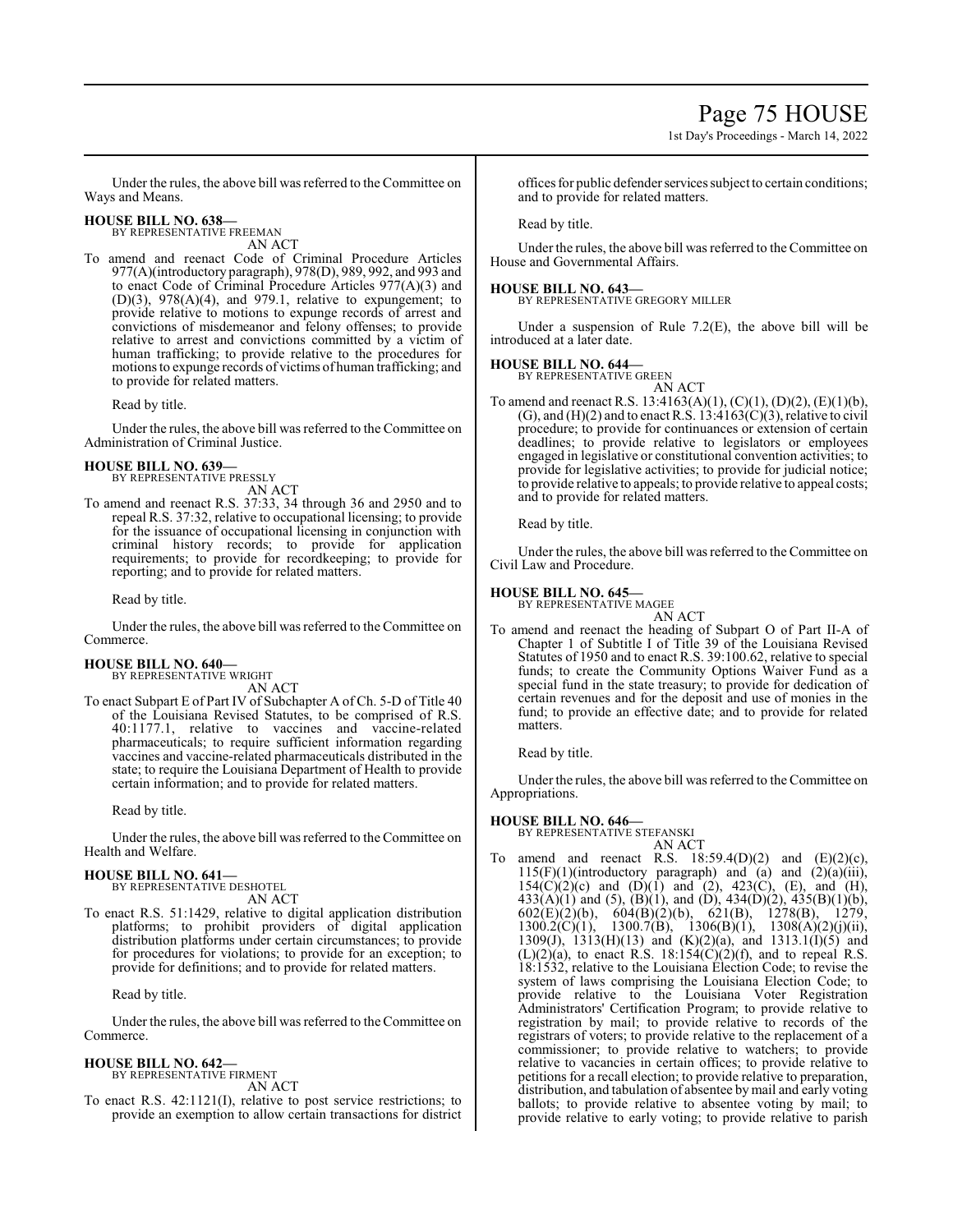# Page 76 HOUSE

1st Day's Proceedings - March 14, 2022

boards of election supervisors; to provide relative to courses of instruction of commissioners; to remove the requirement for election day expenditure reports; to provide for effective dates; and to provide for related matters.

Read by title.

Under the rules, the above bill was referred to the Committee on House and Governmental Affairs.

#### **HOUSE BILL NO. 647—**

BY REPRESENTATIVE HILFERTY AN ACT

To amend and reenact R.S. 33:9091.14(D)(1), (2), (4), (5), and (6), relative to Orleans Parish; to provide relative to the Mid-City Security District; to provide relative to the governing board of the district; to provide relative to the membership of the board; to provide relative to board appointments and officers; to provide for an effective date; and to provide for related matters.

Read by title.

Under the rules, the above bill was referred to the Committee on Municipal, Parochial and Cultural Affairs.

#### **HOUSE BILL NO. 648—** BY REPRESENTATIVE HILFERTY

AN ACT

To amend and reenact R.S. 46:1802(10), 1806(A), 1809(B), 1810(A), and 1813(A), relative to the Crime Victims Reparations Act; to provide relative to definitions; to provide relative to application time periods; to provide relative to documentation; to provide relative to the issuance ofreparations awards; to provide relative to reporting requirements; to provide relative to the amount of reparations awards; to provide relative to the amount of emergency awards; and to provide for related matters.

Read by title.

Under the rules, the above bill was referred to the Committee on Administration of Criminal Justice.

#### **HOUSE BILL NO. 649—**

BY REPRESENTATIVE HILFERTY AN ACT

To amend and reenact R.S. 17:81.6(A), 235.1(B)(4)(a), and 416.1(B), relative to student discipline; to prohibit corporal punishment in public schools; and to provide for related matters.

Read by title.

Under the rules, the above bill was referred to the Committee on Education.

#### **HOUSE BILL NO. 650—**

BY REPRESENTATIVE HILFERTY AN ACT

To enact Part IV of Chapter 8 of Title 46 of the Louisiana Revised Statutes of 1950, to be comprised of R.S. 46:977.31, relative to the medical assistance programofthis state known as Medicaid; to provide for Medicaid coverage of pasteurized donor breast milk when medically necessary; to provide relative to federal Medicaid waivers; and to provide for related matters.

Read by title.

Under the rules, the above bill was referred to the Committee on Health and Welfare.

# **HOUSE BILL NO. 651—**

BY REPRESENTATIVE HILFERTY AN ACT

To enact R.S. 22:1059.2, relative to health insurance coverage; to require a health coverage plan to provide benefits for pasteurized donor breast milk when medically necessary; and to provide for related matters.

Read by title.

Under the rules, the above bill was referred to the Committee on Insurance.

# **HOUSE BILL NO. 652—**

BY REPRESENTATIVE HILFERTY AN ACT

To enact R.S. 33:4160, relative to the Sewerage and Water Board of New Orleans; to provide that the board is recognized as a public utility; to provide relative to the powers and duties granted to the New Orleans City Council with respect to the board; and to provide for related matters.

Read by title.

Under the rules, the above bill was referred to the Committee on Commerce.

#### **HOUSE BILL NO. 653—**

BY REPRESENTATIVE DAVIS

AN ACT To enact R.S.  $13:961(F)(1)(w)$ , relative to court costs in the Family Court of East Baton Rouge Parish; to provide for transcription fees; to provide for implementation; and to provide for related matters.

Read by title.

Under the rules, the above bill was referred to the Committee on Judiciary.

#### **HOUSE BILL NO. 654—**

BY REPRESENTATIVE BRYANT AN ACT

To amend and reenact R.S. 15:574.4(A)(1)(a) and (5)(a), (E)(1),  $(F)(1)$ , and  $(G)(1)$ , and  $574.12(B)$  and to enact R.S. 15:574.4(A)(7) and (8), relative to parole; to provide relative to parole eligibility; to provide relative to applicability; to provide relative to offenses committed prior to, on, or after certain dates; to provide relative to committee on parole hearings; to provide relative to parole supervision; to provide relative to reports; to provide relative to documentation; and to provide for related matters.

Read by title.

Under the rules, the above bill was referred to the Committee on Administration of Criminal Justice.

#### **HOUSE BILL NO. 655—**

BY REPRESENTATIVE COUSSAN AN ACT

To amend and reenact R.S. 30:136.3(D) and 1154(A)(introductory paragraph) and  $(6)$ ,  $(B)$ ,  $(C)$ , and  $(D)$  and to enact R.S.  $30:136.3(B)(5)$  and  $1154(A)(9)$ , (E), and (F), relative to solar energy; to provide for the powers and duties of the secretary of the Department of Natural Resources; to require a permit to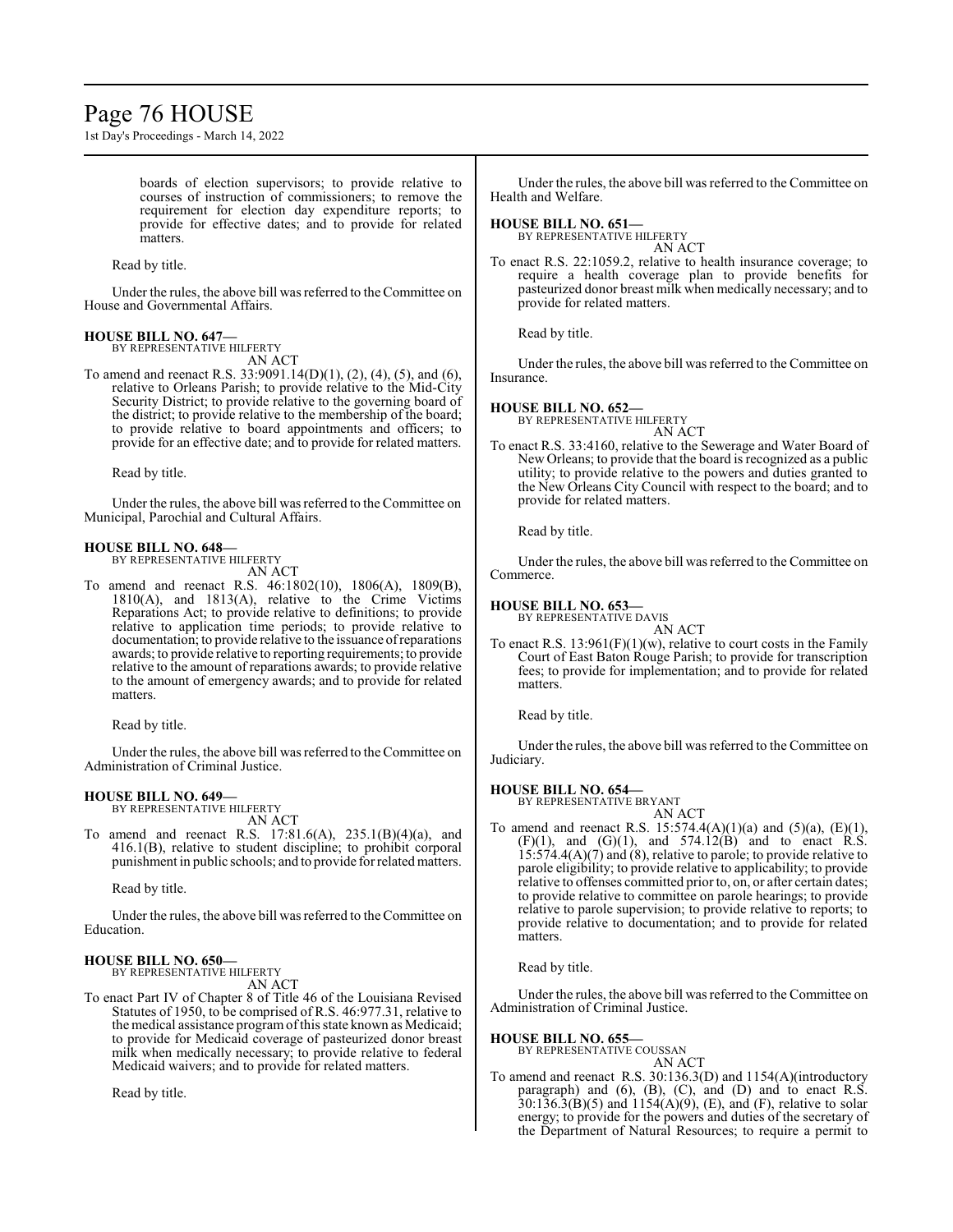# Page 77 HOUSE

1st Day's Proceedings - March 14, 2022

operate a solar power generation facility; to provide for fees; to provide for financial security; to provide for the Mineral and Energy Operation Fund; to provide for definitions; and to provide for related matters.

Read by title.

Under the rules, the above bill was referred to theCommittee on Natural Resources and Environment.

# **HOUSE BILL NO. 656—** BY REPRESENTATIVE GEYMANN

AN ACT

To amend and reenact R.S. 39:24(A) and to enact R.S. 39:24.1.1, relative to state funds; to require certain funds to be designated nonrecurring in the state's official forecast; to provide for the calculation of recurring revenue amounts; to provide with respect to the powers and duties of the Revenue Estimating Conference; to provide definitions; and to provide for related matters.

Read by title.

Under the rules, the above bill was referred to the Committee on Appropriations.

#### **HOUSE BILL NO. 657—** BY REPRESENTATIVE DESHOTEL

AN ACT

To amend and reenact R.S. 23:1474(I), 1592(A) and (E), and 1595 and to enact R.S. 23:1606, relative to unemployment compensation; to provide for the maximum weekly benefit amount; to provide for a formula for the calculation of the weekly benefit amount; to provide for the duration of benefits; to provide definitions; to provide for extended benefits; to provide for the termination of extended benefits; to provide for an effective date; to provide for the promulgation of rules; and to provide for related matters.

Read by title.

Under the rules, the above bill was referred to the Committee on Labor and Industrial Relations.

#### **HOUSE BILL NO. 658—** BY REPRESENTATIVE STAGNI

AN ACT

To amend and reenact R.S. 32:422.2, relative to the Louisiana Advisory Council on Driver Education membership; to modify the rules, regulations, and standards to include driver education providers; to increase the membership of the council; to remove the additional two-year cap on members appointed to the council; to increase the number of unexcused absences; to modify the procedure for council vacancies and appointment of council officers; to provide for council meeting venues; and to provide for related matters.

Read by title.

Under the rules, the above bill was referred to the Committee on Transportation, Highways and Public Works.

## **HOUSE BILL NO. 659—**

BY REPRESENTATIVE STEFANSKI AN ACT

To amend and reenact R.S. 37:3506(A), relative to the state board of private investigators; to adjust the salary limit for the executive director of the board; and to provide for related matters.

Read by title.

Under the rules, the above bill was referred to the Committee on Commerce.

**HOUSE BILL NO. 660—**

BY REPRESENTATIVE CORMIER A JOINT RESOLUTION

Proposing to amend Article V, Section 26(A) and to add Article V, Section 26(D) of the Constitution of Louisiana, relative to district attorneys; to require district attorneys to retire at age seventy; to provide for submission of the proposed amendment to the electors; and to provide for related matters.

Read by title.

Under the rules, the above bill was referred to the Committee on Judiciary.

## **HOUSE BILL NO. 661—**

BY REPRESENTATIVE HILFERTY AN ACT

To enact R.S. 29:736(E), relative to state buildings; to exempt state buildings and facilities from locally declared disasters and emergencies; and to provide for related matters.

Read by title.

Under the rules, the above bill was referred to the Committee on House and Governmental Affairs.

# **HOUSE BILL NO. 662—** BY REPRESENTATIVE ZERINGUE

AN ACT

To amend and reenact R.S. 13:61(E), relative to the Judicial Council; to provide relative to the review of judicial districts and appellate circuits; to provide for annual reporting; to provide relative to judgeships; and to provide for related matters.

Read by title.

Under the rules, the above bill was referred to the Committee on Judiciary.

## **HOUSE BILL NO. 663—**

BY REPRESENTATIVE FRIEMAN AN ACT

To amend and reenact R.S. 17:438(A) and (D), R.S. 23:890(F)(1), and R.S. 42:456(A)(1) and 457.1 and to enact R.S. 17:438(E) andR.S. 42:457.2, relative to labor organizations; to provide for resignation from labor organizations for teachers, other school employees, and public employees; to provide for resignation from professional law enforcement and firefighter association dues; to provide for labor organization and union dues; to provide for collective bargaining agreements and contracts; to provide for payroll deductions; to provide for severability; and to provide for related matters.

Read by title.

Under the rules, the above bill was referred to the Committee on Labor and Industrial Relations.

#### **HOUSE BILL NO. 664—**

BY REPRESENTATIVE FRIEMAN

AN ACT To amend and reenact R.S. 22:33(A)(introductory paragraph), 88(F)(7) and (I)(1), 255, 258, 462(G), 550.12(A)(introductory paragraph), 651(K), 691.5(E)(1)(b), 691.8(B)(2), 691.13(B) and  $(C)$ , 1472(B), 1550.1(D), 1571(H), 1627(A)(introductory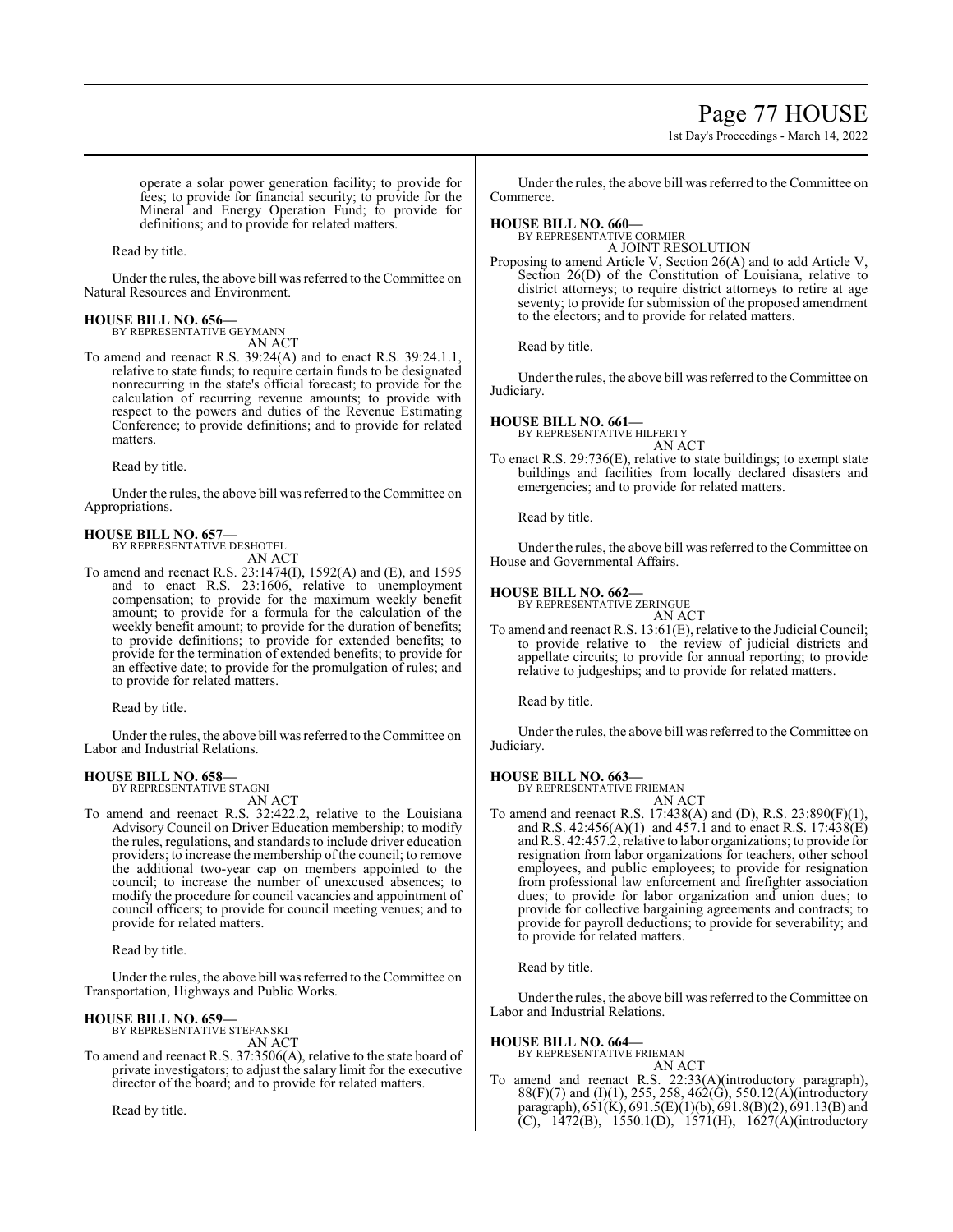# Page 78 HOUSE

1st Day's Proceedings - March 14, 2022

paragraph) and (B), 1731(A)(introductory paragraph), 1781.5, 1835(A), 2057(E), 2059(A)(2), 2089(A)(2), and 2331 and to enact R.S. 22:691.13(G), relative to hearings arising out of the Louisiana Insurance Code; to provide for an opportunity for a public hearing for certain acquisitions; to remove the requirement for a hearing by the commissioner prior to taking certain actions; and to provide for related matters.

Read by title.

Under the rules, the above bill was referred to the Committee on Insurance.

# **HOUSE BILL NO. 665—**

BY REPRESENTATIVE WILLARD

AN ACT To amend and reenact R.S. 51:2603(introductory paragraph) and to enact R.S. 51:2603(13) and (14) and 2606.1, relative to housing discrimination; to provide for the Fair Chance in Housing Act; to prohibit a housing provider from considering the criminal history record information of an applicant except in certain circumstances; to provide for withdrawal of a conditional offer to rent or lease a dwelling unit; to provide for certain factors to be considered following withdrawal of an offer; to provide for enforcement by the attorney general; to provide for definitions; and to provide for related matters.

Read by title.

Under the rules, the above bill was referred to the Committee on Commerce.

## **HOUSE BILL NO. 666—**

BY REPRESENTATIVE WRIGHT

AN ACT

To enact R.S. 49:964(H), relative to administrative hearing decisions and judicial review of such decisions; to provide relative to interpretation of statutes and rules; and to provide for related matters.

Read by title.

Under the rules, the above bill was referred to theCommittee on House and Governmental Affairs.

## **HOUSE BILL NO. 667—**

BY REPRESENTATIVES PHELPS AND MARCELLE AN ACT

To amend and reenact R.S. 17:111(A) and to enact R.S. 23:332(I), relative to discrimination; to prohibit discrimination in education and employment based upon natural hairstyles; to provide for definitions; and to provide for related matters.

Read by title.

Under the rules, the above bill was referred to the Committee on Civil Law and Procedure.

# **HOUSE BILL NO. 668—**

BY REPRESENTATIVES PHELPS, JORDAN, COX, AND LARVADAIN AN ACT

To amend and reenact R.S.  $6:652.2(A)(2)$  and  $656(A)(1)(c)$ , relative to credit unions; to allow credit unions to use private insurance to secure investments; to allow credit unions to use private insurance to secure loans; and to provide for related matters.

Read by title.

Under the rules, the above bill was referred to the Committee on Commerce.

#### **HOUSE BILL NO. 669—** BY REPRESENTATIVE PIERRE

AN ACT

To amend and reenact R.S. 32:408.1(E) and R.S. 40:1461(A) and to enact R.S. 15:587(A)(e)(vi) and (vii), relative to background checks of private training or private driving instructor training schools or agencies; to provide for a criminal history background check of every person engaged in private driving instructor training school or agency; to provide for noncommercial driving examinations or tests; to modify the procedure for a criminal history background check of the principal ofthe third-party examiner or tester; to define the term " criminal historybackground check"; to provide for fingerprints and other identifying information; to require the office of motor vehicles to execute a thorough background investigation to be conducted by the Louisiana Bureau of Criminal Identification and Information; to provide for the cost of fingerprint cards; and to provide for related matters.

Read by title.

Under the rules, the above bill was referred to the Committee on Transportation, Highways and Public Works.

#### **HOUSE BILL NO. 670—**

BY REPRESENTATIVE BUTLER AN ACT

To amend and reenact R.S. 37:585(C), 586(A)(4) and (6), and 599, relative to the Louisiana Cosmetology Act; to provide for examinations for special permits; to provide for fees for licenses, permits, and certificates for certain applicants; and to provide for related matters.

Read by title.

Under the rules, the above bill was referred to the Committee on Commerce.

# **HOUSE BILL NO. 671—**

BY REPRESENTATIVE EDMONDS

AN ACT To amend and reenact R.S. 18:1373(A)(2), relative to preparation, testing, and adjusting of voting machine, to provide for notice of preparation of voting machines; to provide for review of test vote report; and to provide for related matters.

Read by title.

Under the rules, the above bill was referred to the Committee on House and Governmental Affairs.

# **HOUSE BILL NO. 672—**

BY REPRESENTATIVE JORDAN

AN ACT To repeal R.S. 40:2606, relative to the Seizure and Controlled Dangerous Substances Property Forfeiture Act of 1989; to provide relative to the seizure of property; to eliminate the seizure of property relative to a criminal violation; and to provide for related matters.

Read by title.

Under the rules, the above bill was referred to the Committee on Administration of Criminal Justice.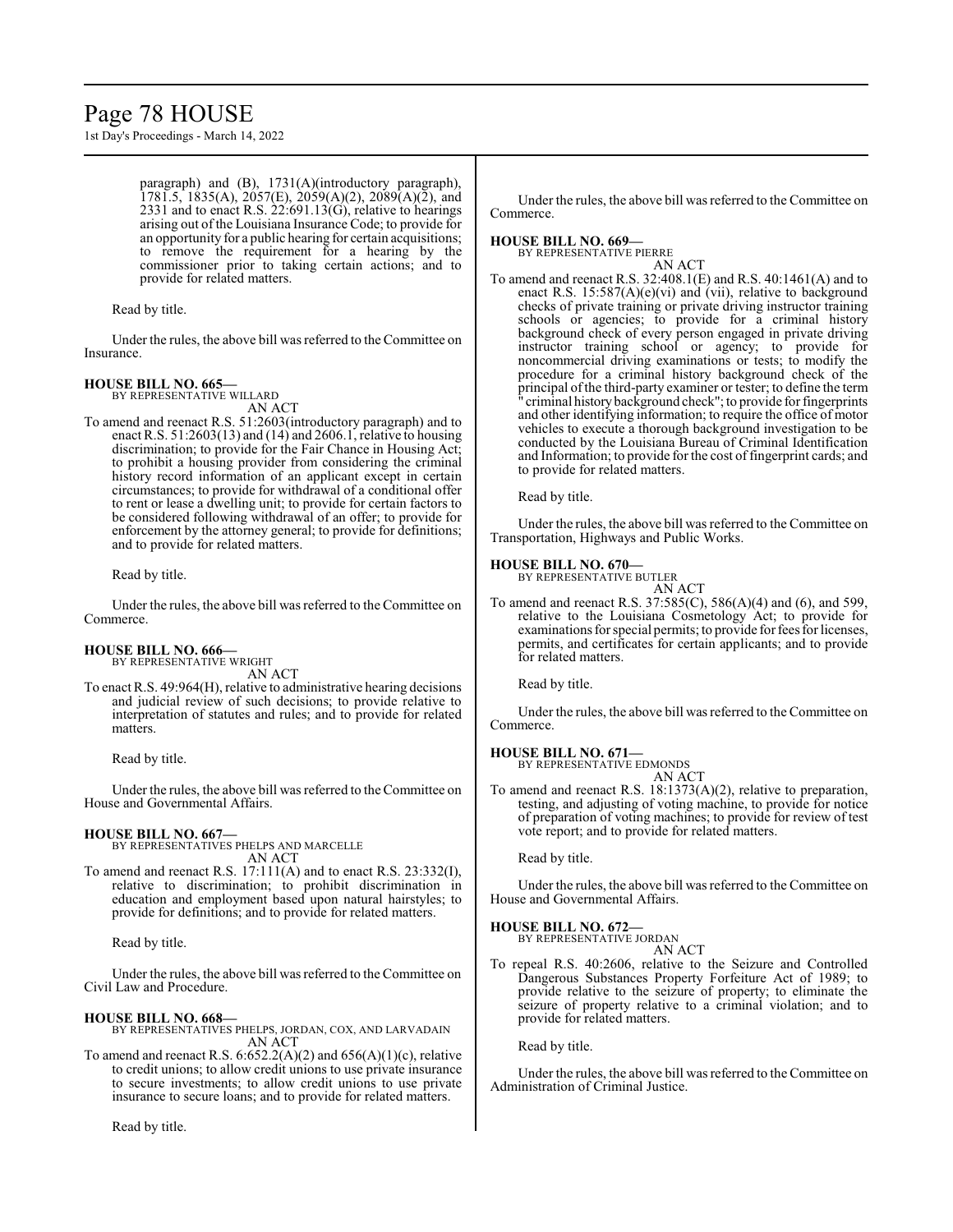# Page 79 HOUSE

1st Day's Proceedings - March 14, 2022

#### **HOUSE BILL NO. 673—**

BY REPRESENTATIVE JORDAN

- AN ACT
- To amend and reenact R.S. 40:2869(D) and (E) and to enact R.S. 40:2869(A)(21), relative to pharmacy benefit managers; to provide for the pharmacy benefit manager monitoring advisory council; to provide for membership; to provide for technical changes; and to provide for related matters.

Read by title.

Under the rules, the above bill was referred to the Committee on Health and Welfare.

#### **HOUSE BILL NO. 674—**

BY REPRESENTATIVE JORDAN

AN ACT To amend and reenact R.S. 22:1660.1, 1660.2, and 1660.9, relative to the Louisiana Pharmacy Services Administrative Organization Licensing Act; to provide for technical changes; and to provide for related matters.

Read by title.

Under the rules, the above bill was referred to the Committee on Insurance.

# **HOUSE BILL NO. 675—**

BY REPRESENTATIVE JORDAN AN ACT

To amend and reenact R.S. 9:3578.3(3) through (6), 3578.4(A)(1), 3578.5, and 3578.6(A)(7) and to enact R.S. 9:3537, 3578.3(7), and 3578.6(A)(9) and (C), relative to consumer credit transactions; to prohibit preliminary check holding; to provide for definitions; to modify relative to refunds and deferred presentment transactions or small loans; to provide modifications relative to creditor provisions and chargeable interest; to provide for creditor and transactional prohibitions; and to provide for related matters.

Read by title.

Under the rules, the above bill was referred to the Committee on Commerce.

#### **HOUSE BILL NO. 676—** BY REPRESENTATIVE JORDAN

AN ACT

To enact R.S. 15:529.1(L), relative to the habitual offender law; to provide relative to convictions of certain marijuana possessions; to provide that certain persons convicted of possession of marijuana shall not be sentenced as habitual offenders; and to provide for related matters.

Read by title.

Under the rules, the above bill was referred to the Committee on Administration of Criminal Justice.

## **HOUSE BILL NO. 677—**

BY REPRESENTATIVES JORDAN AND WILLARD AN ACT

To enact R.S. 22:1034.1, relative to health insurance coverage; to require a health coverage plan to limit the cost-sharing amount for enrollees prescribed insulin; to require certain inclusion of insulin relative to drug formularies; to provide for definitions; and to provide for related matters.

Read by title.

Under the rules, the above bill was referred to the Committee on Insurance.

#### **HOUSE BILL NO. 678—**

BY REPRESENTATIVE BROWN

AN ACT To amend and reenact R.S. 13:2591(A)(1) andR.S. 40:1666.1(A)(1), (4)(a), and (6)(a), 1667.1(A)(1) and (2)(a), 1667.7(B) and (G), and 1667.9, relative to supplemental pay; to increase supplemental pay for justices of the peace, constables, fire protection officers, municipal police officers, deputy sheriffs, harbor police, fireboat personnel, bridge police, and other eligible law enforcement officers; to provide for an effective date; and to provide for related matters.

Read by title.

Under the rules, the above bill was referred to the Committee on Appropriations.

# **HOUSE BILL NO. 679—**

BY REPRESENTATIVE DUPLESSIS AN ACT

To amend and reenact R.S.  $42:1111(E)(2)(d)$ , relative to ethics; to provide relative to certain required statements regarding assistance in connection with certain transactions; to provide for the time period for certain actions by the Board of Ethics regarding such statements; and to provide for related matters.

Read by title.

Under the rules, the above bill was referred to the Committee on House and Governmental Affairs.

### **HOUSE BILL NO. 680—**

BY REPRESENTATIVE NEWELL

AN ACT To amend and reenact R.S. 18:535 and 536 and to enact R.S. 18:401.2(B)(5) and 425.1(C), relative to polling place locations, to provide for notice of changes to polling places; and to provide for related matters.

Read by title.

Under the rules, the above bill was referred to the Committee on House and Governmental Affairs.

# **HOUSE BILL NO. 681—**

BY REPRESENTATIVE SCHEXNAYDER A JOINT RESOLUTION

Proposing to add Article VII, Section 3.1 of the Constitution of Louisiana, relative to sales and use tax collection; to create the Streamlined Sales and Use Tax Commission; to authorize the legislature to provide by law for the streamlined electronic collection of sales and use taxes; to provide for commission membership; to provide for commission duties and responsibilities; to provide for commission officers; to provide for the administration of sales and use taxes; to provide for the transfer of powers, duties, functions, and responsibilities of the Louisiana Sales and Use Tax Commission for Remote Sellers and the Louisiana Uniform Local Sales Tax Board; to provide for funding; to provide for submission of the proposed amendment to the electors; to provide for effectiveness; and to provide for related matters.

Read by title.

Under the rules, the above bill was referred to the Committee on Ways and Means.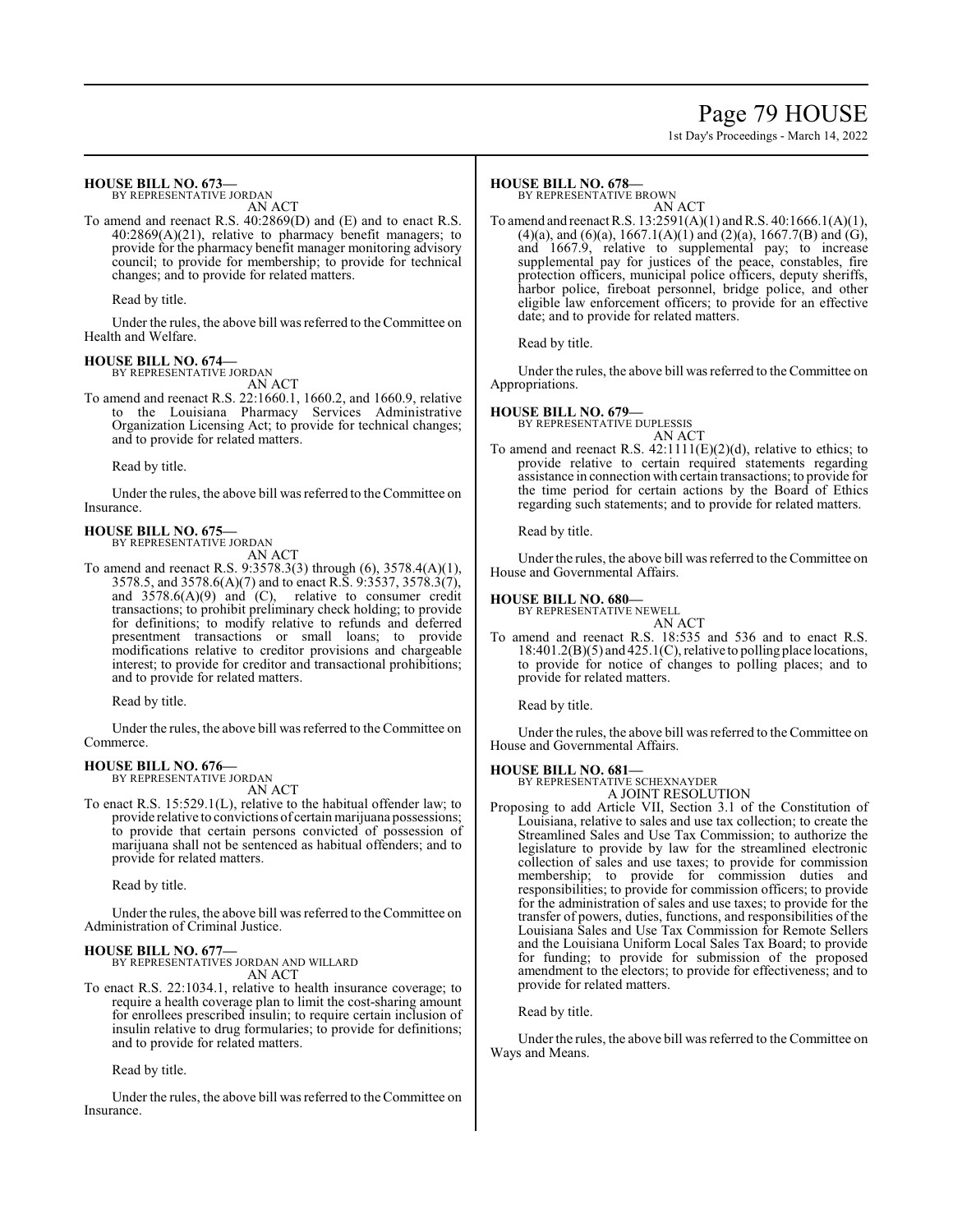# Page 80 HOUSE

1st Day's Proceedings - March 14, 2022

#### **HOUSE BILL NO. 682—**

BY REPRESENTATIVE BROWN AN ACT

To enact R.S. 22:1679, relative to a claims adjuster database; to require the Department of Insurance to create and maintain a database of claims adjusters working in this state; to provide requirements for each profile in the database; to provide for accessability by the public; and to provide for related matters.

Read by title.

Under the rules, the above bill was referred to the Committee on Insurance.

# **HOUSE BILL NO. 683—** BY REPRESENTATIVE CREWS

AN ACT

To amend and reenact R.S. 56:2011(E), relative to royalties on dredged materials; to provide for exemptions from payment of certain royalties and bond requirements; and to provide for related matters.

Read by title.

Under the rules, the above bill was referred to the Committee on Natural Resources and Environment.

#### **HOUSE BILL NO. 684—** BY REPRESENTATIVE DAVIS

AN ACT

To amend and reenact R.S. 4:1, relative to the sale of admission tickets; to require the ticket value to be printed on its face; to provide for a penalty; to authorize the resale of tickets via the internet pursuant to certain requirements; to provide for certain exceptions; and to provide for related matters.

Read by title.

Under the rules, the above bill was referred to the Committee on Commerce.

# **HOUSE BILL NO. 685—** BY REPRESENTATIVE HILFERTY

AN ACT

To amend and reenact R.S. 29:724(B)(2) and 768(B) and to enact R.S. 29:724.1, relative to gubernatorial emergencydeclarations; to provide relative to legislative authority to terminate emergency declarations; to provide relative to voting requirements and procedures; to provide for an effective date; and to provide for related matters.

Read by title.

Under the rules, the above bill was referred to the Committee on House and Governmental Affairs.

#### **HOUSE BILL NO. 686—**

BY REPRESENTATIVE MINCEY AN ACT

To amend and reenact R.S. 38:3302, 3303(B), (C), and (D), 3305(Section heading), 3306(A) and (C), 3307(C), and 3309 and to enact R.S.  $38:3301(C)$ ,  $3303(E)$  and (F),  $3304(C)(3)$ ,  $3306(G)$ , (H), (I), and (J), and  $3307(E)$ , relative to management of the Amite River Basin; to provide for the board of commissioners; to provide for appointment and terms of commissioners; to provide for powers and duties of the board; to provide for contact authority; to provide for posting requirements; to provide for technical assistance from the Coastal Protection and Restoration Authority; to provide for taxing authority; and to provide for related matters.

Read by title.

Under the rules, the above bill was referred to the Committee on Natural Resources and Environment.

### **HOUSE BILL NO. 687—**

BY REPRESENTATIVE ORGERON AN ACT

To amend and reenact R.S. 49:214.5.4(E)(1), (3), (4)(introductory paragraph) and (b), and (5)(a)(introductory paragraph) and (b), and  $(F)$  and to enact R.S.  $49:214.5.4(K)$ , relative to federal proceeds from alternative energy production in the coastal area; to provide for disposition of revenues; to provide for restrictions on the use of revenues; and to provide for related matters.

Read by title.

Under the rules, the above bill was referred to the Committee on Appropriations.

### **HOUSE BILL NO. 688—**

BY REPRESENTATIVE PHELPS AN ACT

To amend and reenact R.S. 17:1176(B), relative to sabbatical leave for teachers; to authorize teachers whose applications for sabbatical leave are denied by the superintendent to appeal to the school board; to provide a process relative to the school board's consideration of the appeal; and to provide for related matters.

Read by title.

Under the rules, the above bill was referred to the Committee on Education.

#### **HOUSE BILL NO. 689—**

BY REPRESENTATIVE SCHAMERHORN AN ACT

To amend and reenact R.S. 56:306.2(B), 306.3, 306.4(Section heading) and  $(C)(1)$ , and 306.5(A) and to enact R.S. 56:306.1 and 306.2(A)(2), relative to licenses; to create the retail seafood dealer's license; to provide for license required to buy and sell seafood; and to provide for related matters.

Read by title.

Under the rules, the above bill was referred to the Committee on Natural Resources and Environment.

#### **HOUSE BILL NO. 690—**

BY REPRESENTATIVE GREGORY MILLER

Under a suspension of Rule 7.2(E), the above bill will be introduced at a later date.

#### **HOUSE BILL NO. 691—**

BY REPRESENTATIVE EMERSON AN ACT

To authorize and provide for the transfer of certain state property; to authorize the exchange of certain state property in St. Martin Parish; to provide for property descriptions; to provide for the reservation of mineral rights; to provide terms and conditions; to provide an effective date; and to provide for related matters.

Read by title.

Under the rules, the above bill was referred to the Committee on Natural Resources and Environment.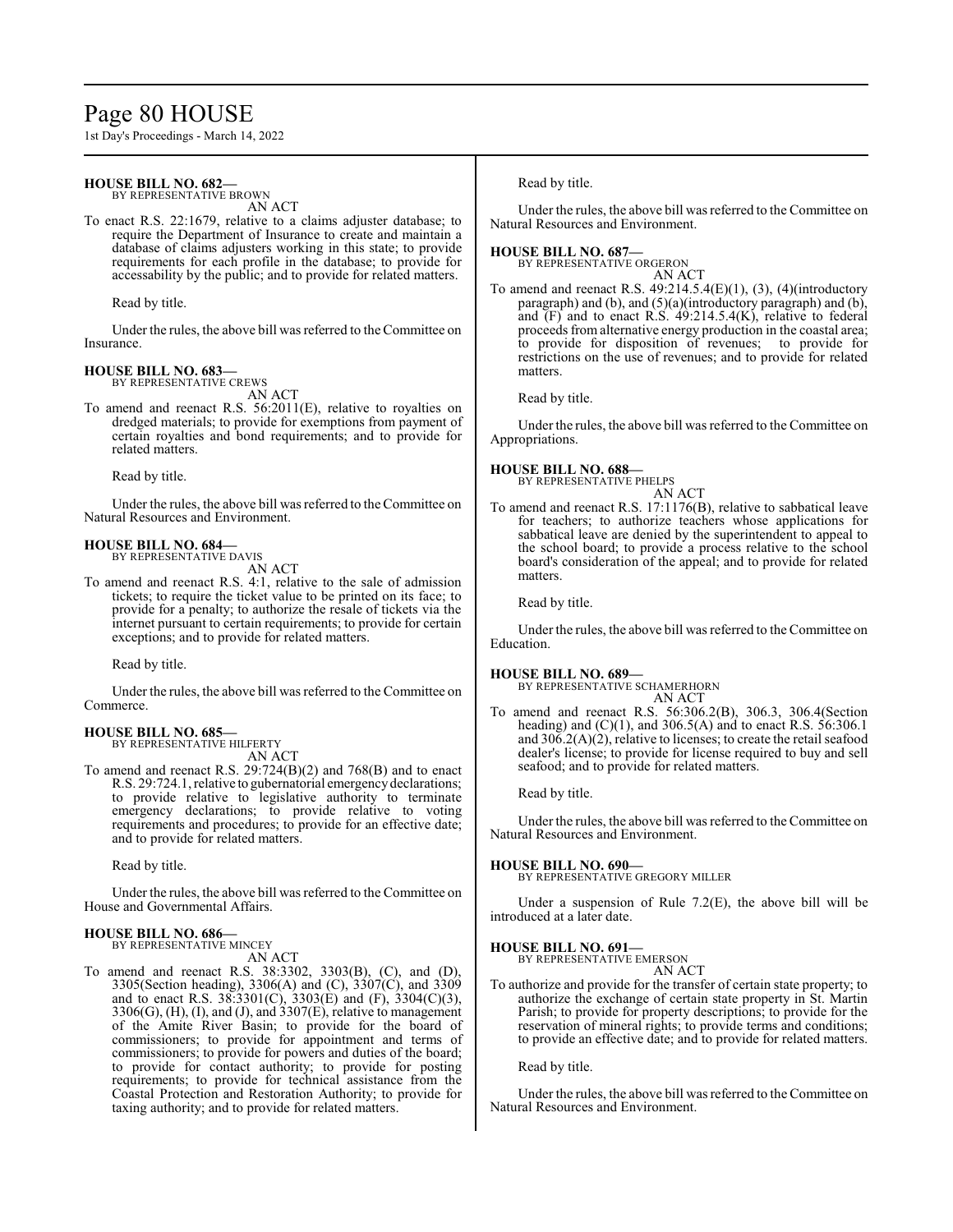# Page 81 HOUSE

1st Day's Proceedings - March 14, 2022

#### **HOUSE BILL NO. 692—**

BY REPRESENTATIVE LARVADAIN AN ACT

To enact Part IX of Chapter 11 of Title 22 of the Louisiana Revised Statutes of 1950, to be comprised of R.S. 22:2188.1 through 2188.5, relative to theNamed StormInsurance Fraud Prevention Authority; to provide for definitions; to create and provide for the powers of the authority; to provide for the membership of the authority's board of directors; to create and provide for the Named Storm Insurance Fraud Prevention Authority Fund; to provide for the authority's plan of operations; to require and provide for annual reporting from the authority; and to provide for related matters.

Read by title.

Under the rules, the above bill was referred to the Committee on Insurance.

# **HOUSE BILL NO. 693—** BY REPRESENTATIVE STEFANSKI

AN ACT

To amend and reenact R.S. 27:3(13)(i) and 27(A)(introductory paragraph) and (1), relative to the Gaming Control Law; to provide relative to the definition of "institutional investors"; to provide relative to the criteria for suitability for institutional investors; to provide for an effective date; and to provide for related matters.

Read by title.

Under the rules, the above bill was referred to the Committee on Administration of Criminal Justice.

#### **HOUSE BILL NO. 694—** BY REPRESENTATIVE STEFANSKI

AN ACT

To enact R.S. 48:2206, relative to transportation network companies; to provide relative to an exception to liability applicable to transportation network companies under certain circumstances; and to provide for related matters.

Read by title.

Under the rules, the above bill was referred to the Committee on Civil Law and Procedure.

## **HOUSE BILL NO. 695—**

BY REPRESENTATIVE WRIGHT AN ACT

To amend and reenact R.S. 22:456, 1545(C)(2) and (4) through (6), 1547(F) and (I)(introductory paragraph), 1551(C)(introductory paragraph), (3), and (4),  $15\dot{6}4(B)(2)$ ,  $1571(E)(1)$ ,  $1573(C)$ , (E), and  $(G)$ ,  $1575(A)(1)$ ,  $1808.2(C)(2)$ (introductory paragraph), (3)(introductory paragraph), (4)(introductory paragraph), (5), and (6), and  $1808.4(A)(2)$ , relative to insurance producers and consultants; to provide for appointments of producers; to provide for technical corrections relative to examination, licensing, and continuing education of producers and consultants; to modify terminology relative to accident and health insurance; to provide for technical changes; and to provide for related matters.

Read by title.

Under the rules, the above bill was referred to the Committee on Insurance.

## **HOUSE BILL NO. 696—**

BY REPRESENTATIVES WRIGHT AND SCHEXNAYDER AN ACT

To amend and reenact R.S. 51:911.24(A)(1), (3), and (6) and (G)(1), relative to manufacturers of manufactured, mobile, and modular homes; to remove certain regulatory requirements from certain housing manufacturers located in the state; and to provide for related matters.

Read by title.

Under the rules, the above bill was referred to the Committee on Commerce.

# **HOUSE BILL NO. 697—** BY REPRESENTATIVE MAGEE

AN ACT amend and reenact R.S.  $40:1046(A)(1)$ ,  $(C)(1)$  and  $(2)$ (introductory paragraph),  $(g)$ , and  $(h)$ ,  $(G)$ , and  $(H)(1)$ ,  $(2)$ , and (6)(a)(introductory paragraph) and (b), to enact R.S. 40:1046(A)(7), (B), and 1046.1 through 1046.3, and to repeal R.S. 40:1046(H)(3) through (5), relative to production of marijuana for therapeutic use; to provide for regulation of medical marijuana production by the state; to transfer certain duties with respect to such regulation from the Department of Agriculture and Forestry to the Louisiana Department of Health; to provide relative to permitting and regulation of marijuana pharmacies by the Louisiana Board of Pharmacy; to require the board to license and regulate laboratories that conduct testing of medical marijuana products; to provide for selection of marijuana production contractors by licensed producers of medical marijuana; to provide for oversight and regulation of such contractors; to provide requirements and standards for the business operations of such contractors; to require the continuation of certain laboratory testing services provided by the Department of Agriculture and Forestry; to provide for effectiveness; and to provide for related matters.

Read by title.

Under the rules, the above bill was referred to the Committee on Health and Welfare.

#### **HOUSE BILL NO. 698—** BY REPRESENTATIVE MAGEE

AN ACT

To amend and reenact R.S. 40:1046(C)(2)(introductory paragraph) and (H)(8)(a)(introductory paragraph), (i), and (b) and to enact R.S.  $40:1046(C)(2)(m)$  and  $(H)(8)(c)$  and  $(d)$ , relative to marijuana produced for therapeutic use; to provide for regulation by the Louisiana Department of Health and the Louisiana Board of Pharmacy of various aspects of production of marijuana for therapeutic use; to authorize the Louisiana Department of Health to charge and collect fees from contractors and other persons involved with therapeutic marijuana production; to authorize the Louisiana Board of Pharmacy to charge and collect fees to fund expenses associated with regulation and control of therapeutic marijuana; to provide for an effective date; and to provide for related matters.

Read by title.

Under the rules, the above bill was referred to the Committee on Health and Welfare.

# **HOUSE BILL NO. 699—**

BY REPRESENTATIVE LACOMBE

# AN ACT

To amend and reenact R.S.  $33:103(C)(1)(1)$ , relative to the town of Addis; to authorize the governing authority of the town of Addis to pay members of the Addis Planning Commission a per diem; to provide for the amount of the per diem and the number of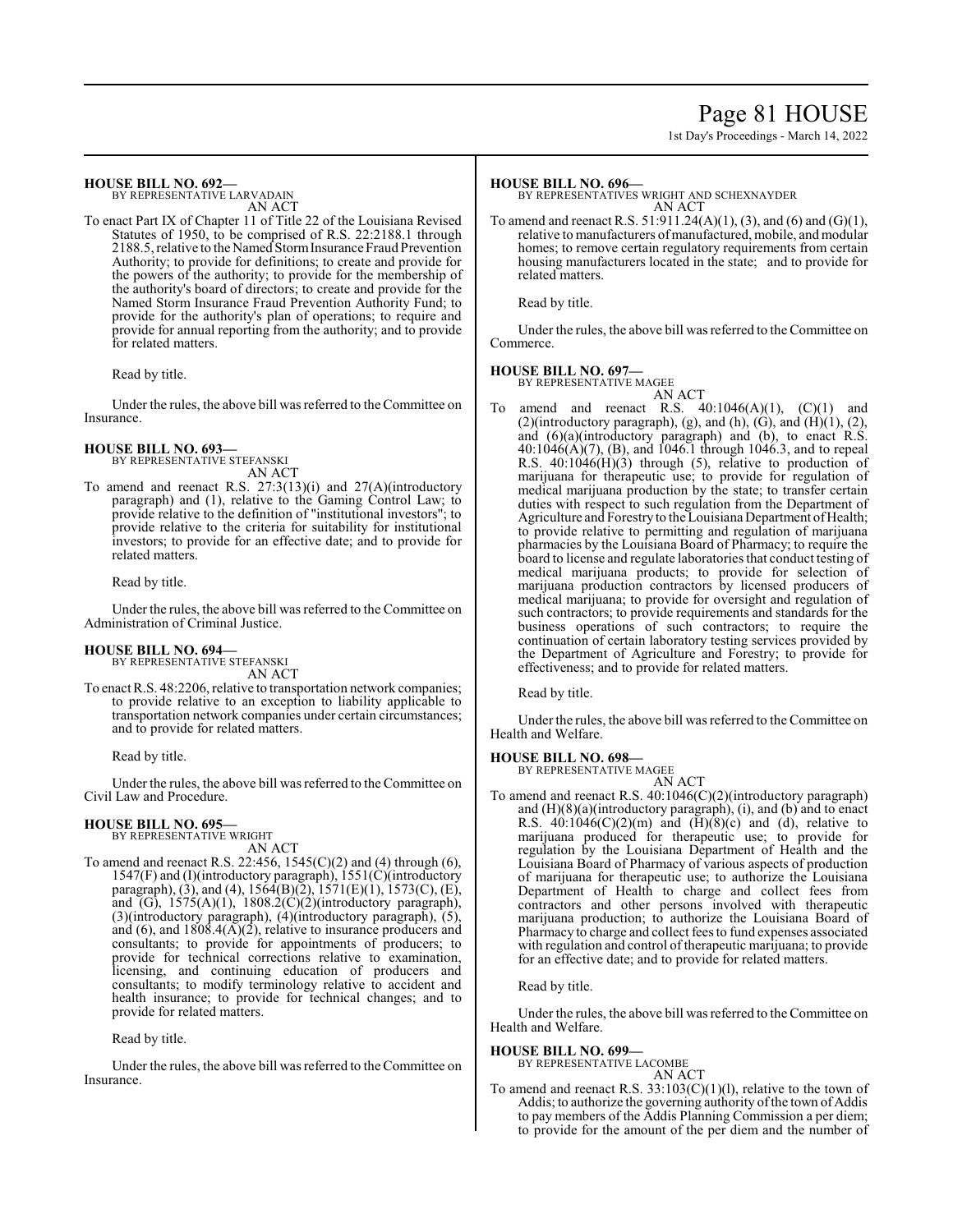# Page 82 HOUSE

1st Day's Proceedings - March 14, 2022

meetings for which members may be paid; to provide for an effective date; and to provide for related matters.

Read by title.

Under the rules, the above bill was referred to the Committee on Municipal, Parochial and Cultural Affairs.

#### **HOUSE BILL NO. 700—** BY REPRESENTATIVE BAGLEY

AN ACT

To enact R.S. 40:966.1, relative to marijuana; to provide relative to penalties for possession ofmarijuana for persons under eighteen years of age; to provide relative to penalties for the possession of certain amounts; and to provide for related matters.

Read by title.

Under the rules, the above bill was referred to the Committee on Administration of Criminal Justice.

# **HOUSE BILL NO. 701—** BY REPRESENTATIVE HILFERTY

AN ACT

To amend and reenact R.S. 29:727(D) and 737(C) and to enact R.S. 29:724.1, relative to emergency preparedness; to provide relative to declarations of states of emergency; to provide for the termination of states of emergency; to provide for the duration of states of emergency; to provide for approval of an extension of a declaration of emergency under certain circumstances; and to provide for related matters.

Read by title.

Under the rules, the above bill was referred to the Committee on House and Governmental Affairs.

# **HOUSE BILL NO. 702—** BY REPRESENTATIVE JORDAN

AN ACT

To amend and reenact R.S. 14:134(A) and to enact R.S. 9:2800.28 and R.S.  $40:2405(J)(1)(c)$ , relative to civil liability; to provide relative to immunity from civil liability for peace officers; to provide for exceptions to immunity; to provide for costs, expenses, and attorney fees under certain circumstances; to provide for indemnification; to provide for prescription; to provide for definitions; to provide for malfeasance; to provide for P.O.S.T. certification revocation; and to provide for related matters.

Read by title.

Under the rules, the above bill was referred to the Committee on Civil Law and Procedure.

# **HOUSE BILL NO. 703—**

BY REPRESENTATIVE GREGORY MILLER AN ACT

To enact R.S. 9:2784.1, relative to repair contracts following a natural disaster; to provide for venue for disputes arising from the contract; to provide for nullification of certain terms; to provide for rescission of the contract; to provide for notice; and to provide for related matters.

Read by title.

Under the rules, the above bill was referred to the Committee on Civil Law and Procedure.

#### **HOUSE BILL NO. 704—**

BY REPRESENTATIVE NEWELL AN ACT

To amend and reenact R.S. 47:463.108(A), (D), and (E) and to repeal R.S. 47:463.108(F), relative to the breast cancer awareness special prestige license plate; provides relative to monies received from the royalty fees; and to provide for related matters.

Read by title.

Under the rules, the above bill was referred to the Committee on Transportation, Highways and Public Works.

**HOUSE BILL NO. 705—** BY REPRESENTATIVE SEABAUGH

AN ACT To amend and reenact Code of Civil Procedure Article 1464, relative to civil procedure; to provide relative to additional medical opinions; to provide for submission to examinations; to provide for multiple examinations in certain circumstances; to provide relative to orders; and to provide for related matters.

Read by title.

Under the rules, the above bill was referred to the Committee on Civil Law and Procedure.

## **HOUSE BILL NO. 706—**

BY REPRESENTATIVE STEFANSKI AN ACT

To amend and reenact R.S. 14:40.1 and 107.2(A) and to enact Code of Criminal Procedure Article 814(A)(69), relative to the crime of terrorizing; to create the crime of menacing; to provide for penalties; to provide relative to hate crimes; to add the crime of menacing to the list of hate crimes; to provide for responsive verdicts; and to provide for related matters.

Read by title.

Under the rules, the above bill was referred to the Committee on Administration of Criminal Justice.

## **HOUSE BILL NO. 707—**

BY REPRESENTATIVE DUPLESSIS AN ACT

To enact Code of Criminal Procedure Article 985.2, relative to expungement of records; to provide relative to automated expungement of certain criminal records; to require the Louisiana Bureau of Criminal Identification and Information to send certain records to the Louisiana Supreme Court Case Management Information System; to provide relative to duties of the clerks of district courts and the Louisiana Bureau of Criminal Identification and Information; to authorize the adoption of rules and regulations by state police and the supreme court; to provide that no person shall have a cause of action resulting fromthe omission oftheir records for automated expungement; and to provide for related matters.

Read by title.

Under the rules, the above bill was referred to the Committee on Administration of Criminal Justice.

## **HOUSE BILL NO. 708—**

BY REPRESENTATIVE MCFARLAND AN ACT

To enact R.S. 51:3061(3) and 3062(6), relative to the Louisiana Renewable Energy Development Act; to provide for legislative findings; to define the term"biomass"; and to provide for related matters.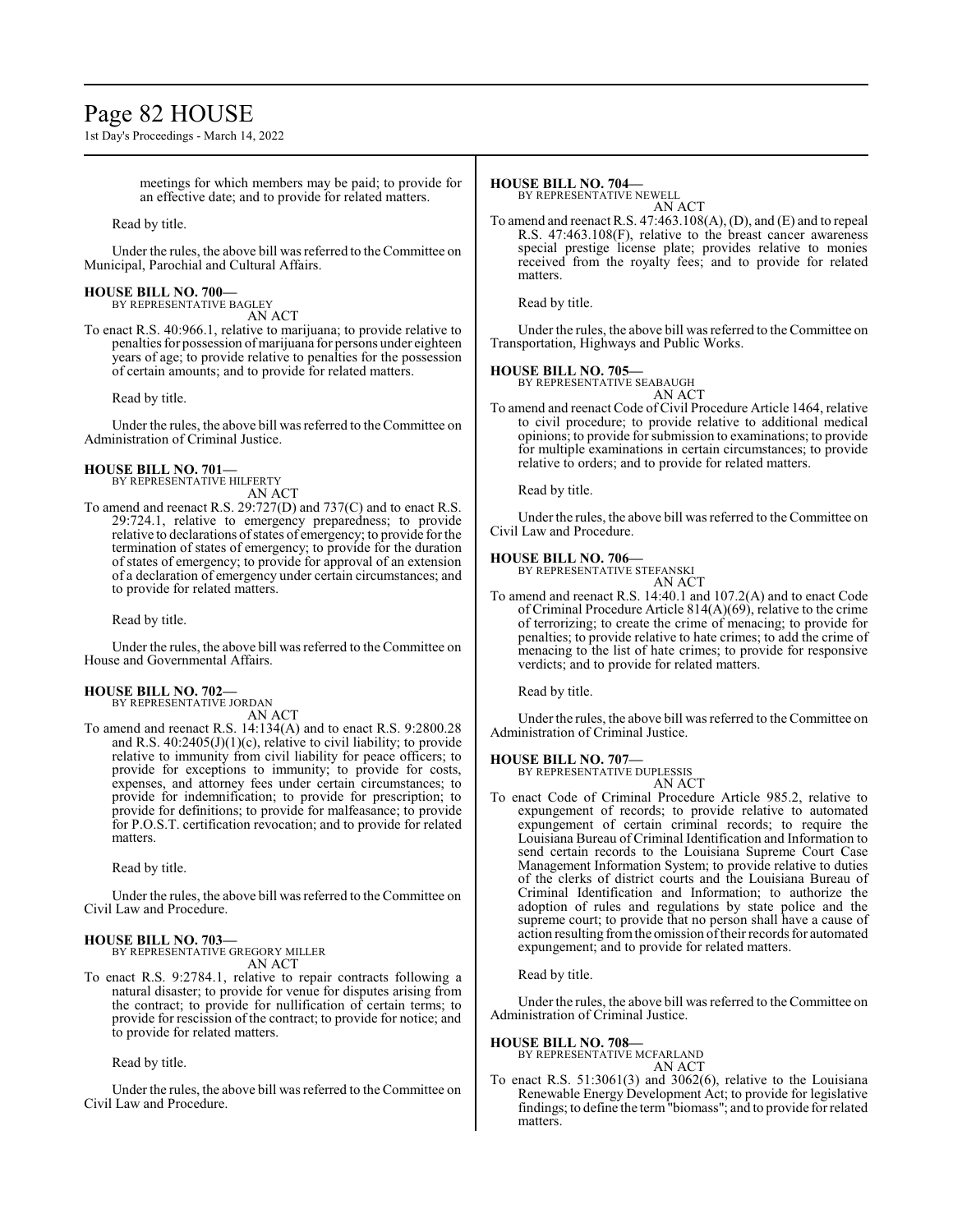# Page 83 HOUSE

1st Day's Proceedings - March 14, 2022

Read by title.

Under the rules, the above bill was referred to the Committee on Commerce.

**HOUSE BILL NO. 709—** BY REPRESENTATIVE SELDERS

AN ACT

To enact R.S. 40:2154(C), relative to behavioral health services; to provide relative to services of facilities, agencies, institutions, societies, corporations, partnerships, unincorporated associations, and groups licensed as behavioral health services providers by the Louisiana Department of Health; to authorize such providers to furnish services to clients and patients regardless of the location of those persons within the state; and to provide for related matters.

Read by title.

Under the rules, the above bill was referred to the Committee on Health and Welfare.

#### **HOUSE BILL NO. 710—** BY REPRESENTATIVE STEFANSKI

AN ACT

To amend and reenact R.S. 38:2225.2.4(B)(5)(introductory paragraph), (E), and (F)(4) and to enact R.S. 38:2225.2.4(B)(7),  $(F)(\tilde{2})(f)$ , and  $(G)(7)$ , relative to the provisions of construction management at risk project delivery method; to provide for the "selection review committee" definition to include ranking proposers; to provide for the requirements of the selection review committee members; to provide for the procedures ofthe selection review committee; to provide for the requirements of the request for qualifications; to exempt the selection review committee meetings from the Open Meetings Law; to provide for the procedure of a nonresponsive construction management at risk bid winner; and to provide for related matters.

Read by title.

Under the rules, the above bill was referred to the Committee on Transportation, Highways and Public Works.

#### **HOUSE BILL NO. 711—** BY REPRESENTATIVE TURNER

AN ACT

To amend and reenact R.S. 37:1323(A), (B), and (C), relative to qualifications for clinical laboratory scientist generalists, specialists, and technicians; and to provide for related matters.

Read by title.

Under the rules, the above bill was referred to the Committee on Health and Welfare.

# **HOUSE BILL NO. 712—** BY REPRESENTATIVE DUPLESSIS

AN ACT

To enact R.S. 18:1276 and to repeal R.S. 18:1276.1, relative to congressional districts; to provide for the redistricting of Louisiana's congressional districts; to provide with respect to positions and offices, other than congressional, which are based upon congressional districts; to provide for the effectiveness; and to provide for related matters.

Read by title.

Under the rules, the above bill was referred to the Committee on House and Governmental Affairs.

### **HOUSE BILL NO. 713—**

BY REPRESENTATIVE ZERINGUE

AN ACT

To enact R.S. 33:4161.1, relative to stormwater utility systems; to authorize political subdivisions to create stormwater utility systems and adopt utility fees relative to stormwater management systems; to provide relative to definitions; and to provide for related matters.

Read by title.

Under the rules, the above bill was referred to the Committee on Municipal, Parochial and Cultural Affairs.

**HOUSE BILL NO. 714—** BY REPRESENTATIVES FREIBERG, GEYMANN, AND FREEMAN AN ACT

To enact Part XII of Chapter 2 of Title 51 of the Louisiana Revised Statutes of 1950, to be comprised of R.S. 51:771 through 776, relative to the sale of certain cosmetics; to provide definitions; to prohibit the sale of certain cosmetics; to provide exemptions; to provide for application of law in political subdivisions; to provide for penalties; to provide for severability; and to provide for related matters.

Read by title.

Under the rules, the above bill was referred to the Committee on Commerce.

# **HOUSE BILL NO. 715—**

BY REPRESENTATIVE GREEN

AN ACT To amend and reenact R.S. 22:691.2(introductory paragraph), 691.6(D), (M), and (N), and 691.10(A), (C)(1), (3), (4), and (F) and to enact R.S. 22:691.2(13) through  $(15)$ , 691.6(O) and (P),  $691.7(A)(1)(g)$  through (i) and (6), and  $691.10(G)$ , relative to the Insurance Holding Company System Regulatory Law; to provide for definitions; to provide for a group capital calculation; to provide for a liquidity stress test; to provide for the continuity of essential services and functions provided by affiliates; to provide for jurisdiction of the receivership court; to provide for a bond or deposit requirement; to provide for the ownership of the records of an insurer; to provide for confidentiality; and to provide for related matters.

Read by title.

Under the rules, the above bill was referred to the Committee on Insurance.

**HOUSE BILL NO. 716—** BY REPRESENTATIVE MCCORMICK AN ACT

To amend and reenact R.S.  $47:633(7)(a)$ , (b), and (c)(i)(aa) and (ii)(aa),  $(8)$ , and  $(9)(a)$ ,  $(b)$ ,  $(c)$ , and  $(d)(i)$ , relative to severance taxes; to provide with respect to the severance tax rate for oil, certain distillate, and natural gas; to reduce the rate of the severance tax levied on oil, certain distillate, and natural gas; to provide for limitations; to provide for an effective date; and to provide for related matters.

Read by title.

Under the rules, the above bill was referred to the Committee on Ways and Means.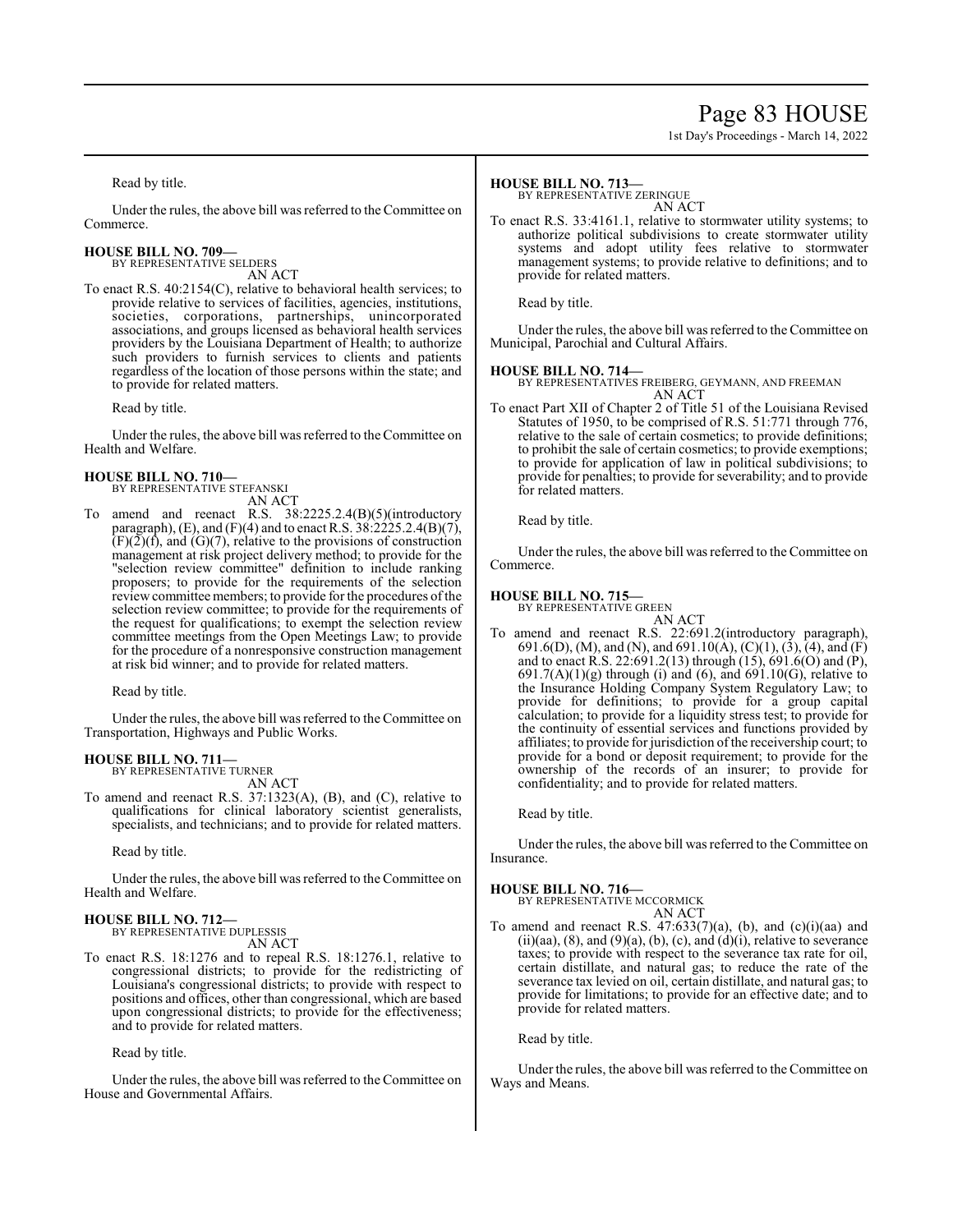# Page 84 HOUSE

1st Day's Proceedings - March 14, 2022

## **HOUSE BILL NO. 717—**

BY REPRESENTATIVE MCMAHEN

AN ACT

To amend and reenact R.S. 40:1248.1(6) and 1248.3(1) and (2), relative to financing by the state Medicaid program of health services in certain parishes; to provide with respect to a local healthcare provider participation program; to designate the parishes in which the program may be operated; and to provide for related matters.

Read by title.

Under the rules, the above bill was referred to the Committee on Health and Welfare.

# **HOUSE BILL NO. 718—** BY REPRESENTATIVE CHARLES OWEN

AN ACT

To amend and reenact R.S. 56:3000(G), 3001, 3002, and 3004(Section heading),  $(A)(2)$  and  $(\overline{3})$ , and  $(B)$ (introductory paragraph) and to enact R.S.  $56:3000(F)(4)$  and  $(5)$ , relative to hunting and fishing licenses; to provide additional eligibility for resident recreational license rates; to provide for the cost of a Senior/Retired Military combination license; to provide for conflicts with other law; to provide for effective date and conditions of enactment; and to provide for related matters.

Read by title.

Under the rules, the above bill was referred to the Committee on Natural Resources and Environment.

# **HOUSE BILL NO. 719—**

BY REPRESENTATIVE SEABAUGH AN ACT

To amend and reenact R.S. 13:1883(D)(1), relative to certain marshals of city courts; to provide for the salary of the marshal of the city court of Shreveport; and to provide for related matters.

Read by title.

Under the rules, the above bill was referred to the Committee on Judiciary.

### **HOUSE BILL NO. 720—**

BY REPRESENTATIVE GAINES

AN ACT To amend and reenact R.S. 18:135(A)(2)(a), 401.2(C), 401.3(B)(1), and  $1308(A)(2)(j)(ii)$  and (C) and to enact R.S. 18:401.2(B)(5) and 401.3(E), relative to election procedures; to provide for election procedures during a state of emergency; to provide relative to close of voter registration; to provide to changes of polling places; to provide relative to emergency plans; to provide relative to absentee voting; and to provide for related matters.

Read by title.

Under the rules, the above bill was referred to the Committee on House and Governmental Affairs.

**HOUSE BILL NO. 721—** BY REPRESENTATIVE SCHAMERHORN

AN ACT

To amend and reenact Code of Criminal Procedure Article 875.1, relative to the financial obligations for criminal offenders; to provide relative to the payment of fines, fees, costs, restitution, and other monetary obligations related to an offender's conviction; to provide relative to the payment plans established by the court; to provide for an effective date; and to provide for related matters.

Read by title.

Under the rules, the above bill was referred to the Committee on Administration of Criminal Justice.

#### **HOUSE BILL NO. 722—** BY REPRESENTATIV

| VE JORDAN |  |
|-----------|--|
| AN ACT    |  |

To amend and reenact Code of Criminal Procedure Articles 292, 293,  $294(D)$ ,  $701(B)$ ,  $(C)$ , and  $(D)(1)(introductory paragraph)$  and (3), and 732 and to enact Code of Criminal Procedure Article 734(D), relative to pretrial procedures; to provide relative to appointment of counsel for certain persons; to provide relative to transcripts of preliminary examination proceedings; to provide relative to an order for preliminary examination before and after indictment; to provide relative to subpoenas; to provide relative to service of subpoenas; to provide relative to pretrial motions for speedy trial; to provide relative to the effect of a defendant's motion for speedy trial on certain duties of the state with regard to discovery; to provide relative to the court's authority to suspend or dismiss a pending speedy trial motion; to provide relative to the time period within which a bill of information or indictment is filed; to provide relative to the time period for setting an arraignment; to provide relative to the defendant's bail obligation under certain circumstances; and to provide for related matters.

Read by title.

Under the rules, the above bill was referred to the Committee on Administration of Criminal Justice.

**HOUSE BILL NO. 723—** BY REPRESENTATIVE CHARLES OWEN AN ACT

To enact R.S. 33:1377, relative to new construction of residential structures; to provide relative to the use of natural gas in such structures; to prohibit municipal governing authorities from enacting ordinances to ban the use of natural gas; and to provide for related matters.

Read by title.

Under the rules, the above bill was referred to the Committee on Municipal, Parochial and Cultural Affairs.

#### **HOUSE BILL NO. 724—**

- BY REPRESENTATIVE BAGLEY AN ACT
- To enact Chapter 15-B of Title 39 of the Revised Statutes of 1950, to be comprised of R.S. 39:1481 through 1489, relative to economic development; to provide for intent; to provide for definitions; to provide for an economic development program; to create a special treasury fund for economic development; to provide for qualified expenditures; to provide form requirements; to provide for appropriation and allocation; to provide for procedure; to provide for cooperative endeavor agreements; to provide for application oflaw; and to provide for related matters.

Read by title.

Under the rules, the above bill was referred to the Committee on Commerce.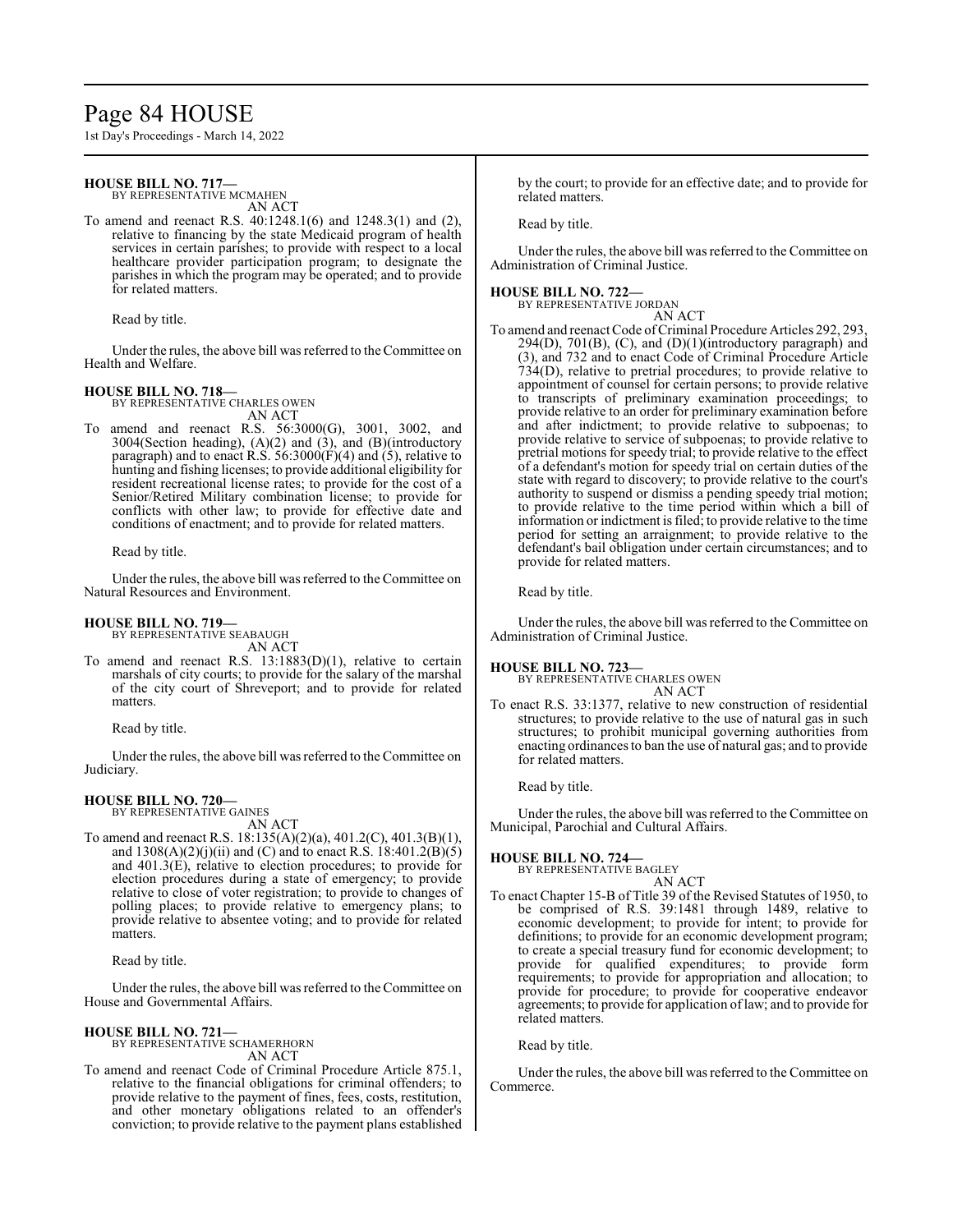# Page 85 HOUSE

1st Day's Proceedings - March 14, 2022

### **HOUSE BILL NO. 725—**

BY REPRESENTATIVE ECHOLS AN ACT

To enact R.S. 49:150.3, relative to the grounds of the state capitol complex; to provide for the interment of former governors; to provide a procedure for the approval of the interment of a former governor on the state capitol grounds; to provide for the functions and duties of the Department of Culture, Recreation and Tourism relative thereto; to provide for the authority of certain legislative officials relative thereto; and to provide for related matters.

Read by title.

Under the rules, the above bill was referred to theCommittee on House and Governmental Affairs.

#### **HOUSE BILL NO. 726—** BY REPRESENTATIVE LYONS

AN ACT

To enact Code of Criminal Procedure Article 875.1(H), relative to the financial obligations for criminal offenders; to provide relative to incarceration; and to provide for related matters.

Read by title.

Under the rules, the above bill was referred to the Committee on Administration of Criminal Justice.

**HOUSE BILL NO. 727—** BY REPRESENTATIVE BACALA AND SENATOR FOIL AN ACT

To amend and reenact Children's Code Articles 1207, 1213(A) and (C), 1229, and 1235(A) and (B), and to repeal Children's Code Articles 1213(D) and 1235(C), relative to adoptions; to provide relative to agency and private adoptions; to provide relative to adoption finalization; to provide for prerequisites; to provide for reporting and in-home visitation; to provide for resources to families; and to provide for related matters.

Read by title.

Under the rules, the above bill was referred to the Committee on Civil Law and Procedure.

## **HOUSE BILL NO. 728—**

BY REPRESENTATIVE DUPLESSIS AN ACT

To amend and reenact R.S. 15.574.4(A)(4) and 15:574.20, relative to medical parole; to provide relative to parole eligibility requirements; to provide relative to medical release; to provide relative to the establishment of referral process; to provide relative to notice requirements; to provide for the establishment of the committee on medical release; to provide for definitions; to provide relative to the authority of the Department of Public Safety and Corrections; to provide relative to committee hearings; to provide relative to the collection of data; and to provide for related matters.

Read by title.

Under the rules, the above bill was referred to the Committee on Administration of Criminal Justice.

#### **HOUSE BILL NO. 729—** BY REPRESENTATIVE DUPLESSIS

AN ACT

To amend and reenact R.S. 44:4.1(B)(38) and to enact R.S. 44:4(64) and Code of Criminal Procedure Article 234, relative to photo identification of an arrested person; to provide for a public records exception; to provide for definitions; to provide relative to the duty oflawenforcement; to provide relative to submission of requests; to provide for criminal liability; to provide relative to time periods; to provide relative to attorney fees; to provide relative to civil penalties; to provide for applicability; and to provide for related matters.

Read by title.

Under the rules, the above bill was referred to the Committee on House and Governmental Affairs.

### **HOUSE BILL NO. 730—**

BY REPRESENTATIVE DUPLESSIS

AN ACT To amend and reenact R.S.  $15:574.4(A)(1)(b)(i)$  and  $(2), (B)(1), (D),$ (E)(introductory paragraph), and (F), to enact R.S. 15:574.4(B)(3), and to repeal Code of Criminal Procedure Article 878.1 and R.S. 15:574.4(G), (H), (I), and (J), relative to parole eligibility; to allow certain persons with fixed sentences to be eligible for parole consideration after a certain time period; to allow certain persons serving life sentences to be eligible for parole consideration after a certain time period and upon certain conditions; to remove certain prohibitions against eligibility for parole consideration; to provide for parole eligibility for juvenile offenders; to provide relative to hearings to determine parole eligibility for certain juvenile offenders; to provide for an effective date; to provide for prospective and retroactive application; and to provide for related matters.

Read by title.

Under the rules, the above bill was referred to the Committee on Administration of Criminal Justice.

#### **HOUSE BILL NO. 731—**

BY REPRESENTATIVE DUPLESSIS AN ACT

To enact R.S. 15:912, relative to juvenile facilities; to provide relative to written policies, procedures, and practices for emergency preparedness within the Department of Public Safety and Correction; to provide relative to an emergency preparedness plans; to provide relative to fire drills; to provide relative to an alternate power source policy; to provide relative to compliance with national fire protection standards; to provide for exemption from capacity requirements; and to provide for related matters.

Read by title.

Under the rules, the above bill was referred to the Committee on Administration of Criminal Justice.

#### **HOUSE BILL NO. 732—**

BY REPRESENTATIVE DUPLESSIS ACT

$$
AN \land
$$

To enact Chapter 17-E of Title 25 of the Louisiana Revised Statutes of 1950, to be comprised of R.S. 25:850.21, and to repeal R.S. 33:2740.26, relative to Orleans Parish; to provide relative to the Louis Armstrong Park Authority and Historic Jazz District; to provide that the district is a political subdivision of the state; to provide relative to the governing board ofthe district; to provide relative to the membership of the board; to provide relative to the powers and duties of the district; and to provide for related matters.

Read by title.

Under the rules, the above bill was referred to the Committee on Municipal, Parochial and Cultural Affairs.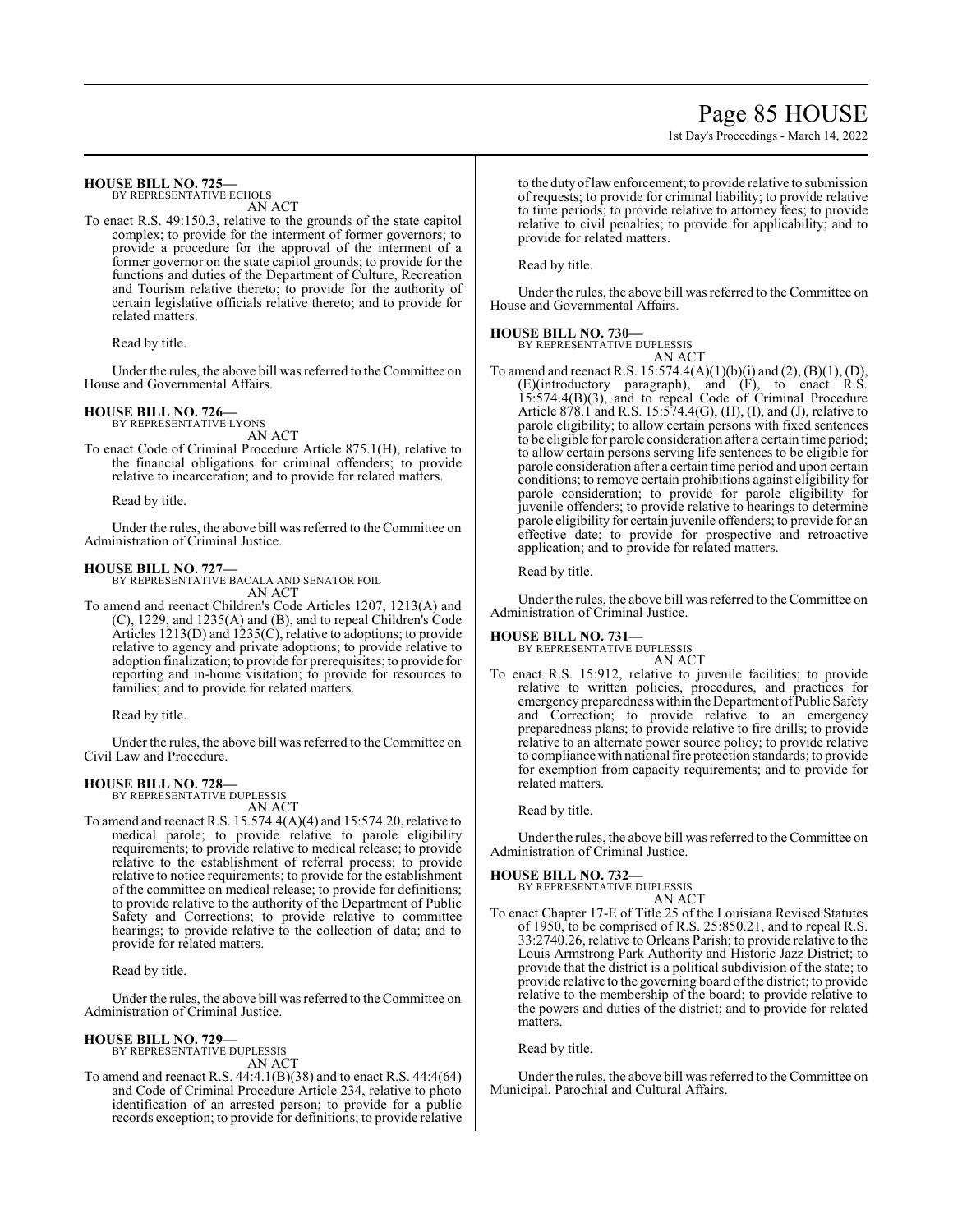# Page 86 HOUSE

1st Day's Proceedings - March 14, 2022

### **HOUSE BILL NO. 733—**

BY REPRESENTATIVE HORTON

AN ACT To enact R.S. 32:191.1(F), relative to penalties for vehicle violations; to provide for the application of certain penalties to violations of any driver or operator of a vehicle; and to provide for related matters.

Read by title.

Under the rules, the above bill was referred to the Committee on Transportation, Highways and Public Works.

#### **HOUSE BILL NO. 734—** BY REPRESENTATIVE FONTENOT

AN ACT

To enact Code of Criminal Procedure Article 890.4, relative to sentencing; to provide relative to sentencing for crimes of violence committed in certain districts; and to provide for related matters.

Read by title.

Under the rules, the above bill was referred to the Committee on Administration of Criminal Justice.

### **HOUSE BILL NO. 735—**

BY REPRESENTATIVE AMEDEE AN ACT

To enact R.S. 51:1429 through 1429.3, relative to consumer protection; to provide for definitions; to provide for indemnified products; to provide for the recommendation of indemnified products by certain individuals and entities; to provide for a complaint process; to provide for a penalty; and to provide for related matters.

Read by title.

Under the rules, the above bill was referred to theCommittee on Commerce.

#### **HOUSE BILL NO. 736—** BY REPRESENTATIVE BEAULLIEU

AN ACT

To enact Chapter 31 of Title 17 of the Louisiana Revised Statutes of 1950, to be comprised ofR.S. 17:3721 through 3726, relative to increasing the number of certified athletic trainers in rural areas; to establish the Athletic Trainer Professional Development Program; to provide with respect to the powers and duties of the Department of Education; to provide funding for the program; to provide qualifications and restrictions for the program; to provide for an effective date; and to provide for related matters.

Read by title.

Under the rules, the above bill was referred to the Committee on Education.

#### **HOUSE BILL NO. 737—** BY REPRESENTATIVE DUPLESSIS

AN ACT

To amend and reenact R.S. 37:2170(A)(1), relative to construction and repair of residential dwellings; to provide for the meaning of the term personal residence in certain laws pertaining to contractors; to provide that such term shall encompass residential structures known as accessory dwelling units; and to provide for related matters.

Read by title.

Under the rules, the above bill was referred to the Committee on Commerce.

#### **HOUSE BILL NO. 738—**

BY REPRESENTATIVE DUPLESSIS AN ACT

To enact R.S. 13:101.2 and 101.3 and to repeal R.S. 13:101, 101.1, and 312.4, relative to the supreme court; to provide relative to redistricting supreme court justice districts; to provide for the filling of vacancies; to eliminate statutory provisions for a temporary additional judgeship for the Court of Appeal for the Fourth Circuit and such judge's appointment to the supreme court; and to provide for related matters.

Read by title.

Under the rules, the above bill was referred to the Committee on House and Governmental Affairs.

**HOUSE BILL NO. 739—**

BY REPRESENTATIVE LYONS

AN ACT To enact R.S. 49:149.65, relative to public buildings and grounds; to provide for the erection of a statue memorializing Oscar James Dunn within Memorial Hall; to provide for funds for the establishment and maintenance of the statue; to provide for the establishment of a commission; to provide for expiration of the commission; and to provide for related matters.

Read by title.

Under the rules, the above bill was referred to the Committee on House and Governmental Affairs.

## **HOUSE BILL NO. 740—**

BY REPRESENTATIVE MINCEY AN ACT

To enact Chapter 17-A of Title 51 of the Louisiana Revised Statutes of 1950, to be comprised of R.S. 51:1611, relative to the sale and transport of propane and other fuels; to provide for the sale, transportation, and acceptance of propane and other fuels to individuals in affected areas during a declared natural disaster; and to provide for related matters.

Read by title.

Under the rules, the above bill was referred to the Committee on Commerce.

#### **HOUSE BILL NO. 741—**

BY REPRESENTATIVE WRIGHT AN ACT

To enact R.S. 47:1672.1, relative to the Department of Revenue; to provide with respect to the form of payment of certain obligations due to the state; to require the Department of Revenue to accept certain currency for the payment of certain obligations due to the state; to provide for limitations and requirements; to authorize the promulgation of rules; to provide for an effective date; and to provide for related matters.

Read by title.

Under the rules, the above bill was referred to the Committee on Ways and Means.

# **HOUSE BILL NO. 742—** BY REPRESENTATIVE BISHOP

AN ACT

To enact R.S.  $27:416(C)(3)(c)$  and  $417(A)(6)(h)$  and to repeal R.S. 27:417(A)(2), relative to the Video DrawPoker DevicesControl Law; to provide relative to qualified truck stop facilities; to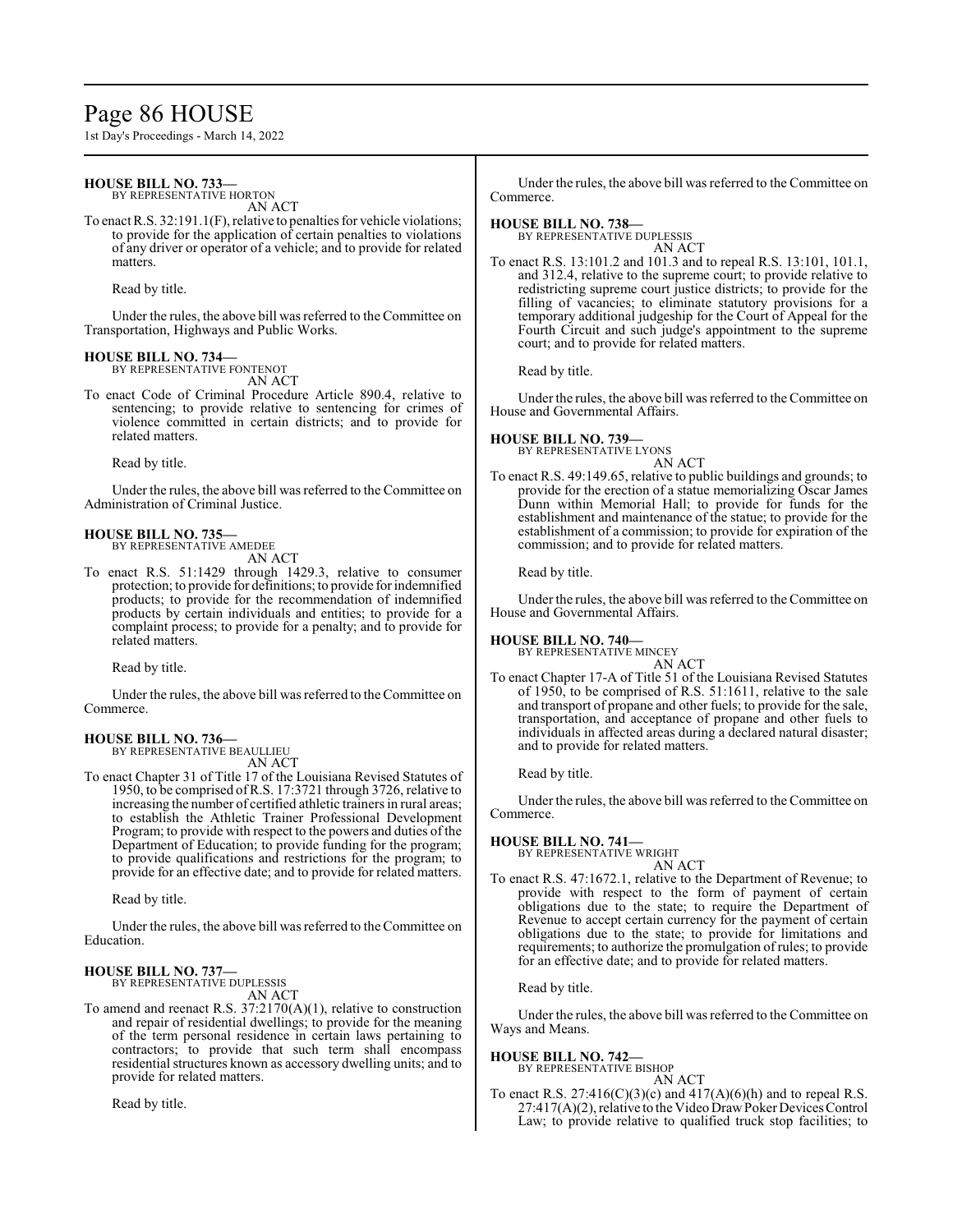# Page 87 HOUSE

1st Day's Proceedings - March 14, 2022

provide relative to the requirements of qualified truck stop facilities; to provide relative to the criteria of qualified truck stop facilities; to provide relative to amenity requirements; and to provide for related matters.

Read by title.

Under the rules, the above bill was referred to theCommittee on Administration of Criminal Justice.

#### **HOUSE BILL NO. 743—** BY REPRESENTATIVE CORMIER

AN ACT

To amend and reenact R.S. 18:451.2, relative to the qualifications for clerks of court; to require clerks of court to be licensed to practice law in the state of Louisiana; to provide for applicability; and to provide for related matters.

Read by title.

Under the rules, the above bill was referred to the Committee on Judiciary.

#### **HOUSE BILL NO. 744—** BY REPRESENTATIVE GAINES

AN ACT

To enact Code of Criminal Procedure Articles 15.1, 930.3(9), and 930.8(7) and R.S. 15:574.4(K), relative to post conviction relief; to provide relative to the grounds for post conviction relief for non-unanimous jury verdicts; to provide relative to time limitations for post conviction relief when a petitioner has a conviction rendered by a non-unanimous jury; to allow for parole eligibility for persons convicted by a verdict rendered by a non-unanimous jury; to establish a review board for cases in which a non-unanimous jury verdict was rendered; and to provide for related matters.

Read by title.

Under the rules, the above bill was referred to the Committee on Administration of Criminal Justice.

#### **HOUSE BILL NO. 745—** BY REPRESENTATIVE GREEN

AN ACT

To amend and reenact R.S. 40:2533(D), to enact R.S. 40:2537, and to repeal R.S. 40:2531(C), relative to officer disciplinary matters; to provide for the time sustained complaints remain in officer personnel files; to provide for public records requests relative to officer personnel files; to provide for whistleblower protection; and to provide for related matters.

Read by title.

Under the rules, the above bill was referred to the Committee on Judiciary.

#### **HOUSE BILL NO. 746—** BY REPRESENTATIVE DUPLESSIS

AN ACT

To amend and reenact R.S. 15:1110(G) and to enact R.S. 15:905(F), relative to juvenile institutions; to provide relative to solitary confinement in juvenile facilities; to provide relative to a definition; to provide relative to documentation; to provide relative to submission of reports; to provide relative to training; and to provide for related matters.

Read by title.

Under the rules, the above bill was referred to the Committee on Administration of Criminal Justice.

# **HOUSE BILL NO. 747—**

BY REPRESENTATIVE GAROFALO AN ACT

To amend and reenact R.S.  $17:351.1(B)(1)(a)$  and  $(C)(4)$  and to enact R.S. 17:277.1 and 3996(B)(67) and (68), relative to education; to require instruction on the "I Have a Dream" speech by Dr. Martin Luther King, Jr., as a prerequisite to high school graduation; to prohibit the State Board of Elementary and Secondary Education from approving state content standards containing certain concepts pertaining to sex, race, ethnicity, and national origin; to prohibit the state board and the state Department of Education from endorsing or recommending curricula, textbooks, or instructional materials that contain such concepts; to prohibit public school governing authorities from adopting or purchasing curricula, textbooks, instructional materials, or staff professional development trainings or resources that contain such concepts; to provide relative to requests for proposals and contracts; and to provide for related matters.

Read by title.

Under the rules, the above bill was referred to the Committee on Education.

## **HOUSE BILL NO. 748—**

BY REPRESENTATIVE MCMAHEN AN ACT

To provide relative to state highways; to provide for the addition and erection of memorial signage, as a commemoration and a method of increasing public awareness of highway safety, that shall read as follows: "Drive Safely - In Memory of Kim Cannon"; and to provide for related matters.

Read by title.

Under the rules, the above bill was referred to the Committee on Transportation, Highways and Public Works.

**HOUSE BILL NO. 749—** BY REPRESENTATIVE BISHOP

- AN ACT
- To amend and reenact R.S. 17:200, 203(7) and 205(Section heading) and (A) and to enact R.S. 17:215(E) and Chapter 17-A of Title 49 of the Revised Statutes of 1950, to be comprised of R.S. 49:1131 through 1143 and to repeal R.S. 17:203(3) through (6), 204, 205(C), and 206 through 214, relative to litter abatement responsibilities and programs; to remove litter reduction and litter awareness functions from the Department of Education and place them within the Department of Culture, Recreation, and Tourism; to provide for the litter abatement grant program; and to provide for related matters.

Read by title.

Under the rules, the above bill was referred to the Committee on Natural Resources and Environment.

#### **HOUSE BILL NO. 750—**

BY REPRESENTATIVE BISHOP AN ACT

To amend and reenact R.S. 30:2531(C), 2531.3(G), 2531.5(B) and (D), and  $2532(A)$  and R.S.  $56:32.1(A)$  and (B), relative to fines and court costs for littering violations; to provide for the prosecution of civil littering violations cited by the Department of Wildlife and Fisheries; to specify civil procedure for simple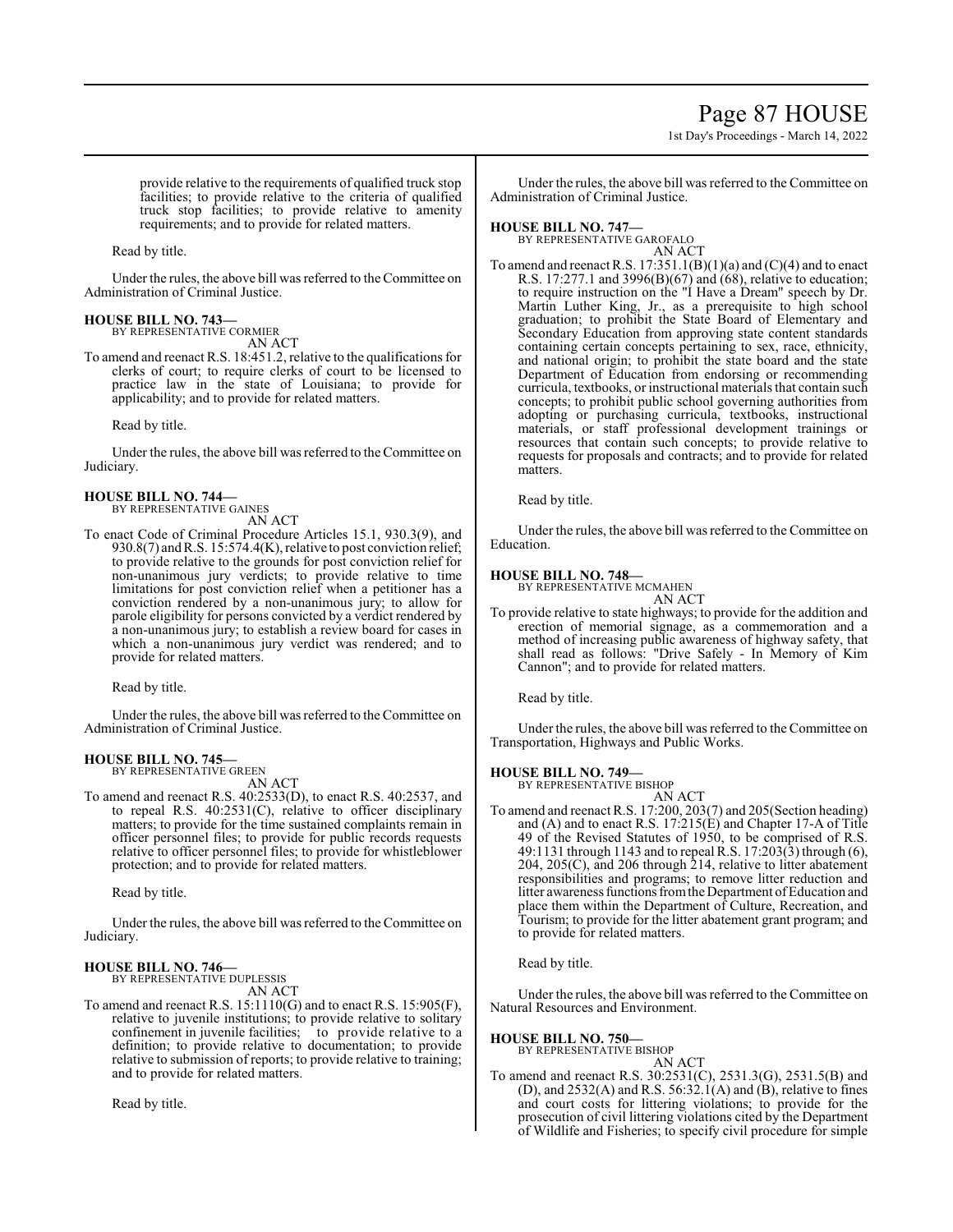# Page 88 HOUSE

1st Day's Proceedings - March 14, 2022

and commercial littering violations; to provide for special court costs for littering violations; to provide for the distribution of littering fines and special court costs; to authorize civil actions and adjudicatory hearings for littering violations prosecuted by the Department of Wildlife and Fisheries; and to provide for related matters.

Read by title.

Under the rules, the above bill was referred to the Committee on Natural Resources and Environment.

# **HOUSE BILL NO. 751—**

BY REPRESENTATIVES BOURRIAQUE AND GADBERRY AN ACT

To enact R.S. 39:100.59.3 and 100.59.4, relative to road funding; to create the Road Assistance for Parishes Fund; to provide for the deposit of federal monies into the fund; to provide for the allocation of monies in the fund; to create the Road Assistance for Parishes Program; to provide for the administration of the program; and to provide for related matters.

Read by title.

Under the rules, the above bill was referred to the Committee on Appropriations.

**HOUSE BILL NO. 752—** BY REPRESENTATIVE DUBUISSON AN ACT

To amend and reenact R.S. 45:1163.1(B), relative to notice of proposed rate changes by a common carrier or public utility; to provide for the application of a rate change; to provide for notice to consumers; to provide for the contents of the notice; to provide for transmission of the notice; and to provide for related matters.

Read by title.

Under the rules, the above bill was referred to the Committee on Commerce.

## **HOUSE BILL NO. 753—**

BY REPRESENTATIVE MIGUEZ AN ACT

To authorize and provide for the transfer of certain state property; to authorize the transfer of certain state property in Iberia Parish; to provide for the property description; to provide for the reservation of mineral rights; to provide terms and conditions; to provide for termination of authority; to provide an effective date; and to provide for related matters.

Read by title.

Under the rules, the above bill was referred to the Committee on Natural Resources and Environment.

## **HOUSE BILL NO. 754—**

BY REPRESENTATIVE ROBERT OWEN AN ACT

To enact R.S. 9:1251.1, relative to the navigable waters; to provide for aquatic life; to provide for applicability to ownership of banks or water bottoms of waterways; to prohibit the restriction of the right to access running waters in certain circumstances; to provide exceptions; to provide for the definition of "running waters"; to provide for limitations of liability; and to provide for related matters.

Read by title.

Under the rules, the above bill was referred to the Committee on Natural Resources and Environment.

**HOUSE BILL NO. 755—**

BY REPRESENTATIVES SCHEXNAYDER AND ZERINGUE AN ACT

To amend and reenact R.S. 39:100.44.1(B)(4), (E), (H)(3), and (J), relative to the disbursement of monies received from the American Rescue Plan Act of 2021; to make changes to the Louisiana Loggers Relief Program; and to provide for related matters.

Read by title.

Under the rules, the above bill was referred to the Committee on Appropriations.

**HOUSE BILL NO. 756—** BY REPRESENTATIVE SCHEXNAYDER AN ACT

To enact R.S. 49:150.3, relative to the state capitol complex; to provide for the maintenance and care of certain buildings and grounds within the state capitol complex; to establish a special fund for such purposes; to provide for deposits into and use of monies in the fund; to provide for related contracts and agreements; to provide for an effective date; and to provide for related matters.

Read by title.

Under the rules, the above bill was referred to the Committee on House and Governmental Affairs.

#### **HOUSE BILL NO. 757—**

BY REPRESENTATIVE SCHEXNAYDER AN ACT

To amend and reenact R.S. 22:347(A)(2) and (3), 837(C), and 1462(E), R.S. 37:1732(A) and (C), and R.S. 40:1541(A), (B), (C)(7), and (D), 1543, 1544, 1546, 1547, 1551(C), 1563(C)(2)(b), 1666.1(A)(2), (4)(a), and (6)(a), and (B), to enact R.S.  $40:1541(E)$  and  $(F)$  and  $1562.1(E)$ , and to repeal R.S.  $36:651(K)(9)$ , relative to fire fighter training; to provide for the transfer ofthe Fire and EmergencyTraining Institute; to provide that the responsibility and administration of firemen training programs be transferred from Louisiana State University to the office of state fire marshal, to provide that the office of state fire marshal is officially designated as the official agency for firemen training; to provide for the appointment of the superintendent of the Louisiana Fire and Emergency Training Commission; to replace references of Louisiana State University as the state agency, program administrator, administrator for funds, or training coordinator for firemen training with the office of state fire marshal; to rename the Fire and Emergency Training Institute to the Fire and Emergency Training Academy; to rename the Louisiana State University Firemen Training Program Film Library Fund to the Office of State Fire Marshal Training ProgramFilmLibraryFund; to provide for the addition of the fire and emergency training section in the office of state fire marshal; and to provide for related matters.

## Read by title.

Under the rules, the above bill was referred to the Committee on Commerce.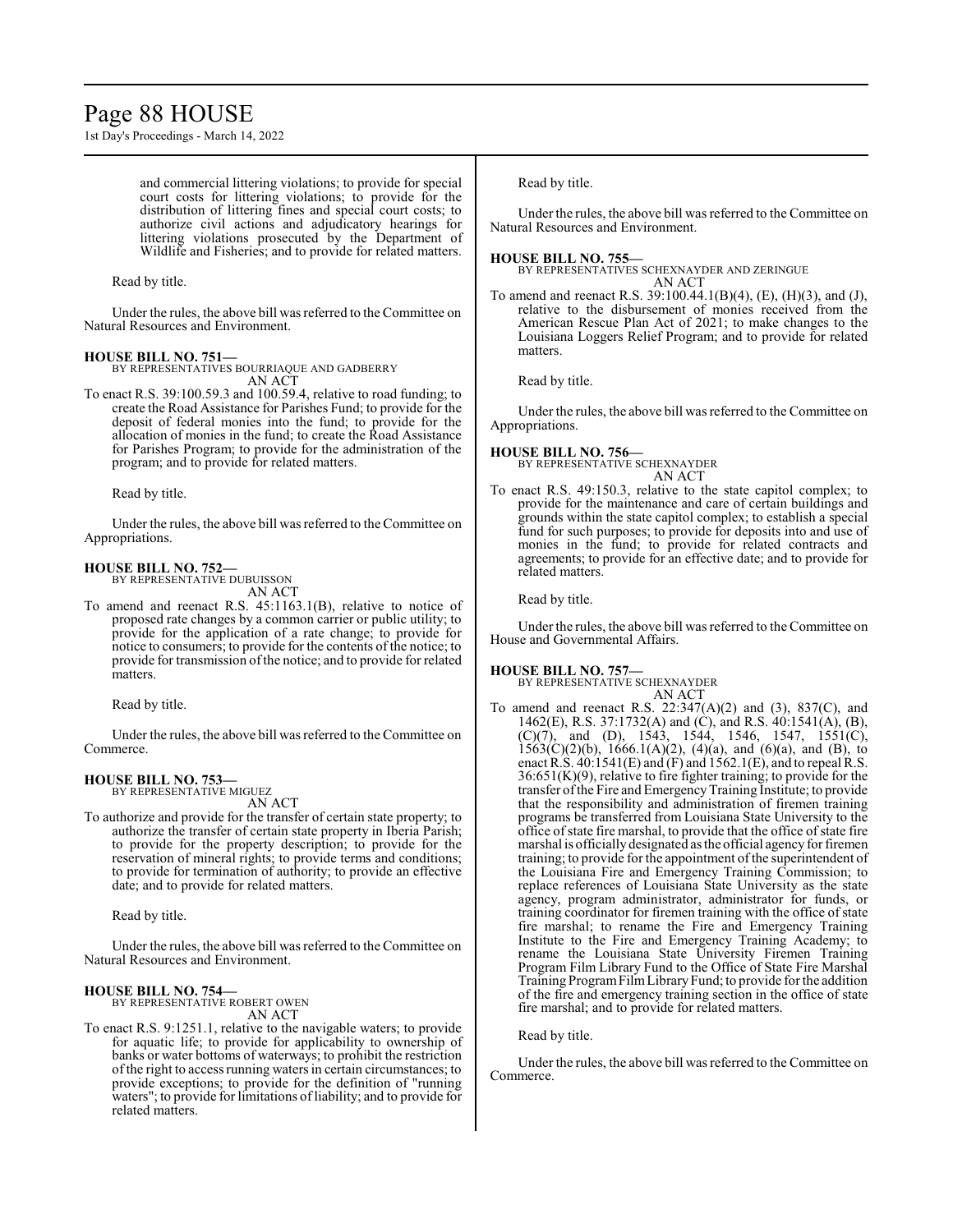# Page 89 HOUSE

1st Day's Proceedings - March 14, 2022

#### **HOUSE BILL NO. 758—**

BY REPRESENTATIVE SCHEXNAYDER AN ACT

To amend and reenact R.S. 3:1462(13) through (19), 1465(D)(1), 1468(A), 1481, 1482(C) and (D)(introductory paragraph), and 1483(A)(1), (B)(6) through (8), and (E) and R.S. 40:1691.1, to enact R.S. 3:1482(E), and to repeal R.S. 3:1485, relative to industrial hemp; to provide for the regulation of industrial hemp; to provide for definitions; to provide for testing; to provide for the regulation of consumable hemp products; and to provide for related matters.

Read by title.

Under the rules, the above bill was referred to theCommittee on Agriculture, Forestry, Aquaculture, and Rural Development.

### **HOUSE BILL NO. 759—**

BY REPRESENTATIVE SCHEXNAYDER AN ACT

To amend and reenact R.S. 29:725.5(A), 726(C), (E)(15), (16), (25) through (28), 729(E)(6) and (12), and 731 and R.S. 39:1617, 1619(B), and 1620, to enact R.S. 39:1572(B)(7) and 1621(D), and to repeal R.S. 29:726(E)(29), relative to the Governor's Office of Homeland Security and Emergency Preparedness; to provide for the promulgation of administrative rules; to provide for a statewide emergency management software system; to provide for mandatory training requirements, implementation, and maintenance of records; to provide relative to a mandatory number of full-time employees in parish offices of homeland security and emergency preparedness; to provide relative to prepositioned contracts; to provide relative to procurement; to provide for reporting; to provide for temporary housing assistance; to provide for eligibility; to provide for exemptions; to provide for an effective date; and to provide for related matters.

Read by title.

Under the rules, the above bill was referred to theCommittee on Judiciary.

## **HOUSE BILL NO. 760—**

BY REPRESENTATIVE SCHEXNAYDER AN ACT

To amend and reenact R.S. 49:222(B)(1)(c), relative to fees charged by the secretary of state; to remove a fee relative to dissolution of a business entity; and to provide for related matters.

Read by title.

Under the rules, the above bill was referred to the Committee on Commerce.

# **HOUSE BILL NO. 761—**

BY REPRESENTATIVE TARVER AN ACT

To enact Subpart P of Part II-A of Chapter 1 of Subtitle I of Title 39 of the Louisiana Revised Statues of 1950, to be comprised of R.S. 39:100.71, and R.S. 48:77.1, relative to state funding of transportation projects; to require the Department of Transportation and Development to allocate and spend certain monies on certain bridge projects; to establish a special treasury fund; to provide for the deposit, use, and investment of monies in the fund; to provide for an effective date; and to provide for related matters.

Read by title.

Under the rules, the above bill was referred to the Committee on Transportation, Highways and Public Works.

#### **HOUSE BILL NO. 762—**

BY REPRESENTATIVE ZERINGUE AN ACT

To enact R.S. 36:610(B)(13), R.S. 56:10(B)(17), and Part VI of Chapter 8 of Title 56 ofthe Louisiana Revised Statutes of 1950, to be comprised of R.S. 56:1931 through 1936, relative to the Louisiana Outdoor Forever Program; to create the Louisiana Outdoor Forever Program and the Louisiana Outdoor Forever Fund; to provide for executive branch organization; to create a project selection board and a technical advisory board; to provide for board membership and duties; to provide for program eligibility and applications; to provide for administrative rules; to provide for program termination; and to provide for related matters.

Read by title.

Under the rules, the above bill was referred to the Committee on Natural Resources and Environment.

### **HOUSE BILL NO. 763—**

BY REPRESENTATIVE TRAVIS JOHNSON

Under a suspension of Rule 7.2(E), the above bill will be introduced at a later date.

#### **HOUSE BILL NO. 764—**

BY REPRESENTATIVE DUSTIN MILLER AN ACT

To enact Children's Code Article 822(D), relative to the continued custody of juveniles; to provide relative to the continued custody of juveniles prior to adjudication in St. Landry Parish; to provide for applicability; and to provide for related matters.

Read by title.

Under the rules, the above bill was referred to the Committee on Administration of Criminal Justice.

## **HOUSE BILL NO. 765—**

BY REPRESENTATIVE CARRIER AN ACT

To amend and reenact R.S. 17:200, 203(7) and 205(Section heading) and (A), R.S.  $30:2531(C)(4)$  and  $2532(A)(5)$ , R.S. 32:412(A)(1), (2), (5), and (6), and (B)(1), (2), and (7)(e)(i)(cc) and (ee) and (ii)(cc) and (ee), R.S. 47:463.43(Section heading),  $(A)$ , and  $(D)$ , and R.S.  $56:10(B)(15)$  and to enact R.S. 17:215(E), Chapter 17-A of Title 49 of the Revised Statutes of 1950, to be comprised of R.S. 49:1131 through 1143, and R.S. 56:10(B)(17) and to repeal R.S. 17:203(3) through (6), 204, 205(C), and 206 through 214 and R.S. 30:2532(B), relative to litter abatement responsibilities, programs, and funding; to remove litter reduction and litter awareness functions from the Department of Education and place them within the Department of Culture, Recreation, and Tourism; to provide for the litter abatement grant program; to separate the litter abatement and education account into an account for litter abatement and an account for environmental education; to redirect existing fines, fees, and donations dedicated for these purposes into the separate accounts; and to provide for related matters.

Read by title.

Under the rules, the above bill was referred to the Committee on Natural Resources and Environment.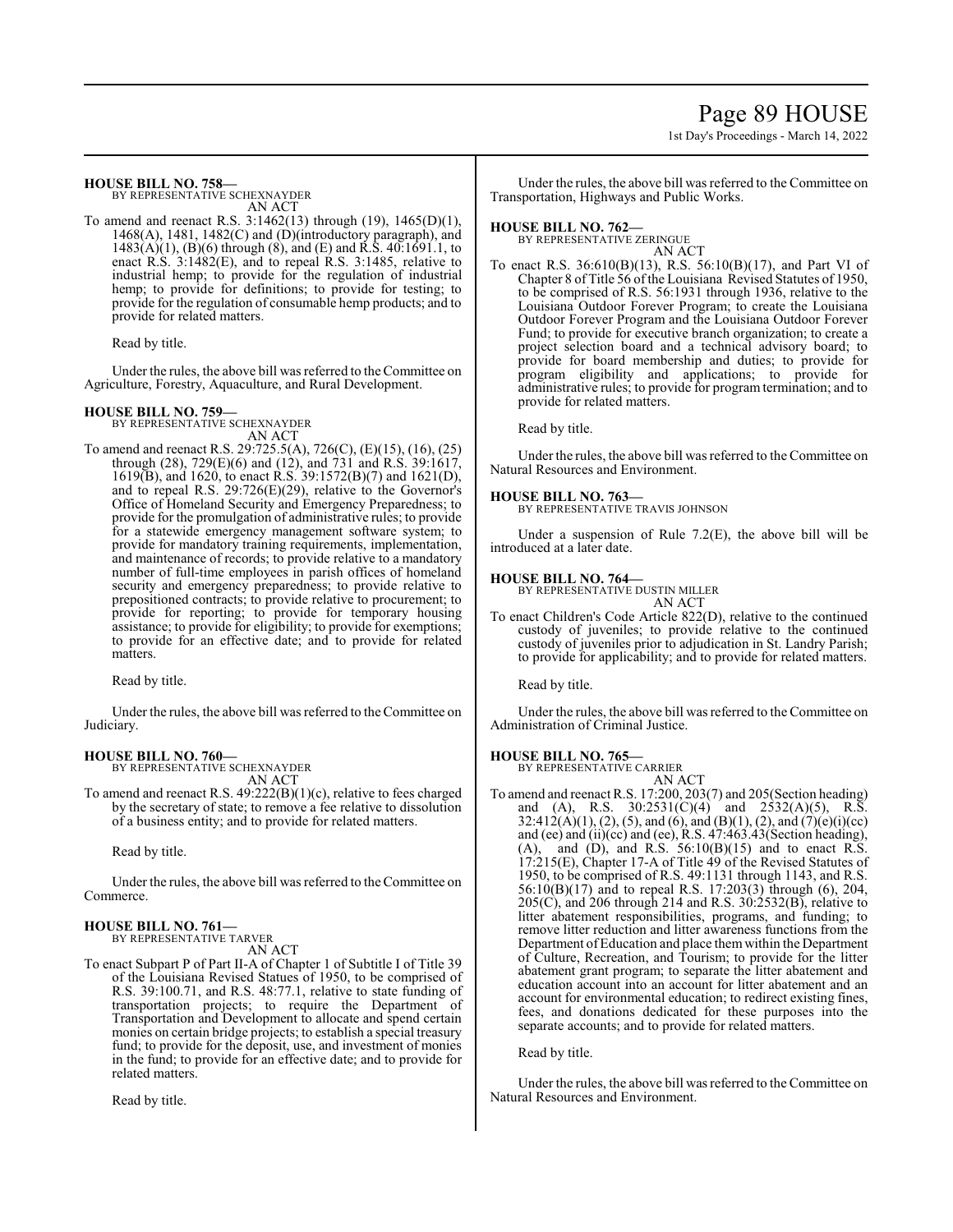# Page 90 HOUSE

1st Day's Proceedings - March 14, 2022

### **HOUSE BILL NO. 766—**

BY REPRESENTATIVE DUPLESSIS

AN ACT To authorize and provide for the transfer of certain state property; to authorize the exchange of certain state property in Orleans Parish; to provide for property descriptions; to provide for the reservation of mineral rights; to provide terms and conditions; to provide an effective date; and to provide for related matters.

Read by title.

Under the rules, the above bill was referred to the Committee on Natural Resources and Environment.

### **HOUSE BILL NO. 767—**

BY REPRESENTATIVE MARINO AN ACT

To amend and reenact R.S. 40:1046(H)(2)(a) and (b), (3), and (4)(a) and to enact R.S.  $40:1046(H)(4)(g)$  and (h), relative to the therapeutic use of marijuana; to provide for licensure of production facilities; and to provide for related matters.

Read by title.

Under the rules, the above bill was referred to the Committee on Agriculture, Forestry, Aquaculture, and Rural Development.

# **HOUSE BILL NO. 768—** BY REPRESENTATIVE MARINO

AN ACT

To amend and reenact R.S. 40:1046(G), relative to licensure of therapeutic marijuana pharmacies; to increase the total number of licenses; to provide for administrative rules governing applicant participation based on residency; and to provide for related matters.

Read by title.

Under the rules, the above bill was referred to the Committee on Health and Welfare.

# **HOUSE BILL NO. 769—** BY REPRESENTATIVE WRIGHT

AN ACT

To amend and reenact R.S. 14:98.1(A)(2) and (3)(b) and 98.2(A)(2) and (3)(b), R.S. 15:307(Section heading), (A), (C), (D), and (E), R.S. 32:378.2(A), (B)(1)(a)(ii), (aa), (bb), (M)(2), and (N),  $414(A)(1)(c)$ , (i), and (ii) and (D)(1)(b), 667(B)(1)(b) and (c), and (3), and  $(I)(1)(a)$  and (b), and  $668(B)(1)(a)$ (introductory paragraph), (i), (c), and (2) and to enact R.S. 15:307(B)(3), (F), (G), and (H), 307.1, 307.2, and R.S. 32:667(B)(3)(d) and (K), relative to ignition interlock devices; to provide for the calibration ofignition interlock devices;to provide standards for compliance with ignition interlock devices; to change references to criminal offenses for driving while intoxicated; to provide for a change in time periods that a driver is required to have an ignition interlock device; to provide relative to restricted driver's licenses; to provide for the addition of cameras to ignition interlock devices; to provide for an extension of time that a driver is required to have an ignition interlock device upon notice of a violation reset; to provide relative to first and second offense penalties for operating a vehicle while intoxicated; and to provide for related matters.

Read by title.

Under the rules, the above bill was referred to the Committee on Transportation, Highways and Public Works.

#### **HOUSE BILL NO. 770—**

BY REPRESENTATIVE ST. BLANC AN ACT

To enact Chapter 23 of Title 25 of the Louisiana Revised Statutes of 1950, to be comprised of R.S. 25:1011 through 1016, and R.S.36:4(S), relative to boards and commissions; to establish the Louisiana Governor's Mansion Commission; to provide for purpose of the commission; to provide for jurisdiction; to provide for membership; to provide for powers and duties; to provide for funding and donations; and to provide for related matters.

Read by title.

Under the rules, the above bill was referred to the Committee on House and Governmental Affairs.

#### **HOUSE BILL NO. 771—**

BY REPRESENTATIVE GLOVER AN ACT

To authorize and provide for the transfer of certain state property; to authorize the transfer of certain state property in Caddo Parish; to provide for the property description; to provide for the reservation of mineral rights; to provide terms and conditions; to provide an effective date; and to provide for related matters.

Read by title.

Under the rules, the above bill was referred to the Committee on Natural Resources and Environment.

# **HOUSE BILL NO. 772—**

BY REPRESENTATIVE GLOVER

AN ACT To authorize and provide for the transfer of certain state property; to authorize the transfer of certain state property in Caddo Parish; to provide for the property description; to provide for the reservation of mineral rights; to provide terms and conditions; to provide an effective date; and to provide for related matters.

Read by title.

Under the rules, the above bill was referred to the Committee on Natural Resources and Environment.

## **HOUSE BILL NO. 773—**

BY REPRESENTATIVE GLOVER AN ACT

To authorize and provide for the transfer of certain state property; to authorize the transfer of certain state property in Caddo Parish; to provide for the property description; to provide for the reservation of mineral rights; to provide terms and conditions; to provide an effective date; and to provide for related matters.

Read by title.

Under the rules, the above bill was referred to the Committee on Natural Resources and Environment.

**HOUSE BILL NO. 774—**

BY REPRESENTATIVE GLOVER AN ACT

To amend and reenact Code of Criminal Procedure Article 983(H) and (I) and to enact Code of Criminal Procedure Articles  $977(D)$ and 983(J), relative to expungement of records; to provide relative to the motion to expunge a record of arrest and conviction of a misdemeanor offense; to provide relative to when a person may file an expungement for certain convictions of possession of marijuana; to provide relative to the fees for an expungement of a record; to provide for exemptions of fees in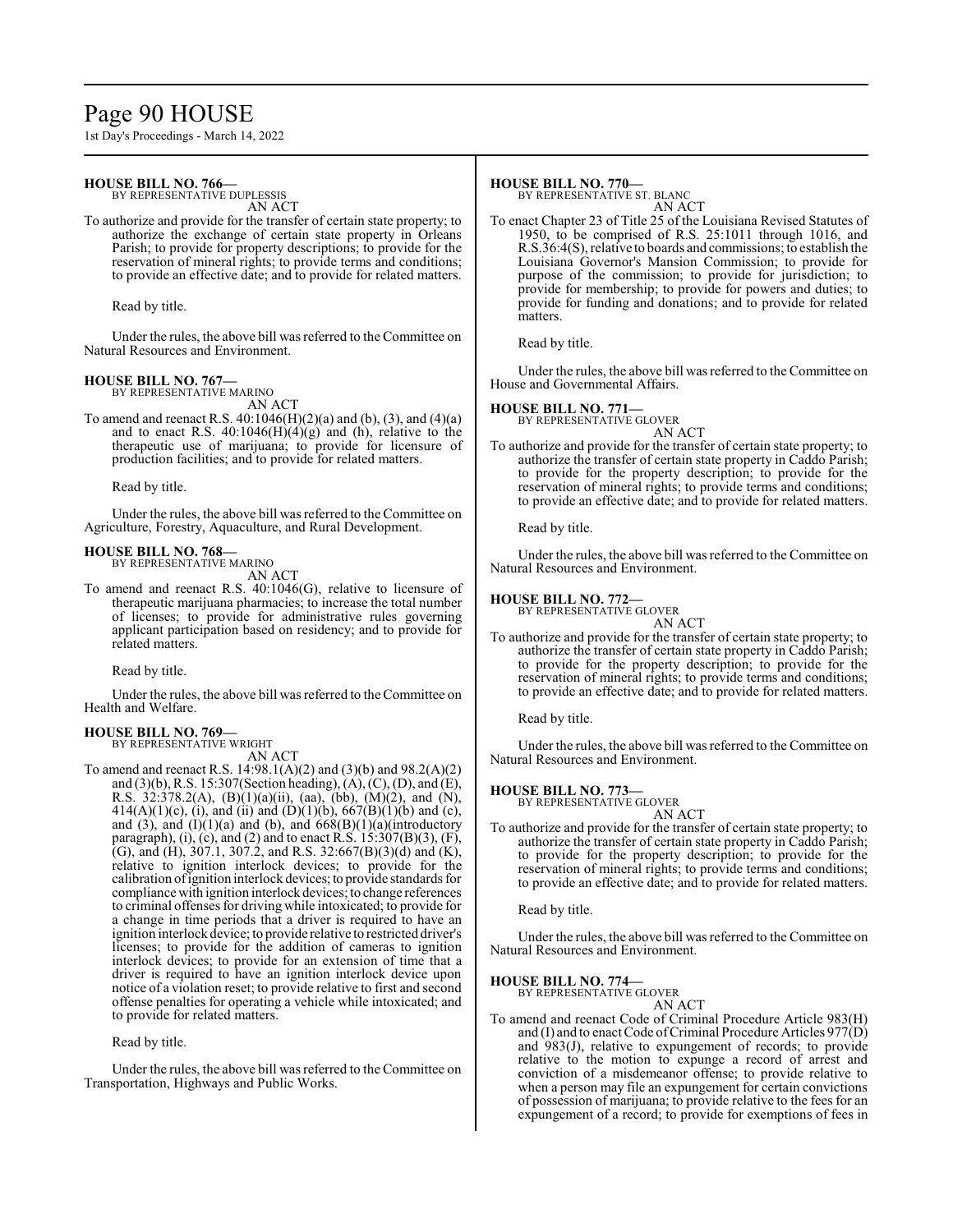# Page 91 HOUSE

1st Day's Proceedings - March 14, 2022

certain expungement cases; to provide for prospective and retroactive application; and to provide for related matters.

Read by title.

Under the rules, the above bill was referred to the Committee on Administration of Criminal Justice.

#### **HOUSE BILL NO. 775—** BY REPRESENTATIVE GLOVER

AN ACT

To enact R.S. 40:1021(B), relative to drug related objects; to provide relative to the definition of drug paraphernalia; to exclude equipment or devices used for the inhalation of raw or crude marijuana for therapeutic use; and to provide for related matters.

Read by title.

Under the rules, the above bill was referred to the Committee on Administration of Criminal Justice.

#### **HOUSE BILL NO. 776—** BY REPRESENTATIVE GLOVER

AN ACT

To designate a portion of Interstate 49 in Shreveport, Louisiana as "The Cooper Road Pioneers Memorial Overpass".

Read by title.

Under the rules, the above bill was referred to theCommittee on Transportation, Highways and Public Works.

## **HOUSE BILL NO. 777—**

BY REPRESENTATIVE GLOVER

AN ACT To amend and reenact R.S. 33:2476.6, relative to the municipal fire and police civil service board in certain municipalities; to provide relative to the office of board secretary; to provide relative to the salary and benefits ofthe secretary; and to provide for related matters.

Read by title.

Under the rules, the above bill was referred to theCommittee on Municipal, Parochial and Cultural Affairs.

## **HOUSE BILL NO. 778—**

BY REPRESENTATIVE GLOVER AN ACT

To enact R.S. 30:28.2, relative to hydraulic fracturing; to provide for a minimum setback applicable to certain wells and test wells; and to provide for related matters.

Read by title.

Under the rules, the above bill was referred to the Committee on Natural Resources and Environment.

#### **HOUSE BILL NO. 779—** BY REPRESENTATIVE GLOVER

AN ACT

To enact R.S. 17:265.1, relative to required instruction in public schools; to require public secondary school governing authorities to provide instruction on certain figures from American history; and to provide for related matters.

Read by title.

Under the rules, the above bill was referred to the Committee on Education.

### **HOUSE BILL NO. 780—**

BY REPRESENTATIVE MAGEE

AN ACT To enact Part V of Chapter 12-A of Title 33 of the Louisiana Revised Statutes of 1950, comprised of R.S. 33:4709.31, relative to the city of Houma; to create the Houma Restoration District; to provide relative to the boundaries, purpose, governance, and powers and duties of the district; to provide relative to district funding; and to provide for related matters.

Read by title.

Under the rules, the above bill was referred to the Committee on Municipal, Parochial and Cultural Affairs.

# **HOUSE BILL NO. 781—** BY REPRESENTATIVE PHELPS

AN ACT

To enact R.S. 17:2119, relative to voter registration; to require public school principals to provide annually an opportunity for high school seniors to register to vote; to provide relative to methods for such registration; and to provide for related matters.

Read by title.

Under the rules, the above bill was referred to the Committee on Education.

#### **HOUSE BILL NO. 782—** BY REPRESENTATIVE PHELPS

AN ACT

To amend and reenact R.S. 17:414.1, relative to the appointment of school principals; to provide that the appointment of a principal by the local school superintendent is subject to the approval of the school board; to provide a process for such approval; to require school boards to develop and implement an internship program for training and preparing individuals to serve as a principals; to provide that applicants for principal positions who have been through the internship program shall be granted an interview; and to provide for related matters.

Read by title.

Under the rules, the above bill was referred to the Committee on Education.

# **HOUSE BILL NO. 783—** BY REPRESENTATIVE DAVIS

AN ACT

To amend and reenact R.S. 8:1(introductory paragraph), (5), (8), (9), (11), and (13) through (40), 67, 70, 76(A) and (B), 78(D), 103, 105, 107, 122(A), 123(B)(introductory paragraph), 131(A), 131.1(A), 132.1(A), 133.1(A), 133.2(B)(introductory paragraph), 135.1(A), 135.2(B)(introductory paragraph), 141,  $141.1(\overrightarrow{C})$ ,  $141.3(\overrightarrow{B})$ ,  $(\overrightarrow{C})$ ,  $(\overrightarrow{E})$ , and  $(\overrightarrow{F})$ ,  $204$ ,  $302(\overrightarrow{A})$ ,  $(\overrightarrow{B})$ , and  $(\overrightarrow{C})$ , 303, 305 through 307, 308(A) and (C), 311, 314, 316 through 401, 402(introductory paragraph), 403, 404, 407, 408, 411(introductory paragraph), 412(B)(2), 451, 453, 454.1(A), 455, 457 through 459, 459.1(A) and (B), 460, 461(A)(introductoryparagraph) and (B), 465(A)(1)(introductory paragraph), (b), and (c), (2), (4)(h), and (5)(d), (B), and (C), 501(A), 502(A)(1)(a) and (D), 502.2(introductory paragraph) and (5), 503(A), (B), and (D), 504, 505, 505.2(introductory paragraph) and (3), 506.1(A), 507, 508, 601, 604, 605, 606(B), 653(B), 663(B), (C), (D)(2) and (4), (E)(introductory paragraph) and  $(1)$ ,  $(F)(3)$ , and  $(G)(4)$ ,  $673$  (introductory paragraph),  $676(A)(6)$ , (B), and (C),  $680(A)$  and (C), 701 through 705, 706(C), 801, 802(B), (E), and (F), 803, 805 through 809, 813, 901, 902, 903(A) and (B), and 903.1 through 905 and to enact R.S. 8:1(41) through (44), relative to providing technical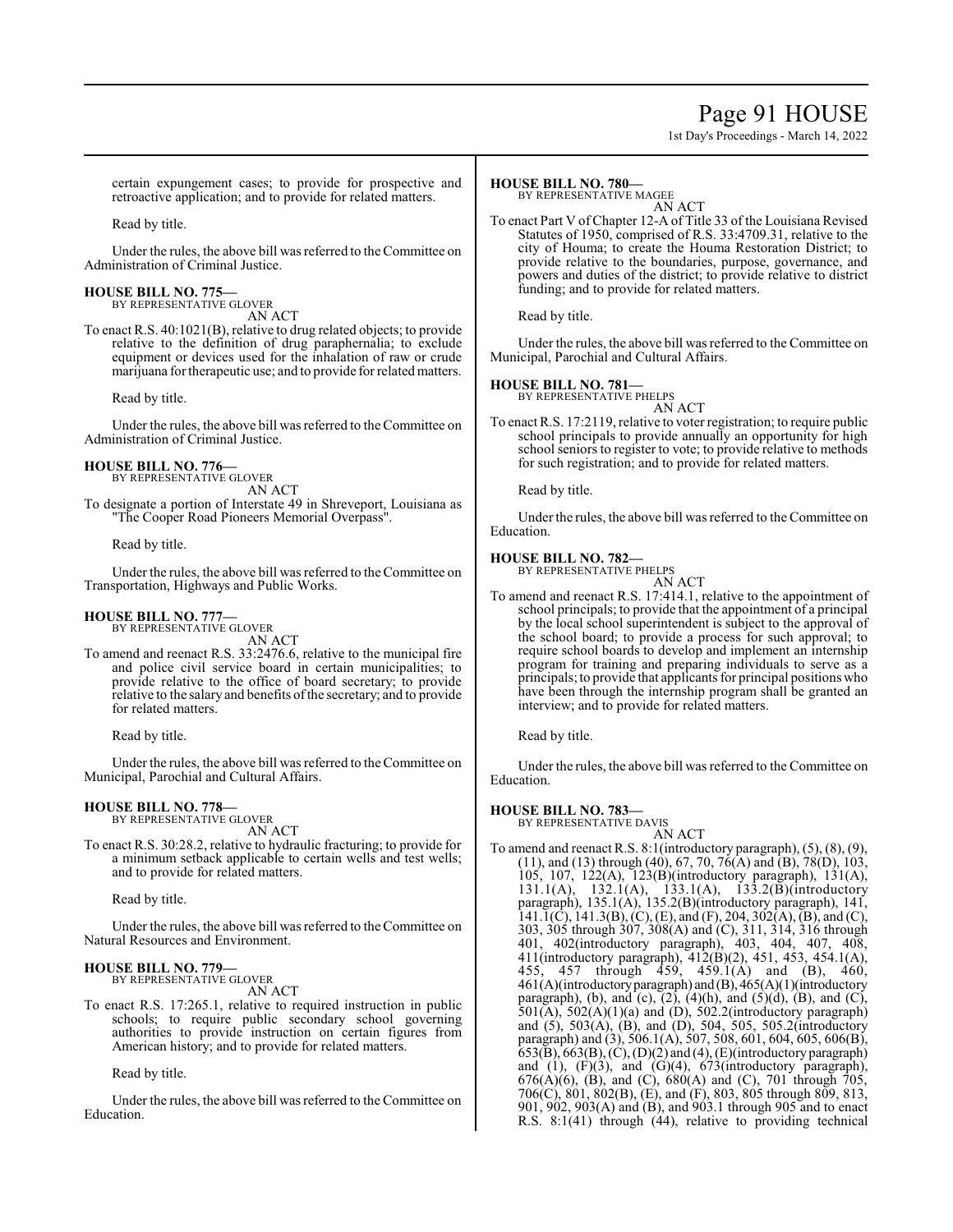# Page 92 HOUSE

1st Day's Proceedings - March 14, 2022

corrections for Title 8 of the Louisiana Revised Statutes of 1950; to provide for technical corrections; to provide for standardization of language; and to provide for related matters.

Read by title.

Under the rules, the above bill was referred to the Committee on Commerce.

# **HOUSE BILL NO. 784—** BY REPRESENTATIVE DUPLESSIS

AN ACT

To enact Part XIII of Chapter 5-B of the Louisiana Revised Statutes of 1950, to be comprised of R.S. 40:1125.1 through 1125.6, relative to perinatal mental health policy; to provide for furnishing of certain information by hospitals and birthing centers that provide labor and delivery services; to provide for perinatal mood disorder screening; to provide for treatment; to provide for reimbursement; to provide for collaborative care; and to provide for related matters.

Read by title.

Under the rules, the above bill was referred to the Committee on Health and Welfare.

#### **HOUSE BILL NO. 785—** BY REPRESENTATIVE RISER

AN ACT

To amend and reenact R.S. 8:454(C)(1) and (2)(a) and (d), 454.1(A), 456.1(3), 502(F), and 502.2(3) and to enact R.S. 8:454(C)(2)(f) and 454.2, relative to trust funds for perpetual care of cemeteries; to provide requirements with respect to certain master trust funds and their trustees; to provide for administration of cemetery care trust funds; to provide requirements and restrictions relative to distribution of income from such trust funds; to provide for certain duties and requirements of the Louisiana Cemetery Board with respect to such trust funds; to provide for definitions; to provide an effective date; and to provide for related matters.

Read by title.

Under the rules, the above bill was referred to the Committee on Commerce.

#### **HOUSE BILL NO. 786—**

BY REPRESENTATIVES WILLARD, PRESSLY, BACALA, DAVIS, AND NELSON AN ACT

To amend and reenact R.S. 51:2312(A)(1) and to enact R.S. 51:2401, relative to certain small business grants; to provide for the authorityoftheLouisiana Economic Development Corporation; to create the Small Business Innovation Retention Fund; to provide for uses of monies in the fund; to provide for eligibility of applicants; and to provide for related matters.

Read by title.

Under the rules, the above bill was referred to the Committee on Commerce.

#### **HOUSE BILL NO. 787—**

BY REPRESENTATIVE GAROFALO AN ACT

To enact R.S. 17:354 and 3996(B)(67), relative to elementary and secondary education; to require each public school governing authority to disclose instructional materials and activities; to specify the content of the information to be included; to provide for definitions; and to provide for related matters.

Read by title.

Under the rules, the above bill was referred to the Committee on Education.

## **HOUSE BILL NO. 788—**

```
BY REPRESENTATIVE ROMERO
       AN ACT
```
To enact R.S. 37:2156.4, relative to an out-of-state contractor database; to require the Louisiana State Licensing Board for Contractors to create and maintain a database of out-of-state contractors who have worked in this state; to provide requirements for each profile in the database; to provide for accessibility by the public; and to provide for related matters.

Read by title.

Under the rules, the above bill was referred to the Committee on Commerce.

## **HOUSE BILL NO. 789—**

BY REPRESENTATIVE WILLARD AN ACT

To enact Chapter 22 of Title 6 of the Louisiana Revised Statutes of 1950, to be comprised of R.S. 6:1401 through 1404, relative to private educational lenders; to create a registry; to provide for required contents; to allow for enforcement; to provide penalties for violation; to provide for rulemaking; and to provide for related matters.

Read by title.

Under the rules, the above bill was referred to the Committee on Commerce.

#### **HOUSE BILL NO. 790—**

| BY REPRESENTATIVE HOLLIS |        |
|--------------------------|--------|
|                          | AN ACT |

To amend and reenact R.S.  $32:707(I)(1)(a)$  and  $(b)(iv)$ , relative to the application for certificates of ownership and salvage title for total loss motor vehicles; to prohibit notarization requirements relative to documents supporting an application for certificate of ownership or salvage title; to provide requirements for lien satisfaction; and to provide for related matters.

Read by title.

Under the rules, the above bill was referred to the Committee on Transportation, Highways and Public Works.

# **HOUSE BILL NO. 791—**

| BY REPRESENTATIVE KERNER |        |
|--------------------------|--------|
|                          | AN ACT |

To enact R.S. 56:302.9(J), relative to penalties for charter fishing without required credentials; to provide for revocation of basic and saltwater fishing privileges; and to provide for related matters.

Read by title.

Under the rules, the above bill was referred to the Committee on Natural Resources and Environment.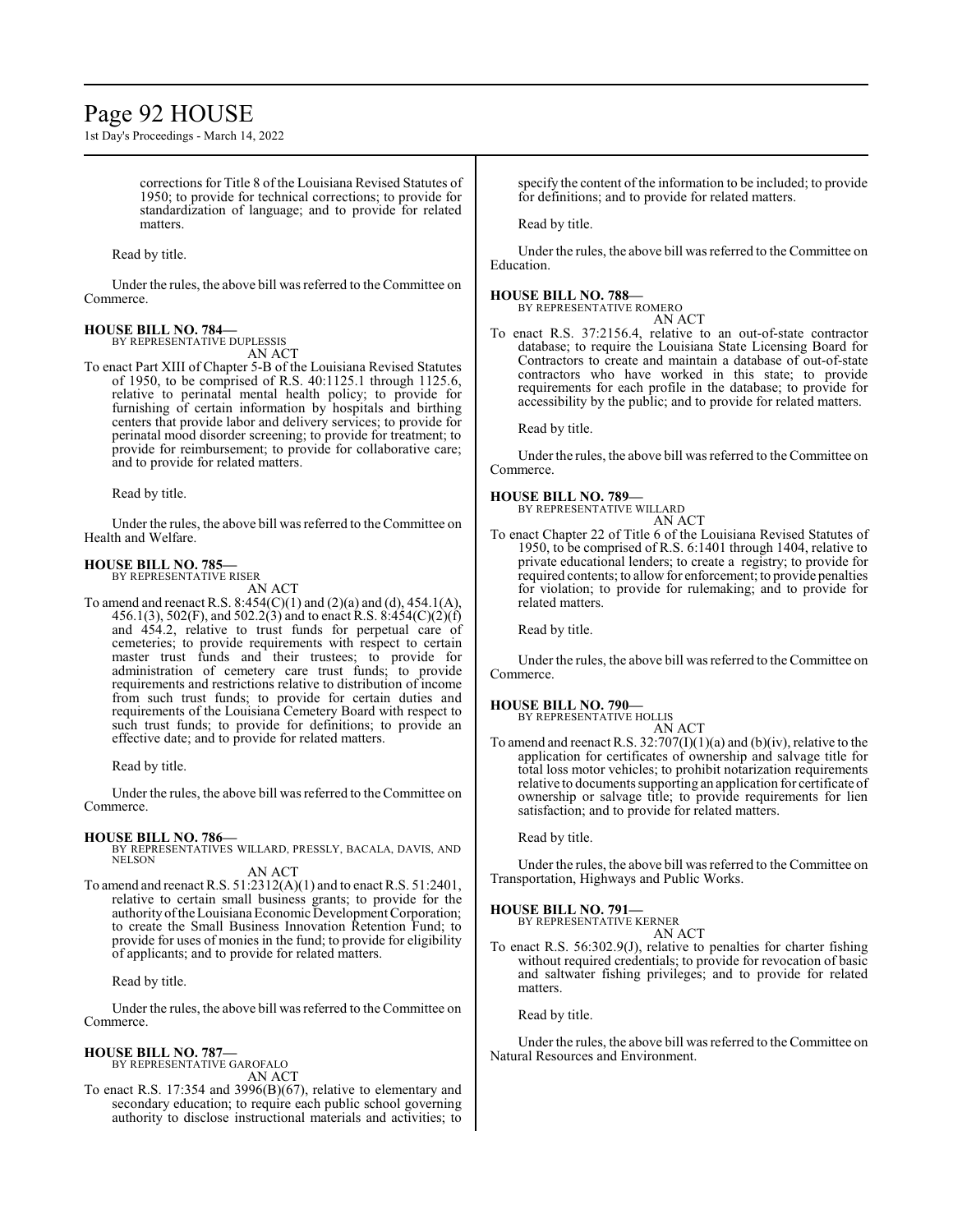# Page 93 HOUSE

1st Day's Proceedings - March 14, 2022

#### **HOUSE BILL NO. 792—**

BY REPRESENTATIVE PHELPS AN ACT

To enact R.S. 17:182, relative to literacy instruction; to provide for a literacy initiative for public school students in grades six through twelve; to provide for funding through the Education Excellence Fund; to provide for requirements of the state Department of Education; and to provide for related matters.

Read by title.

Under the rules, the above bill was referred to the Committee on Education.

#### **HOUSE BILL NO. 793—** BY REPRESENTATIVE GLOVER

AN ACT

To amend and reenact R.S. 40:966(F)(1), (7), and (8)(a), 1046(A)(1),  $(2)(a)(xviii)$ ,  $(xxii)$ , and  $(b)$ ,  $(3)$ ,  $(4)$ ,  $(5)(b)$ ,  $(6)$ , and  $(C)(1)$ , 1168.2(2) through (5), and 1168.3(A)(1)(b)(iii), (iv), and (2)(b) and to enact R.S. 40:1046(B), relative to the recommendation to patients of marijuana for therapeutic use, known also as medical marijuana; to provide relative to licensed health professionals who may recommend medical marijuana to patients; to authorize nurse practitioners with prescriptive authority to recommend medical marijuana to patients; to revise references to licensed health professionals who may recommend medical marijuana to patients within laws providing for immunity from prosecution for possession of marijuana; to revise references to licensed health professionals who may recommend medical marijuana to patients within laws providing for a data system for the collection and analysis of clinical information associated with use of medical marijuana; and to provide for related matters.

Read by title.

Under the rules, the above bill was referred to the Committee on Health and Welfare.

#### **HOUSE BILL NO. 794—** BY REPRESENTATIVE JORDAN

AN ACT

To enact Chapter 5 of Subtitle VII of Title 47 of the Louisiana Revised Statutes of 1950, to be comprised of R.S. 47:6361, relative to rebates of certain state funds; to provide for a rebate to Louisiana residents for purchases and installation of certain solar electric systems; to provide for the amount, approval, and issuance of rebates; to authorize the promulgation of rules; to provide for the recapture of rebates under certain circumstances; to provide for an effective date; and to provide for related matters.

Read by title.

Under the rules, the above bill was referred to the Committee on Ways and Means.

**HOUSE BILL NO. 795—** BY REPRESENTATIVES PRESSLY, WILLARD, BACALA, DAVIS, AND NELSON AN ACT

To amend and reenact R.S. 51:2312(A)(1) and to enact R.S. 51:2401, relative to certain small business grants; to provide for the authority oftheLouisiana Economic Development Corporation; to create the Small Business Innovation Recruitment Fund; to provide for uses of monies in the fund; to provide for limitations on appropriations from the fund; to provide for the administration of grants; to provide for eligibility of applicants; and to provide for related matters.

Read by title.

Under the rules, the above bill was referred to the Committee on Commerce.

### **HOUSE BILL NO. 796—**

BY REPRESENTATIVES WILLARD, PRESSLY, BACALA, DAVIS, AND NELSON AN ACT

To amend and reenact R.S. 51:2312(A)(1) and to enact R.S. 51:2401, relative to certain small business grants; to provide for the authority of the Louisiana Economic Development Corporation; to create the Small Business Innovation Fund; to provide for uses of monies in the fund; to provide for the administration of grants; to provide for eligibility of applicants; and to provide for related matters.

Read by title.

Under the rules, the above bill was referred to the Committee on Commerce.

#### **HOUSE BILL NO. 797—** BY REPRESENT

AN ACT

To amend and reenact R.S. 33:9039.62, 9039.68(A)(3) and (B)(1),  $(2)(b)$ , and  $(3)$ , 9039.69 $(A)(3)$  and  $(5)$ , and 9039.72 $(A)(14)$  and to enact R.S.  $33:9039.63.1$ ,  $9039.68(B)(2)(c)$ ,  $9039.69(C)$ , and 9039.72(D), relative to Orleans Parish; to provide relative to the BioDistrict New Orleans; to provide relative to the boundaries and powers and duties of the district; to provide relative to the creation of subdistricts; to require that district projects be in compliance with certain rules and regulations; and to provide for related matters.

Read by title.

Under the rules, the above bill was referred to the Committee on Municipal, Parochial and Cultural Affairs.

#### **HOUSE BILL NO. 798—**

BY REPRESENTATIVE DUPLESSIS AN ACT

To enact R.S. 17:2119 and 3996(B)(67), relative to education; to prohibit the State Board of Elementary and Secondary Education from approving state content standards that limit or restrict the teaching of African American history; to prohibit public school governing authorities from using curriculum, content, or methodology or adopting textbooks or instructional materials that limit or restrict the teaching of African American history; to provide for enforcement; and to provide for related matters.

Read by title.

Under the rules, the above bill was referred to the Committee on Education.

#### **HOUSE BILL NO. 799—**

BY REPRESENTATIVES WRIGHT AND SCHEXNAYDER AN ACT

To amend and reenact R.S. 40:627(A) and to enact R.S. 40:627(F), relative to the production and sale of certain food and drug products; to require good cause; to provide an application for exemption; to provide for rulemaking; and to provide for related matters.

Read by title.

Under the rules, the above bill was referred to the Committee on Health and Welfare.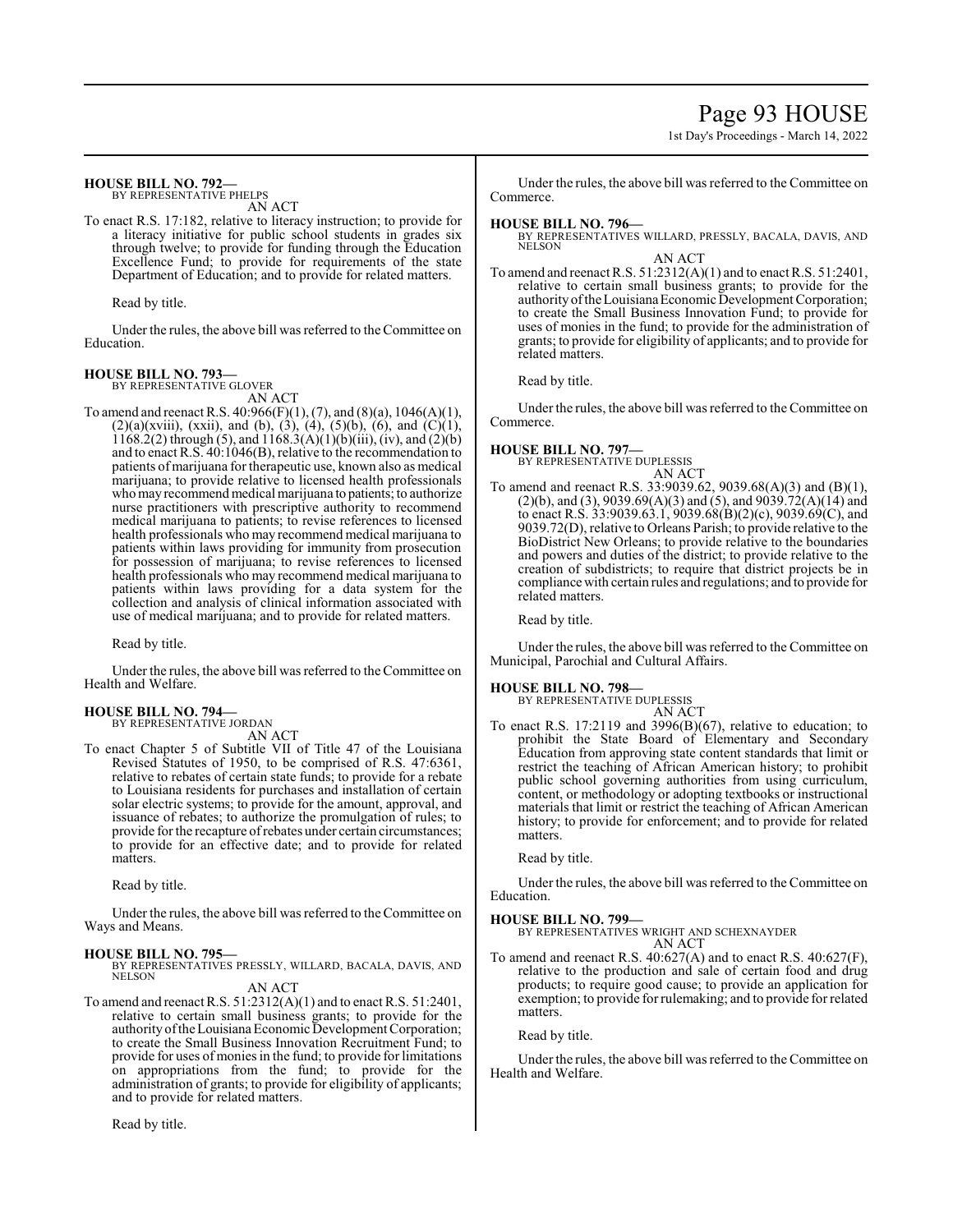# Page 94 HOUSE

1st Day's Proceedings - March 14, 2022

# **HOUSE BILL NO. 800—**

BY REPRESENTATIVE BAGLEY

AN ACT To enact R.S. 40:1063.1 through 1063.17 and to repeal R.S. 40:1061.1.3, relative to abortion; to enact the Louisiana Heartbeat Act; to prohibit abortion after detection of a fetal heartbeat; to provide for legislative findings and definitions; to provide for civil liability and venue; to authorize the right of civil action; to provide for affirmative defenses and defense limitations; to provide for awards and judgments; to provide for severability of provisions; to require certain reports and recordkeeping; to provide for enforcement; and to provide for related matters.

Read by title.

Under the rules, the above bill was referred to the Committee on Health and Welfare.

# **HOUSE BILL NO. 801—** BY REPRESENTATIVE GOUDEAU

AN ACT

To amend and reenact R.S. 37:1963 and to enact R.S. 37:1963.1 and 1969(D) and (E), relative to second hand dealers; to require licensure; to provide for unlawful conduct; to provide for nonferrous metals and catalytic converters; to provide the minimum requisite number of licenses per capacity and location; to provide penalties for violation; to require a form for application; to provide procedures for application; to provide for bond; to provide for rulemaking; and to provide for related matters.

Read by title.

Under the rules, the above bill was referred to the Committee on Commerce.

# **HOUSE BILL NO. 802—** BY REPRESENTATIVE WRIGHT

AN ACT To enact Chapter 22 of Title 6 of the Louisiana Revised Statutes of 1950, to be comprised of R.S. 6:1401 through 1405, relative to digital assets; to provide definitions; to allow banks to serve as custodians of digital assets; to provide for parameters and procedures; to provide for relative state and federal regulatory standards; to provide for rulemaking; and to provide for related matters.

Read by title.

Under the rules, the above bill was referred to the Committee on Commerce.

#### **HOUSE BILL NO. 803—**

BY REPRESENTATIVE GADBERRY AN ACT

To amend and reenact R.S. 40:1730.28(A)(3)(e) and (f), (7), and (8), 1730.41 through 1730.48, 1730.49(D) and (E), relative to building codes; to provide for a short title; to provide for definitions; to provide for energy conservation standards; to provide for applicable alterations and repairs; to provide for training and technical assistance; to create the energy code commission; and to provide for related matters.

Read by title.

Under the rules, the above bill was referred to the Committee on Commerce.

#### **HOUSE BILL NO. 804—**

BY REPRESENTATIVE WRIGHT

AN ACT To enact Chapter 22 of Title 6 of the Louisiana Revised Statutes of 1950, to be comprised of R.S. 6:1401, relative to blockchain tokens; to exempt blockchain tokens from securities law; to provide conditions for approval; to provide for notice; to provide for form; to provide for rulemaking; to provide a definition; and to provide for related matters.

Read by title.

Under the rules, the above bill was referred to the Committee on Commerce.

### **HOUSE BILL NO. 805—**

BY REPRESENTATIVE GREEN AN ACT

To enact R.S. 6:339, relative to insurance claim proceeds paid to a mortgage lender; to require mortgage lenders to have policy for disbursement of insurance claim proceeds; to provide for interest accrued on insurance proceeds; to provide for the use of insurance proceeds; to provide for an appeal process; to provide liability for mortgagors acting in bad faith; and to provide for related matters.

Read by title.

Under the rules, the above bill was referred to the Committee on Commerce.

### **HOUSE BILL NO. 806—**

BY REPRESENTATIVE FREEMAN

AN ACT To enact Chapter 61 of Title 51 of the Louisiana Revised Statues of 1950, to be comprised ofR.S. 51:3215 through 3218, relative to solar and battery storage; to provide for the Solar Storage Initiative Program; to provide for the purpose and intent of the program, including to make solar energy storage more accessible to certain individuals; to provide for the administration of the program by the Department of Economic Development; to provide for eligibility; to provide for definitions; and to provide for related matters.

Read by title.

Under the rules, the above bill was referred to the Committee on Commerce.

**HOUSE BILL NO. 807—**

BY REPRESENTATIVE MAGEE

AN ACT To enact Chapter 47 of Title 51 of the Louisiana Revised Statutes of 1950, to be comprised ofR.S. 51:2771 through 2779, relative to incentives for energy storage; to provide for a grant program; to provide for funding; to provide for calculations; to provide for eligibility of systems; and to provide for related matters.

Read by title.

Under the rules, the above bill was referred to the Committee on Commerce.

# **Introduction of House Bills and Joint Resolutions**

The following named members introduced the following House Bills and Joint Resolutions, which were read the first time by their titles and placed upon the calendar for their second reading: